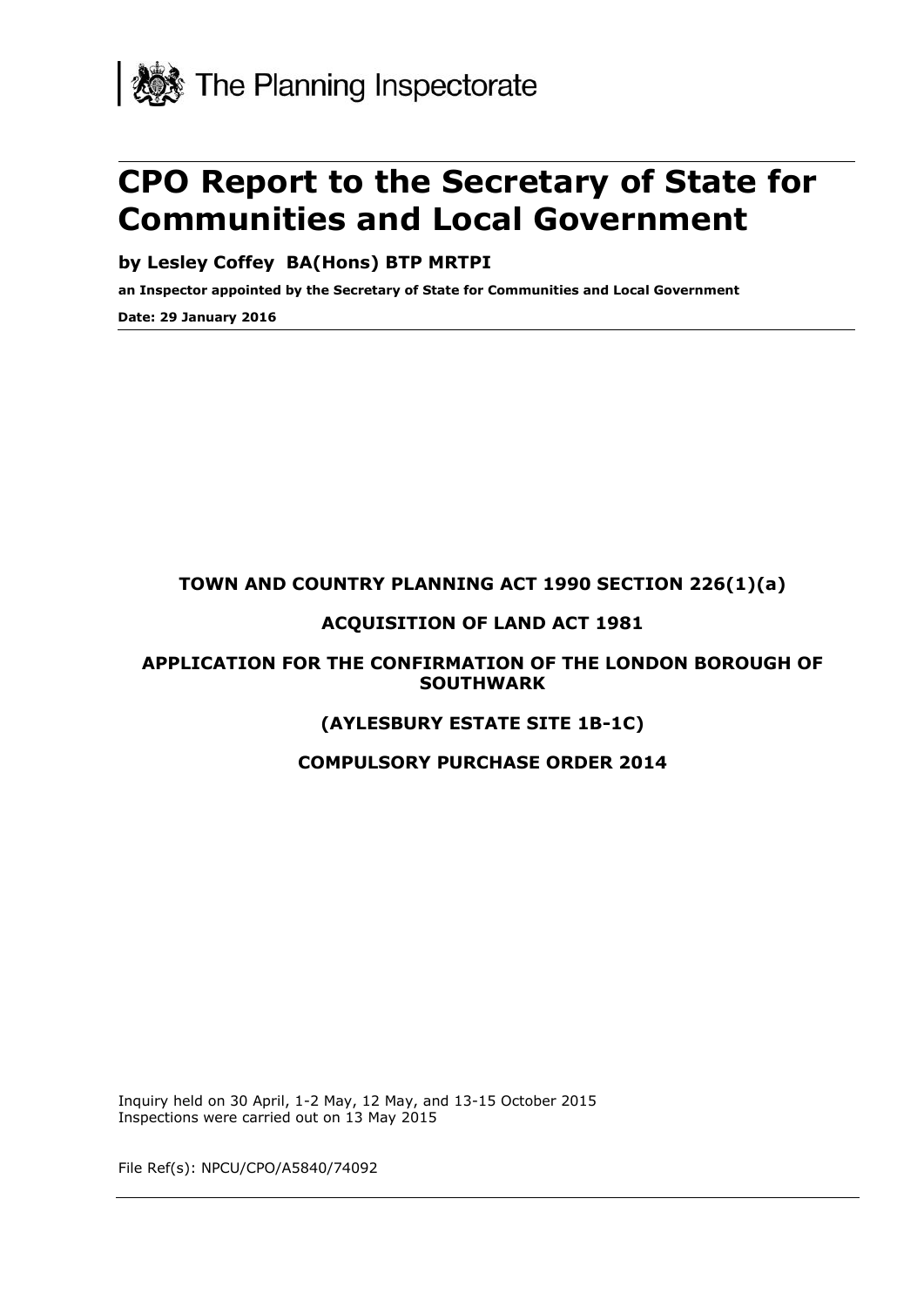# **Contents Page**

| <b>Procedural Matters and Statutory Formalities</b>           | 3  |
|---------------------------------------------------------------|----|
| <b>The Order Lands and Surroundings</b>                       | 6  |
| <b>Proposed Development</b>                                   | 7  |
| The Case for the Council of the London Borough of Southwark   |    |
| Replacement of Circular 06/2004                               | 8  |
| Whether the purpose for which the land is being acquired fits | 10 |
| in with the adopted planning framework for the area           |    |
| Well-being                                                    | 14 |
| Viability                                                     | 17 |
| Deliverability                                                | 18 |
| Alternatives                                                  | 18 |
| Equalities                                                    | 20 |
| Human Rights                                                  | 20 |
| <b>Other Matters</b>                                          | 20 |
| <b>Overall Conclusion</b>                                     | 22 |

# **The Case for the Statutory Objectors the Aylesbury Leaseholders Group**

| Replacement of Circular 06/2004                             | 22 |
|-------------------------------------------------------------|----|
| <b>Adopted Planning Framework</b>                           | 24 |
| Deliverability                                              | 27 |
| Refurbishment as an Alternative                             | 30 |
| Well-being                                                  | 36 |
| Failure to Acquire the Objectors' Homes By Agreement        | 38 |
| Equalities Impact Assessment                                | 40 |
| Human Rights                                                | 42 |
| <b>Condition of Properties</b>                              | 43 |
| Acquiring Authorities Action not in Accordance with the Law | 44 |
| Conclusion                                                  | 44 |
|                                                             |    |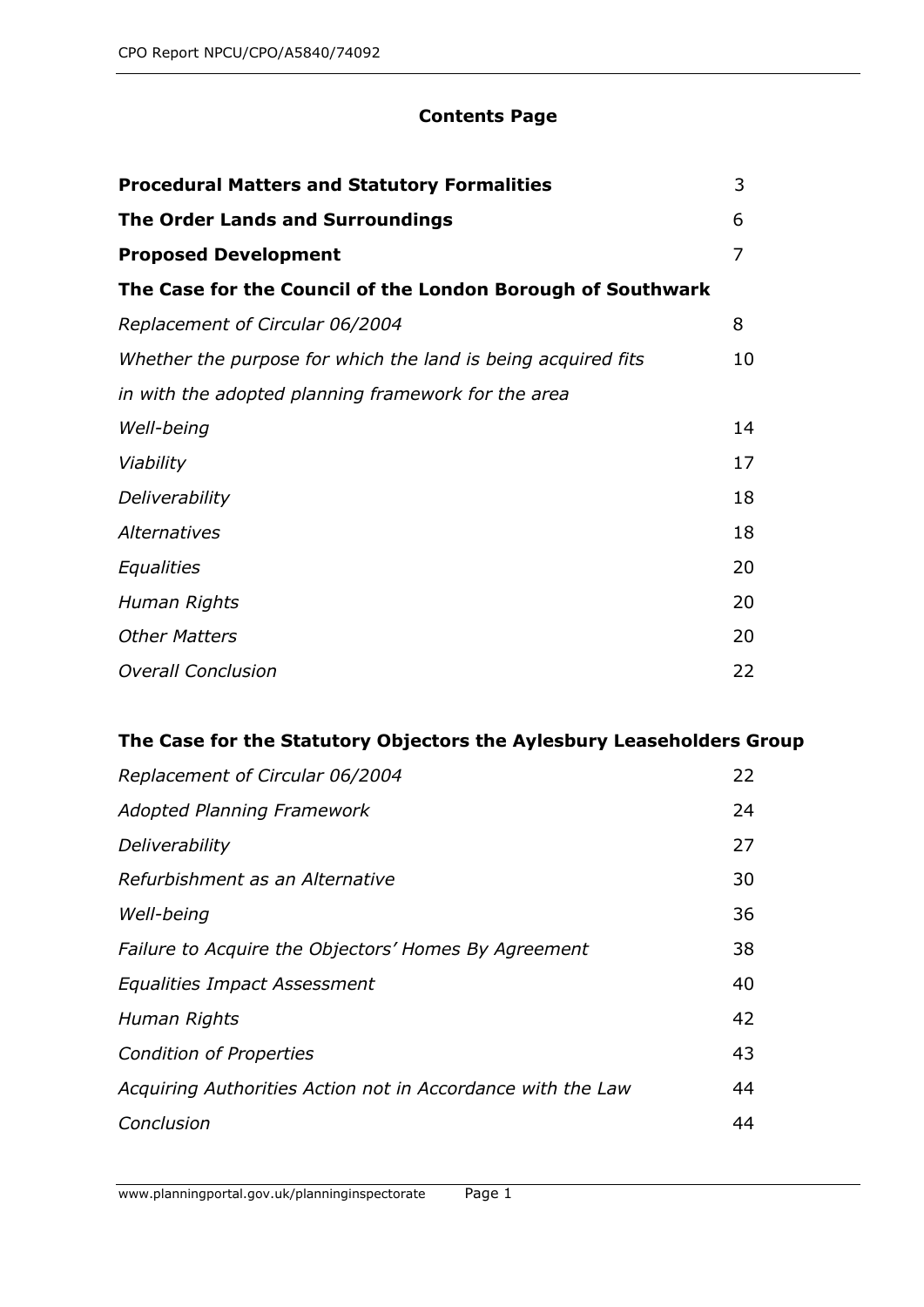## **The Case for the Statutory Objectors (Additional Matters Raised by Individual Witnesses)**

| Gillian Mutch Leaseholder            | 46 |
|--------------------------------------|----|
| Julius Komola Sangbey Leaseholder    | 46 |
| Jasmine Bos                          | 47 |
| <b>Agnes Kabuto Leaseholder</b>      | 47 |
| Leslie Kerrigan Leaseholder          | 48 |
| Judi Bos Leaseholder                 | 48 |
| <b>Beverley Robinson Leaseholder</b> | 50 |
|                                      |    |

| <b>Case for Non Qualifying Objector Paul Palley</b> | 50 |
|-----------------------------------------------------|----|
| <b>Other Submissions Opposing the Council</b>       |    |
| Victoria Briden                                     | 53 |
| Mr & Mrs Sisman                                     | 53 |
| Joy Nyack-Binns                                     | 54 |
| David Cross                                         | 54 |
| Karen Connolly                                      | 54 |
| Piers Corbyn                                        | 54 |
| Laura Fudge                                         |    |
| Gerlinde Gniewosz                                   | 55 |
| <b>Inspector's Conclusions</b>                      | 55 |
| <b>Recommendation</b>                               | 73 |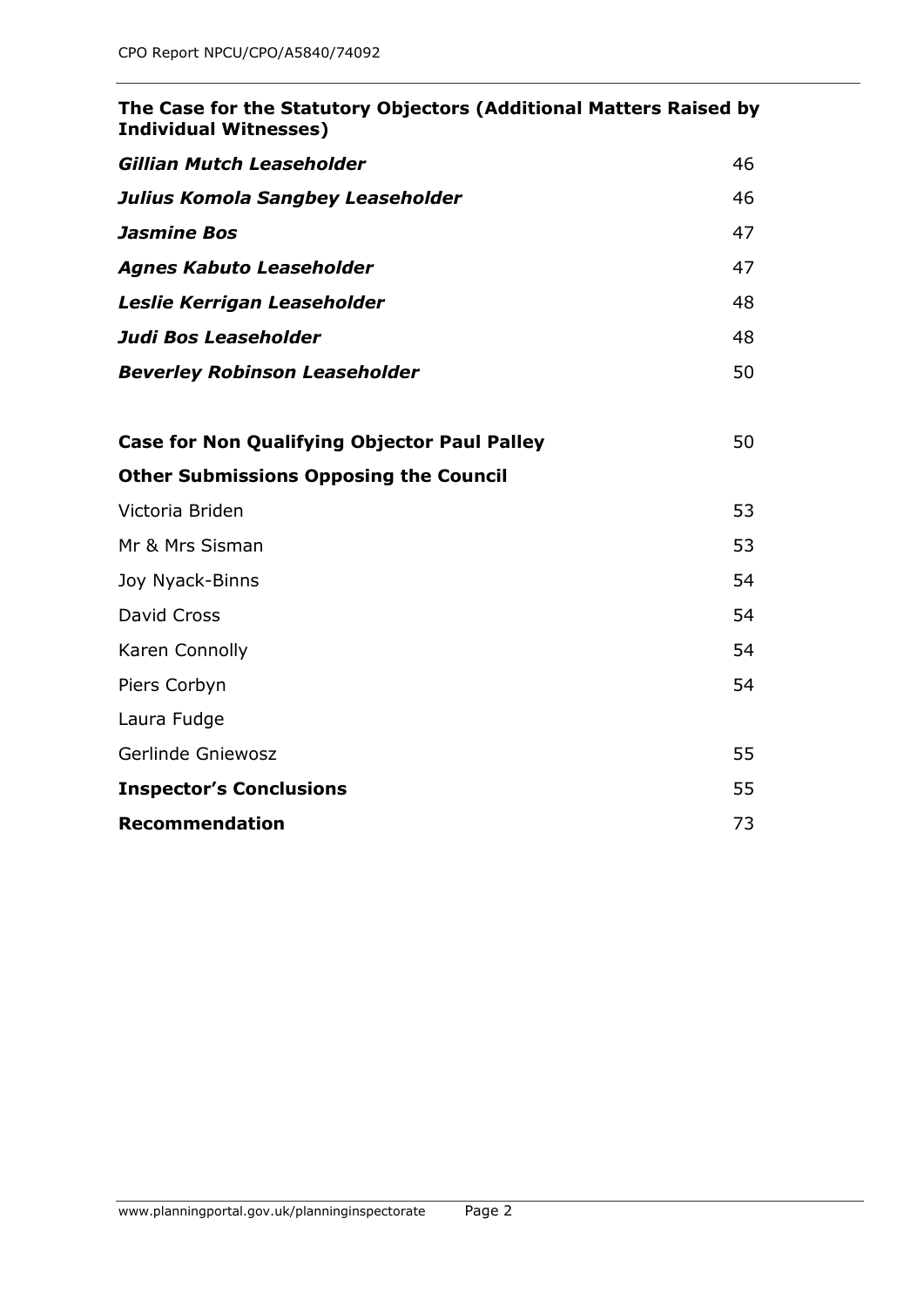## **File Ref: NPCU/CPO/A5840/74092 Aylesbury Estate Site 1B-1C**

- The Compulsory Purchase Order was made under section 226(1)(a) of the Town and Country Planning Act 1990 and the Acquisition of Land Act 1981 by Southwark Council on 24 June 2014.
- The purposes of the Order are to facilitate to the carrying out of development, redevelopment and improvement on or in relation to the land, in particular, for the purpose of securing the regeneration of the Aylesbury Estate in accordance with the provisions of the Aylesbury Area Action Plan, including the demolition of the existing residential units and the provision of a mixed tenure residential development and associated landscaping.
- The main grounds of objection are: the scheme fails to ensure that social rented housing will be provided on the new Aylesbury Estate in accordance with the Aylesbury Area Action Plan ; the proposed scheme is not viable, nor is it deliverable; there are other and arguably more viable options than demolition; refurbishment was not properly considered and the decision to demolish the estate was taken; the scheme will not promote the social well-being of the area; the Acquiring Authority have failed to carry out an Equalities Impact Assessment in relation to the leaseholders; the CPO breaches the human rights of the various resident leaseholders.
- When the inquiry opened there were ten remaining objections<sup>1</sup> and one non-qualifying objection.

#### **Summary of Recommendation: The Order be not confirmed**

#### **Procedural Matters and Statutory Formalities**

- 1. *Guidance on Compulsory Purchase Process and the Crichel Down Rules for the disposal of surplus land acquired by, or under the threat of, compulsion* was published on 29 October 2015 to reflect legislative changes and case law since 2004. This guidance replaces and cancels Circular 06/2004 '*Compulsory Purchase and the Crichel Down Rules*'. The parties were invited to comment on any implications these changes could have for their respective cases. I have taken this updated guidance and the parties' comments on it into account.
- 2. References to Circular 06/2004 made at the time of earlier submissions and the inquiry are retained in the interests of completeness*.* In my conclusions I have relied upon the new guidance.
- 3. At the inquiry Counsel for the London Borough of Southwark confirmed that all statutory formalities had been complied with. $^2$  The convening notice was taken as read. There were no points arising.
- 4. The original statutory objections and non-qualifying objection are contained in the case file. Several additional objections were made at the inquiry in support of both statutory and non-qualifying objectors. These are reported below.
- 5. The Objectors were not legally represented during the sitting days in April and May 2015 of the inquiry. Together with other parties they expressed concern at

 $1$  Objections by the Aylesbury Leaseholders Group (Beverley Robinson, Judith Bos, Leslie Kerrigan, Agnes Kabuto, Julius Sangbey, Gillian Mutch, Matthew Nwamochie Ukanwa & Chineyere Jane Ukanwa, Samsom Imade Aigbe, Ruth Bosede Temilade and Rita Enuechie

<sup>&</sup>lt;sup>2</sup> Inquiry Document 13: Formalities Bundle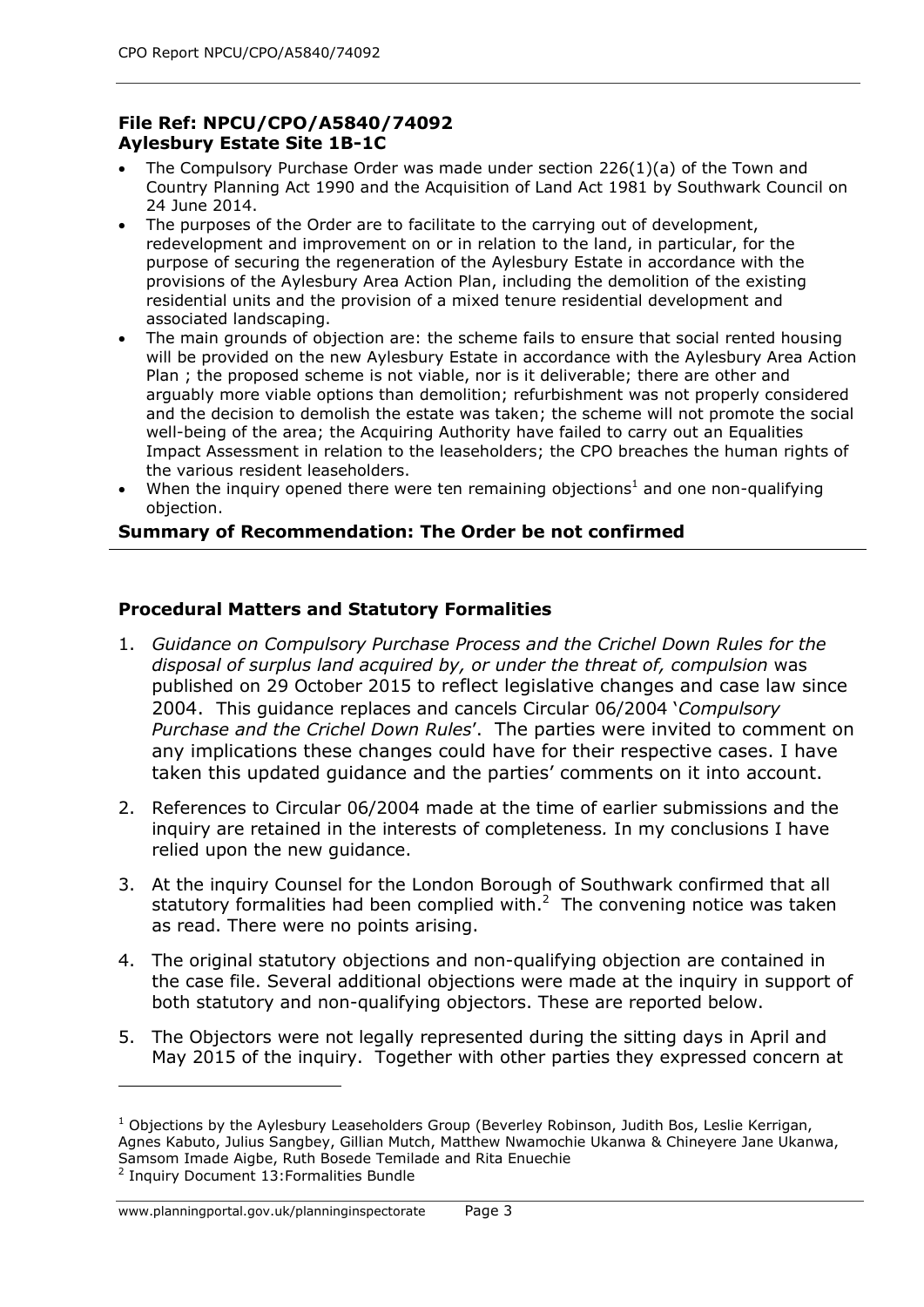the 'inequality of arms' between the parties. The inquiry was adjourned on 1 May for reasons of time and to afford the Aylesbury Leaseholder Group (ALG) an opportunity to seek legal advice and /or representation. The Objectors unsuccessfully applied to DCLG for funding to enable them to engage legal representation. $3$  The inquiry was adjourned again on 12 May in order that the ALG could pursue legal representation. When the inquiry resumed on 13 October 2015 the ALG were legally represented.

- 6. Following the May adjournment the ALG submitted an updated Statement of Case to supplement their previous Statement of Case. Both documents have been taken into account in this report. The Council also provided an Update Statement and a Rebuttal Statement in response to the ALG updated Statement of Case.
- 7. The CPO has been made under section 226(1)(a) of the Town and Country Planning Act 1990 (improvement for planning purposes). The ALG<sup>4</sup> allege that it should have been made under the Housing Act 1985 or Housing and Urban Development Act 1993 which provide for the compulsory purchase of vacant, sub-standard, derelict or defective housing.
- 8. The justification in the Council's Statement of Reasons relied on paragraph 11 of Appendix A of the recently withdrawn Circular. This stated that '*the re-creation of sustainable communities through better balanced housing markets is one regeneration objective for which the section 226(1)(a) power might be appropriate'*. The replacement guidance states that this power should not be used in place of more appropriate enabling powers.
- 9. The powers under section 226(1)(a) are intended to provide a positive tool to help acquiring authorities use planning powers to assemble land where this is necessary to implement the proposals in their community strategies and Local Development Documents, or where strong planning justifications for the use of the power exist. It is expressed in wide terms and can therefore be used to assemble land for regeneration. In this case the Council is seeking to implement the strategy within the Aylesbury Area Action Plan (AAAP) and therefore the use of  $s226(1)(a)$  is appropriate.
- 10. The Land included in the CPO is subject to a restrictive covenant requiring it to be maintained as open space Following negotiations between the Acquiring Authority and the London Borough of Bromley this land has been released from the covenant and a replacement covenant has been agreed.<sup>5</sup>
- 11. The Objectors allege that there is a failure to comply with Section 100D of the Local Government Act 1972 (duty to list background papers) in respect of the September 2005 report to the Executive Committee. $6$  They submit that due to this failure, neither the Committee members nor the public were alerted to the relevant papers including the Conisbee Report.<sup>7</sup> It is suggested that had they been aware of this information the decision to redevelop the estate may have been different. Any failure to comply with the Local Government Act 1972 is

<sup>&</sup>lt;sup>3</sup> Inquiry Doc 31 T Eckersley para 12

<sup>&</sup>lt;sup>4</sup> ALG Statement of Case para 5.01

<sup>&</sup>lt;sup>5</sup> Inquiry Doc 35

 $6$  CD8

 $7$  CD25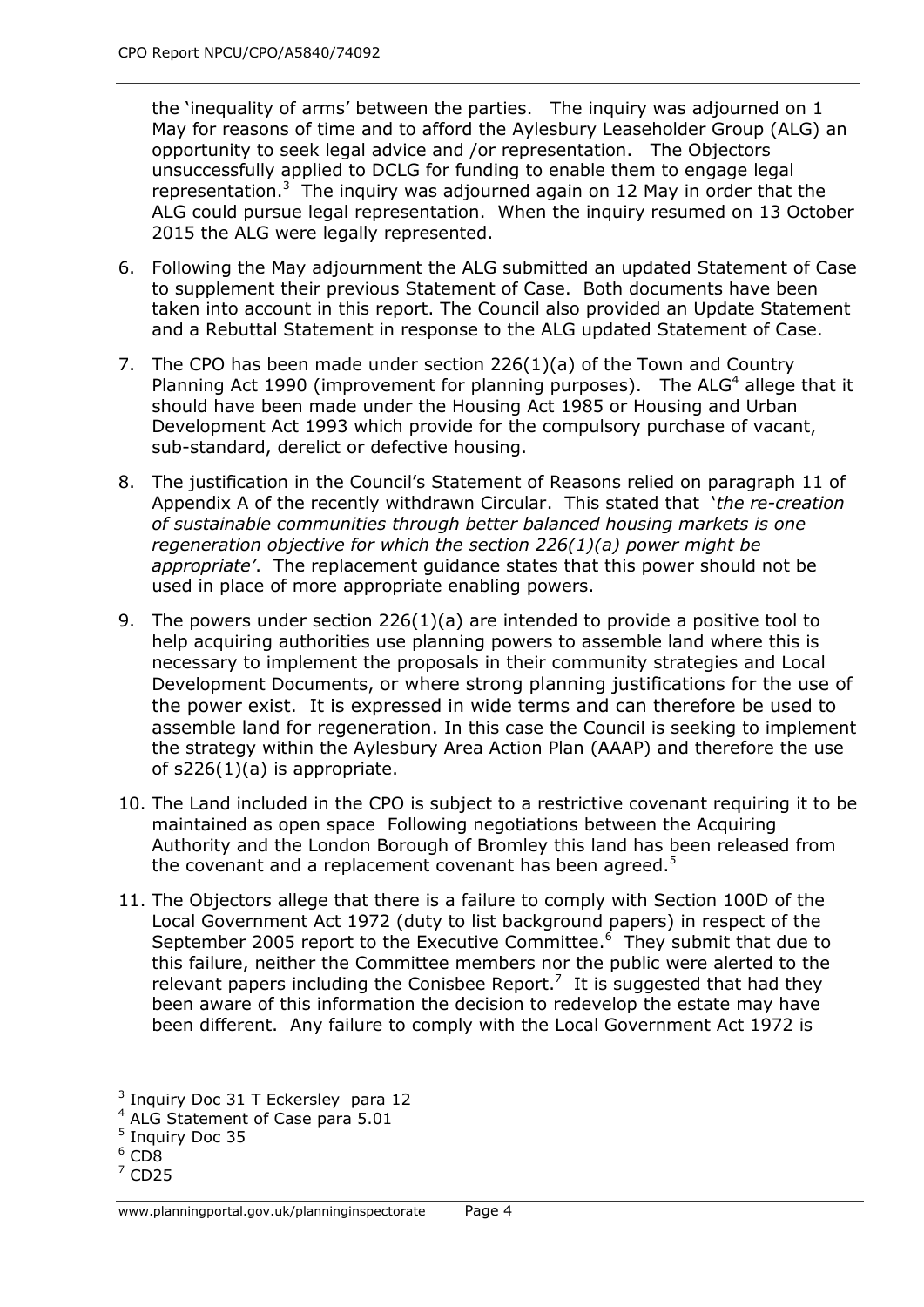outside of the jurisdiction of this inquiry. The implications of the 2005 Executive Decision in relation to the redevelopment of the estate are considered below.

- 12. At the opening of the inquiry the ALG requested the disclosure of a legible copy of Table 10 of the Conisbee Report, details of the funding agreement for the redevelopment. Mr Novakovic<sup>8</sup> explained were "funding applications for affordable housing and agreements for funding applications", and an un-redacted copy of the Development Partnership Agreement (DPA). The ALG considered these documents to be necessary in order to establish the facts and to ensure a fair hearing.
- 13. The Acquiring Authority provided a legible copy of the Conisbee Report in July 2015 and <sup>9</sup> explained in its Update Statement why this had not been possible previously.
- 14. The ALG believes that these documents have a bearing on viability of the scheme and whether the funding allocation was linked to the provision of social rented accommodation. It was also submitted that full disclosure was relevant to the assessment of the overall well-being of the area and whether any shortfall in viability in respect of the First Development Site (the Order Land) would be made up in later phases of the overall scheme for the estate. Moreover, the AAAP identified a funding gap in relation to the entire scheme and since the CPO was being decided on the merits of the entire scheme the ALG suggest that the viability of the entire scheme should also be considered.
- 15. The Council resisted the application for the disclosure of these documents on the grounds that both documents include commercially sensitive information which must be balanced against the public interest. The delivery of the dwellings on the First Development Site (FDS) is not dependent on viability.<sup>10</sup> The Acquiring Authority considered that disclosure of the funding agreement was not necessary because the DPA makes contractual provision for the delivery of target and intermediate rented units. $11$  In addition, the planning application included the provision of affordable housing. The delivery of this affordable housing on the Order Land is not dependant on grant funding and therefore the funding agreement is not relevant to the matters before the inquiry.
- 16. The request for the disclosure of these documents was considered in the light of the advice at Circular 06/2004, the prevailing advice at the time of the request. Appendix A paragraph 16 of the Circular detailed the factors the Secretary of State could be expected to consider. These included '*(iii) the potential financial viability of the scheme for which the land is being acquired. A general indication of funding intentions, and of any commitments from third parties, will usually suffice to reassure the Secretary of State that there is a reasonable prospect that the scheme will proceed.*'
- 17. The terms of the DPA are such that the delivery of the scheme on the FDS, including affordable housing is not dependant on viability. Since this is the

<sup>&</sup>lt;sup>8</sup> Mr Novakovic from the 35% Campaign represented the ALG during the April and May sitting days

 $9$  AA Update Statement para 3.6

 $10$  Neil Kirby POE Appendix 3 para 7 & CD4 p 407 para 3.2

<sup>&</sup>lt;sup>11</sup> AA Legal note paras 59-61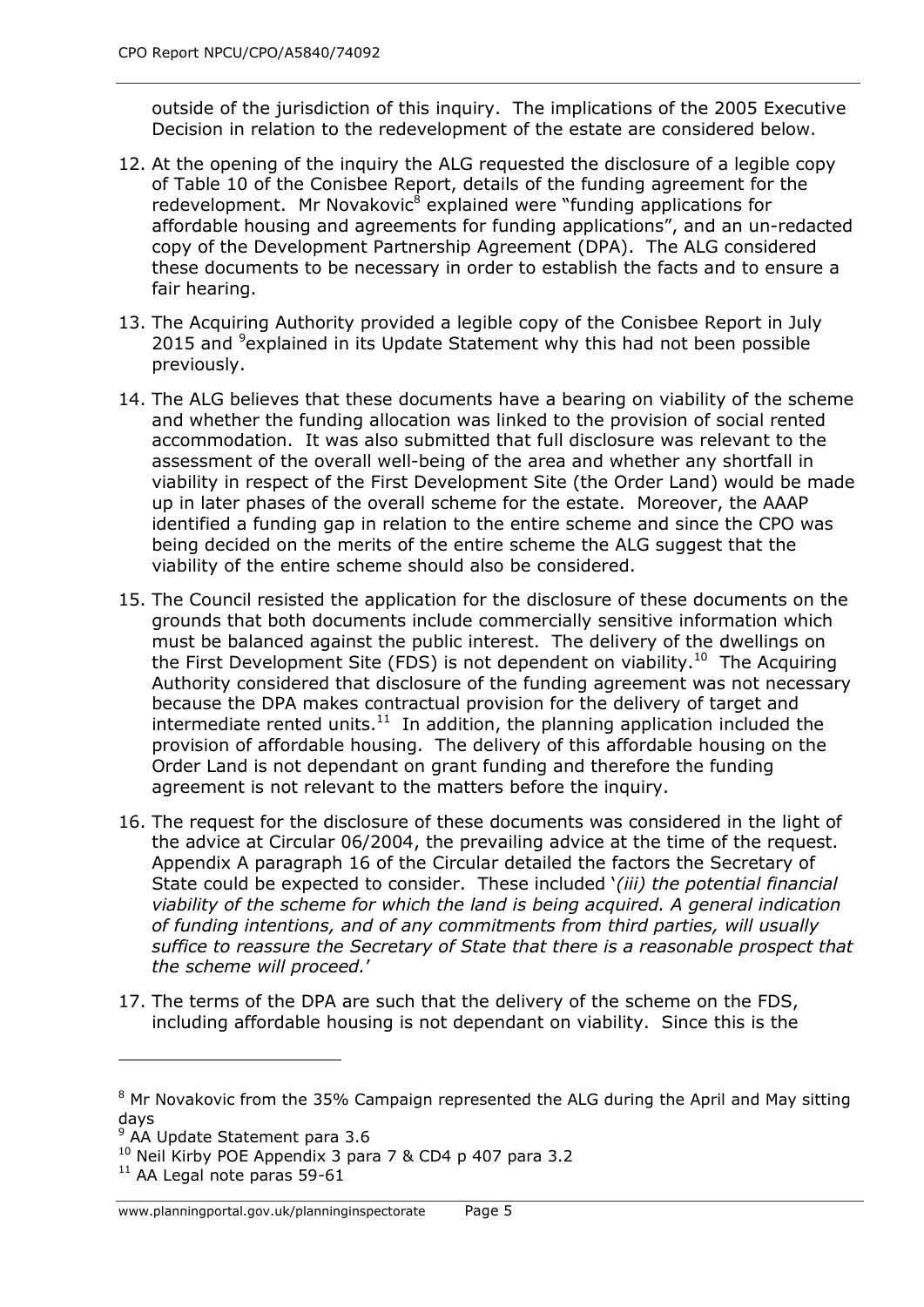scheme for which the land is being acquired the request for the disclosure of an un-redacted DPA was denied. Notwithstanding this, during the period between the May adjournment and the resumption of the inquiry in October, the Acquiring Authority reviewed the situation in the light of the relevant legal principles and recent decisions issued by the Information Commissioner's Office.  $^{12}$  It provided a copy of the DPA with fewer redactions as part of its update statement.<sup>13</sup>

18. The new CPO guidance (Section 14 page 12) requires the Acquiring Authority to address the source of funding and the timing of the funding. The Council's evidence sets out that the provision of affordable housing, including social rented housing, was not dependant on the viability of the scheme in relation to the Order Land. The level of information provided satisfies both the guidance within Circular 06/2004 and the new guidance. There is no requirement to provide evidence of the funding for the entire scheme. Accordingly, it is not considered necessary to review the request to disclose these documents.

#### **The Order Lands and Surroundings**

- 19. The Order Lands forms part of the Aylesbury Estate Regeneration Area and falls within the area covered by the AAAP. It comprises seven residential blocks ranging from 4 to 14 storeys in height and a total of 566 dwellings, together with ground floor garages, vacant commercial and office floorspace, open grassed space and games courts.
- 20. Although the Order Land is the third parcel of land to be brought forward for redevelopment within the estate, it is referred to in the Development Partnership Agreement as the First Development Site (FDS).
- 21. Site 1A is situated in the south western corner of the estate adjacent to the Order Land. It includes 261 homes, retail space and a community resource centre and is now complete. Construction has commenced in respect of Site 7. This was subject to a Compulsory Purchase Order confirmed in May 2013. It will comprise 147 homes (58% of which will be affordable) and is expected to be completed by 2015/16.
- 22. The buildings within the Order Land include seven partially linked blocks of flats and maisonettes known as Chartridge, Chiltern and Bradenham, as well as a selfcontained block known as Arklow. These comprise long slab constructed blocks with garages at ground level. The dwellings are arranged around areas of semiprivate open space. Many of the flats benefit from balconies which overlook Burgess Park on the opposite side of Albany Road.
- 23. The Order Land is no longer in commercial use other than for the infrastructure for statutory utilities and some telecommunications infrastructure on the roof of Chiltern block. Chiltern contains the former Council offices but these are no longer used. The lower floors of Bradenham were also used as offices and these are also vacant.<sup>14</sup>
- 24. Ellison House to the south west of the Order Land is leased to the National Offender Management Service (an office of the Ministry of Justice) and is used as

 $12$  US1

 $13$  US2

<sup>&</sup>lt;sup>14</sup> Statement of Reasons para 1.11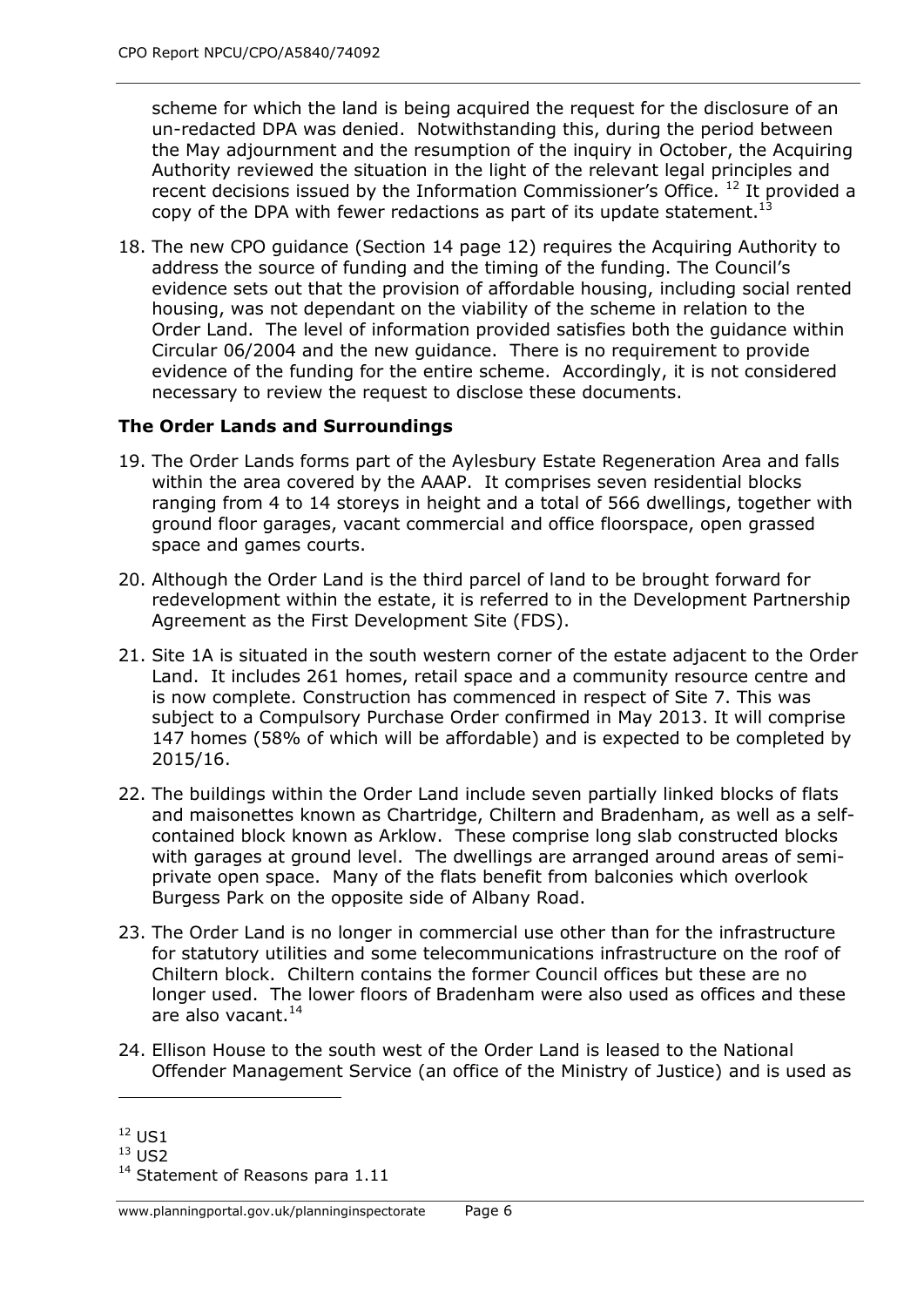accommodation for men who have recently been released from prison. It is Crown Land and therefore has not been included within the CPO. The Ministry of Justice has agreed that it will not be able to continue to occupy Ellison House as the redevelopment of the estate progresses. $15$ 

- 25. The Aylesbury Estate was constructed between 1966 and 1977 and consisted of a total of 2,750 dwellings on 28.5 hectares. It replaced Victorian houses and factories many of which were damaged during the Second World War. It was built by the Council to provide housing accommodation for rent pursuant to its statutory housing function.<sup>16</sup>
- 26. The estate as a whole was home to over 7,500 people and includes several schools, offices, community buildings and some shops.<sup>17</sup> The Council has recently completed a major investment programme in local schools, with three complete new builds on the estate. The Walworth Academy was completed in 2010, Michael Faraday primary school was completed in 2011 and Aylesbury New School was completed in August 2012.<sup>18</sup>
- 27. The appearance of the estate is dominated by slab blocks. Notwithstanding this, other dwellings differ in style and period, these include the red brick building on the Order Land and Michael Faraday Estate which comprises three storey high brick built buildings within a landscaped setting. The layout of the estate aims to separate cars from pedestrians and intersperses large residential blocks with areas of open space. Many of the dwellings within the estate benefit from balconies and some of those at ground floor level include small private gardens.
- 28. There is a range of community facilities on the estate including a doctor's surgery, schools and an early years unit. There are also dedicated play areas, dog exercise areas and allotments. Overall the green space within the estate is well maintained and has a tidy appearance.
- 29. In recent months the Order Land has been subject to unauthorised occupation. In order to secure the Order Land and protect the remaining residents' properties the Council has erected security fencing around the Order Lands and provided manned security.

## **Proposed Development**

- 30. The Council resolved to grant planning permission for the redevelopment of the Order Land and outline planning permission for the remainder of the estate in April 2015. Following the completion of section 106 agreements planning permission for both schemes was finally granted in August 2015.<sup>19</sup>
- 31. The permitted scheme is for the demolition of the existing buildings and redevelopment of the Order Land to provide 830 mixed tenure dwellings, a flexible community use/early years facility or gym, public and private open space,

<sup>&</sup>lt;sup>15</sup> Statement of Reasons para 5.10

<sup>&</sup>lt;sup>16</sup> Statement of Reasons para 1.5

<sup>&</sup>lt;sup>17</sup> Statement of Reasons para 1.12

<sup>&</sup>lt;sup>18</sup> Statement of Reasons para 1.16

<sup>&</sup>lt;sup>19</sup> Acquiring Authority US7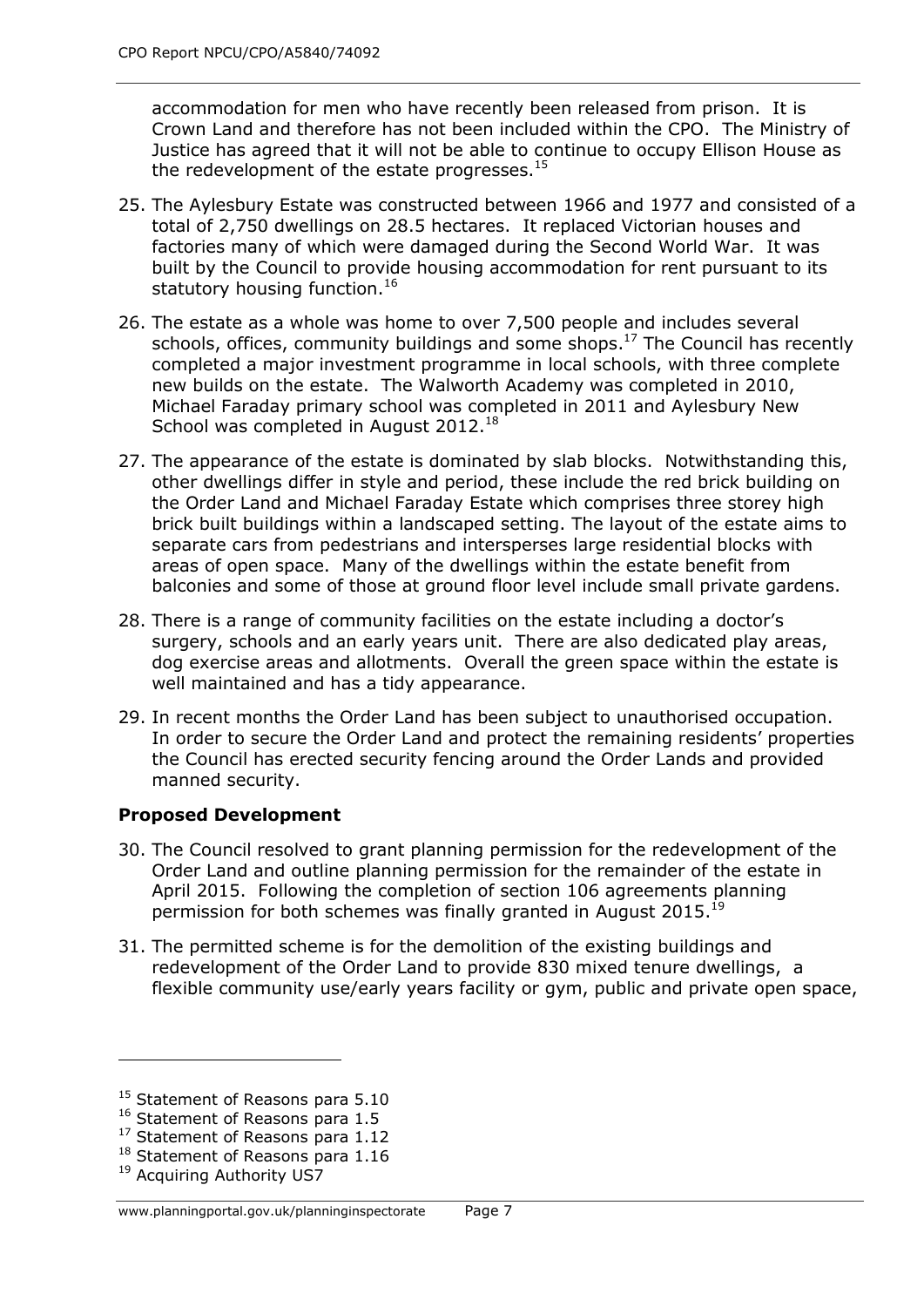an energy centre, a gas pressure reduction station, associated park and cycle parking. 20

32. The outline scheme would provide up to 2,745 mixed tenure homes, up to 2,500 square metres of employment floorspace, up to 500 square metres of retail use, 3,100 to 4,750 square metres of community use/medical centre/early years facilities and up to 3,000 square metres of flexible retail use. $^{21}$ 

#### **The Case for the Council of the London Borough of Southwark**

33. The Aylesbury Estate has been identified as in need of regeneration since the late 1990s. Over the years regeneration by way of demolition and reconstruction has been identified as the preferred way forward. Regeneration of the estate is a Council priority and is widely supported politically and by residents.<sup>22</sup>

## *Replacement of Circular 06/2004*

- 34. The new Guidance does not explain how it is intended to be applied, but in the Acquiring Authority's submission, it cannot be taken to have retrospective effect in relation to the preparatory stages. It will be remembered that the CPO was submitted to the Secretary of State for confirmation on 7 July 2014, long before the publication of the new Guidance. In *University of Bristol v. North Somerset Council* [2013] it was held that the statutory duty to co-operate did not have retrospective effect, in the absence of clear wording that retrospective effect was intended. To impose retrospectively substantive responsibilities which apply "in advance of a compulsory purchase order" would not be appropriate in this case.
- 35. In terms of the overriding tests to be applied by the Secretary of State in deciding whether to confirm the CPO there is very substantial continuity between the old guidance and new. There are no relevant substantive changes as between 06/2004 and the new Guidance affecting planning matters, well-being or alternatives in this case.
- 36. The over-arching test for the Secretary of State was whether the acquiring authority had sought to acquire land by negotiation wherever practical. The new guidance asks '*whether the acquiring authority has demonstrated that it has taken reasonable steps to acquire the land … by agreement'*.
- 37. There are significant changes made in the new Guidance in a section entitled "*what should acquiring authorities consider when offering financial compensation in advance of a compulsory purchase order*?" Given the stage that the CPO had reached when the new Guidance was published, this part cannot sensibly be applied retrospectively, particularly given that there is nothing in the new Guidance to indicate that it should be read to have that effect. The reasonableness of the Acquiring Authority's offers in this case should not be judged against this section of the new Guidance, which was not extant prior to the Acquiring Authority making the CPO.
- 38. The purpose of this change seems to be to allow acquiring authorities much greater flexibility in terms of what can be taken into account in formulating its

<sup>&</sup>lt;sup>20</sup> Alison Squires POE para 3.8

<sup>&</sup>lt;sup>21</sup> Alison Squires POE para 3.5

<sup>22</sup> Mr Kirby's POE para 9.2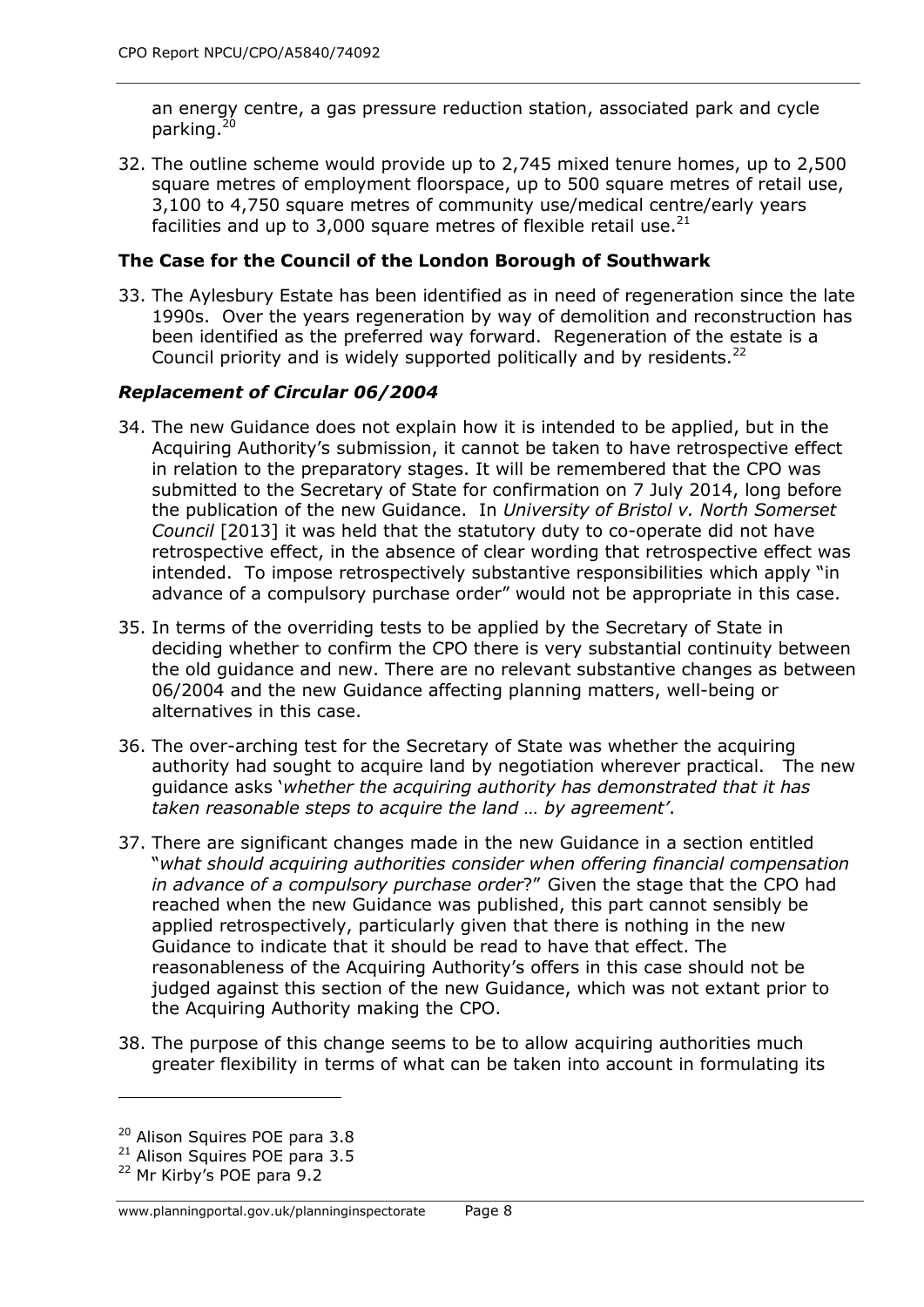offers to purchase land, without falling foul of their auditors. No doubt it is intended that acquiring authorities can, in their discretion, make higher offers than open market value, in the hope of avoiding CPO objections and satellite litigation (eg challenges to planning permission and the like).

- 39. The Acquiring Authority is satisfied that the offers made to leaseholders were reasonable in all the circumstances. The valuation approach (in particular the use of on-Estate comparables) was supported in the Lands Tribunal decisions in the references of *Joshua* and *John<sup>23</sup> .* Plainly, it remains the case that it is not for the Secretary of State in considering the confirmation of the CPO to adjudicate on the merits of what is essentially a valuation dispute: nothing in the new Guidance can or should be read as undermining that important principle.
- 40. Section 3 of the new Guidance concerns good practice in the preparatory stage. Whilst the Acquiring Authority is unable to revisit those preparatory stages, the Secretary of State should draw comfort that in this case, those new good practice suggestions in the main, have been adopted. In particular the Acquiring Authority's evidence demonstrates that meaningful attempts at negotiation have been pursued and that many of the measures listed in section 18 of the new Guidance were considered and implemented, so as to reduce as far as possible the inevitable uncertainty and anxiety suffered by owners and occupiers of the Order Land.
- 41. Section 14 of the new Guidance (within part 2 "*justifying a compulsory purchase order"*) contains much the same guidance as had been found in Circular 06/2004. It does not, however, repeat the guidance that a "*general indication of funding intentions will usually suffice to reassure the Secretary of State that there is a reasonable prospect that the scheme will proceed*". It states that "*substantive information*" should be provided.
- 42. The information submitted by the Acquiring Authority demonstrates that the acquisition of the land will be funded and the scheme implemented. Funding is available now. The Acquiring Authority submits that the sums it has already budgeted are sufficient for that purpose.
- 43. The new Guidance does not make reference to the Secretary of State concluding about whether there is a "reasonable prospect" that the scheme, the subject of the CPO, will proceed. That omission can only be taken to have been deliberate. Instead, the new Guidance deals with deliverability in a more general way. It allows the decision maker to take a decision "on its own merits".
- 44. To the extent that there is some change between Circular 06/2004 and the new Guidance, it is submitted that it allows the decision maker greater flexibility in making a decision on the merits of the CPO. However, this case does not rest on fine distinctions about policy wording, the justification for the CPO is so compelling that the public interest decisively demands its confirmation.
- 45. The new Guidance seeks to resolve "how the public sector equality duty should be taken into account in the compulsory purchase regime". It is submitted that the Acquiring Authority has had due regard to the public sector equality duty.

<sup>&</sup>lt;sup>23</sup> AA Objection Statement App 2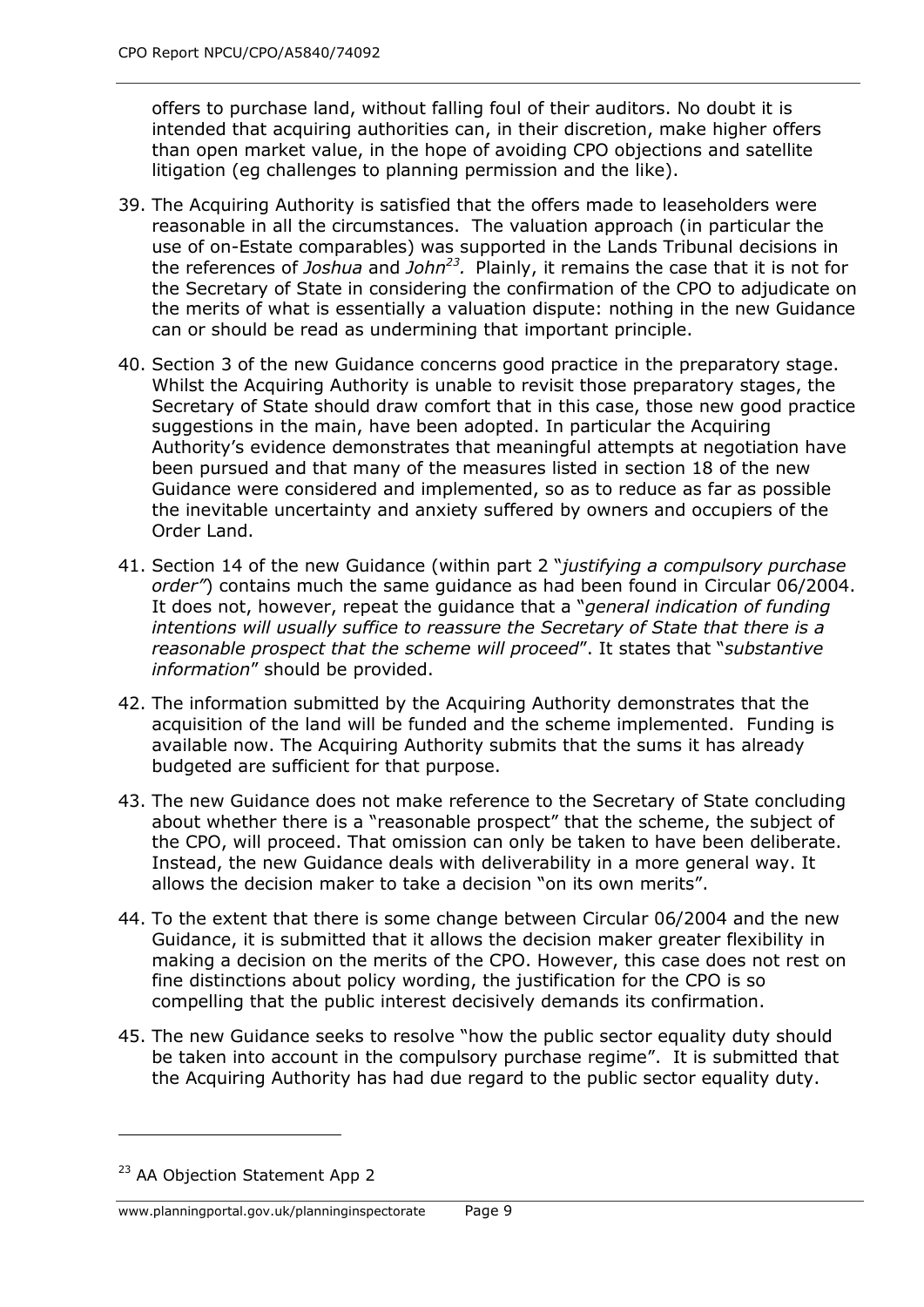There are no relevant substantive changes as between Circular 06/2004 and the new Guidance in relation to human rights.

#### *Whether the purpose for which the land is being acquired fits in with the adopted planning framework for the area*

*46.* The purpose for which the land is being acquired fits with the adopted planning framework for the area. The planning framework supports regeneration and the planning application in respect of the Order Land is in accordance with that planning framework.<sup>24</sup>

#### *Planning Framework*

- 47. The development plan for the area includes the London Plan 2015 Consolidated with Alterations since 2011, the Core Strategy 2011, the saved policies of the Southwark Plan 2007 and the Aylesbury Area Action Plan (adopted January 2010).
- 48. Walworth and the Aylesbury Estate are identified as a regeneration area where London Plan policy 2.14 provides that the Mayor will work with partners to coordinate sustained renewal.<sup>25</sup> Policy 3.8 indicates that Londoners should have a choice of homes that they can afford which meet their requirements for different sizes and types of dwellings. Policy 3.9 provides support for building mixed and balanced communities which include a range of dwelling types and tenures. Policy 3.14 advises that the loss of housing, including affordable housing, should be resisted unless the housing is replaced at existing or higher densities with at least equivalent floorspace.
- 49. The Core Strategy vision for Aylesbury Estate states that the Council will use the guidance in the AAAP to work with stakeholders to achieve a phased redevelopment of the Aylesbury Estate which will deliver around 4,200 new homes over the 15 year lifetime of the Core Strategy.<sup>26</sup> The target for new homes on the estate was reiterated in Core Strategy policy 5. Core Strategy policy 6 requires as much affordable housing as is financially viable to be provided, including 2,100 affordable homes in the AAAP area.

## *AAAP*

- 50. Across the AAAP area, policy BH3 requires 50% of homes to be affordable, of these 75% should be social rented and 25% intermediate. Policy BH4 requires a mix of homes with at least 20% to have three bedrooms or more. The Mayor has formally confirmed that the Core Strategy and AAAP, are in general conformity with the London Plan.
- 51. The evidence base to the AAAP included a number of background and baseline papers. These provided information and evidence on the estate, heritage and design, biodiversity, demographics, education, employment, health, housing and transport. Detailed topic specific papers were also prepared in relation to a number of key issues including tenure and mix, open spaces, demolition and

<sup>&</sup>lt;sup>24</sup> Mr Kirby's POE para 9.3

 $25$  CD22 page 56

 $26$  CD21 para 4.37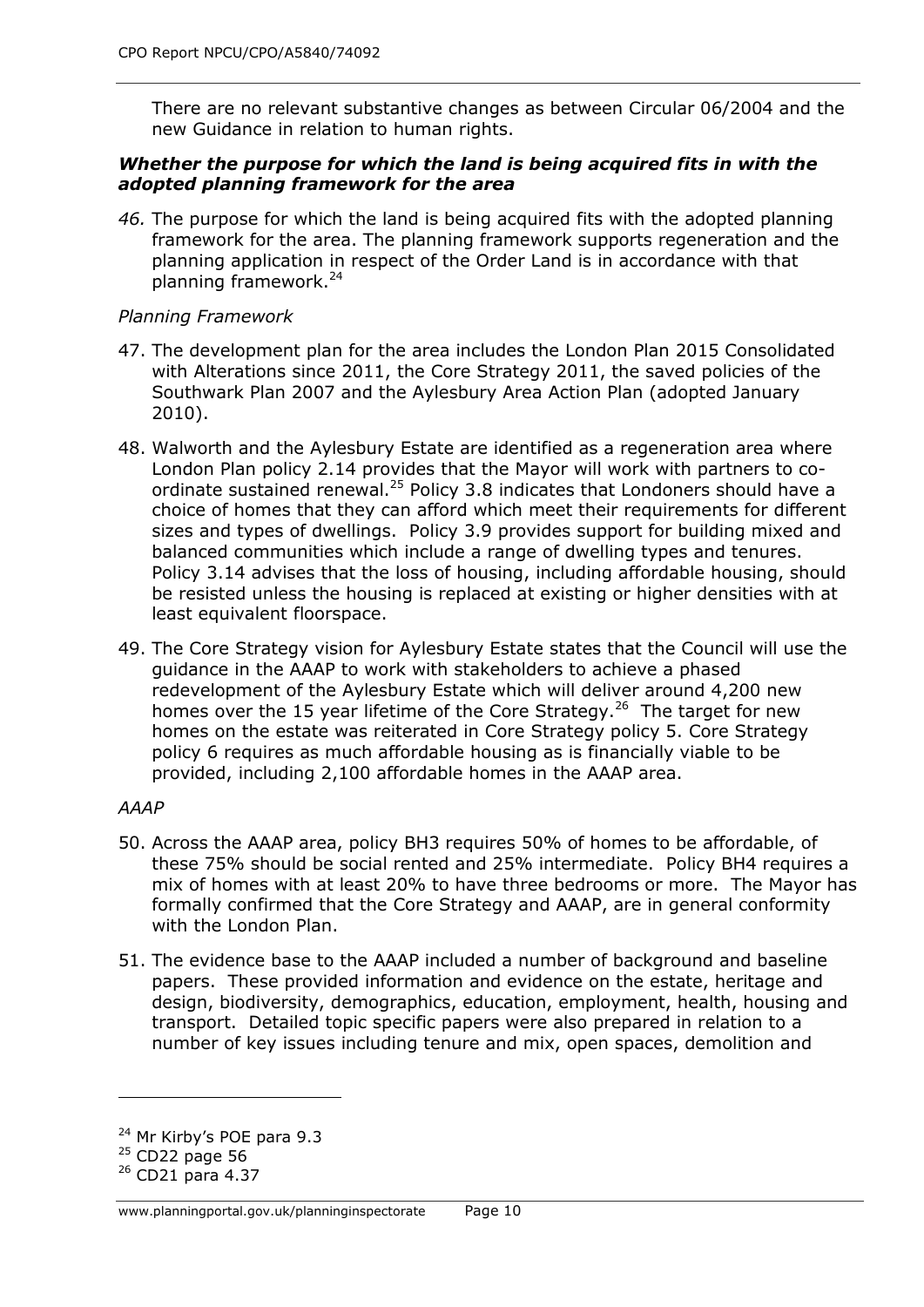delivery.<sup>27</sup> The Sustainability Appraisal assessed the potential impact of the AAAP on a range of economic, social and environmental indicators and an Equalities Impact Assessment looked at the potential impact of the AAAP on different groups.<sup>28</sup>

- 52. The AAAP was prepared in consultation with the local community and the benefits that regeneration would bring to the area were strongly supported through all stages of the consultation. The formal consultation on the AAAP was supported by the enabling team, which comprised 40 members representing a range of interests and backgrounds.<sup>29</sup>
- 53. The Examining Inspector concluded that, subject to the recommended amendments, that the AAAP DPD could be considered sound and would satisfy the requirements of section 20 (5) of the Planning and Compulsory Purchase Act, 2004 and would accord with the advice in PPS12. He thus found that the evidence base effectively supported the policies within the AAAP.<sup>30</sup>
- 54. Wholesale demolition of the Aylesbury Estate has been in prospect since at least 2001 following the vote regarding the stock transfer of the existing tenancies to a new landlord. Objectors see the AAAP as conflicting with the 2001 ballot in which a large proportion of tenants indicated that they wished to remain in their present council rented accommodation. A similar point has been made in objection to the CPO.
- 55. The AAAP Inspector noted this concern and concluded that: '*there is a need to distinguish between the specific housing and tenancy issues which formed the focus of the earlier participation exercises and the much wider remit of the AAAP consultation, undertaken to inform the preparation of a spatial plan. I do not consider that there is any fundamental conflict between the outcomes of the consultation exercises carried out by the council in recent years*'.<sup>31</sup>
- 56. The stock transfer ballot was the appropriate process given what was proposed at the time, but it did not fix the future of the estate. There has been a total failure on the part of the objectors to appreciate the fact that the AAAP provides a clear strategic framework for the redevelopment of the Aylesbury Estate.
- 57. The Inspector reporting on the CPO in relation to Site 7 relied upon the AAAP. He stated that the planned redevelopment of the Order Lands is wholly in accordance with the adopted  $A AAP.^{32}$  That conclusion was relied upon in turn by the Secretary of State, he found that a compelling case in the public interest for confirming the order had been made. $33$  The Acquiring Authority submits that the Inspector's reasoning and conclusions in relation to Site 7 should apply to the Order.
- 58. The proposal would provide 830 dwellings on the Order Land which would be an increase of 264 dwellings. It would therefore help to meet the aims of AAAP

<sup>&</sup>lt;sup>27</sup> Alison Squires POE para 4.80

<sup>&</sup>lt;sup>28</sup> Alison Squires POE para 4.81

<sup>&</sup>lt;sup>29</sup> Alison Squires POE para 4.84

<sup>&</sup>lt;sup>30</sup> Alison Squires POE para 4.82

<sup>&</sup>lt;sup>31</sup> CD3 Inspector's Report para 2.8

<sup>&</sup>lt;sup>32</sup> CD11 Inspector's Report para 28

<sup>&</sup>lt;sup>33</sup> CD11 SoS Decision para 8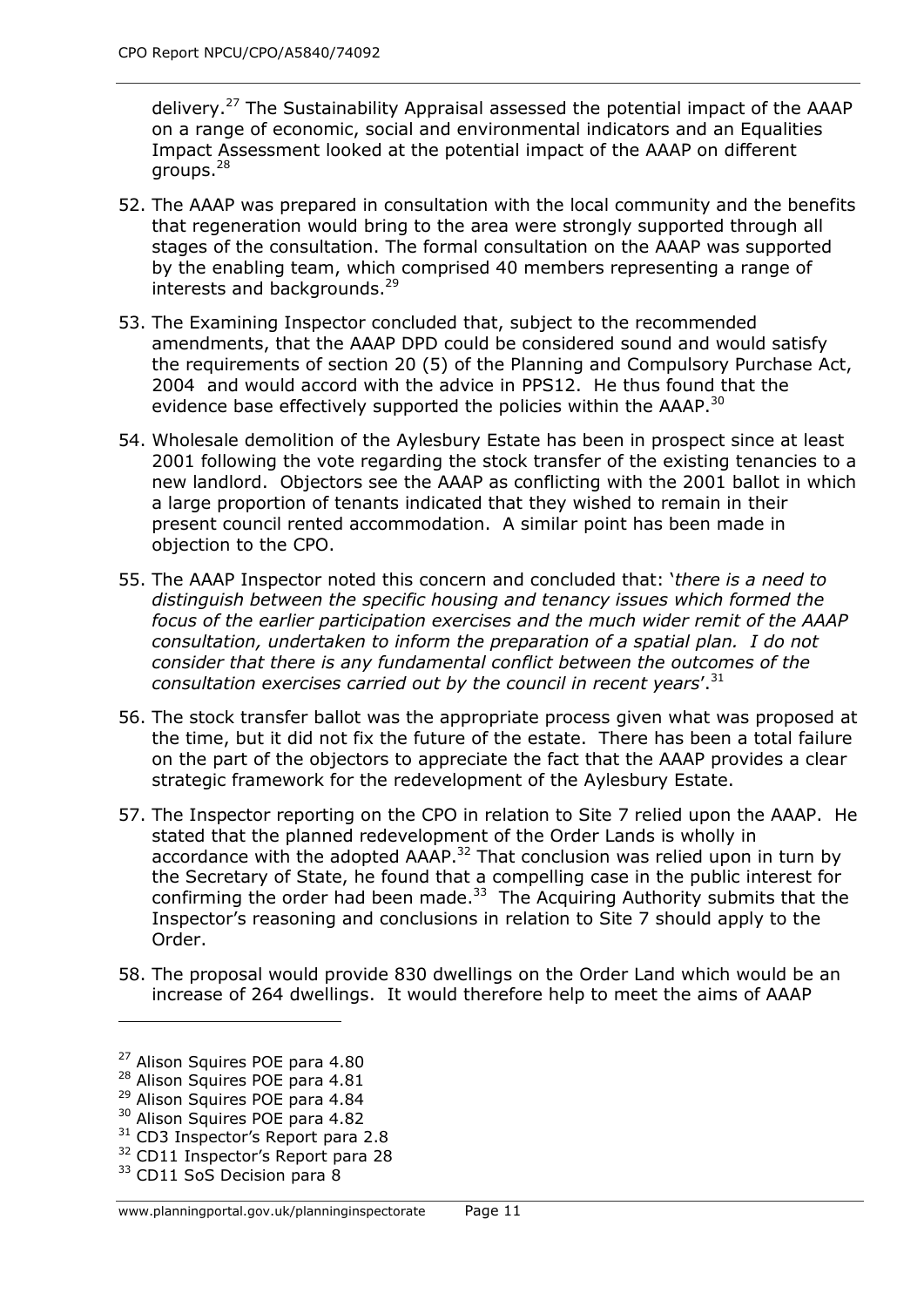policy BH1 which seeks to provide a net increase of 1,450 new homes across the estate. The delivery of additional homes would also support Core Strategy policy 5 and London Plan policy 3.3. Increasing housing supply is also a key principle of the National Planning Policy Framework (NPPF).

59. There are two areas of dispute relevant to the planning framework for the Order Land. The first is whether the proportion of affordable housing intended by the AAAP can be secured, and in particular whether the correct amount of social rented housing will be provided. The second is whether the policies within the NPPF,  $34$  the London Plan,  $35$  the Core Strategy and the AAAP $36$  which seek to secure the creation of mixed communities, would when implemented produce gentrification and/or more social cleansing.

#### *Affordable Housing*

- 60. In terms of the mix of affordable/market housing, and in terms of the social rent/ intermediate rent tenure split the affordable housing will be provided broadly in accordance with the AAAP. The precise numbers can be seen on the agreed table.<sup>37</sup> Although the figures were not disputed by the Objectors they were not satisfied that the social rented housing would be provided.
- 61. The scheme would result in the loss of 105 affordable rented units.<sup>38</sup> However, the Mayor's Housing Supplementary Planning Guidance advises that calculations as to whether there has been a loss of affordable housing can be made on the basis of habitable rooms. There are currently 1,397 habitable rooms of affordable housing on the Order Lands and the scheme proposes 1,394 habitable rooms. Consequently there will be a loss of three affordable habitable rooms.
- 62. The resolution to grant planning permission was subject to various conditions including the completion of an appropriate legal agreement and referral to the Mayor of London. It was also subject to a specific provision which sought to ensure that reference was made within any legal agreement to guidance dealing with the different types of affordable housing, so as to ensure that social rented housing is provided as intended. The legal agreement was executed on 15 August 2015. Since then further clarification has been agreed so as to deal directly with detailed drafting points made by the Objectors in relation to securing the social rent for the new affordable rent tenure. <sup>39</sup>
- 63. The Objectors are concerned that the preferred form of affordable housing tenure is not secured and may not be delivered. While the affordable rent tenure is supported by the Government and the Mayor of London, at a more local level (the London Borough of Southwark, local residents and the 35% Campaign Group), it is judged that the resulting rent from that tenure is not affordable to those who need affordable housing in the area. That is why a social rent is preferred.

<sup>34</sup> NPPF para 50

<sup>&</sup>lt;sup>35</sup> London Plan Policy 3.9

<sup>&</sup>lt;sup>36</sup> AAAP policy BH3 (CD2 p69)

<sup>&</sup>lt;sup>37</sup> Inquiry Doc 17

<sup>&</sup>lt;sup>38</sup> Inquiry Doc 17

<sup>&</sup>lt;sup>39</sup> Inquiry Doc 62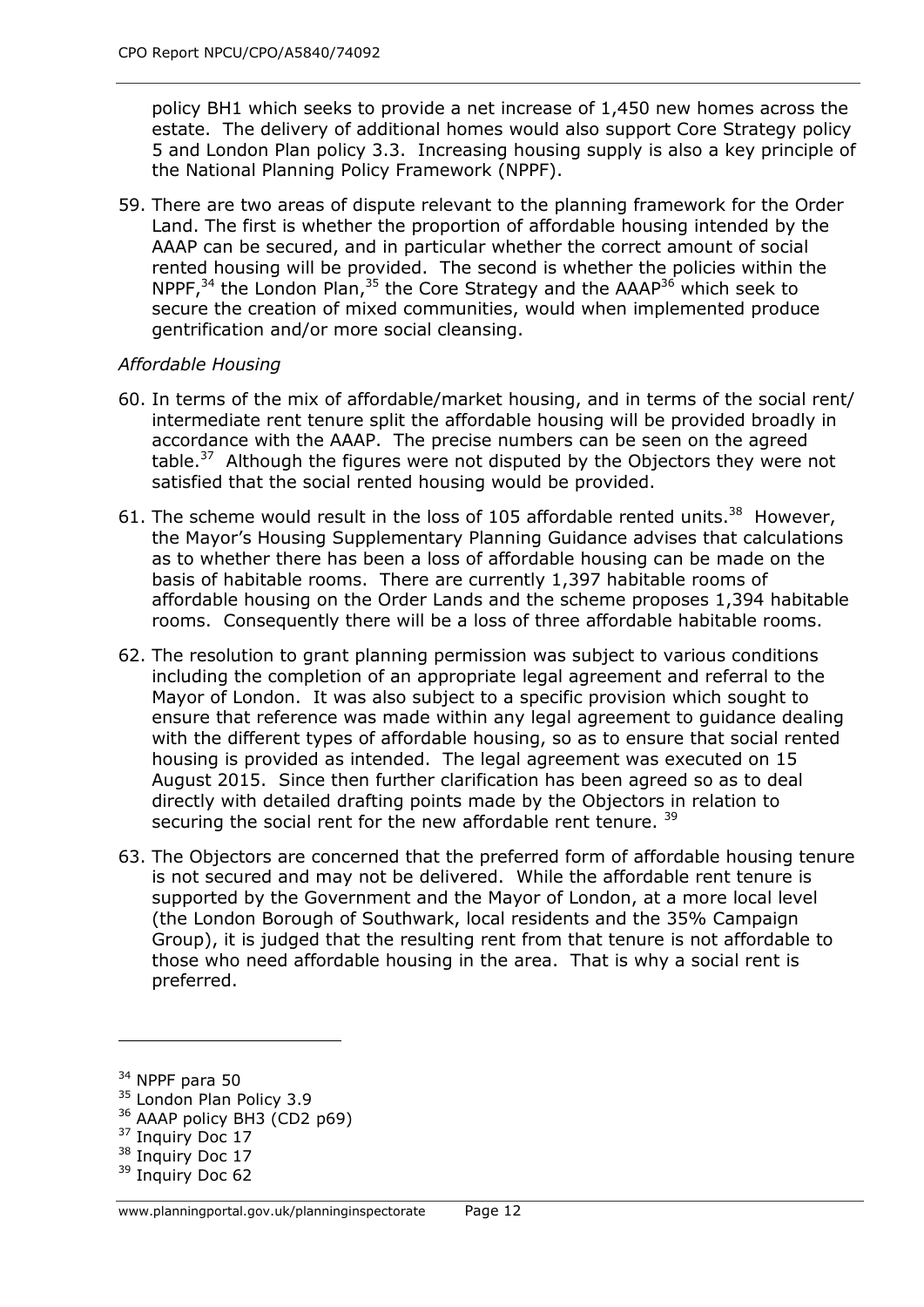- 64. In the case of Bermondsey  $Spa^{40}$ , the Acquiring Authority's investigations indicated that there was a difference between what the Council had originally sought to achieve on the site and what in fact has been delivered. The Council investigated this matter further during the adjournment, and took advice about the correct interpretation of the section 106 planning obligation. As a result of that process, the Council as local planning authority has decided not to take any further action. As the submitted note on affordable rent demonstrates, no further investigation or other action was necessary in relation to the other examples referred to on behalf of the ALG.  $41$
- 65. The only outstanding issue in relation to affordable housing is whether the proportion of affordable housing intended by the AAAP can be secured. In particular, whether the correct amount of social rented housing will be provided. The same local campaign group who objected to the grant of planning permission for the FDS and outline schemes at the planning committee on 23 April 2015 (the 35% Campaign) has made similar points in opposition to the CPO. At the planning committee that campaign group was content to accept that policy compliant affordable housing would be provided if the resolution required the incorporation of reference to specific guidance within the section 106. The s106 agreement reflects that resolution. <sup>42</sup>
- 66. In order to narrow the differences between the parties the Acquiring Authority agreed to enter into a deed of clarification to make the suggested amendments.<sup>43</sup> This was communicated to the Objectors on the Friday before the inquiry resumed in October. Two alternative and mutually inconsistent amendments were suggested, neither of which were helpful or necessary.<sup>44</sup>
- 67. The definition of social housing within the s106 relies on the application of the Homes and Community Agency Rent Standard Guidance Appendix 1 which is contained within the section 106 at Schedule 4. It makes detailed provision for the calculation of the rent which can be charged, based on a national formula set out in that document.
- 68. In addition, schedule 3 of the DPA sets out minimum requirements including the delivery and tenure mix of 50% of affordable residential units and 50% private residential units (calculated by a habitable rooms) over the development period. Of the affordable residential units 75% must be target rent units. These target rents are set by reference to the formula within the Homes and Community Agency Rent Standard Guidance Appendix 1
- 69. The Objector's closing submissions would appear to make three points in relation to the affordable dwellings. Firstly that the Bermondsey Spa example means that the Acquiring Authority would not enforce a section 106 agreement even if it were entitled to do so; secondly, that there is concern and anxiety locally about what tenure will be provided; and that the email from Notting Hill Housing Trust

<sup>&</sup>lt;sup>40</sup> A housing regeneration area within the borough

<sup>&</sup>lt;sup>41</sup> Inquiry Doc 30

<sup>&</sup>lt;sup>42</sup> Inquiry Doc 16 resolution 6

<sup>43</sup> Inquiry Doc 62

<sup>44</sup> ALG Oral submissions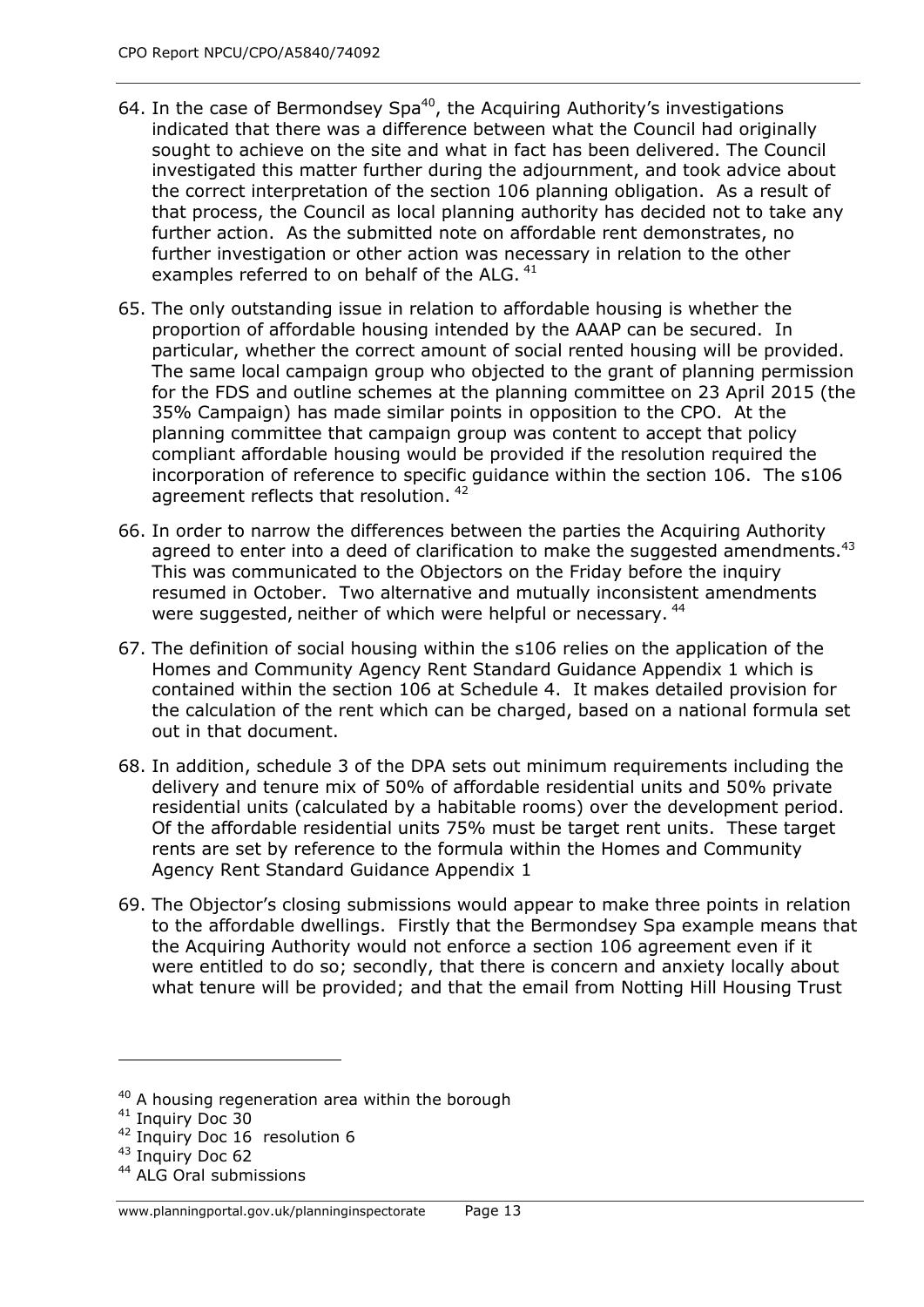(NHHT) dated 24 September 2015 suggests rents which the objectors are unhappy about<sup>45</sup>.

70. In response, the Bermondsey Spa example does not offer any support for the proposition that where the Acquiring Authority is entitled to enforce, it fails to do so; concern and anxiety have to be well founded in order to justify any further changes to the section 106. They are not, therefore no further changes are warranted. NHHT did provide details of prospective rent levels in the form of a table.<sup>46</sup> The table includes the information asked for, namely what rents were included by NHHT in its bid for funding in March 2014. This was before the DPA was agreed and long before the planning application had been submitted.

#### *Gentrification and/or social cleansing*

- 71. The NPPF, the London Plan and the AAAP seek to secure the creation of mixed communities. On behalf of the objectors, Professor Lees acknowledged that the mixed communities policy has long underpinned the regeneration of the Aylesbury Estate. Her position, namely that such policies produce gentrification and the displacement of public housing tenants, is one of fundamental opposition to national and regional and local planning policy.
- 72. To reject a CPO on the basis of the social policy position taken by Professor Lees, one of self-avowed opposition to that planning framework, would be to drive a coach and horses through the established approach to planning CPOs. Notwithstanding this, what is proposed pursuant to the CPO is a scheme which brings not only new housing (50% affordable 50% private), but also significant improvements to the urban environment, for the benefit of everyone living there.
- 73. Moreover, the diagrams submitted by Professor Lees<sup>47</sup> only show the destinations of those who have moved away from the area and exclude those who remained within the borough. Therefore her figures do not provide an accurate or reliable depiction of the destination of all former residents.

## *Conclusion*

- 74. The CPO could not be more securely set within the local planning framework given that the AAAP is a development plan document which provides for the redevelopment of the Aylesbury Estate, of which the Order Lands forms a significant part. That local planning framework is in turn consistent with the provisions of the London Plan and the NPPF. It is submitted that there is unlikely to be any planning impediments to the delivery of the scheme.
- 75. In the Acquiring Authority's submission, when considering the merits of the CPO it is important to appreciate that although refurbishment of the Estate has in the past been regarded as an option (subject to the availability of funding), the AAAP resolved the matter decisively in favour of redevelopment. The Order is sought for a particular purpose, as set out within the Order itself. That purpose reflects the strategic planning framework, in particular the AAAP.

<sup>45</sup> Objectors Updated Statement of Case(USC) Tab 9

<sup>46</sup> Objectors USC Tab 9

<sup>47</sup> Professor Lee's statement page 6 & 7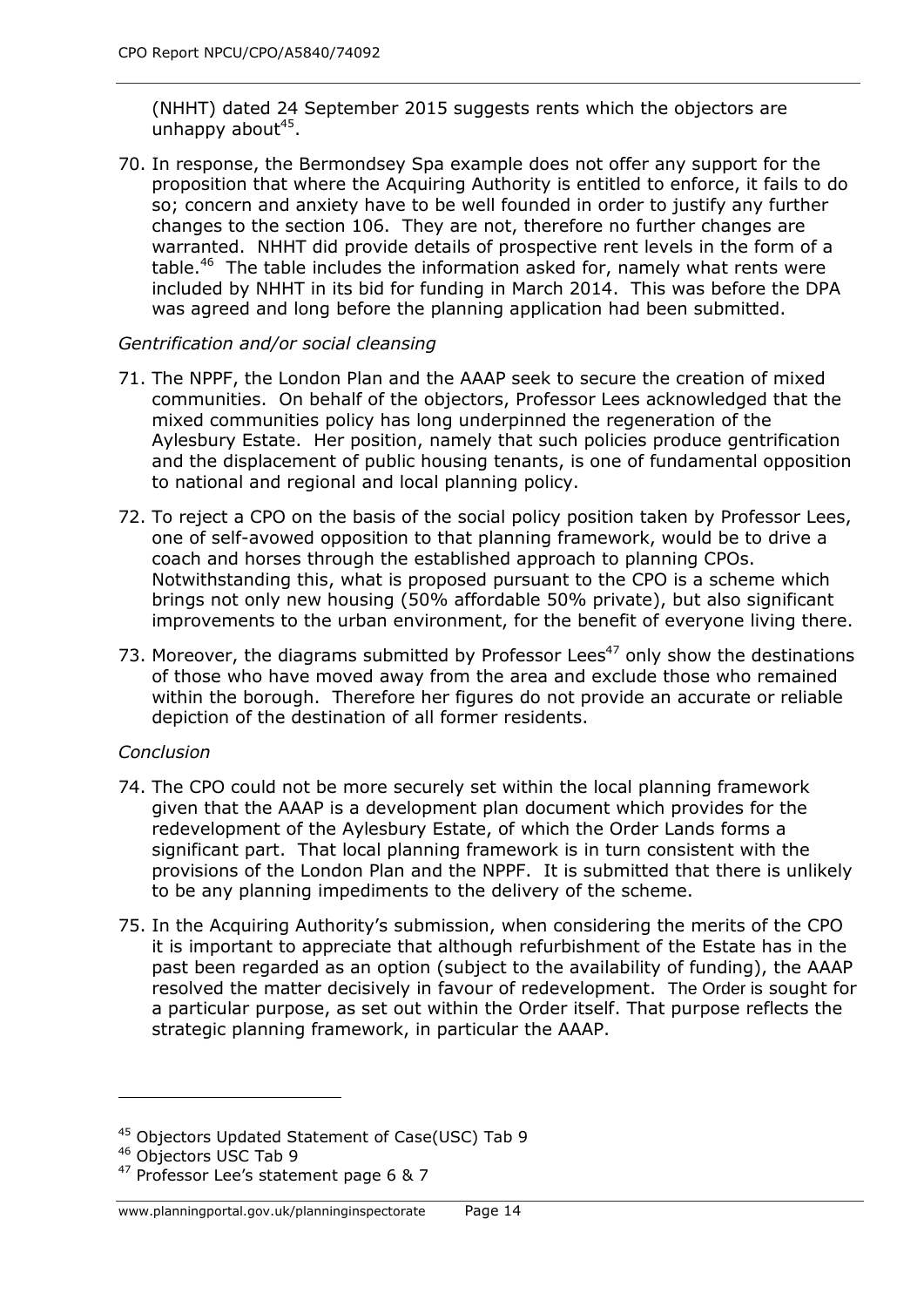## *Well-being*

- 76. The Acquiring Authority relies upon the well-being benefits arising from the redevelopment of the Order Land. These benefits are compelling. The redevelopment of Site 1A and Site 7 provide an indication of what is likely to happen post-confirmation. The Acquiring Authority does not need to demonstrate that there is a reasonable prospect of the development outside of the Order Land area coming forward, but part of the justification for confirming the CPO is that it is necessary to maintain momentum to ensure that the AAAP vision is not frustrated. To that extent, it is legitimate to consider the future of the wider area.
- 77. The scheme would contribute to the creation of a truly mixed community. It would include a purpose designed community space, an extra care facility, and bespoke facilities for people with learning disabilities.<sup>48</sup> The benefits which would arise from the scheme include the provision of well-designed new affordable and market housing, new public open space, a fully permeable layout, with clear pedestrian and cycle routes through the development.<sup>49</sup>
- 78. The number of homes across the estate would be increased by about 1,225 to 3,983.<sup>50</sup> This would help to meet the need for homes identified in the London Plan.<sup>51</sup> The AAAP aims to create more mixed communities. The vast majority of the estate comprises social rented housing. This approach also accords with Core Strategy policy 6 which requires a minimum amount of private housing in areas of Southwark currently dominated by social housing in order to ensure that all areas provide a range of housing types and tenures.
- 79. Policy BH5 sets minimum sizes for new dwellings within the AAAP area.<sup>52</sup> These are Parker Morris plus 10% for social rented housing, for intermediate housing Parker Morris plus 5% and for private housing the Parker Morris standards. The standards should help to address overcrowding and ensure ample space for future occupants.
- 80. The Environmental Statement sets out that the scheme would generate an expected 1,847 person years of construction employment. This equates to 307 temporary construction jobs per year<sup>53</sup>. It is estimated that the Order Lands would provide between 4 and 40 jobs depending on the specific use of the flexible community use/early years/gym space. The outline scheme is expected to provide between 194 and 458 jobs compared to the existing 357 jobs on the estate at present. In addition the Environmental Statement states that the FDS is expected to increase spending in the local area by about £7.4 million a year compared to existing economic spending levels.<sup>54</sup> This would provide a positive economic uplift for Southwark.

<sup>48</sup> Catherine Bates POE para 6.9

<sup>49</sup> Statement of reasons p9-12 & Statement of Case p8-11

<sup>50</sup> Alison Squires POE para 6.19

<sup>&</sup>lt;sup>51</sup> London Plan para 3.13

<sup>52</sup> AAAP Table A6.1 page152

<sup>53</sup> CD41 para 7.5.11

<sup>54</sup> CD41 para 7.6.12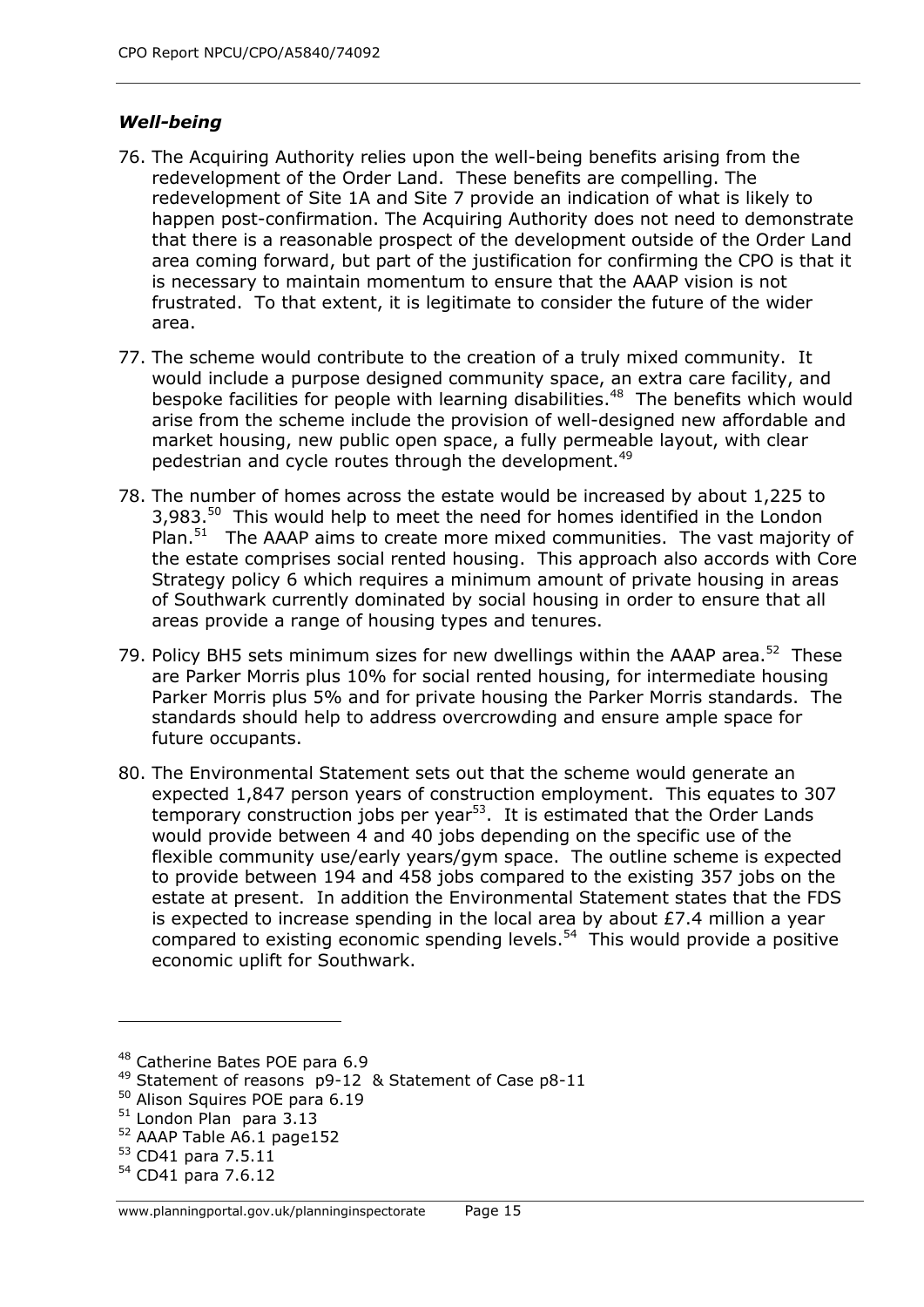- 81. Taking account of a number of indices the estate has been identified as an area of deprivation. These indicate that the estate is within the 20%-30% most deprived super-output areas in the country.<sup>55</sup> Amongst other matters, these indices relate to income, educational attainment and overcrowding. The increase in the number of family dwellings proposed by the scheme would assist with easing overcrowding.
- 82. There is an urgent need to improve the built environment of the Aylesbury Estate. This has commenced through the redevelopment of sites 1A and 7 as well as wider improvements to the surrounding area, including three new schools and improvements to Burgess Park. The estate suffers from poor quality design and a lack of interest between different buildings. The policies within the AAAP aim to deliver good urban design and high quality architecture. The AAAP also seeks to address the existing lack of permeability and perceived unfriendliness of the streets. Policy PL1 sets out detailed requirements for the streets, which should be well-designed is attractive public spaces. It also seeks to ensure a high quality network of public open spaces. The redevelopment of the whole estate greatly improves the green spaces and public realm of the area creating different sized open spaces for different uses. Three new pocket parks are proposed at Westmoreland Square, Westmoreland Park and Portland Park.<sup>56</sup>
- 83. The existing buildings have poor SAP (energy efficiency) ratings and higher than average carbon dioxide emission rates.<sup>57</sup> Although the Code For Sustainable Homes has now been withdrawn the whole scheme has been designed to meet the previous Code Level 4. Consequently, the new dwellings will be much more sustainable than the existing.
- 84. The existing residential blocks present significant technical challenges in terms of maintenance and service life. They fall short of aspects of the current building standards. The problems include the condition of the external fabric of the buildings, particularly the concrete panels, due to water ingress and a corrosion of the steel reinforcement bars; issues relating to the structural robustness of the five and six storey blocks; the internal fabric of the buildings together with the complexities of access and maintenance to internal services encased in the structure; and the poor thermal performance of the buildings compared to current building standards.<sup>58</sup>
- 85. The CPO Inspector for Site 7 acknowledged that such problems were well documented and found that '*the buildings on the estate were beyond economic repair, and even if they were repaired and refurbished, they would retain their appearance and would remain in conflict with modern building standards*'. 59 The AAAP Inspector reached a similar conclusion. He found that there were fundamental shortcomings in the existing buildings and that refurbishment would be unlikely to achieve satisfactory living conditions in the long term. The AAAP and Site 7 Inspectors both acknowledged the poor environmental quality of the  $estate.<sup>60</sup>$

<sup>55</sup> CD29 paras 4.3-4.6

<sup>56</sup> Alison Squires POE para 6.29

<sup>57</sup> Alison Squires POE para 6.31

<sup>58</sup> Catherine Bates POE para 4.2

<sup>59</sup> CD11 page 674 para 26

<sup>60</sup> CD3 para 2.3 and CD 11 Inspector's Report para 26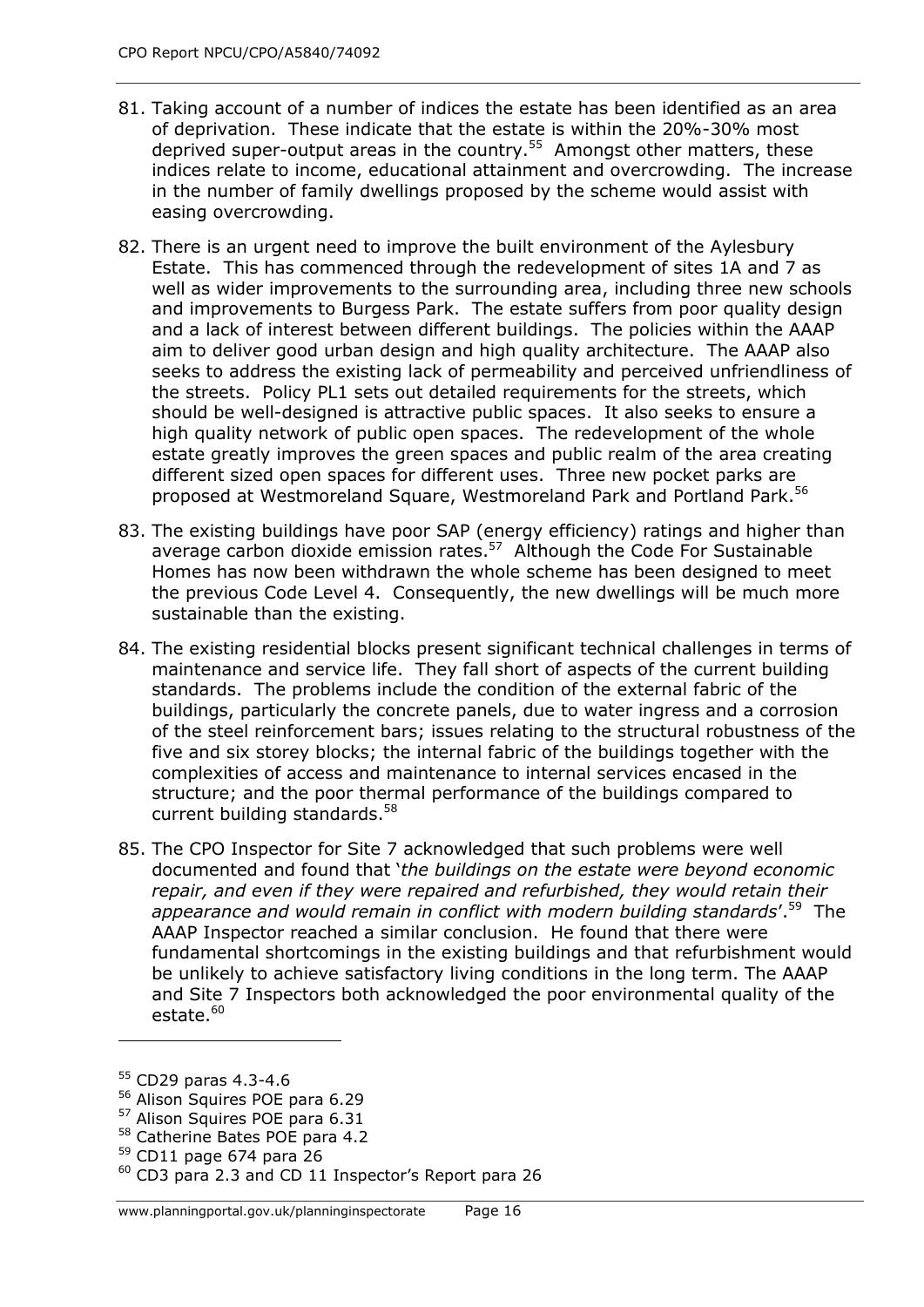- 86. Although the red brick block on the FDS does not suffer from all the same technical issues as the larger blocks, the indications are that they are at the end of their service life. These issues include poor thermal performance in comparison with current building standards, poor internal space standards and no individual or external amenity space.<sup>61</sup>
- 87. The condition of the buildings on the estate does not in itself present a case for demolition and redevelopment. However, it is one of the compounding factors cited within the AAAP. The other fundamental issue is the estate layout and the poor urban environment this presents. Even if the condition of the building fabric were addressed, many negative aspects would remain and only a compromised solution would result.<sup>62</sup>
- 88. The proposed design for the Order Lands is comparative in quality with the two other new residential sites in the AAAP area. Phase 1a, which is now complete and fully occupied has been the recipient of numerous awards including the 'Best New Place To Live' category of the London Planning Awards in February 2013. A high standard of design is also exhibited in the new Michael Faraday School immediately to the northeast of the Order Land.<sup>63</sup>
- 89. The scheme aims to create a different and improved urban environment including the creation of a varied skyline. The benefits of the scheme include a range of different sized units evenly distributed across the different tenures. A high proportion of units are suitable for families. Some units of each tenure overlook the park. The increased density of the scheme has been managed to provide suitable massing in terms of scale and variety. The tall blocks across the park frontage are slim and compact in footprint to enable good sunlight to penetrate into the development. The concentration of units in these blocks contrasts with the low density houses and the number of open spaces $^{64}$ . There would also be improvements to permeability, the creation of high quality open spaces and good quality living accommodation in blocks which are designed to meet modern standards and to be highly sustainable.<sup>65</sup>

## *Viability*

- 90. Circular 06/2004 stated that a general indication of funding intentions, and of any commitments from third parties, would usually suffice to reassure the Secretary of State that there is a reasonable prospect that the scheme will proceed. In this case that threshold is exceeded. Contrary to the case put by the Objectors there is no reason to depart from the viability test within the Circular.
- 91. Under the DPA the Acquiring Authority bears overall responsibility for land assembly and the delivery of vacant possession of the land proposed for redevelopment. It has identified resources in order to meet that obligation.<sup>66</sup>

<sup>&</sup>lt;sup>61</sup> Catherine Bates POE para 4.5

<sup>62</sup> Catherine Bates POE para 4.7

<sup>&</sup>lt;sup>63</sup> Catherine Bates POE para 6.2

<sup>&</sup>lt;sup>64</sup> Catherine Bates POE para 6.8

<sup>65</sup> CD3 page 222 para 3.4

<sup>&</sup>lt;sup>66</sup> Neil Kirby POE para 3.19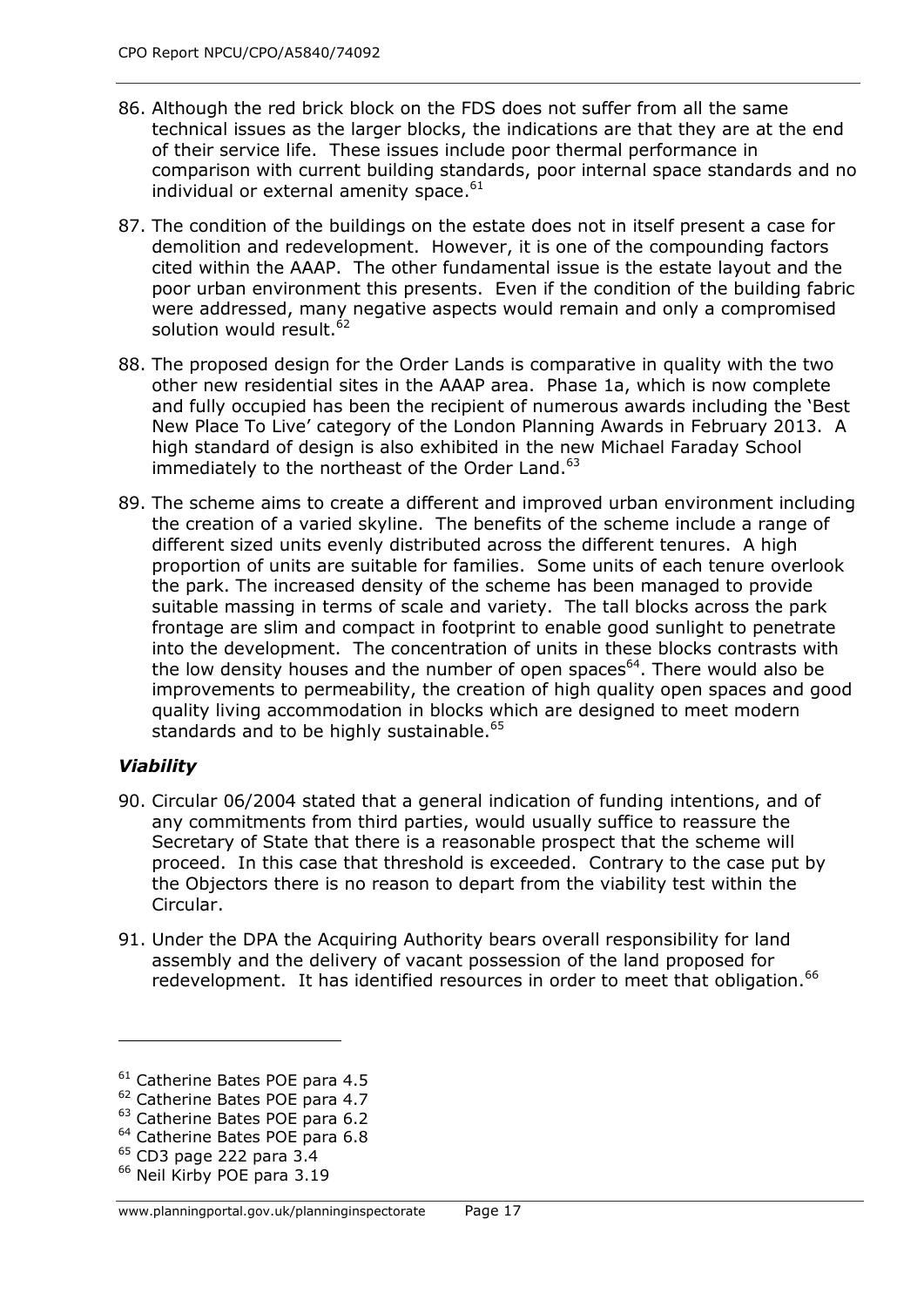92. The delivery of the FDS is not contingent upon any viability assessment. NHHT is obliged to develop the FDS irrespective of viability. However, NHHT is satisfied that the development proposed is viable.<sup>67</sup> The NHHT is fully committed to the delivery of the FDS development and funding is in place. There is recent board approval from NHHT's detailed five year financial plan, which includes the redevelopment costs of the FDS.<sup>68</sup> Given NHHT's financial strength the contractual and Board level commitments offered provide considerable reassurance that there is a reasonable prospect that the scheme will proceed. <sup>69</sup>

# *Deliverability*

- 93. Overall, there is at least a reasonable prospect that the redevelopment of the Order Land will proceed. The Objectors' Statement Of Case suggests that the delivery of the scheme could be impeded by the restrictive covenant in relation to the open space on the estate, the Acquiring Authority's inability to acquire Ellison House, or that the CPO could have been made covering a larger area.
- 94. A covenant has been agreed with the London Borough of Bromley in respect of the open space.<sup>70</sup> It is therefore unlikely to constitute an impediment and the agreed covenant has now been submitted.
- 95. The Acquiring Authority's update statement explains the work undertaken in order to provide the replacement facility sought by the Ministry of Justice.<sup>71</sup> Following agreement with the Ministry of Justice the Council commissioned architects to undertake an initial feasibility study in relation to a vacant site within the Aylesbury Estate Masterplan Area. This confirmed that the site was feasible for a replacement facility. The feasible option is shortly to be consulted upon and the details have already been worked up through the feasibility process in respect of the proposed facility and its location.<sup>72</sup> These details have not been provided to the inquiry because it is intended that they will be made public for the first time through the consultation process which will take place prior to the submission of a planning application.
- 96. It is not necessary to include a wider area within the CPO and the failure to do so does not constitute an impediment to the delivery of the First Development Site.

# *Alternatives*

- 97. Due to the way in which the particular purpose of the CPO has been expressed, it will be apparent that nothing short of the redevelopment of the Order Land will achieve that purpose. That is consistent with that planning framework for the area.
- 98. The Objectors consider that there is an alternative to the CPO that they would prefer. This takes the form of refurbishment of one sort or another. A significant amount of work was carried out by the Acquiring Authority in the period leading up to 2005 in order to consider whether the estate could be refurbished.

<sup>67</sup> Rosemary Houseman Oral evidence

<sup>&</sup>lt;sup>68</sup> Ms Houseman POE para 5.5

<sup>&</sup>lt;sup>69</sup> Ms Houseman POE paras 5.1-5.4

<sup>70</sup> Inquiry Doc 35

 $71$  AA's Update Statement page 5-6 section 5

<sup>72</sup> Neil Kirby Oral evidence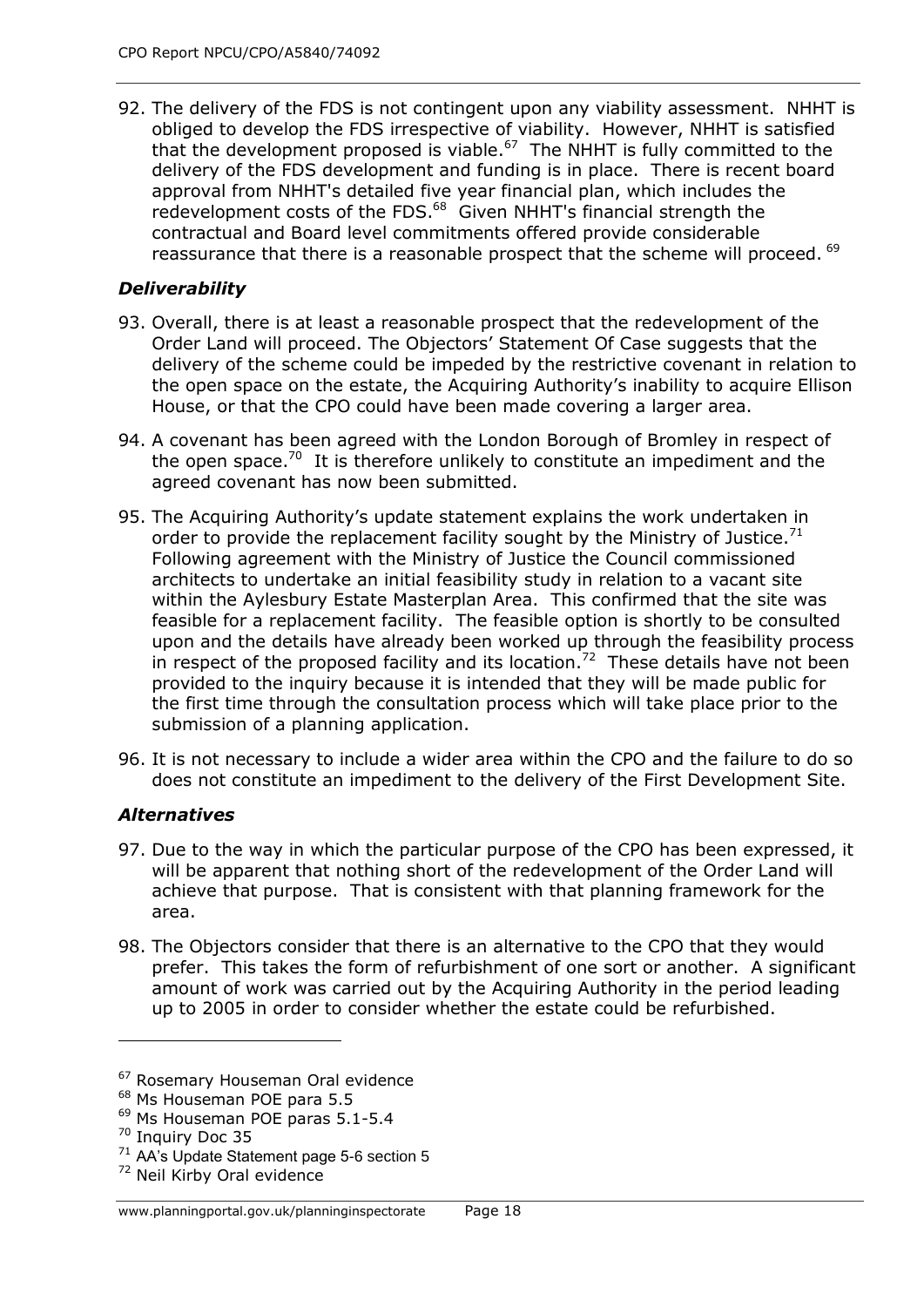Although the Objectors have been provided with as much of that information as they have sought, they have not presented it as an alternative scheme capable of delivery. <sup>73</sup>

- 99. There is no planning permission in place for any alternative scheme, or any evidence dealing with whether it is likely that any necessary planning permission would be granted for an alternative scheme. There is no updated costing of any alternative scheme or convincing evidence in relation to funding submitted on behalf of the Objectors. Professor Rendell referred to a comparator, the Six Acres Estate, but there was no detail about the way in which that scheme was funded. Mr. Kirby explained that some of the funding would have been provided by the Arm's Length Management Organisation (ALMO) involved in that scheme. However, that source of funding was considered in 2005 by the Council and there remained a substantial funding gap.<sup>74</sup> Even if the refurbishment scheme were to be delivered it would not achieve either the direct purpose of the CPO, nor the equivalent benefits. That was the conclusion of the AAAP Inspector  $75$  and the CPO Inspector to Site  $7.^{76}$  The latter's conclusion focused on the urban design and landscape of the estate which he described as 'less than poor'.
- 100. Dr Crawford had to accept that even if a minutely detailed cost benefit analysis had to be conducted, then it could not be against a refurbishment scheme, since that is not a deliverable plan B. There is no more merit in the alternative proposal by Professor Rendell that some other cost benefit analysis is necessary or appropriate.
- 101. The Acquiring Authority intended to embark upon a scheme of refurbishment until it had to review the position in 2005 as a result of changing circumstances. These included a lack of available funding. It is unfair to say as the ALG do, that there is no evidence of any effort to obtain funding support for the refurbishment option.
- *102.* In respect of the refurbishment option the Executive Committee Report confirmed that '*Critical to the success of this rollout across the estate was to be the identification of additional funds to match the NDC resources available. A range of funding sources in addition to the remaining £24M NDC capital were identified (including an arm's length management organisation, sites sales and shared equity) which could potentially deliver a combined income of £44 M. However, this is a generous estimate of the capacity of these sources of funding and even on this basis, the roll on of the south west corner programme to the rest of the estate had a current funding shortfall of up to £30M.' 77*
- 103. There is no deliverable alternative scheme, let alone one which would be delivered within any particular timescale. The Objectors' suggested alternative to the CPO is inchoate, uncosted, unfunded and incapable of delivery.
- 104. The Acquiring Authority would have pursued refurbishment, had it been feasible and deliverable. It was decided in 2005 that it was not. The AAAP

<sup>&</sup>lt;sup>73</sup> AA Update report para 3.4

<sup>74</sup> CD8 p586 para 3.2

<sup>75</sup> CD3 p219 para 2.3 & p222 para 3.4

<sup>76</sup> CD11 p674 para 26

<sup>77</sup> CD8 para 3.2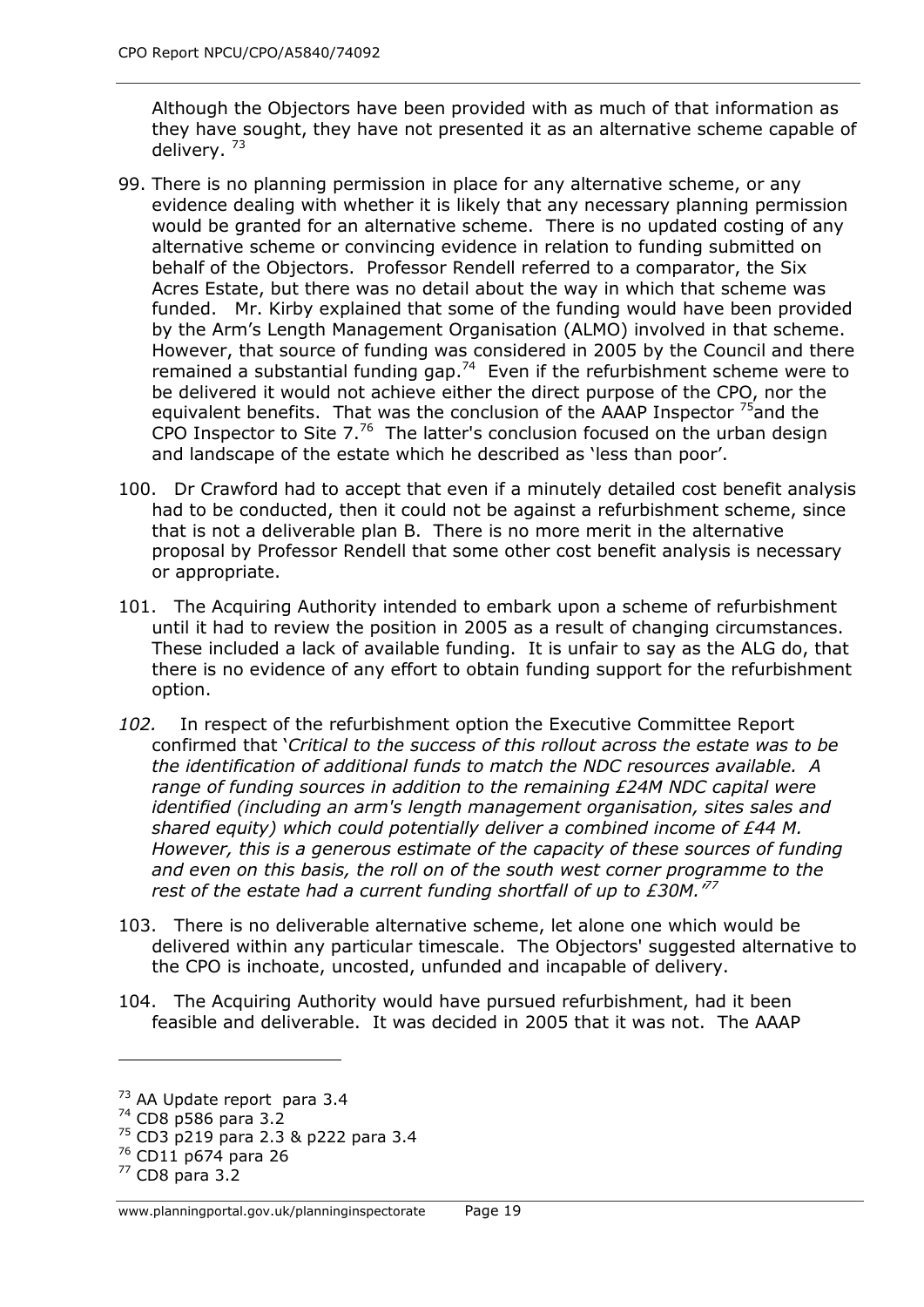process considered a hybrid option which included refurbishment. The preferred strategy was submitted for examination and found sound by the AAAP Inspector.<sup>78</sup> During the AAAP process it was open to those responding to the consultation to suggest whatever alternatives they thought fit.

# *S.149 Equality Act 2010*

- 105. The public sector equality duty "PSED" arising from section 149 imposes a procedural requirement on the decision-maker to "have due regard" to various specified equality issues when taking their decisions. At each step in the process, where relevant and applicable, the Acquiring Authority has taken into account the public sector equality duty.
- 106. An Equalities Impact Assessment was undertaken in January 2009 as part of the AAAP process. It considered whether the way the policy/strategy was being, or will be implemented could be discriminating against any particular individual or group, or be potentially damaging to relations between different groups. It concluded: "*The preferred options and revised preferred options aim to contribute to eliminating discrimination, promoting equality of opportunity and promoting social cohesion and good community relations.... an effective housing management strategy and plan will be put in place to ensure that the negative impacts of the redevelopment are minimised. In the long term the plan should help to improve relations between different groups and should not discriminate against any particular individuals*."<sup>79</sup>
- 107. This assessment specifically considered how the impact on the leaseholders could be captured and mitigated. It recommended introducing a package of other measures including compensation for leaseholders to offer the widest possible choice of rehousing opportunities. $80$  Therefore the potential impact on the leaseholders was considered at that stage.
- 108. The Council has put in place a package of rehousing options that enable resident leaseholders to continue to own a home in the area.
- 109. Subsequent decisions revisited the community impact of what was proposed. These include the selection of the Council's Development Partner<sup>81</sup> and the reports dealing with the planning application for the FDS and the wider area. These both addressed the public sector equality duty in detail.

## *Human Rights*

-

110. The Council has considered the human rights of the Objectors to the CPO and has considered the human rights of all affected parties throughout the regeneration process. The Council considers that the exercise of its compulsory purchase powers in this case is justified by the reason that it is in the public

<sup>&</sup>lt;sup>78</sup> Inquiry Doc 9 Issues and Options Report Section 2.3

<sup>79</sup> AA Rebuttal Statement Appendix RS3

<sup>80</sup> AA Rebuttal Statement Appendix RS3 p6

<sup>81</sup> CD7 paras 114-124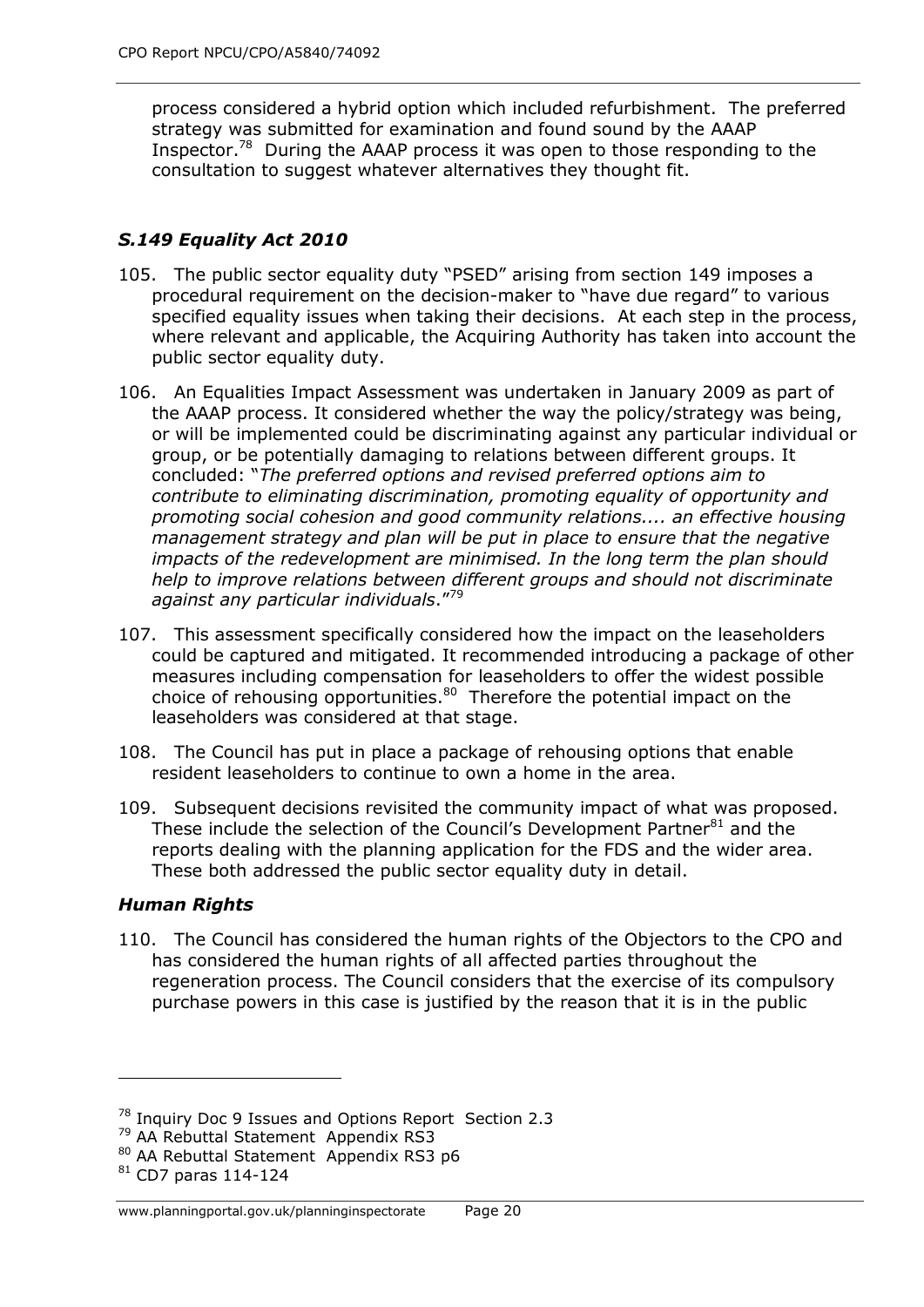interest, authorised by law and necessary and proportionate towards meeting the Council's objectives of regeneration.<sup>82</sup>

#### *Other Matters*

#### *Rehousing*

- 111. The Council is continuing to negotiate with leaseholders. Since the Order was made the Council has secured vacant possession of 17 residential properties. There remain 16 leasehold interests, including eight resident leaseholders, and one secure tenant on the Order Land. The tenant has been allocated a new build property that is suitable for their needs and is due to be handed over in November 2015.
- 112. Four of the eight non-resident leaseholders are in the process of evicting private tenants living in these properties in order to complete the sale of their properties back to the Council. A number of resident leaseholders are progressing options in relation to low cost home ownership in the form of shared equity at Camberwell Fields and others have applied to the council for rehousing assistance.<sup>83</sup>
- 113. 55 dwellings have been acquired by agreement. Each leaseholder received two offers. The second one followed the Land Tribunal decision in respect of *Joshua and John*. The Tribunal endorsed the Council's approach to valuation and surveyors' costs. <sup>84</sup>
- 114. The Council has offered a range of rehousing options to leaseholders. These have been based on their accommodation needs plus one additional bedroom and are assessed on the basis of individual leaseholders' circumstances. They are not available to non-resident leaseholders.
- 115. In summary the options are rehousing as a Council tenant or NHHT tenant where appropriate, shared ownership or shared equity. The financial information sought is to ensure the eligibility and affordability of the preferred tenure. The compensation package has implications for the tax payer and therefore it is right that the financial circumstances of leaseholders seeking re-housing are assessed.
- 116. The Council has received complaints in respect of a number of issues on the Order Land including problems with the delivery of post, concerns from Royal Mail regarding the perceived safety of their staff, cleaning and grounds maintenance, residents experiencing difficulty in obtaining successful credit checks using their addresses within the Order Land and residents experiencing difficulty at the secure entrance to the Order Land because the security guards are allegedly not in attendance 24/7.
- 117. Efforts are being made to address these concerns. The Council has arranged for one-off cleaning and grounds maintenance as necessary in addition to the regular cleaning and maintenance cycles. Arrangements for the erection of external post boxes adjacent to the secure entrance are being put in place to address difficulties with postal deliveries.

<sup>82</sup> Neil Kirby POE para 9.8

<sup>83</sup> AA Update Statement Section 6

<sup>&</sup>lt;sup>84</sup> AA Objection Statement App 2 para 93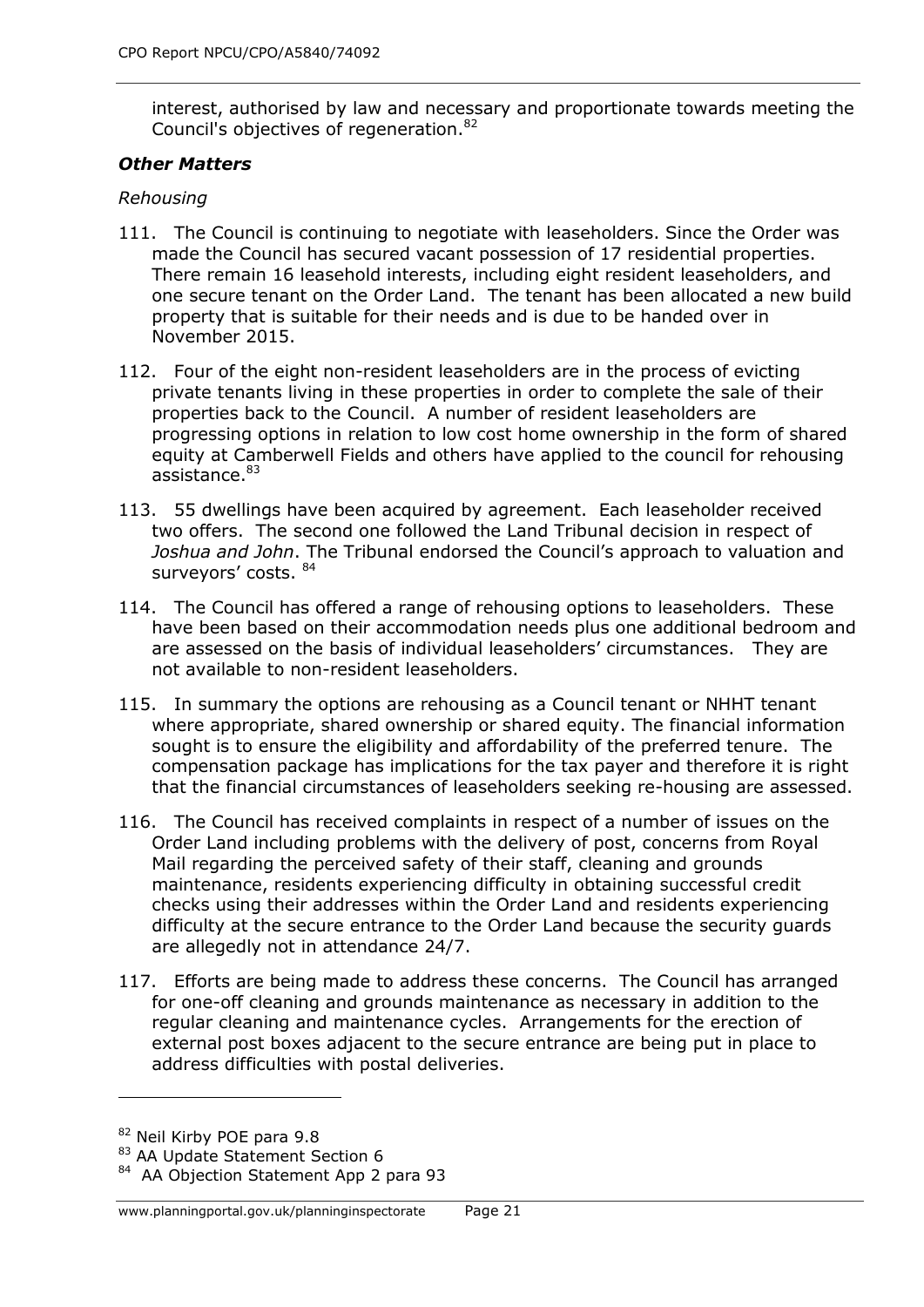118. The duty to rehouse applies post confirmation of a CPO, once it has been implemented by the notice to treat/notice to enter or general vesting declaration procedure. Secondly, the obligation is to "secure that [a person] be provided with such other accommodation" where "suitable alternative accommodation on reasonable terms is not otherwise available to that person". By way of example, in *the R. (on the application of East Hertfordshire*) (1991) 23 HLR 26 case, the local authority's decision to rehouse a family in temporary accommodation 35 miles away from their original home was not found, on the facts of that case, to constitute a breach of the section 39 obligation.<sup>85</sup>

#### *Legal Note*

119. A legal note covering a number of matters was also submitted. These points are mostly covered within the case above.

#### *Overall*

- 120. The Council has carefully considered the tests for making a CPO as set out in the Circular. It has a clear purpose and objective for the use of the Order Land. The redevelopment is set securely within the mature and detailed planning framework. Resources are available and have been committed to the redevelopment, to ensure that it is delivered within a reasonable timescale. The Council considers that the relevant tests have been met and commends the Order.<sup>86</sup>
- 121. Despite diligent and well documented efforts the Council has been unable to obtain vacant possession by negotiation and accordingly has used its compulsory purchase powers in order that the regeneration can proceed. It considers that the use of these powers is lawful and proportionate. $87$
- 122. There is a compelling case in the public interest having regard to all the circumstances of this case. The CPO is a last resort, and it is required because attempts to acquire by agreement have failed. The proposed redevelopment will bring with it very significant well-being benefits as the Council's evidence demonstrates.
- 123. Consistency in decision making is an important administrative principle, which will need to be considered carefully in this case, given the previous decisions in relation to the AAAP and Site  $7.^{88}$  These addressed similar issues to the ones raised in the present CPO and like cases should be decided in a like manner.

## **The Objections**

-

#### **The case for the Statutory Objectors the Aylesbury Leaseholders Group**

124. The Statutory Objectors presented their cases jointly and called a number of professional witnesses. This evidence is summarised below. Any additional points

<sup>85</sup> Legal Note paras 39 & 40

<sup>86</sup> Mr Kirby's POE para 9.9

<sup>87</sup> Mr Kirby's POE para 9.6

<sup>88</sup> North Wiltshire District Council v. Secretary of State for the Environment (1993)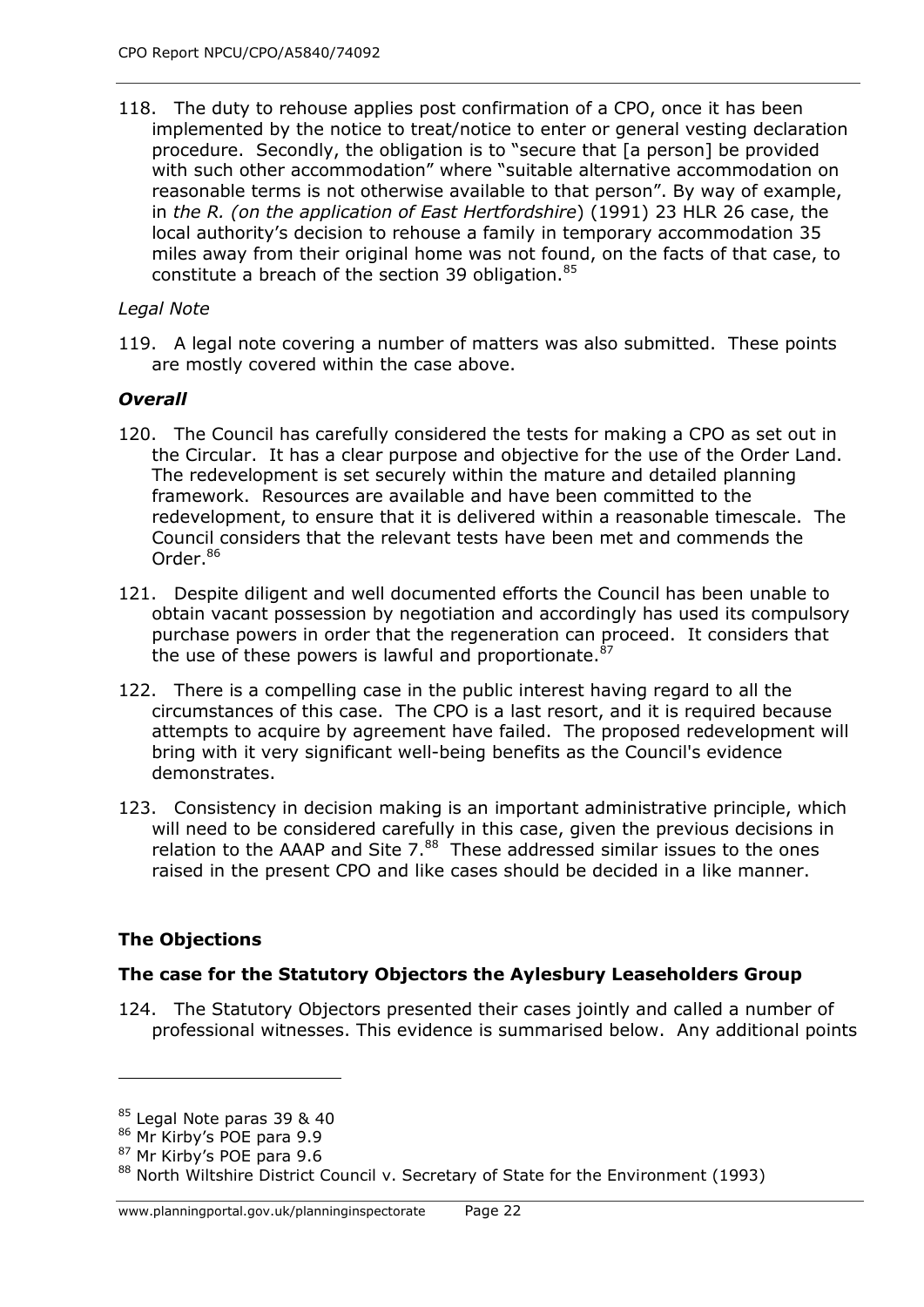made by individual leaseholders, including personal circumstances and human rights, are addressed separately.

#### *Replacement of Circular 06/2004*

125. The updated guidance is relevant to a number of issues which were raised at the Inquiry. In particular the following paragraphs of the updated guidance are relevant: paragraph 73 (social rent and gentrification), paragraphs 13-15 (viability and delivery), paragraphs 76, 109, 113 (refurbishment), paragraph 6 (Equalities Issues) and paragraph 2 in respect of Human Rights.  $89$ 

#### *The purpose for which the land is being acquired does not fit in with the adopted planning framework for the area*

#### *Provision of Social Rented Housing*

- 126. AAAP policy BH3 requires 50% of new homes in the AAAP area to be affordable and 50% private. In addition, it requires 75% of the affordable housing provided to be social rented. Core Strategy Strategic Policy 6 has a similar intent.
- 127. The Objectors aver that local people are very concerned that the replacement social rented housing on the new Aylesbury Estate will end up being for affordable rent at up to 80% of market rent.<sup>90</sup> The median income of Council tenants is just £9,100 per annum.<sup>91</sup> In October 2014 social rents within the area were on average £97 per week and affordable rent at 80% market rent was £239 for a 1-bed flat in Walworth.<sup>92</sup> As at July 2015 the figure for social rents remained at about £97, whilst 80% of market rent is now about £267 per week in SE17 (the area where the Aylesbury Estate is located) and £306 in Southwark.<sup>93</sup> The Acquiring Authority's latest `Affordable Rent Study' shows that even at just 50% of market rent, the minimum income required to be able to afford to rent on the new Aylesbury Estate would be £34,848 (1-bed); £40,152  $(2-bed)$ ; £52,008 (3-bed); £70,008 (4-bed).<sup>94</sup>
- 128. Social housing is a broad umbrella term statutorily defined in the Housing and Regeneration Act 2008. It encompasses both social rented and affordable rented housing. The policy aim behind [social rented housing](http://www.theguardian.com/society/social-housing) is that it enables people on low incomes to remain living in areas which have become property hotspots, without being forced into the poverty trap of dependency on housing benefit. Social rented housing should be determined by the National Rent Regime and not as a percentage of market rent. Rent levels for social rented housing are determined on the basis of a combination of local property values and local wages: 30% is based on relative property value compared to the national average; 70% is based on relative local earnings compared to the national average.<sup>95</sup>

<sup>89</sup> Objectors' further Submissions in relation to Updated Guidance

<sup>90</sup> Laura Fudge Oral Evidence

<sup>&</sup>lt;sup>91</sup> Inquiry Doc 45 Southwark Key Housing Data 2012

 $92$  ALG1 para 2.08

<sup>93</sup> Objectors' Update Tab 11

<sup>&</sup>lt;sup>94</sup> Inquiry Doc 47 Tab

<sup>95</sup> OCD 10 HCA Framework for Social Housing: Annex A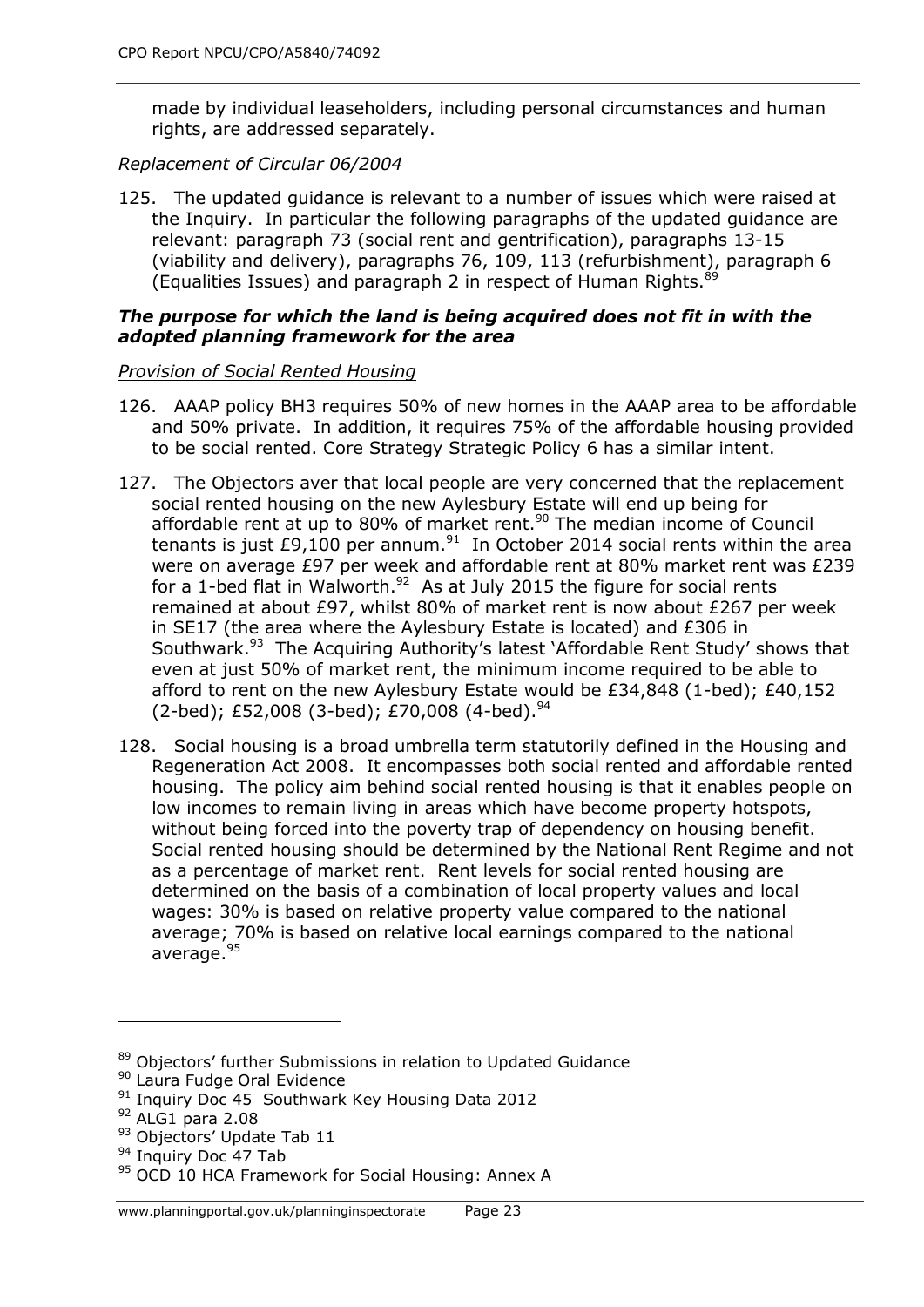- 129. Affordable rented housing is the product of a Government policy introduced in 2011. Under the affordable rented housing system, councils and housing associations are encouraged to bring in resources to fund house building. Such resources include converting social rent houses to affordable rent houses when they become empty. In these circumstances for every affordable rent property that is built, one or more social rented houses will be lost. $96$
- 130. The policy of converting social rented accommodation into affordable rented accommodation is controversial. It has been described by its opponents as 'social cleansing' in so far as the policy takes advantage of rising property and rental prices in the private sector at the expense of poor communities on low incomes'.<sup>97</sup> It is unclear, whether upon the expiry of a social rented tenure the new affordable rent tenure would carry the same security and rights of succession. The section 106 agreement does not secure tenants in perpetuity in accordance with the London Plan. Consequently those who are currently entitled to social housing will become dependent on benefits and will be dispersed after a generation.
- 131. The Development Partnership Agreement between the Council and the Developer does not include any definition of social rents but relies on affordable and target rents.<sup>98</sup>
- 132. Ms Houseman was referred by Mr Novakovic to the statement made by the Mayor of London on 25 March 2015. This confirmed that although £92,258,837 was allocated to NHHT, only 81 homes for social rent would be provided.<sup>99</sup> Ms Houseman stated that the social rent homes to which the Mayor had referred were not homes on the Aylesbury Estate. She confirmed that funding had only been allocated for Affordable Rent housing at the Aylesbury Estate and that social rented accommodation fell into the 'subset' of 'capped affordable rent'. She agreed that Affordable Rent equates to any rental sum up to 80% of market rents. She went on to say that there was not a massive difference between social rent units and the target rent units.
- 133. NHHT is a supporter of affordable rent and made submissions to this effect in its response to the formal consultation on the Government's 2011 Social Housing Reforms.<sup>100</sup> The Objectors' position is that the approach of NHHT is not consistent with the requirements of the Development Plan and is likely to fail to comply with the terms of the AAAP.
- 134. On 24 September 2015 NHHT replied to an [information request](http://35percent.org/images/Letter_KateDavies_NHHT_Aylesbury_Redevelopment.pdf) that had been submitted by the 35% Campaign. NHHT provided details of the prospective rent levels in the form of a table.<sup>101</sup> The rents range from 35% to 52% of market rent. The disclosed figures indicate that the scheme underlying the Order will not meet with the requirements of policy BH3 of the AAAP.

<sup>96</sup> Objectors' Update Tab 6 Guardian Article

<sup>&</sup>lt;sup>97</sup> Objectors' Statement of Case (Oct) para 8

<sup>98</sup> CD4 DPA p2 & p37

<sup>99</sup> Objectors' Statement of Case (April) para 2.16

<sup>&</sup>lt;sup>100</sup> Objectors' Statement of Case (Oct) para 9

<sup>&</sup>lt;sup>101</sup> Objectors' Update Tab 9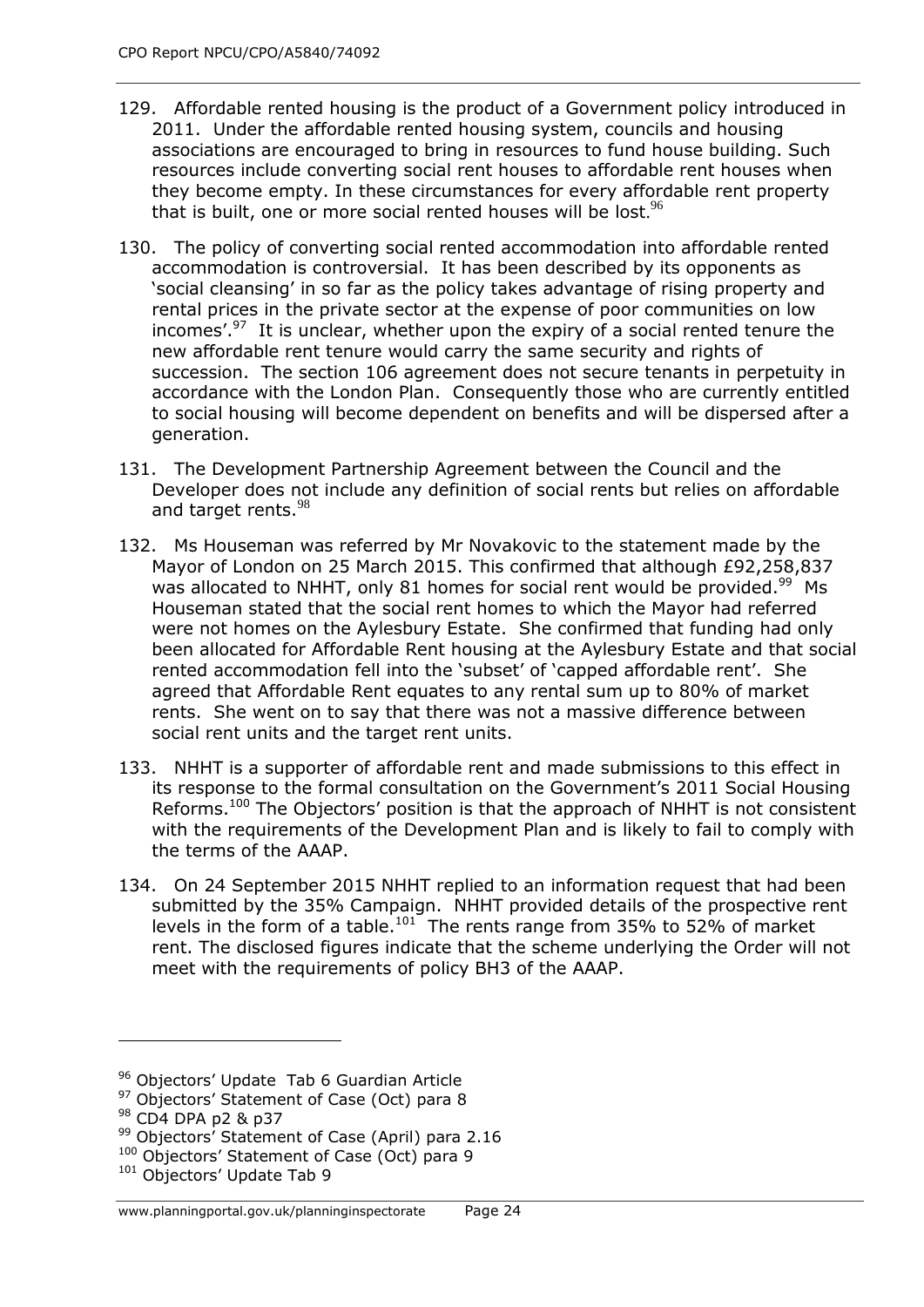- 135. The Section 106 agreement dated 5 August 2015 appears to remedy the defect in relation to the Order Land. However it is clear that the Acquiring Authority intends to proceed, contrary to policy BH3 of the AAAP, in relation to the remainder of the scheme. The section 106 agreement refers to social rented FDS, but there is no such definition for the outline development site.<sup>102</sup>
- 136. The Objectors are anxious to prevent a repeat of the Bermondsey Spa development, in which NHHT failed to comply with the section 106 agreement and Southwark Council failed to enforce the terms of that agreement. In the Bermondsey Spa scheme NHHT delivered affordable rent when it was required to deliver social rent under the Section 106 Agreement. The explanatory note submitted by the Council confirms that 44 affordable rented homes were delivered in place of social rented homes at Bermondsey Spa.<sup>103</sup> The Council previously argued that if its *"interpretation is correct and delivery has not been in*  accordance with that obligation then the Council will need to address that as a *breach of planning control in the ordinary way".* The Acquiring Authority now states that it has taken legal advice and will not be taking enforcement action.<sup>104</sup> In the light of this decision the Objectors are not confident that the new wording of the Section 106 Agreement would ensure that NHHT will abide by the AAAP, or that Southwark Council will take any steps to enforce NHHT's failure to do so.
- 137. Notwithstanding the Council's concessions in relation to the wording of the Section 106 agreement, there is significant doubt that the development will proceed in line with the AAAP. The CPO forms part of a defective scheme that is not made in accordance with the development plan. It represents the first phase of a larger project, and since the project is defective the CPO ought not to be approved. The integrity of the estate and its community will be sufficiently compromised to engage the 'well-being' criteria in section 226.

## *Response by the Council*

- 138. The DPA included a definition of affordable rent because at the time at which it was signed it was intended that the extra care accommodation for elderly people and supported housing for people with learning disabilities would be provided at affordable rents. Following the April 2015 planning committee meeting it was agreed that these homes would be produced at social rents rather than affordable rents. These 27 units will be secured by the s106 Agreement. The letter from Deloittes clarifies that in respect of the Scheme "social rent means target rent".
- 139. The Development Partnership Agreement confirms the provision of 50% affordable housing of which 75% is to be at Target Rents.  $105$  The scheme will provide 304 social rented units at Target Rents in accordance with the obligation in the DPA.
- 140. At the planning committee on 23 April, the 35% Campaign Group was content to accept that policy compliant affordable housing would be provided if the

 $102$  S106 Agreement p 29

<sup>103</sup> Inquiry Doc 30 p3 Table 1

<sup>104</sup> Council's Update Statement - para 4.4

<sup>105</sup> CD4 Schedule 3 page 357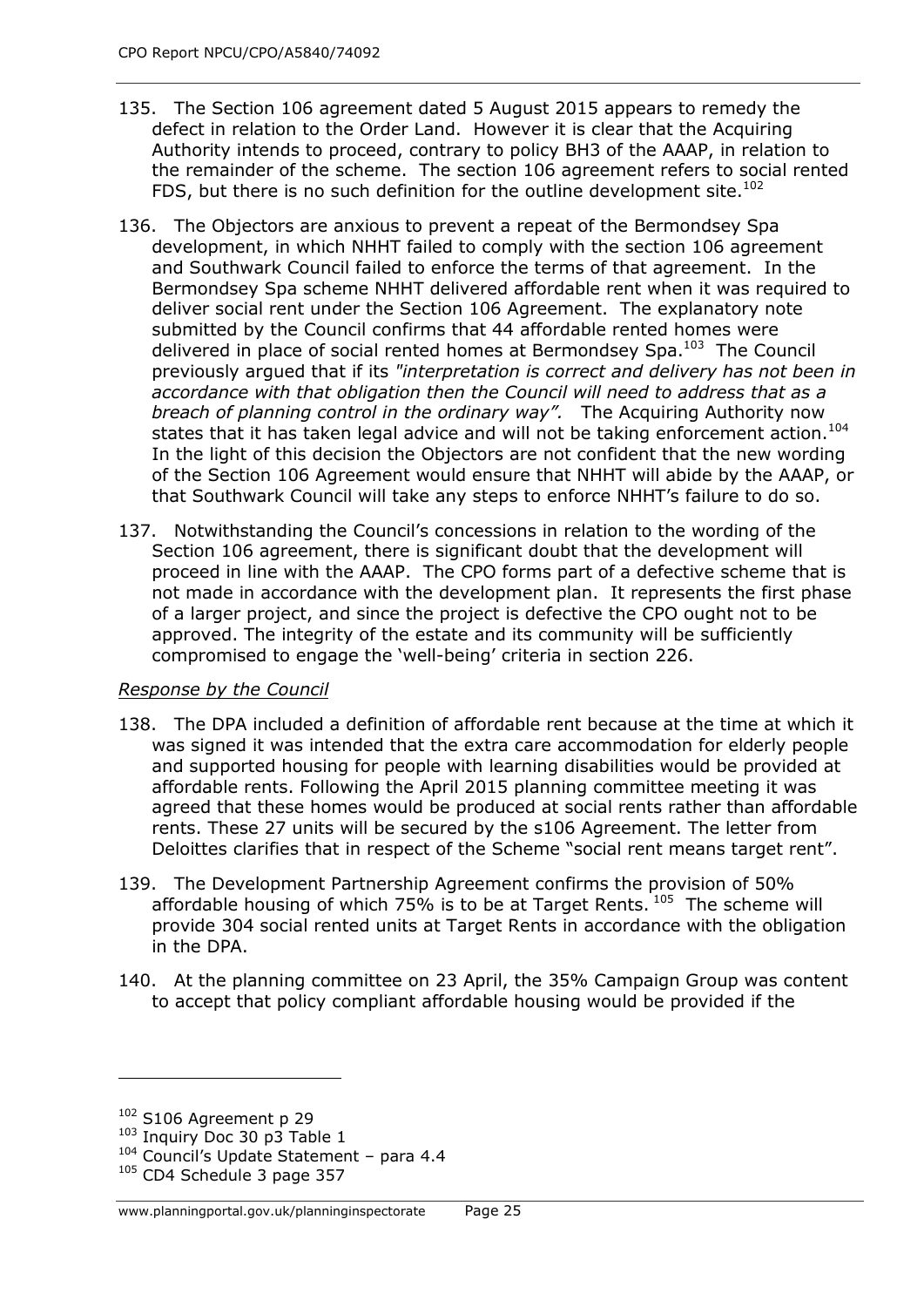resolution required the incorporation of reference to specific guidance within the section 106. The resolution reflected that agreement as does the section  $106.^{106}$ 

- 141. The Acquiring Authority agreed to enter into a deed of clarification to make the suggested amendments $^{107}$ . The definition of social housing used relies on the application of national guidance within Appendix 1 of the Homes and Community Agency Rent Standard Guidance and is contained within the section 106 at Schedule 4. That makes detailed provision for the calculation of the rent which can be charged, based on a national formula set out in that document.
- 142. In addition, schedule 3 of the DPA sets out minimum requirements including the delivery and tenure mix of 50% of affordable residential units and 50% private residential units (calculated by habitable rooms) over the development area. Of the affordable residential units 75% must be target rent units.
- 143. The NHHT did provide details of prospective rent levels in the form of a table.<sup>108</sup> The table includes the information asked for, namely what rents have been included by NHHT in its bid for funding in March 2014. This was before the DPA was agreed and long before the planning application had been submitted.
- 144. In the case of Bermondsey Spa, the Acquiring Authority's investigations indicated that there was a difference between what the Council had originally sought to achieve on the site and what in fact has been delivered. The Council investigated this matter further during the adjournment, and took advice about the correct interpretation of the section 186 planning obligation. As a result of that process, the Council as local planning authority has decided not to take any further action.

#### *Net Loss of Social Housing*

145. Policy 3.14 of the London Plan states that the loss of social housing should be resisted unless it is replaced at existing or higher densities with at least equivalent floorspace. The planning applications underlying the Order would result in the net loss of at least  $1,393$  social rented homes.<sup>109</sup> If the Objectors concerns about the precise tenure mix are well-founded the net loss could amount to 2,700 and social rented homes and paragraph 3.3.1 of the AAAP which envisages a net loss of just 115 social rented units across the Action Area Core. Furthermore policy BH3 of the AAAP states that 50% of all new homes should be affordable and that of the affordable housing provided 75% should be social rented.

#### *Council's response*

- 146. Although the numbers at OCD8 are based on the planning application, they are incorrect and have subsequently been corrected. $110$
- 147. London Plan policy 3.14 and AAAP policy BH3 (tenure mix) para 3.3.1 refer to a loss of affordable, not specifically social rented, units. Accordingly, the

<sup>106</sup> Inquiry Doc 16 resolution 6

<sup>107</sup> Inquiry Doc 62

<sup>108</sup> Objectors Update Statement Tab 9

<sup>&</sup>lt;sup>109</sup> OCD 8 Aylesbury Estate Housing Tenure Table

<sup>&</sup>lt;sup>110</sup> AA Objection Statement App3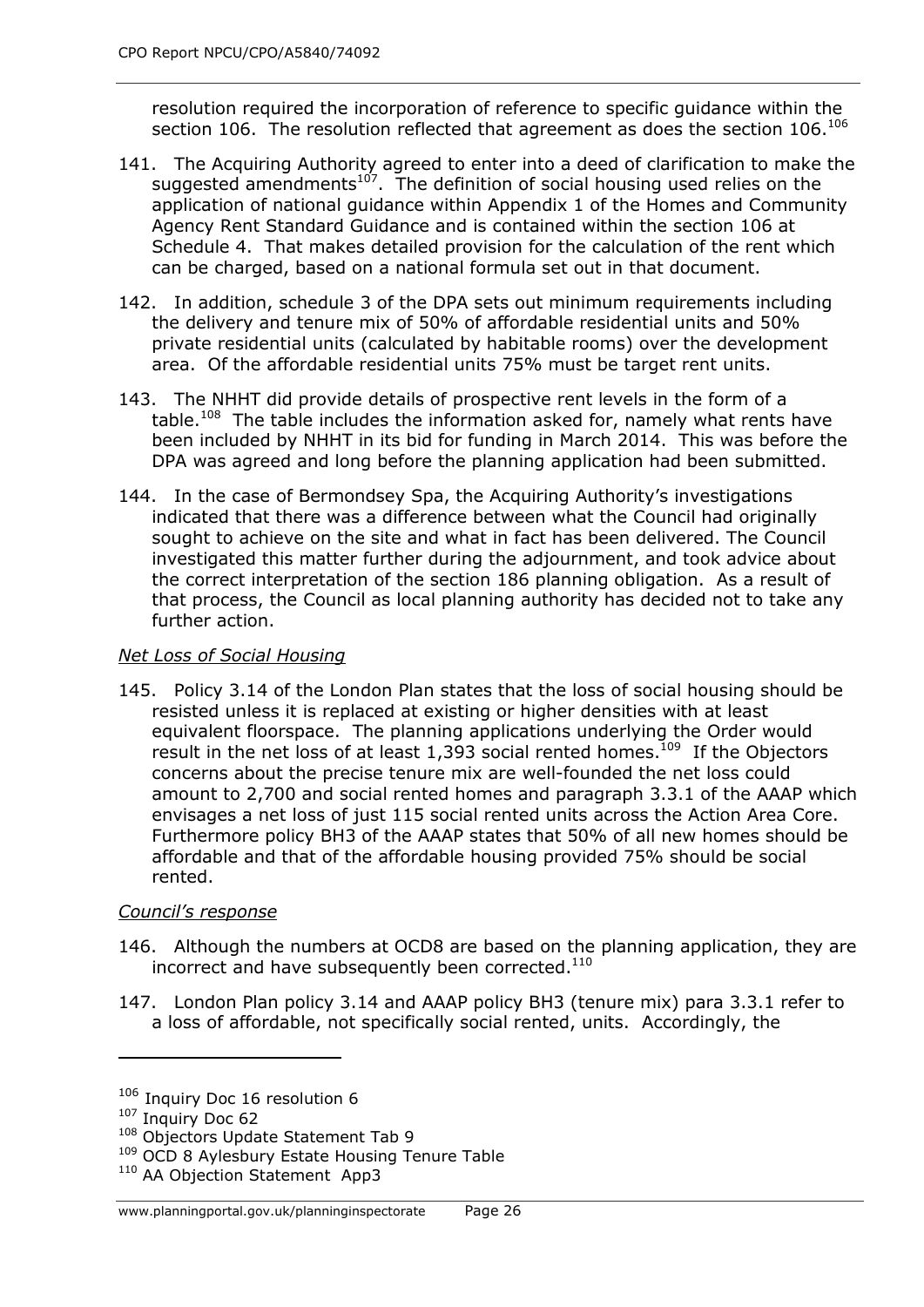Objectors' reference to social housing is a mis-reading of policy 3.14. This policy, read together with policy 3.9, represents a policy for the creation of more mixed communities while safeguarding floorspace in affordable housing. The Mayor's Housing SPG sets guidance on implementing policy 3.14 in relation to estate renewal.<sup>111</sup> Calculations of whether there is a loss of affordable housing or overall housing provision can be made on the basis of habitable rooms.

148. On the Order Land 830 units are proposed of which 406 will be affordable which represents a loss of 105 affordable dwellings. However, when calculated on the basis of habitable rooms there would be a loss of 3 habitable rooms.<sup>112</sup> On the estate as a whole the redevelopment is expected to deliver 3,983 new homes of which 2,012 will be affordable. This is a gain of 457 affordable habitable rooms. The DPA provides as a minimum requirement that the development as a whole should be 50% affordable housing, of which 75% should be at target rents.<sup>113</sup> The proposals are broadly consistent with this requirement.<sup>114</sup>

# *Deliverability*

#### *The FDS scheme is not viable, nor is it deliverable. There are significant impediments to it proceeding.*

- 149. The Council states that funding for the redevelopment of the Order Land is in place.<sup>115</sup> However, the GLA position in relation to the funding for new homes on the Order Land is that no such funds will be allocated to the scheme. The GLA confirms that there is no signed funding agreement between the GLA and NHHT for the redevelopment of the Aylesbury scheme.<sup>116</sup>
- 150. Paragraph 88 of the GLA funding prospectus, states that the GLA will not consider grant funding for schemes where rents, either for affordable rent (which includes social rent) or shared ownership have been artificially capped through the planning permission or associated documents. $117$  The s106 and associated documents would artificially cap the rents and thereby exclude GLA funding. This would have implications for the viability of the scheme and would be a significant impediment to its delivery.
- 151. It was accepted in evidence at the inquiry that the developer has not secured funding for social rent units. If the provision of affordable rent units in the future phases of the scheme is held to be unlawful (through incompatibility with the AAAP) then the whole scheme may become undeliverable.
- 152. The Conservative government manifesto pledges to extend the right to buy to housing association tenants (now to be implemented as government policy). This policy removes the certainty of future rental incomes.<sup>118</sup>

<sup>&</sup>lt;sup>111</sup> CD37 Mayor's Housing Supplementary Planning Guidance

<sup>&</sup>lt;sup>112</sup> Inquiry Doc 17

<sup>113</sup> CD4 page 357

<sup>&</sup>lt;sup>114</sup> Alison Squires POE para 5.14-5.15 & Neil Kirby POE para 3.17

<sup>&</sup>lt;sup>115</sup> CD28 AA Statement Of Case para 8.8

<sup>116</sup> Objectors' Update Statement Tab 23

<sup>&</sup>lt;sup>117</sup> Objectors' Update Statement Tab 24

<sup>118</sup> Objectors' Update Statement Tab 20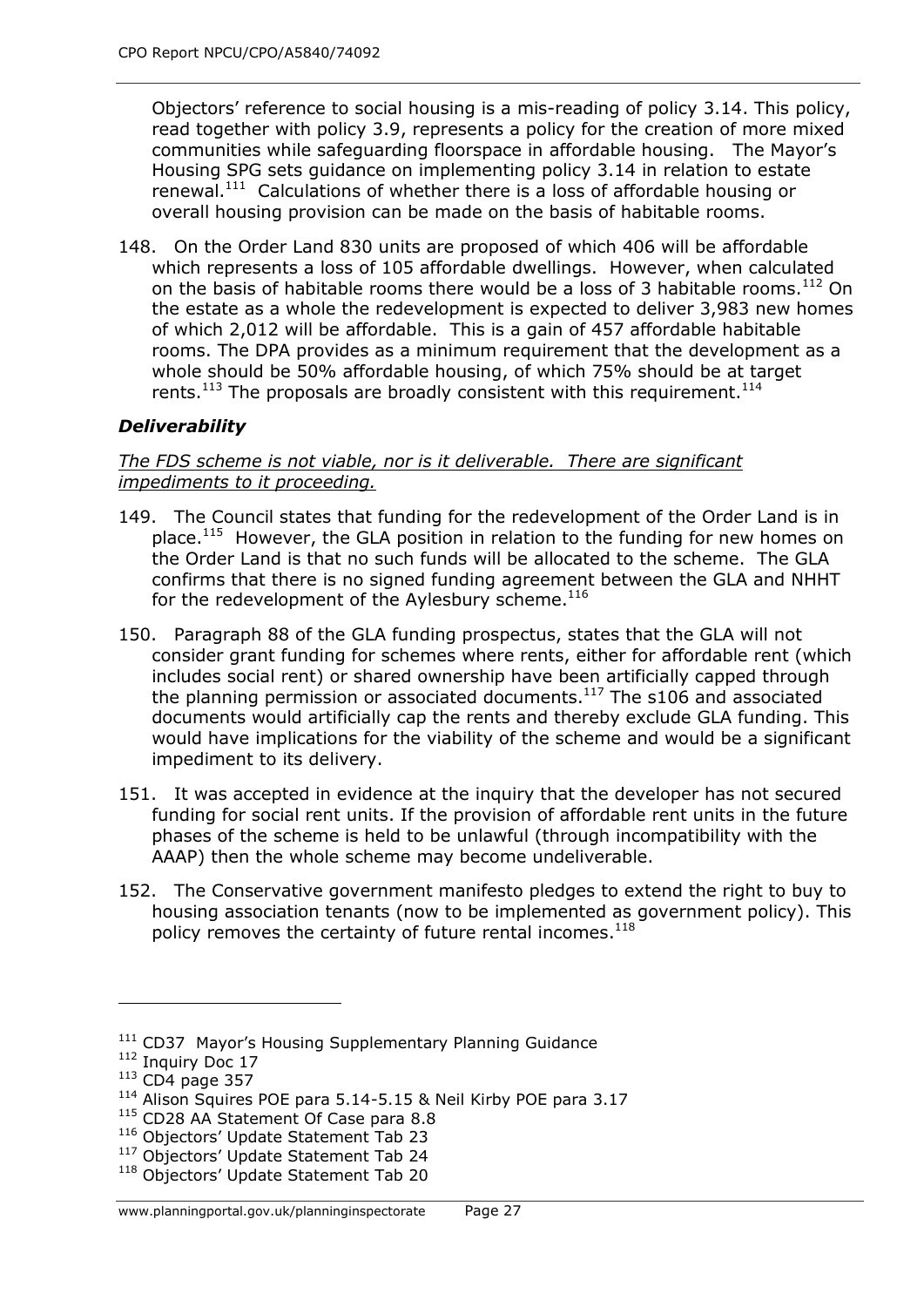- 153. In July 2015 the government announced a policy in the Chancellor's summer budget, which will cut social rents by 1% annually for the next four years. An article in the Financial Times states that the effect of the cut will be to 'lop 7 per cent from housing associations annual turnover, depressing operating margins and eroding cash reserves'.<sup>119</sup> This announcement throws doubt on the future viability of the scheme.
- 154. The assertion made on behalf of the Acquiring Authority that NHHT has already secured funding for the FDS, does not allay any of the deliverability concerns. NHHT's 'record surplus' must be considered in the context of its 2014/2015 Financial Statements, which states that Standard and Poor have revised its outlook on NHHT to negative. It also confirms borrowing of £1.2 billion, of which £466 million must be repaid in 10-20 years.<sup>120</sup>
- 155. It has been the Council's case that vacant possession of Ellison House will be required in order that the redevelopment of the Order Land can proceed. Correspondence submitted with the Council's updated Statement of Case confirms that the deliverability of Ellison House is now in doubt. <sup>121</sup>
- 156. The Secretary of State explains that the Ministry of Justice cannot vacate Ellison House until a replacement facility is built and available for immediate use.<sup>122</sup> There is no planning permission to develop any alternative site as a Probation Offenders' Reintegration Facility and it is anticipated that any such application may meet with objection from occupants from neighbouring properties. There is no contingency in the still partially redacted DPA for the inability to deliver Ellison House. It will also no doubt affect the viability of the scheme which will need to be amended to accommodate the re-provision of Ellison House. The inability to deliver Ellison House demonstrates that the FDS is not deliverable at all and amounts to a substantial impediment to the deliverability of the project.
- 157. The Council submits that it is sufficient for an Acquiring Authority to show 'general indication of funding intentions'.<sup>123</sup> However, the Aylesbury regeneration scheme represents London's largest council estate redevelopment scheme. The AAAP identified a funding gap of  $E$ 82.63 million,<sup>124</sup> the HCA withdrew £180 million of Government funding,  $^{125}$  the GLA funding allocation is not available and Ellison House, a key part of the FDS cannot be secured until at least 2018.
- 158. It is submitted that the CPO for the FDS should not proceed in circumstances where the viability of the whole scheme is uncertain. If the individual phases are not capable of being delivered, the scheme as a whole will fail to accord with the AAAP and approval of the CPO will run contrary to the guidance in the Circular. The regeneration scheme will take 15 years.

<sup>119</sup> Objectors' Update Statement Tab 12

<sup>120</sup> AA Rebuttal Statement App RS1 2014-15 Financial Statement p20-21

 $121$  US8 and US9

<sup>122</sup> US9

<sup>&</sup>lt;sup>123</sup> AA Rebuttal Statement para 2.4

<sup>124</sup> CD2 Table A7.2 p168

 $125$  OCD4 p1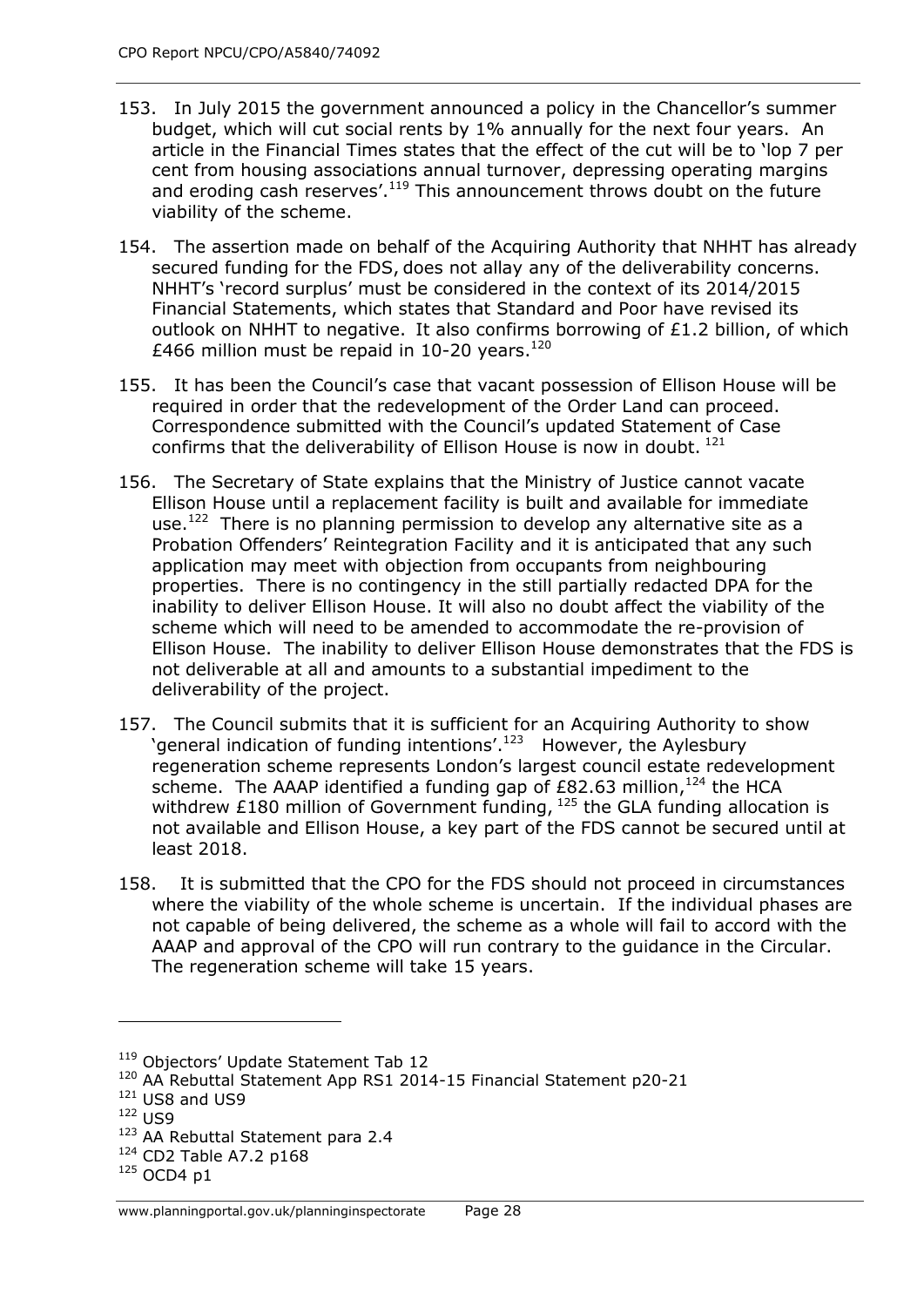## *Council's Response*

- 159. Additional funding schemes are not required to deliver the Scheme, however £59 million grant funding from the GLA has been allocated to the scheme and this will be used towards the capital cost.<sup>126</sup> The GLA's funding mechanisms are relatively complex and while on the face of it funding is not available for target rents there is an exception for estate regeneration. For that reason the GLA allows its grant funding to be applied for the provision of target rent homes.
- 160. The Scheme for the proposed development on the Order Land is not subject to viability testing and a fixed price is to be paid for the land. Future phases are subject to viability testing but, given the length of the project, it is not possible to determine now what the variables will be at the time that testing is carried out. The DPA includes provisions for NHHT to make a fixed price payment for the FDS, payable in instalments as the Order Lands are developed. The Council will have overall responsibility for land assembly and the delivery of vacant possession of the development sites throughout the agreement. On the FDS this also includes the obligation on the Council to bear the cost of the demolition of the existing blocks to top of slab level.
- 161. The evidence of Neil Kirby addresses the contents of the DPA. The Council has already made provision in its current 5 year housing investment programme of £76.7m. This means that the Council has sufficient funds for site assembly on Phase 1 (including the FDS) and Phase 2. This includes demolition costs for Phases 1 and 2 of £9.2m and £13m respectively.
- 162. The DPA makes clear that the 50% affordable housing requirement is a minimum requirement and this will not be compromised through viability testing.<sup>127</sup> The details of the financial modelling have been kept confidential due to the commercial interests of both the Council and NHHT, as to reveal this information would be detrimental to those commercial interests in the market place for similar schemes in the future. It is considered that there is enough detail in the DPA in its redacted form and the redacted version of the viability appraisal to show how the Scheme is to proceed.
- 163. Paragraph 16(iii) of Appendix A to the Circular states that "… *a general*  indication of funding intentions, and of any commitments from third parties will *usually satisfy the Secretary of State that there is a reasonable prospect that the scheme will proceed*". The Council believes that its evidence goes beyond this. The evidence of Rosemary Houseman sets out in section 6 the financial commitment NHHT has made to the project, and the evidence of Neil Kirby sets out in section 3 the Council's commitments. NHHT has a contractual commitment to deliver the Scheme. It has undertaken detailed financial viability testing of the Scheme in advance of the submission of the detailed planning application and quite apart from the contractual commitment NHHT is satisfied that the scheme is viable and will be delivered.
- 164. Negotiations in relation to Ellison House are on-going and the Council is satisfied that it is unlikely to constitute an impediment to delivery.

<sup>&</sup>lt;sup>126</sup> Rosemary Houseman POE para 5.6

<sup>127</sup> US2 Schedule 3 p82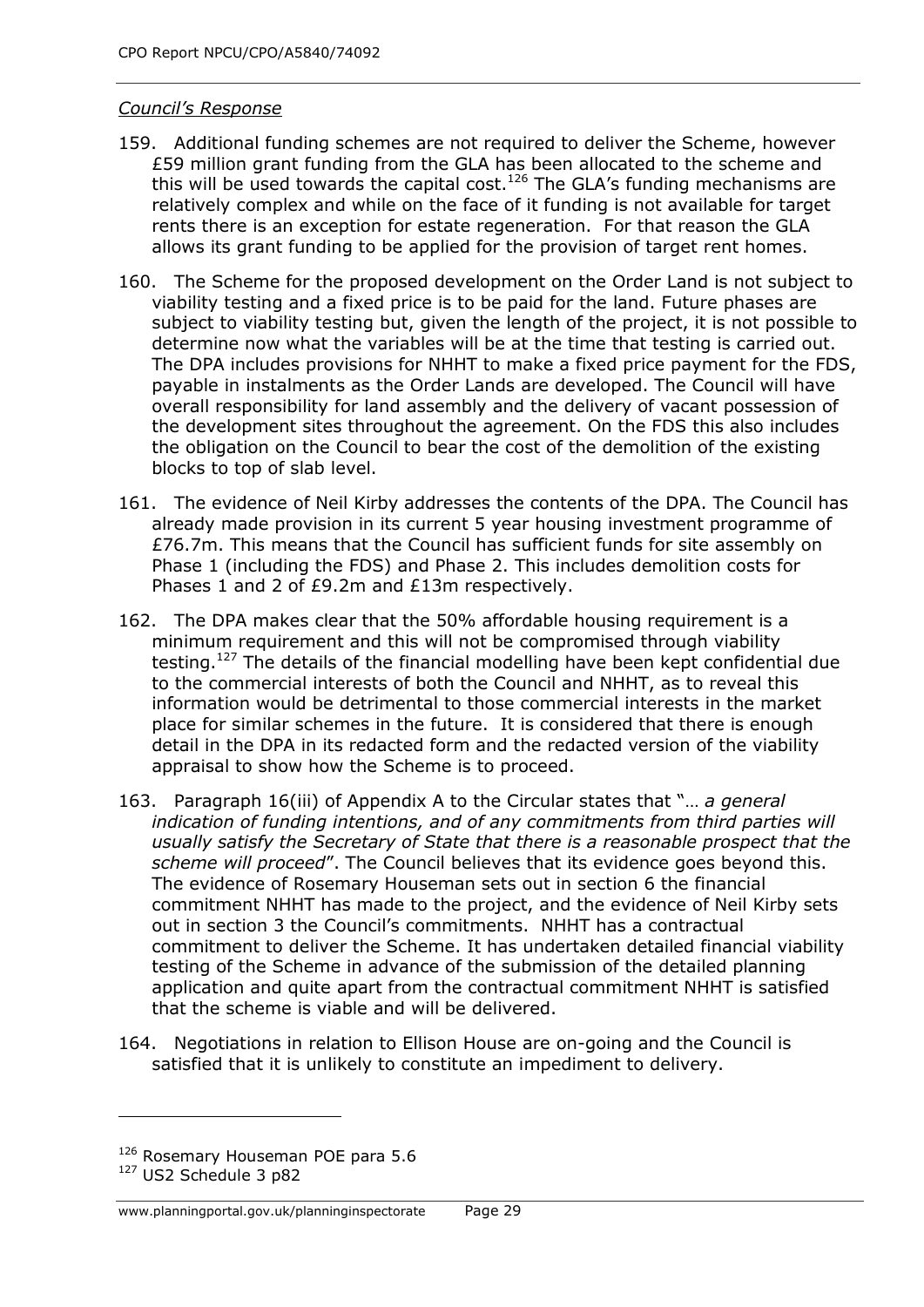## *There is No Binding Agreement For the Development Partner To Implement the Scheme Underlying the Order*

- 165. The DPA is entirely dependent on viability conditions allowing the development partner to terminate without penalty should viability issues arise.
- 166. The DPA contains a break clause which enables either party to terminate the agreement if a plot is found not to be viable.  $^{128}$  This clause does not relate to the FDS, but would enable withdrawal from the remaining phases.  $129$  There is no clause in the DPA which imposes a penalty on NHHT for defaulting on the agreement to develop the FDS. Under the section "Default", it says that NHHT would have to pay the Council *"the total amount of development costs incurred by or on behalf of the Council in carrying out and completing the development works on any plot where the developer has commenced development works"* if NHHT were to default on the agreement.<sup>130</sup> Given that NHHT has not commenced any "development works" on the FDS, it seems that at this stage it would be able to terminate without penalty.

#### *Council's Response*

- 167. The risk log sets out the risks of proceeding with the development partner.<sup>131</sup> In the DPA it was agreed that the delivery of the Scheme would not be contingent upon any viability testing. The risk highlighted in the risk log is of NHHT not proceeding with development of the FDS (the subject of this Order).
- 168. The mitigation described sets out the contractual commitment in the DPA to pay a fixed price and overage. It points out that if NHHT did not proceed the Council would have an implementable planning consent for the Order Lands and could consider procuring an alternative developer. The risk was specifically expressed to be set against a background of a decline in market conditions and increasing costs. On subsequent sites there are provisions to enable the parties to take steps to make the development viable. $^{132}$

## *Refurbishment is a viable alternative especially given previous expenditure and ongoing expenditure on estate*

- 169. The decision taken in September 2005 by Southwark Council to demolish the Aylesbury Estate is unsound for environmental and economic reasons. There is evidence that the Council made its decision to demolish without consulting any professional reports.<sup>133</sup> The Council also acted contrary to the requirement set out at Section 100D of the Local Government Act 1972.
- 170. Moreover the reports required by the Committee prior to progressing the scheme do not appear to have been completed. These concerns in relation to the flawed nature of the 2005 decision do not appear to have been taken as an issue by the Inspector who determined the Wolverton Inquiry (Site 7). Neither is any

<sup>128</sup> US2 para 4.8.6

<sup>129</sup> US2 p132 para 3.2

<sup>130</sup> US2 p57 para 13.1

<sup>131</sup> CD7 page 566-567

<sup>132</sup> Neil Kirby POE paragraph 3.17

<sup>&</sup>lt;sup>133</sup> CD8 p.14 'Background Papers: None'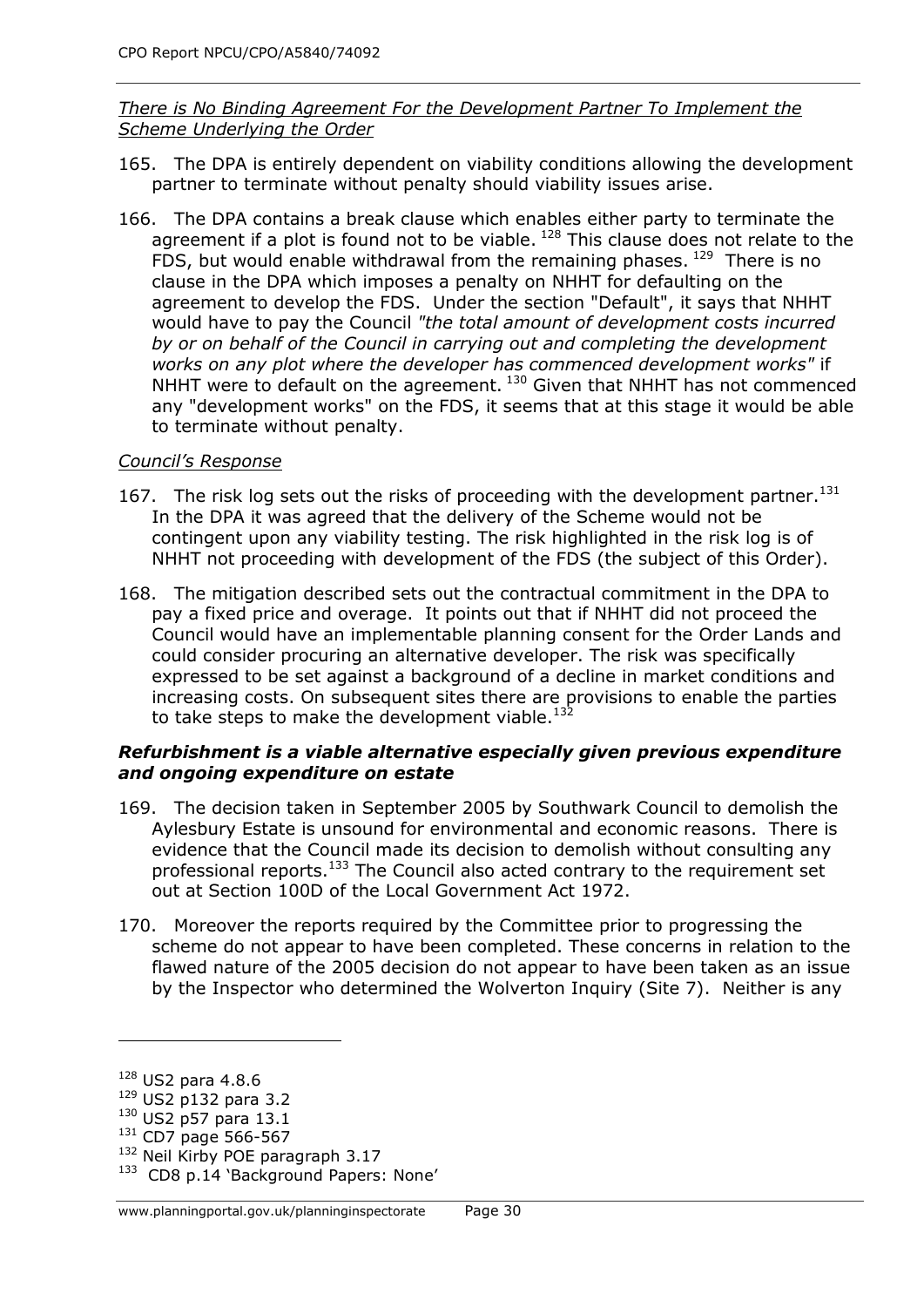reference made to this issue in the Inspector's report in relation to the inquiry at which the AAAP was examined.

- 171. Paragraph 16 (iv) of Appendix A to Circular 06/2004, states that the Secretary of State is required to consider "*whether the purpose for which the Acquiring Authority is proposing to acquire the land could be achieved by any other means. This may include considering the appropriateness of any alternative proposals put forward by the owners of the land, or any other persons, for its re-use*". The Objectors maintain that refurbishment remains a viable and deliverable alternative.
- 172. In *Eckersley v Secretary of State for the Environment and Another (1977) 34 P. & C.R. 124* the Court of Appeal held that a question of cost was one of the factors relevant to a decision under Part III of the Act of 1957, as to whether demolition and rebuilding, or repair and reconditioning, was the most satisfactory method of dealing with the conditions in the area. A similar approach should have been adopted in the case of the Aylesbury Estate.
- 173. Whilst the Executive Committee was given information in relation to some of the commissioned research, no detail was provided as to how the figures presented were arrived at. No reference was made, or information provided to the Executive, concerning the design options by Levitt Bernstein commissioned by Southwark for the SW corner which included 5 options for the refurbishment and/or demolition and rebuilding of the 5-6 storey blocks.
- 174. The Conisbee Report shows that structural problems exist only in respect of the 5 and 6 storey blocks and the refurbishment proposals referred to above produced viable and cost effective solutions for those blocks. <sup>134</sup> Only 124 out of the 566 dwellings on the Order Land are situated within 5 or 6 storey blocks. These problems could be addressed by the removal of the gas supplies and strengthening.<sup>135</sup> The newly legible page 10 of the Conisbee Report provides further evidence that the refurbishment options that were prepared in great detail between 2003 and early 2005 were financially viable. Of those residents consulted in relation to the refurbishment scheme 67% responded and of these 90% supported the proposals.<sup>136</sup>
- 175. The costs of refurbishment are reported in the table of figures (BPTW) from the 'Conisbee Report 2004.<sup>137</sup> This is relevant because the financial comparison given in the table is based on design solutions provided in the report.<sup>138</sup> These comprised three refurbishment options, and two demolish/new build options for the 5 and 6 storey buildings in the SW corner. They are the only designed and costed example of a comparison of the refurbishment, as opposed to demolish/new build options for the whole of the Estate.
- 176. It is further submitted that the information given to the Executive Committee was misleading.<sup>139</sup> The Frost Report, taken at its highest, provided a figure of

<sup>&</sup>lt;sup>134</sup> Inquiry Doc 23

<sup>&</sup>lt;sup>135</sup> Inquiry Doc 23 p2-3

<sup>136</sup> Judi Bos POE App 1

<sup>&</sup>lt;sup>137</sup> CD25 'Conisbee Report 2004' (Vol. 2, section 11.2 of Stage E Report Nov 2004).

<sup>138</sup> Inquiry Doc 38

<sup>139</sup> CD8 p587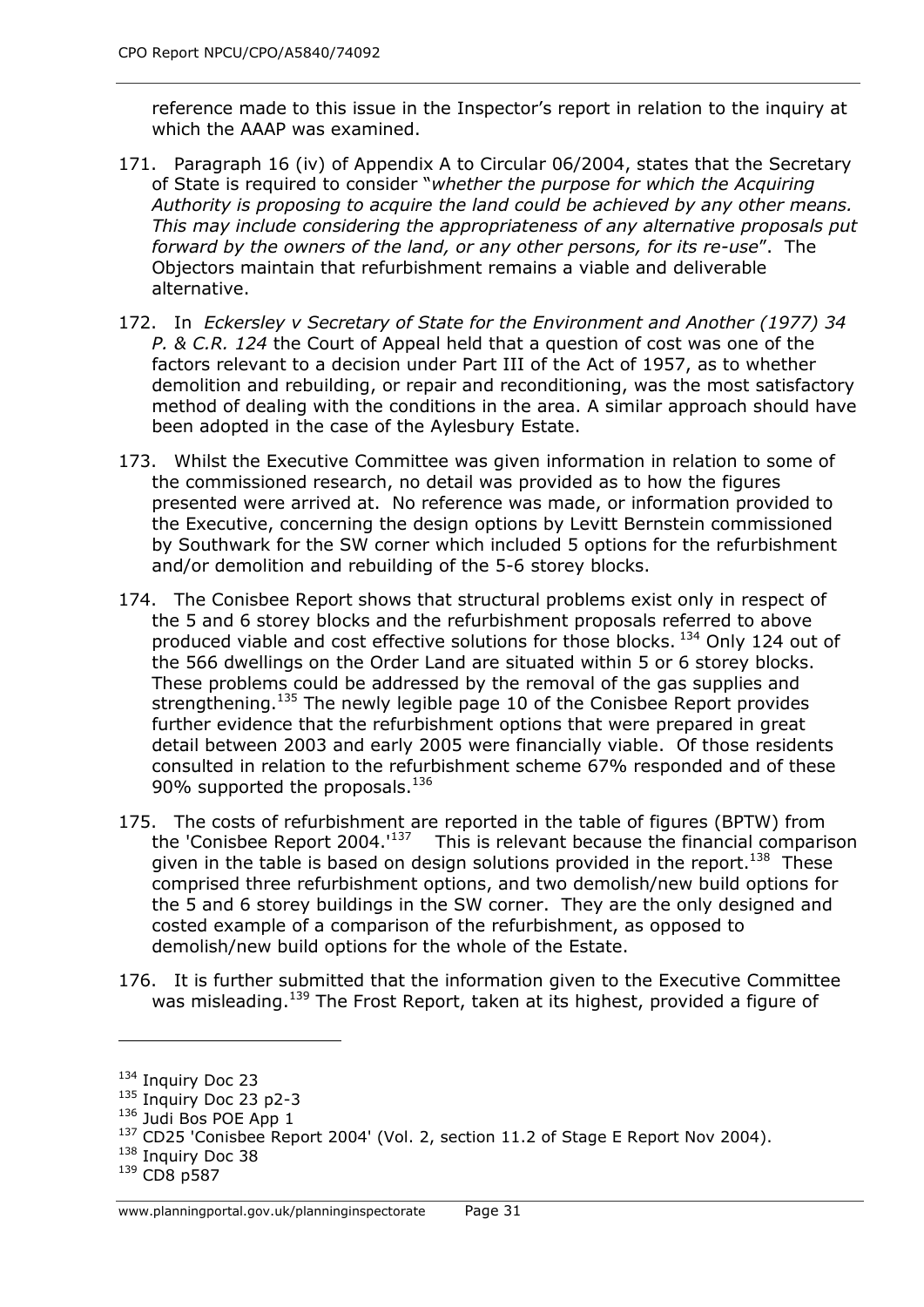£350 million.<sup>140</sup> However the executive summary of the Levitt Bernstein Report proposes a scheme 'For an average cost of about £50,000 per unit (2,700 Units).<sup>141</sup> This equates to £135 million for the refurbishment. The Executive Committee were therefore provided with the highest possible estimate, with no indication that a very affordable and considerably lower estimate had been provided by a reputable firm of architects.

- 177. The 'Comparative Table of Reports<sup>142</sup> submitted by the Council provides no figures from the p. 10 'Conisbee Report, and it is not possible to compare the sets of figures for the other 3 documents referred to because the categories are not the same. Even when the categories correspond the figures do not correlate, and there is no background supporting data to explain how the figures were arrived at. <sup>143</sup>
- 178. There are also discrepancies between the various reports. The BPTW Report cost for refurbishing the whole estate to Decent Homes Standard is £192 million and to Decent Homes Standard Plus £257 million. This compares to the Frost Report figures of £261 million for Decent Home Standard and £354 million for Decent Homes Standard Plus, and the Annex A figures of £93.3 million and £146 million.
- 179. The Council's reliance on the cash-flow report at Appendix C cannot reasonably be said to constitute sufficient evidence for comparing figures on redevelopment, in light of the substantial research, designs and cost figures on the refurbishment and redevelopment options.<sup>144</sup>
- 180. Section 3 of the Executive Committee meeting report sets out refurbishment costs, without reference to any professional report.<sup>145</sup> There are no costs shown for redevelopment in section 3, nor elsewhere in the report. Thus the Executive Committee was provided with inadequate information to make an informed decision on whether to demolish the estate.
- 181. It is not in the public interest to demolish these dwellings because the scheme would displace those it was intended to benefit, in order to provide a developer's profit.

#### *Failure to commission evidence in relation to demolition*

182. There is no evidence that Southwark Council commissioned or consulted equivalent professional research giving designs and costs for a 100% demolition and new build option. Furthermore, the Council could have referred to comparative regeneration projects, which involved refurbishment such as Islington's Six Acres Estate. This was constructed with the same Jesperson 12M large panel system as the Aylesbury Estate. In that case a 6 storey block was demolished for structural reasons but 4 and 12 storey blocks were refurbished and the new flats built for sale provided income to fund the refurbishment.<sup>146</sup>

<sup>&</sup>lt;sup>140</sup> Inquiry Doc 49

 $141$  Inquiry Doc 22

<sup>142</sup> US6

<sup>143</sup> Professor Jane Rendell Oct 2015

<sup>144</sup> CD8 p613A

<sup>&</sup>lt;sup>145</sup> CD8 p585-587

<sup>&</sup>lt;sup>146</sup> Professor Jane Rendell Oct 2015 p 3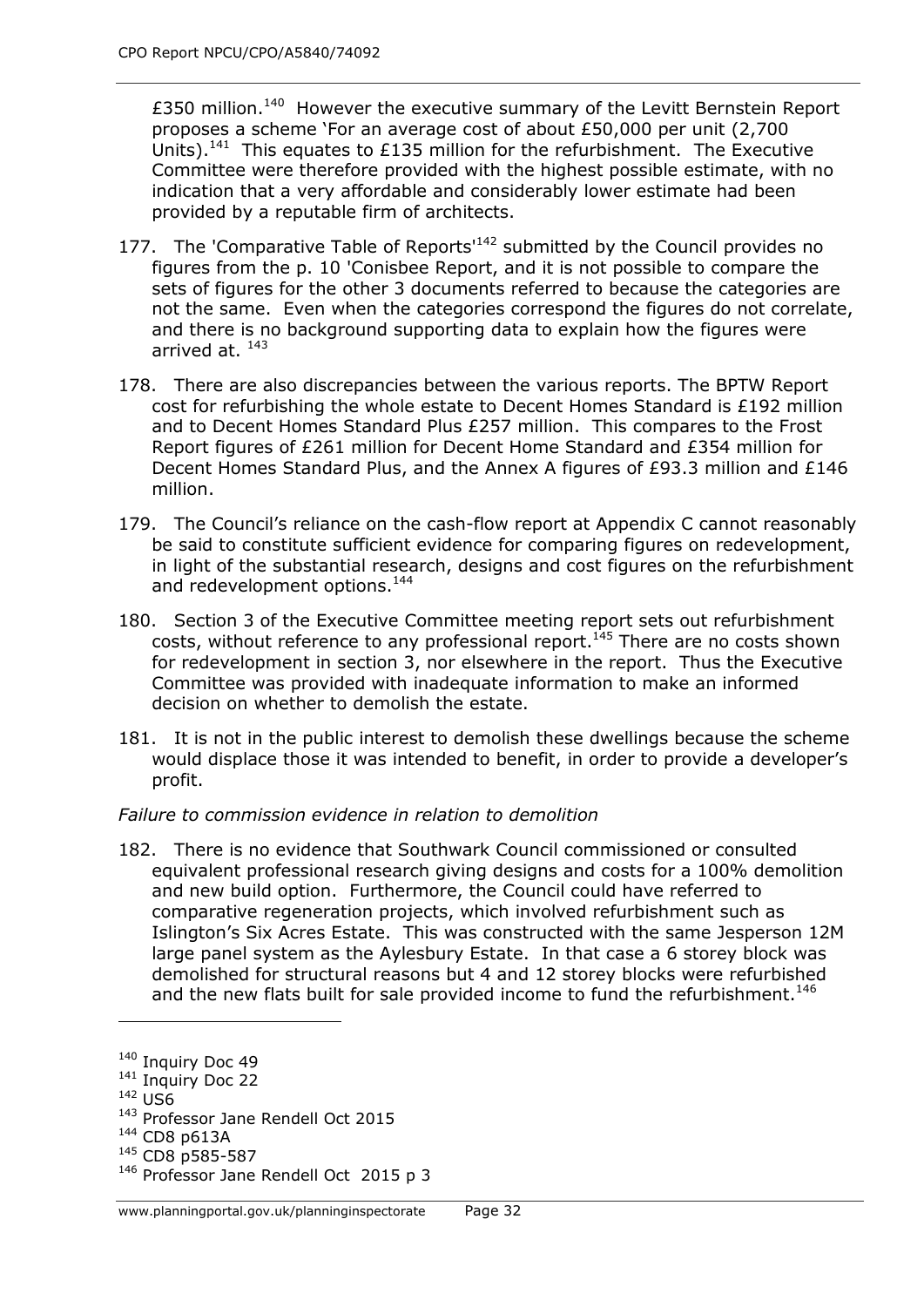The refurbishment was successful and a more cost effective alternative to demolition.

183. The lack of any case study analysis is relevant in that much of the dissatisfaction with the estate was generated by Southwark Council and the media in order to build a case for demolition. 147

## *The Position Today*

- 184. The decision to demolish is environmentally unsound, especially in the short term, as noted in Southwark Council's Sustainability Appraisal of AAAP which states that 'the comprehensive demolition option scores poorly in the short term'.<sup>148</sup>
- 185. Due to the embodied carbon costs of existing building structures, as well as other social reasons in terms of displacing communities, demolition is now seen to be a non-sustainable option. A February 2015 London Assembly Housing Committee report '*Knock It Down Or Do It Up*?' suggests that a refurbishment scheme will generate significantly more positive quantifiable benefits and significantly fewer dis-benefits than a new build/demolition scheme.<sup>149</sup> The report refers to the principles advocated by George Clarke, the independent adviser to the Government, tasked with exploring whether the demolition of council homes should be scaled back. $150$
- 186. In the absence of any updated evidence, the Council cannot reasonably assert that refurbishment does not remain a viable alternative. It is understood that the only properties that have been demolished to date on the Aylesbury Estate are the 5/6 storey properties, which were structurally unsound. The purpose for which the land is sought may be achieved by other means and refurbishment remains a viable and deliverable alternative.

## *Council's Response*

- 187. The option to refurbish was considered but the Council decided in favour of demolition and redevelopment. The Council's decision of September 2005 sets out the reasons for this.<sup>151</sup> As set out in the AAAP, this decision was made on the basis of the structural condition of the estate buildings, the quality of the existing environment, and the costs of refurbishment needed to deliver sustained and visible improvement beyond basic standards.
- 188. The options appraisal referred to by the ALG is included in the 2004 report (*Briefing Report on Structural Robustness of 5 and 6 Storey Jespersen Blocks* by Alan Conisbee and Associates, BPTW partnership and Levitt Bernstein Architects).<sup>152</sup> The considerations and recommendations supporting these reports contributed to the Council's decision making process. Other considerations also fed into this process, which finally led to the Council's decision to redevelop the entire estate, as set out in the 2005 Executive Report.

<sup>&</sup>lt;sup>147</sup> Inquiry Doc 21 p3

<sup>&</sup>lt;sup>148</sup> Objectors' Update Statement Tab 19 para 5.3.9

<sup>149</sup> Catherine Crawford, para 9

<sup>&</sup>lt;sup>150</sup> Objectors' Update Statement Tab 18 p44

<sup>151</sup> CD8

<sup>152</sup> CD25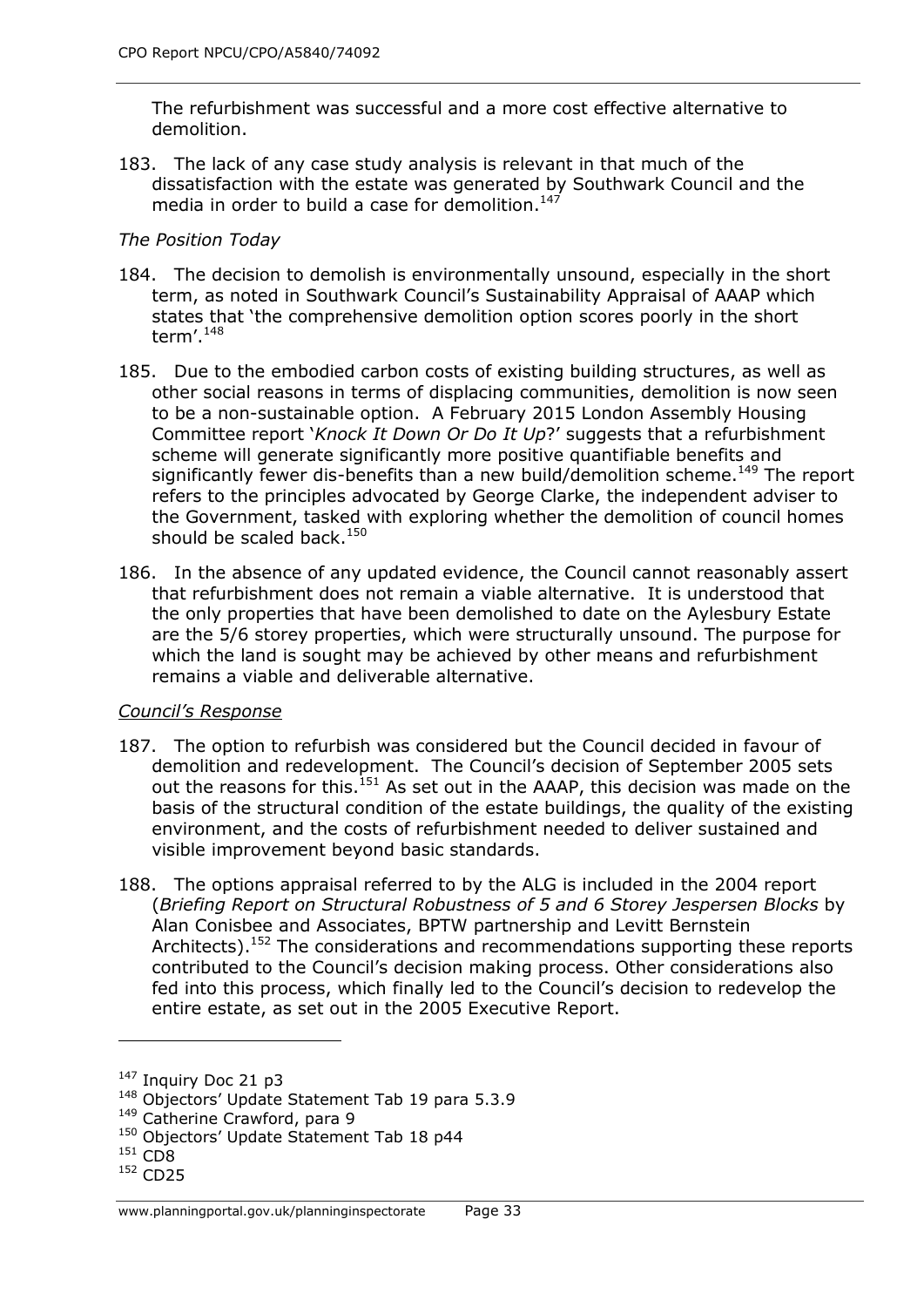- 189. The Conisbee Report 2004 the spreadsheet by BPTW sets out costs for each of the 5 options. It is the only report that sets out a comparison of refurbishment costs against rebuild costs (to the 5 and 6 storey buildings only). Relative to each other, the figures show that the refurbishment options are less expensive than the rebuild options.<sup>153</sup> The full cost of refurbishment was refined between the date of the Conisbee Report 2004 (November 2004) and the figures included in the Executive Report September 2005. Applying those refinements increased the refurbishment costs by approximately 25% to reflect Decent Homes Plus (and the urban improvement works and planned preventative maintenance) and approximately a further 50% of those costs should be added to represent the "whole costs" for refurbishment. A summary table of the various costs set out in the documents has been prepared and is attached at US6.
- 190. The 2005 Executive Committee Report draws on the findings of specific research papers commissioned by the Council and sets out how these findings informed the recommendations set out in the report. The actual papers are not specifically referenced or attached because the content is summarised in the body of the report.<sup>154</sup>
- 191. In his report following the public inquiry into the CPO for Site 7 on the Aylesbury Estate the Inspector confirmed that the AAAP policy document is an adopted part of the Development Plan and sets out a strategy for the wholesale regeneration of the estate.<sup>155</sup> He also noted that the buildings on the estate were beyond economic repair and even if they were repaired and refurbished they would retain their appearance and they would remain in conflict with modern building standards.<sup>156</sup> He confirmed that the structural condition of the blocks was well documented and noted their environmental inadequacies. The Secretary of State's decision letter agreed with the Inspector's conclusions and the Secretary of State decided to confirm the CPO. 157
- 192. Many of the matters raised by Cabinet members in respect of the 2005 executive Committee Report were addressed in the report regarding the rehousing of tenants and homeowners on the Aylesbury Estate (CD13).
- 193. The Eckersley Case concerned the interpretation and application of section 42(1) of the Housing Act 1957. It is not clear why Objectors seek to rely on the Eckersley case, which is markedly different to this one, in that this case concerns a planning CPO under s.226, where the detailed development framework for the area seeks the redevelopment of the Order Land and the remainder of the Estate.<sup>158</sup>
- 194. Dr Crawford accepted (in cross examination) that the evidence she would need in order to make a comparison of refurbishment and redevelopment was not available, would be expensive to produce and therefore she was unable to conclude whether refurbishment would be better than redevelopment.<sup>159</sup>

<sup>&</sup>lt;sup>153</sup> AA Update Statement para 3.8

<sup>&</sup>lt;sup>154</sup> AA Rebuttal Statement para 3.2

<sup>&</sup>lt;sup>155</sup> CD11 para 25

<sup>156</sup> CD11 para 26

<sup>157</sup> CD11 para 8

<sup>&</sup>lt;sup>158</sup> Inquiry Doc 65 para 45

<sup>&</sup>lt;sup>159</sup> AA Rebuttal para 3.7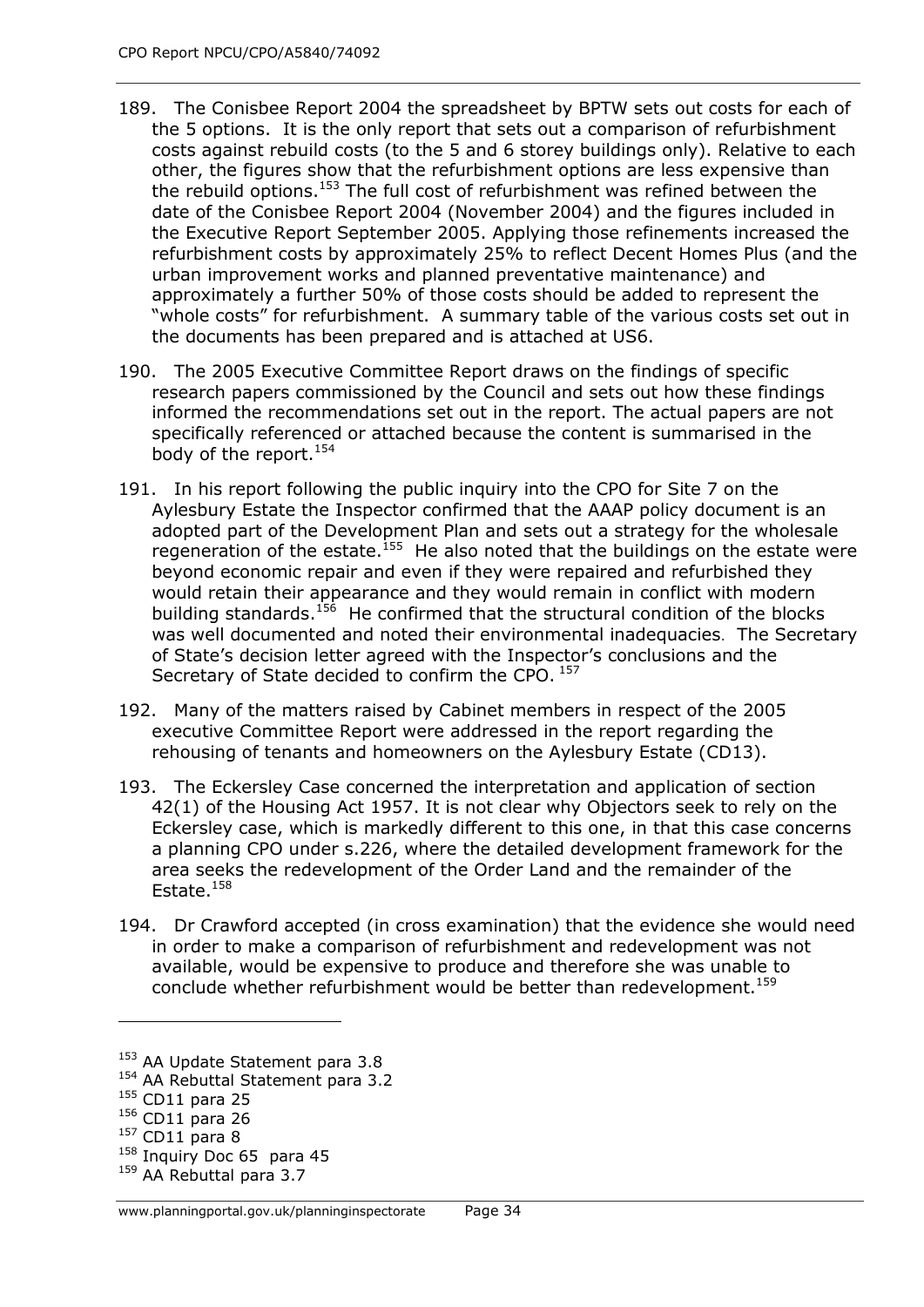## *Cost of Emptying and Demolishing Estate and Current Expenditure on the Estate*

- 195. The Acquiring Authority is estimated to be spending a total of £150m emptying and demolishing the Aylesbury estate.<sup>160</sup> In contrast, the Council Executive Committee Report, upon which the redevelopment decision was taken, estimated that the Acquiring Authority's total land receipts from disposal of the Aylesbury estate will amount to just £3.38m. $^{161}$
- 196. The Council is currently 'up-grading' homes in phase 4 to the Warm Dry & Safe standard. These works will cost a total of £12,380,030 for a total of 611 homes.<sup>162</sup> This equates to £20,261 per dwelling for refurbishment in circumstances where those refurbished buildings will be demolished.

#### *Council's Response*

- 197. The reports referred to are from 2014 (demolition) and 2005 (land receipt). The figures are now out of date and are not relevant to the Scheme. Since 2005 the position has changed significantly and whilst it is not possible to state the amount the Council will receive in terms of land receipts (due to the phased nature of the development over many years, and the fact that overage is payable which will make up part of the receipt) the £3.38m figure is historic and in any case net of costs of demolition etc. Subsequent reports give more up to date land assembly costs based on the DPA obligations on the Council and current construction prices and values.<sup>163</sup> The Council's principal objective is to secure the redevelopment of the Aylesbury Estate for the reasons given above.
- 198. Of the total 2,759 dwellings on the Aylesbury Estate over a quarter are located within 5 and 6 storey concrete blocks. The refurbishment costs across the whole estate were reviewed subsequent to the 2004 Conisbee report and the whole cost was found to be more than the original assumed costs.<sup>164</sup>
- 199. There is an on-going maintenance, repair and replacement programme for all the dwellings on the estate, which is managed by the Acquiring Authority. All dwellings are kept to a basic dwelling standard, currently the 'Warm Dry Safe' programme. Some of the vacated properties have been put to use by the Acquiring Authority as temporary accommodation where viable to do so, but where not viable they have been secured.
- 200. There is a balance to be struck between maintaining the dwellings to a reasonable standard and carrying out major works of repair (for which leaseholders will be liable to pay through the terms of their leases). The Council is unable to locate any figures for the Decent Homes work carried out from 2005 as records do not go that far back, so it is unable to say how much has been spent on external works on the Decent Homes programme. Warm Dry Safe works have been carried out elsewhere on the Estate (not on the Order Land) at a total cost to date of £2,251,110.

<sup>160</sup> OCD23, para 142

 $161$  CD8 page 613A

<sup>&</sup>lt;sup>162</sup> Objectors' Update Statement Tab 10 & Inquiry Doc 11

<sup>&</sup>lt;sup>163</sup> CD7 page 556-557 (January 2014 Cabinet report)

<sup>&</sup>lt;sup>164</sup> AA Rebuttal Statement para 3.4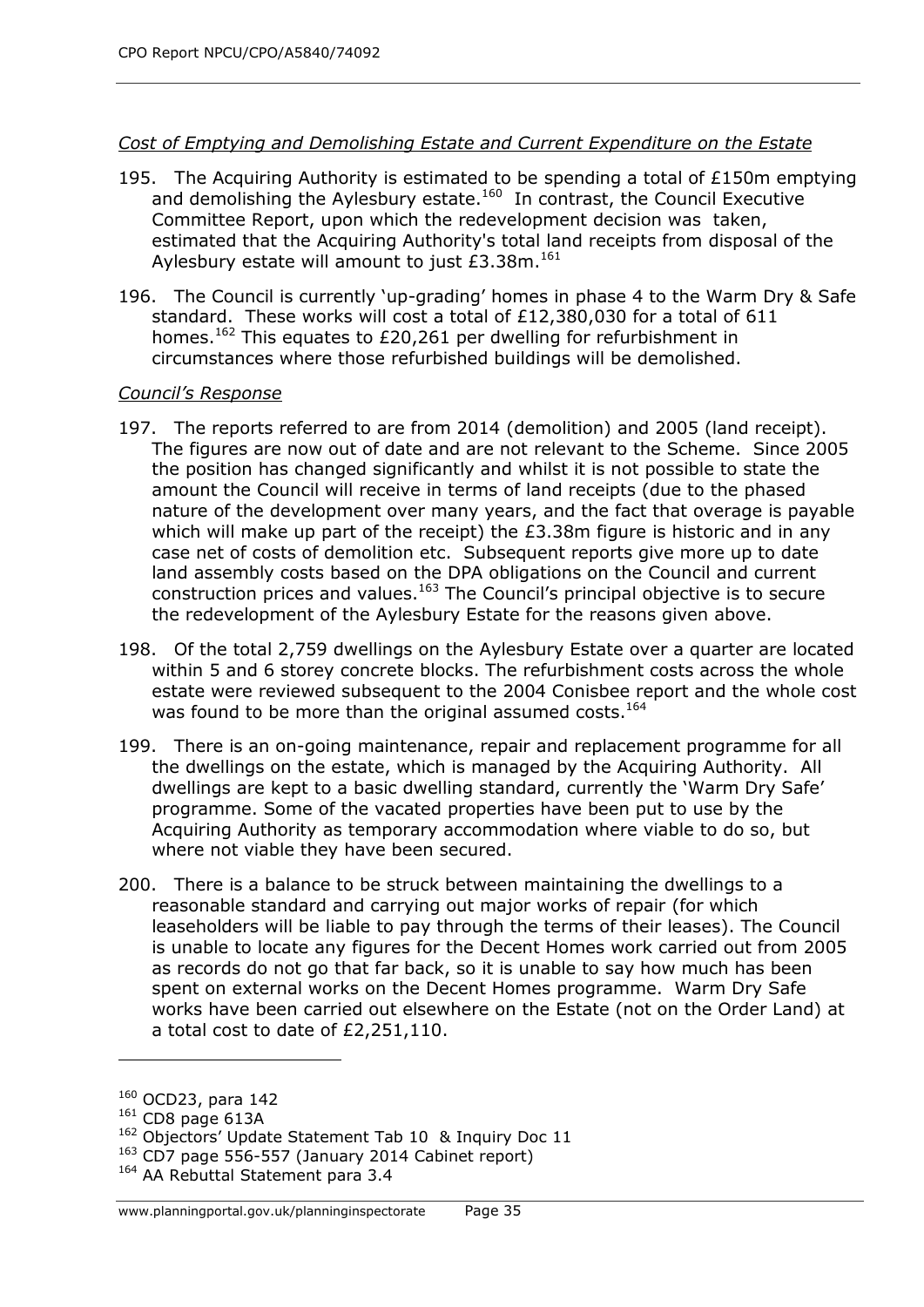201.The Sustainability Appraisal found the AAAP policies to overall have a positive impact on sustainability, particularly in the long term. The extracted comment from the ALG needs to be considered within the context of the entire Sustainability Appraisal. Furthermore, the Sustainability Appraisal was considered by the Inspector in examining the AAAP, and the AAAP was found sound. 165

### *The Scheme Will Not Improve Well-Being*

#### *No consideration of social cost of breaking up community*

202. The proposed scheme would cause animosity between new residents in the new belt and the old residents waiting to be decanted that are being forced out of their homes. This goes against the AAAP vision and objectives to create a place with a strong sense of community.  $166$  In fact it would destroy the sense of community that is already there.

#### *Stock Transfer Ballot*

- 203. In 2001, the entire Aylesbury estate was balloted and residents were allowed to vote on the future of their homes. There was a 73% turnout and the vast majority of residents (73%) voted against the demolition and redevelopment of their estate by a Housing Association.<sup>167</sup> As a result, the Acquiring Authority subsequently adopted a programme of refurbishment in which the district heating system was upgraded and a significant part of the estate was brought up to Decent Homes Standard with double glazing. The 2005 Executive Report noted that one of the reasons for residents' overwhelming rejection of its redevelopment plans was that "*some residents …. Did not believe the new community based housing association would be able to keep its commitments on rents and service charges*". 168
- *204.* Without any further ballot or consultation, the Acquiring Authority changed its plans in September 2005 and decided instead to pursue a programme of demolition and redevelopment. This is a breach of section 105 of the Housing Act 1985, which requires landlord authorities to consult residents who are "*likely to be substantially affected by a matter of housing management … and the authority shall, before making any decision on the matter, consider any representations made to it".*

#### *Council's Response*

205. The ballot referred to by the Objectors concerned the transfer of ownership of existing properties, not to demolition and regeneration. No existing council tenants will be transferred to housing association/registered provider tenancies. The rent and service charge concerns were raised in connection with a possible stock transfer. There has been extensive consultation on the proposals both during the developer partner selection process and the AAAP process. These allowed for full consultation on redevelopment proposals.<sup>169</sup>

 $\overline{a}$ 

<sup>&</sup>lt;sup>165</sup> AA Rebuttal para 11.3

<sup>166</sup> CD2 p19-20

<sup>167</sup> CD8 paras 2.3-2.4

<sup>168</sup> CD8 para 6.1

<sup>&</sup>lt;sup>169</sup> Alison Squires POE para 4.83-4.89 & Legal Note paras 47 -56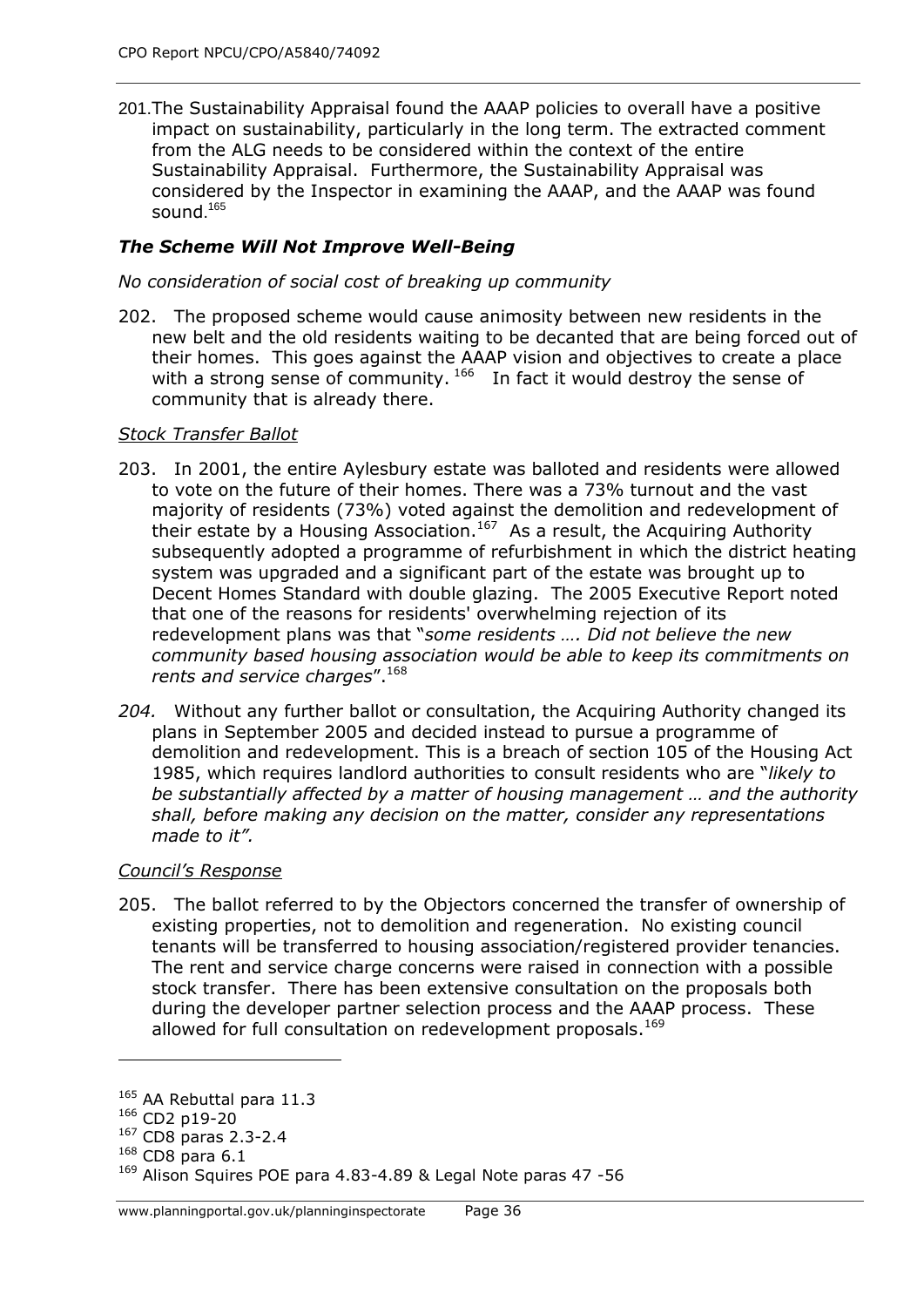### *Perception of Estate*

- 206. The label 'sink estate' was used increasingly to refer to the Aylesbury Estate and similarly stigmatised estates and their residents from the late 1990s. This has caused paralysis about how to remedy the problems which have been ascribed to them. Such estates have also been misrepresented as 'crime ridden' environments. Until recently, most of the available crime data was broken down by borough, and the Aylesbury Estate overlapped different administrative wards with varying levels of recorded crime and anti-social behaviour. However, since 1999, the Aylesbury Estate New Deal for Communities produced crime statistics for the estate (2000–2005) and compared these with the borough average. These show that crime rates were consistently lower on the estate than for the borough as a whole.
- 207. Southwark Council has capitalised on estates as gritty film locations. The Aylesbury and Heygate Estates have been used by numerous film, TV and music production companies. Often, the sense of degradation has been enhanced, as in 2007, when a company filming an advertisement for a special edition Fiat 500 Viral 'Street Art' car added graffiti and murals to the walls of the slab-blocks in post-production.
- 208. Conditions on this estate may have fallen short of the political and architectural ideals that drove the original design, however instead of providing remedies, successive governments and policy changes have hindered rather than helped the situation. A new approach should be developed which favours an ethical, community-led and incremental regeneration approach, with the Aylesbury Estate being celebrated as an exemplar of positive housing refurbishment.

### *Council's Response*

j

209. The Council has not inferred that crime rates are particularly high. Nevertheless, as Jacqueline Fearon's proof explains, there have been incidents of crime and anti-social behaviour and the current design of the Estate can serve to facilitate this behaviour.<sup>170</sup>

### *Mixed Communities Policy*

- 210. Mixed Communities Policy leads to gentrification and displacement and this is not in the public interest of either Aylesbury Estate tenants nor of London more generally.
- 211. Following Tony Blair's visit to the Aylesbury Estate in 1997 the estate was given NDC status. Studies began on how the estate could be regenerated. The NDC was given £56.2m over 10 years in order to lever a further £400m as part of its proposed stock transfer from the Council to housing association tenure.
- 212. Although there was undoubtedly tenant dissatisfaction with the appearance of the estate, its maintenance, cleanliness, lighting, security and crime, most of the tenants interviewed in a MORI poll at the time were satisfied with their

 $170$  Jacqueline Fearon POE paras 6.2,6.11,6.12,7.1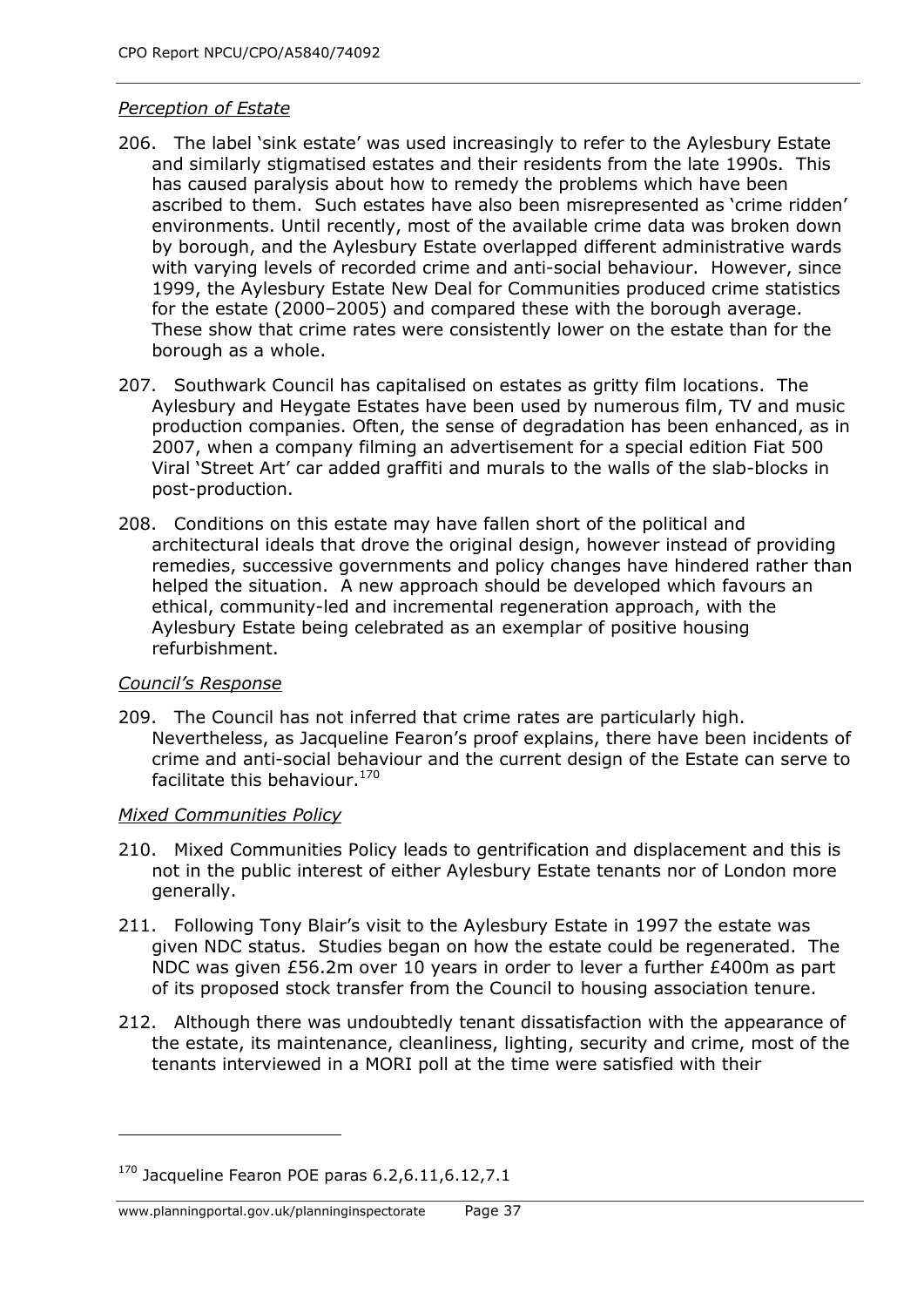accommodation and with the estate as a place to live. $^{171}$  Southwark Council were forced to retain ownership of the Aylesbury Estate and rethink.

- 213. Mixed communities policy has long underpinned the regeneration of the Aylesbury Estate. The irony is that, as the Aylesbury Tenants and Leaseholder's First show, the estate is already very socially mixed. $^{172}$
- 214. Gentrification induced displacement can be direct or indirect. Displacement is not only the removal of low-income households by eviction or compulsory purchase, but also the fact that indigenous residents might not feel at home anymore in the changed neighbourhood because of the general decline of working class culture and identity. $173$  The submitted maps provide evidence that the displacement of council tenants and leaseholders from the Aylesbury Estate is already a real issue, and this is before the larger redevelopments have even taken place. 174
- 215. There is no evidence that redevelopment would lead to reinvestment in the area. Refurbishment would deliver similar employment benefits. There would be the loss of 0.39 hectares of open space and increased densities. The delay in implementing the scheme has led to blight.

### *Council's Response*

216. See Council's Case above.(paragraphs 71,72,73)

### *The Acquiring Authority Has Failed in its Obligation to Acquire the Objectors' Homes By Agreement*

- 217. Acquiring Authorities are required to seek to acquire land by agreement wherever possible. CPO powers should only be used as a last resort. The Executive Committee meeting in 2005 agreed that the compensation offered to leaseholders would be the existing market value based on the average of two independent valuations.
- 218. The Council has gone back on this commitment by only having its own in house surveyor do a single valuation. This creates a conflict of interest. The CPO could be avoided if the leaseholders were allowed independent valuations. The Council's valuations were carried out by Mr Warner who was not RICS qualified and relied on on-estate comparables rather than market values.
- 219. The Council has adopted extremely low valuations. The average offer to ALG is £187,000 whilst a flat on the nearby Camberwell Fields development is £459,000. It stated that 3 bed properties were worth £140,000 to £155,000 in September 2013.<sup>175</sup> However in May 2013 3 bedroom properties were selling for more than that at auction. The Council's current valuation for a 3 bed property is £220,000.
- 220. Part of the reason for this is that the Council did not set aside enough money within the capital programme to buy the leaseholders out at full market value.

 $\overline{a}$ 

<sup>&</sup>lt;sup>171</sup> Inquiry Doc 21 Loretta Lees POE page 3

<sup>&</sup>lt;sup>172</sup> Inquiry Doc 21 Loretta Lees POE page 3

<sup>173</sup> Inquiry Doc 21 Loretta Lees POE page 5

<sup>&</sup>lt;sup>174</sup> Inquiry Doc 21 Loretta Lees POE page 6

<sup>&</sup>lt;sup>175</sup> Judi Bos POE Attachment 6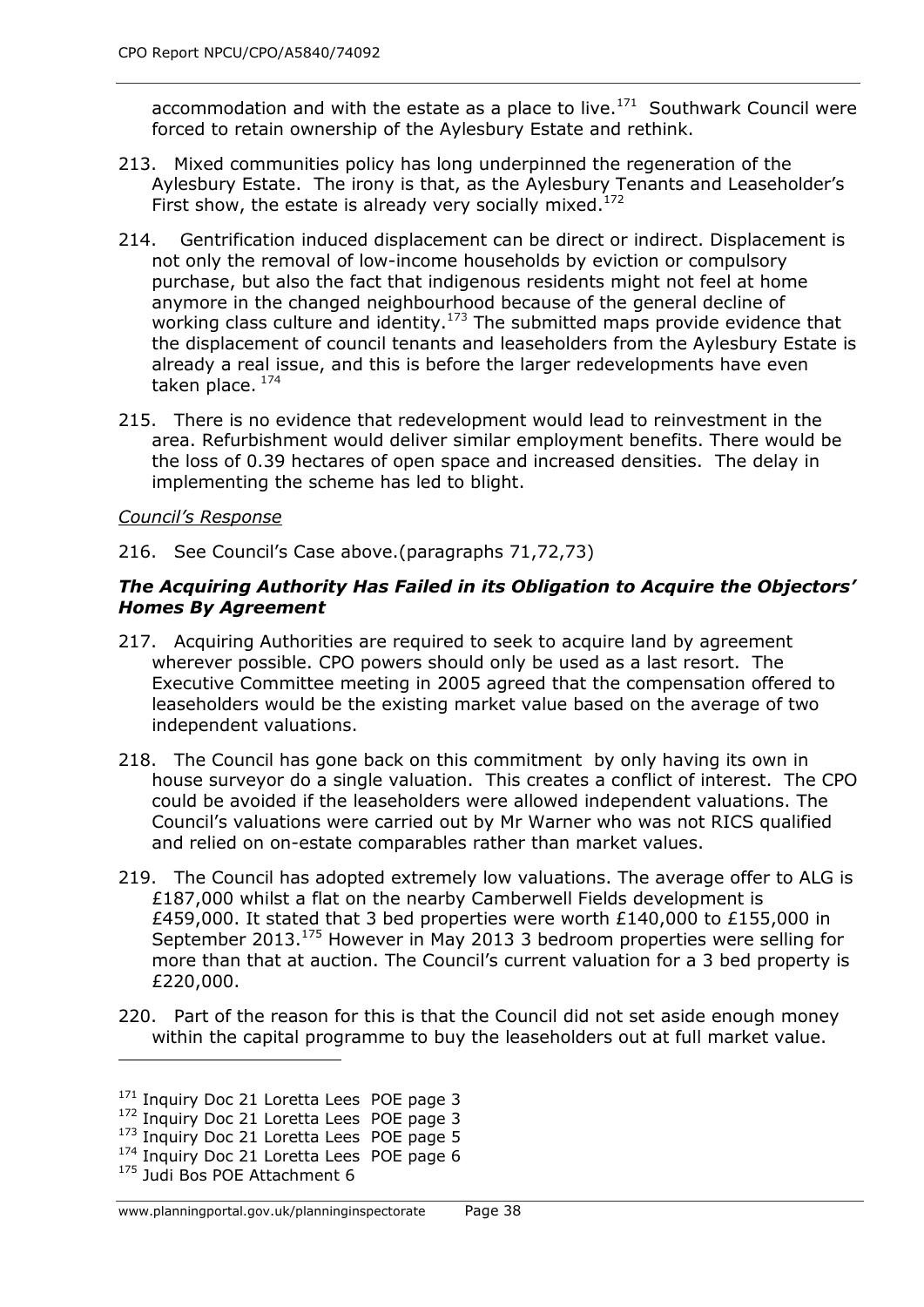The £11.923 million budget to acquire 85 properties within Phase One would only allow an average value paid to each leaseholder of about  $£140,000$ .  $^{176}$  The last sale on the estate of the two bedroom property was more than that prior to the budget decision. The last three bedroom open market sale on the estate was already £160,000. The Council currently has £8.2 million left to buy the last 28 properties on the Order Land. This would average £292,000 per property. When home loss payments, disturbance costs, solicitor's costs and the costs of purchasing another property are taken into account the market value that the Council would be able to pay is less than £250,000 per property.

221. The Objectors propose that, should the CPO be confirmed, the Order be modified to confirm that the Acquiring Authority should adhere to its original promise of determining market value according to the average of two independent valuations.

### *Council's Response*

- 222. The Acquiring Authority has made the CPO as a last resort since its attempts to acquire the properties by agreement have not succeeded in the case of some of the homes, although the majority have already been acquired by agreement and some matters are currently in solicitors' hands. The evidence of Mark Maginn (sections 4 & 5) sets out the steps that the Council has taken to try to obtain possession by agreement.
- 223. The Acquiring Authority considers that its most recent round of offers (made following two Lands Tribunal decisions in the cases of John and Joshua $177$ ) reflect the open market value of the leasehold interests. The Acquiring Authority will also make payments in relation to disturbance costs, reasonable fees and occupier's loss. All valuations were checked by an independent surveyor.<sup>178</sup>

### *Rehousing/financial scrutiny*

- 224. The evidence given by leaseholders demonstrates that Southwark's policies for rehousing do not work in practice due to high housing prices. This will result in leaseholders being displaced from the area, $^{179}$  which is clearly not in the public interest, and will not improve the well-being of the area.
- 225. The 'like for like' policy for re-housing of leaseholders has been abandoned by the Acquiring Authority because of the increase in housing prices in this part of London. This limits the opportunity to mitigate the effects of the CPO on the leaseholders.
- 226. The leaseholders are placed under significantly greater financial scrutiny than tenants. Such scrutiny entails an intrusive financial assessment which is not required of tenants. Each household is permitted to retain only £16,000 of capital. This requirement has significant implications for leaseholders' future financial security and future plans.

 $176$  CD10 para & App 2

<sup>177</sup> AA Objection Statement App 2

<sup>178</sup> CD16 p916-917 & Inquiry Doc 20

<sup>&</sup>lt;sup>179</sup> Inquiry Doc 21 Loretta Lees POE figure 1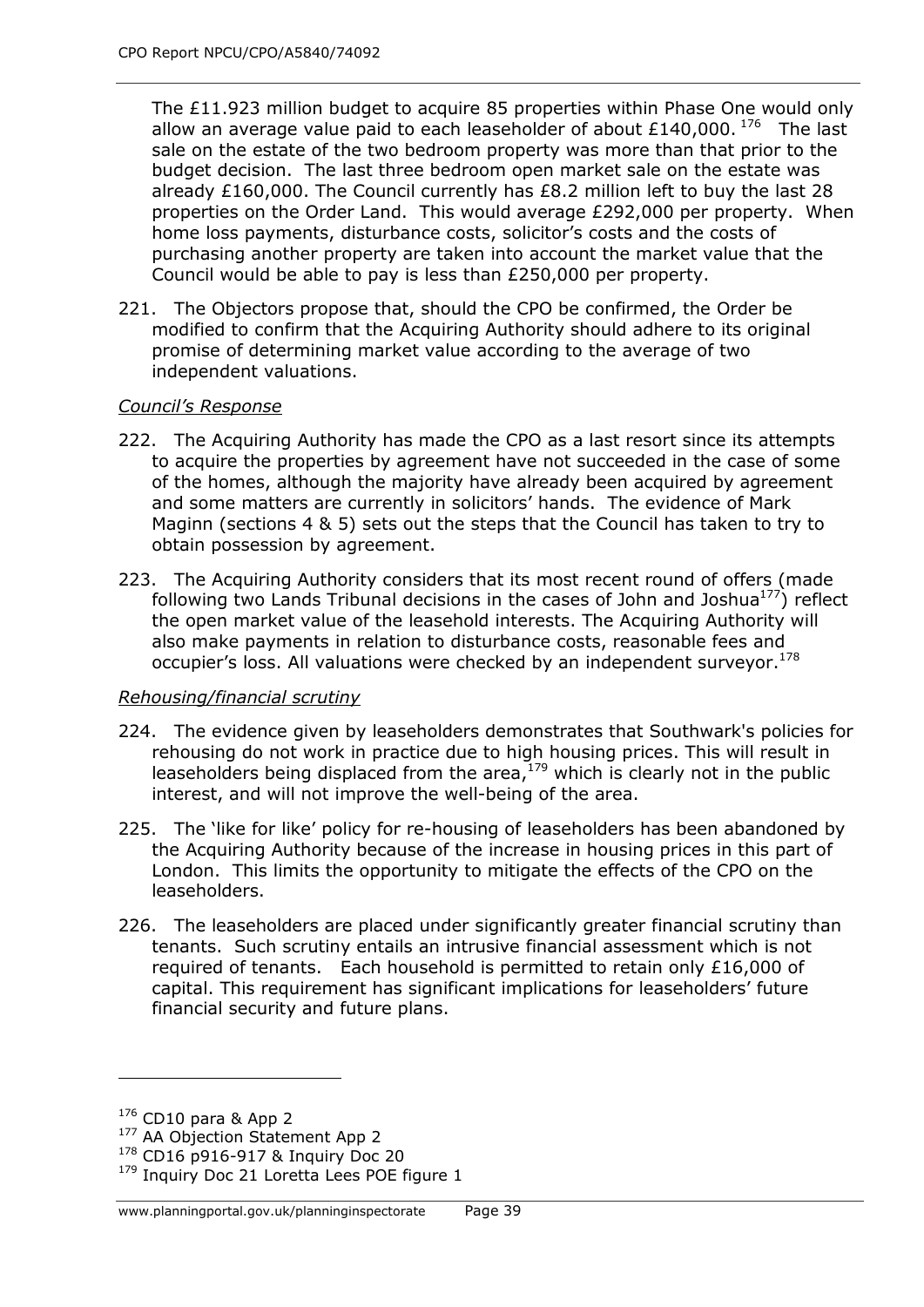### *Council's Response*

- 227. The option to return for leaseholders is not an offer that the Council has made on any of its large regeneration schemes in the past. It has been consistent with that policy in respect of the Aylesbury Estate. Option to return offers have been made on other regeneration schemes (Wooddene, Elmington) but only in respect of tenants, not leaseholders. Policy dictates that resident home owners should be prioritised for Low Cost Home Ownership Schemes in the newly developed units, but that this will be dependent on what is available at the time. Leaseholders from the Order Land were given an opportunity to view properties on the first site to be developed, Site 1a, and to apply for Low Cost Home Ownership schemes, but decided not to pursue these.
- 228. In summary there are three main options for leaseholders, depending on their circumstances. These are purchasing a replacement property on the open market, purchasing a replacement property through a low cost home ownership scheme (shared ownership or shared equity) with a housing association or seeking re-housing assistance from the Council and eventually becoming a full/shared owner or tenant of a Council property. Live-phase regeneration home owners are invited to make a re-housing assistance application to the Council's Home Ownership Service. The scheme is conditional on full disclosure by applicants of their financial circumstances.
- 229. The Council has provided all leaseholders on the Order Lands with a booklet explaining and setting out the detailed rehousing process, and options available, to all resident leaseholders.<sup>180</sup> Several leaseholders have already moved from the Order Lands under the process set out in the Leaseholder Guide. In addition, the Council has been in regular contact with all resident leaseholders to explain the process in more detail and support them in the options that are available to them. All leaseholders will be means tested to assess their ability to afford the different types of rehousing options available. This is done on an individual basis and is dependent on a leaseholder's personal financial situation.
- 230. The Council keeps detailed records of contact made with leaseholders and can demonstrate that it has made every effort to engage with each of them and has fully encouraged them to make rehousing assistance applications. This assistance includes staffing a leaseholder drop-in service two days per week at the local housing office, as well as letter and information drops to the properties themselves.
- 231. The purpose of the financial assessment is to determine which category of assistance a home owner may qualify for. The assessment determines whether they can afford to remain in home ownership either privately or remain in home ownership as a shared or full-owner with the Council as landlord, or whether a reversion to a Council tenancy is appropriate.

### *The Acquiring Authority Failed to Carry Out an Equalities Impact Assessment in Relation to the Leaseholders*

232. Many of the Leaseholders hold protected characteristics and are all more vulnerable than tenants on the estate since they are deprived of the right to

<sup>180</sup> CD16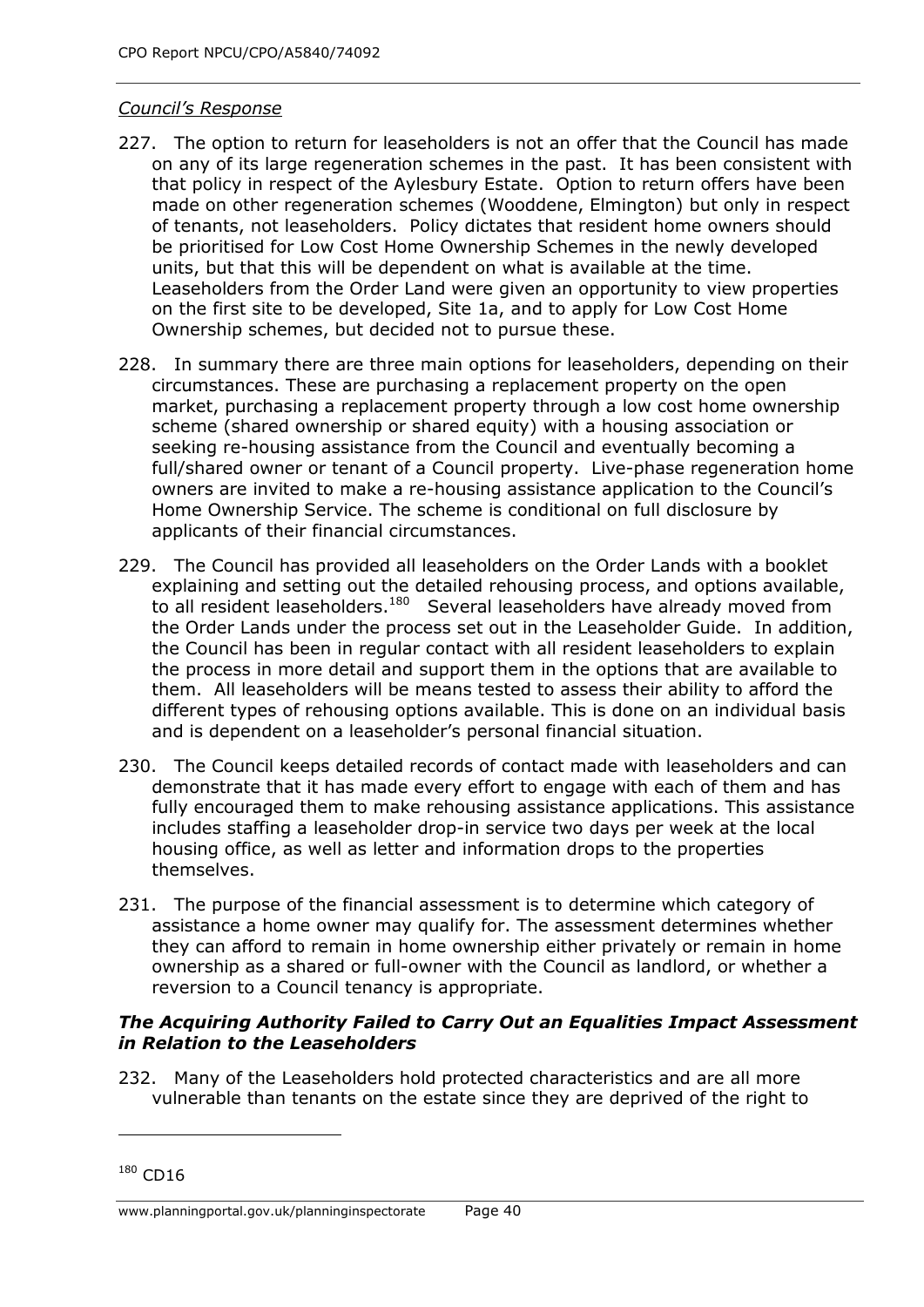return to the estate. The Acquiring Authority did not undertake an Equalities Impact Assessment addressed expressly to the leaseholders and thereby failed to comply with the Public Sector Equality Duty set out in section 149 of the Equality Act 2010.  $181$  There about 200 resident leaseholders across the estate and there were about 40-50 in the Order Land. They form a separate group who are more adversely affected than any other group. Their members predominantly comprise Black & MinorityEthnic (BME) individuals and families which constitute a protected group. <sup>182</sup>

- 233. No separate assessment was made as to the ethnic constitution of the tenants as opposed to the leaseholders, nor whether the Aylesbury leaseholders would fare worse than homeowners on other estates who did not share the same protected characteristics. Depriving a BME homeowner of his/her home requires an assessment of whether that homeowner would be more adversely affected than one from a non-predominantly BME estate. Leaseholders from the BME community on the Estate derive cultural advantages from living in the area.<sup>183</sup> They face forced separation from their communities, which in many cases may result in difficulty in retaining contact with a particular culture.  $^{184}$
- 234. The Council states that the January 2009 Equalities Impact Assessment considered the impact of the CPO on leaseholders through recommending the introduction of a package of measures including compensation and rehousing opportunities.<sup>185</sup> This assessment did not enquire into the protected characteristics of the leaseholders and did not comply with the Section 149 requirement.

### *Council's response*

- 235. An Equalities Impact Assessment was carried out as part of the process for the AAAP and this has been kept under review.  $186$  While this did not assess all of the groups with protected characteristics identified under the 2010 Equalities Act, the outcomes of that assessment are still valid and demonstrate that the impact from the redevelopment on local people will be overwhelmingly positive. In taking the decision to phase the redevelopment the Council is seeking to maintain as much as possible the existing community and the social networks that exist within it. The Council's Planning Committee reports for the scheme and the outline planning application also address the equalities impact. 187
- 236. Furthermore, Council-assisted re-housing enables those home owners that apply, engage and qualify to choose where in the borough they would like to live. One home-owner from Site 7 moved less than half a mile away from their Aylesbury home through the Council's choice based lettings scheme, enabling them to maintain their links to healthcare services and their church. Three leaseholders from Site 7 have also moved to Site 1a or to other properties nearby.

<sup>&</sup>lt;sup>181</sup> AA Rebuttal Statement para 4.1

<sup>&</sup>lt;sup>182</sup> Objectors' Update Statement Tab 2

<sup>183</sup> Objectors' Update Statement Tab 2

<sup>184</sup> Objectors' Update Statement Tab 2

<sup>&</sup>lt;sup>185</sup> AA Rebuttal Statement paragraph 4.1

<sup>&</sup>lt;sup>186</sup> AA Rebuttal Statement App RS3

<sup>&</sup>lt;sup>187</sup> Council's Objection Statement App1 para 383-403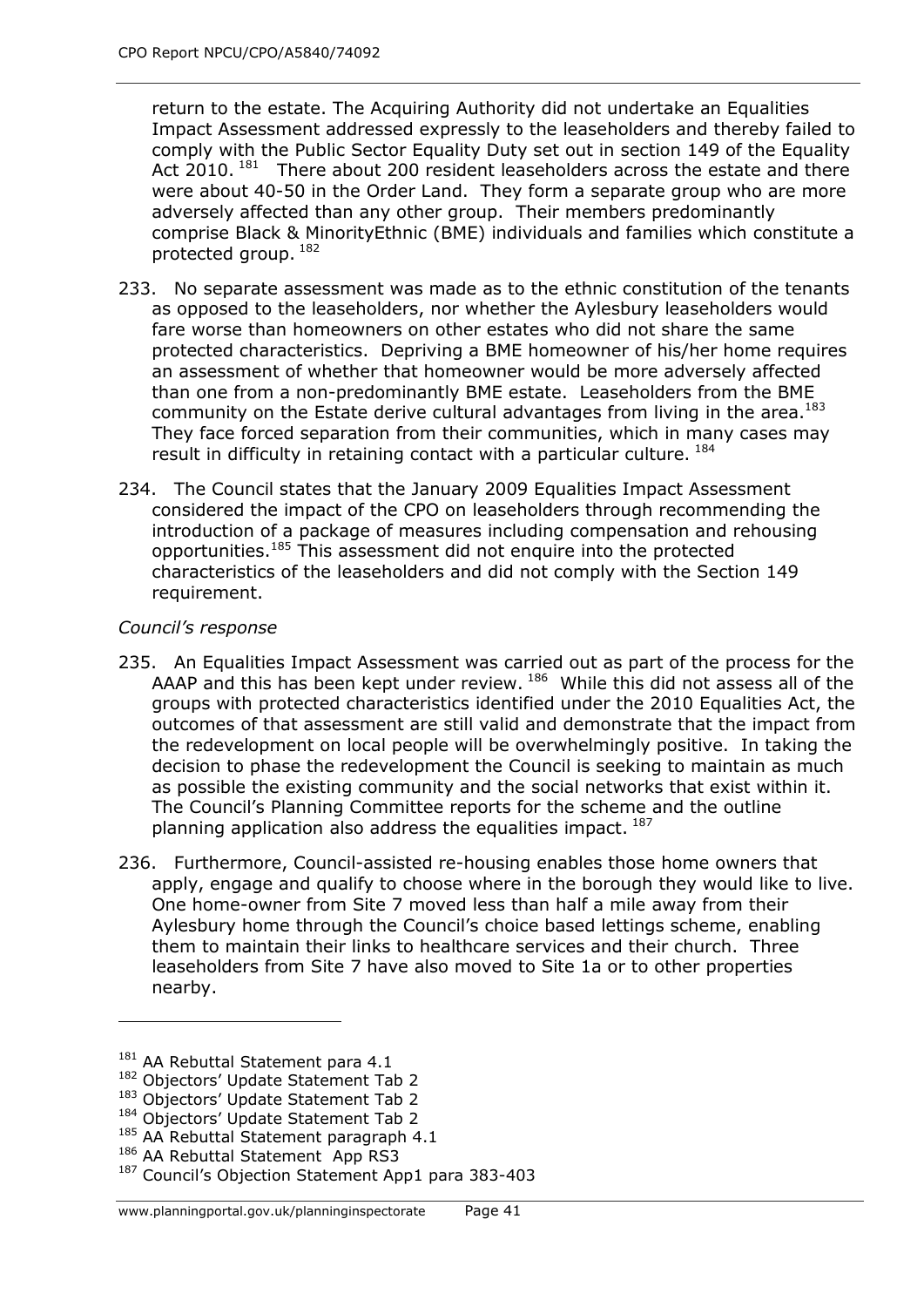237. In R. (On the application of Baker) v. Secretary of State for Communities and Local Government it was held that the duty to "have due regard" required the Inspector to have due regard to the need to promote such equality of opportunity. She had to take that need into account, and in decide how much weight to accord to that need. It is the regard that is appropriate in all the circumstances, and there is not a duty to promote equality of opportunity between the appellants and persons who were members of different racial aroups. $188$ 

# *Human Rights*

- 238. The Acquiring Authority has failed to comply with paragraph 17 of Circular 06/2004 in terms of human rights and does not address Articles 1 and 8. The CPO engages the rights of the Objectors under European Convention on Human Rights (ECHR) in respect of Articles 1 (right to quiet enjoyment of property) and 8 (right to respect for private and family life). For the reasons advanced by the Objectors, the breaches of the rights that will ensue from the demolition of their homes is not in accordance with the law and is disproportionate to the policy based aim advanced in support of the Order. This matter is illustrated by the evidence provided by Beverley Robinson.<sup>189</sup>
- 239. As the Leaseholders' Article 1 and 8 rights have been breached, it is incumbent upon the Acquiring Authority to justify that breach in terms of proportionality. The sparse and generalised reasons provided in this case fall far below the test set out by Blake J in *The Queen on the Application of Edith Baker v First Secretary of State [2003] EWHC 2511 (Admin) at paragraph 45 of that judgment. 190*
- 240. In *R (Clays Lane) v Housing Corporation* Maurice Kay J stated that '*the appropriate test of proportionality requires a balancing exercise and a decision which is justified on the basis of a compelling case in the public interest as being reasonably necessary but not obligatorily the least intrusive of Convention rights*.'<sup>191</sup>
- 241. Many of the leaseholders purchased their properties after the stock transfer ballot but before the decision to demolish the estate in 2005. A number of the leaseholders no longer have mortgages and many are no longer in employment. As a consequence of the CPO they will be separated from their family and friends and they will be unable to afford to return to the estate.
- 242. The logic in the Council's position is flawed. If a leaseholder is entitled to purchase new NHHT leasehold properties nearby, or new properties on the estate itself, either on Site 1a or Site 7, with attendant conveyancing fees, stamp duty and removal – there is no fundamental difference to the right to return being permitted with the same expenditure provided by the Acquiring Authority or the developer. Such conduct is proportionate to the loss that ALG have suffered, including an expectation after the 2001 ballot that they were purchasing a home for life, so as to enable them to make other financial provision for their future.

<sup>&</sup>lt;sup>188</sup> Legal Note para 32

<sup>189</sup> Objectors' Update Statement Tab 2

<sup>&</sup>lt;sup>190</sup> ALG Closing Submissions para 114-116 & Inquiry Doc 53

<sup>&</sup>lt;sup>191</sup> Inquiry Doc 61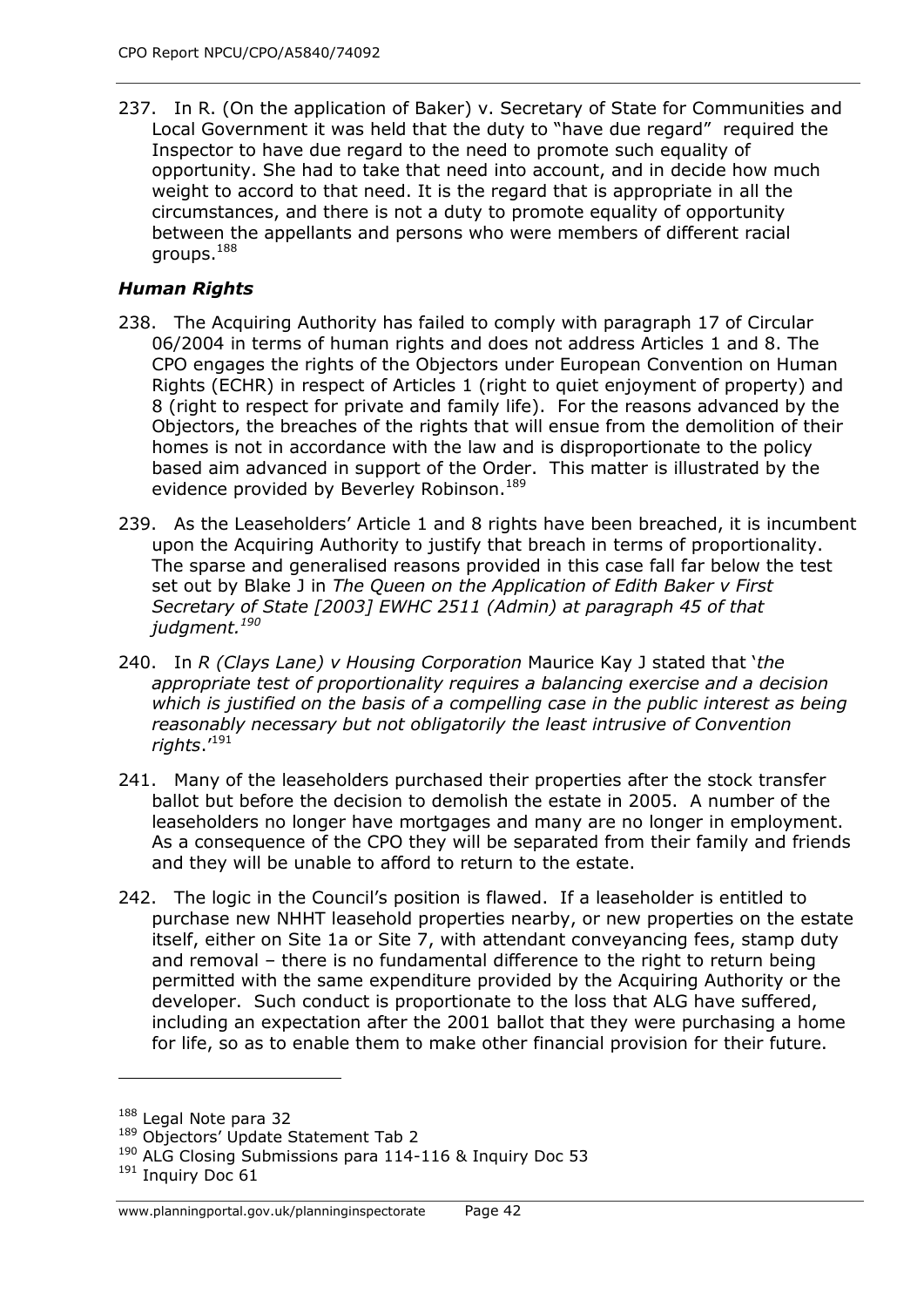243. It is submitted that the balancing exercise should be resolved in favour of the leaseholders. As previously stated, the denial of the right to return to leaseholders who purchased their homes after the estate had voted for refurbishment, cannot be justified on the mere ground that leaseholders have been prevented from returning to estates on other developments. The leaseholders suffer more detriment than any other group of individuals who will lose their homes as a consequence of the CPO.

## *Council's Response*

- 244. The Human Rights Act gives affected parties the right to a fair hearing (the public inquiry) and those parties affected by the compulsory purchase of their properties will be compensated financially. The redevelopment of the Order Land has cross-party political support and is a pan London priority for the GLA.<sup>192</sup> The Council therefore believes that it has carefully considered the balance to be struck between the effect of the acquisition on individual rights and the wider public interest in the redevelopment of the Order Land. Neil Kirby's evidence addresses this point.
- 245. The Council has had to consider whether the purpose for which the Order was made sufficiently justifies interfering with the human rights of objectors under the provisions of Article 8, and Article 1 of the first protocol of the Human Rights Act 1998.<sup>193</sup> It is acknowledged that the Objectors live on the Estate and do not want to move out of their homes, the Council does not believe that this is any longer a realistic prospect, given that the vast majority of the Order Land has now been vacated by agreement. The Council has in place a viable and funded scheme and confirmation of the Order will enable this to proceed, and to secure the public benefits which it is believed the scheme will bring. The Council has made the CPO as a last resort and believes that there is a compelling case in the public interest for confirmation of the Order. The Order, if confirmed, would be necessary, proportionate and would strike an appropriate balance between public and private interests.

# *Condition of Properties*

- 246. Properties acquired by the Acquiring Authority have been secured but left in a derelict manner which causes blight and adds to the justification for a CPO. Remaining residents have encountered a number of problems with the maintenance and environment of the Order Land. These include lack of maintenance and cleaning to the communal areas.<sup>194</sup> This has given rise to an injury in relation to Mr Sangbey's young son.<sup>195</sup> Due to the security fencing and high level of vacancy the flats present a forbidding environment which deters visitors.
- 247. In addition Royal Mail are reluctant to deliver, residents have had difficulties ordering goods for delivery since the addresses no longer appear on the address database. In addition there is a risk to credit checks.

<sup>&</sup>lt;sup>192</sup> AA Statement of Case para 4.3

<sup>193</sup> Neil Kirby POE para 7

<sup>&</sup>lt;sup>194</sup> Objectors' Update Statement Tab 2

<sup>&</sup>lt;sup>195</sup> Inquiry Doc 3 & Objectors' Update Statement Tab 5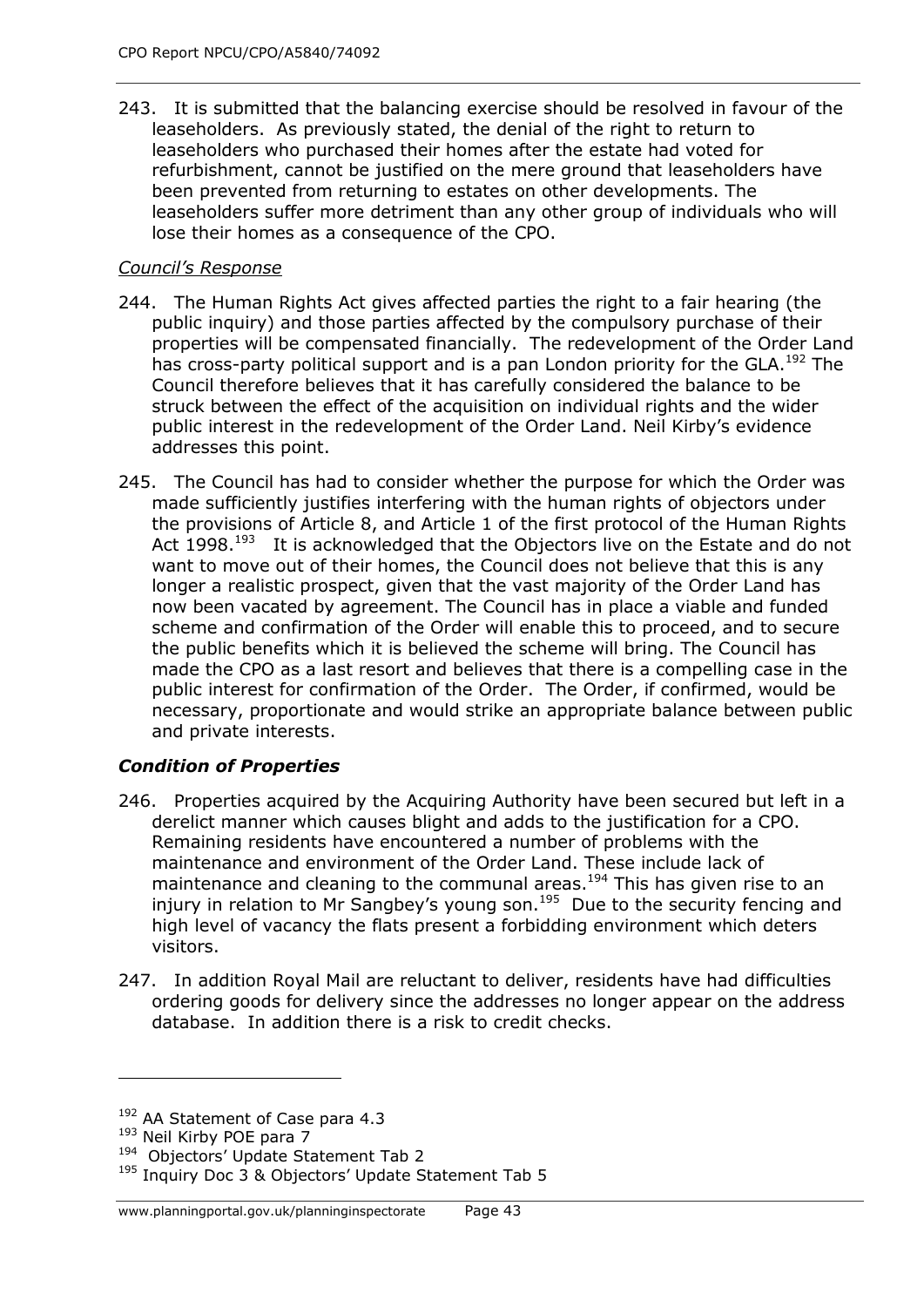### *Council's Response*

- 248. The Council has received complaints in respect of a number of issues on the Order Land including post not been delivered, concerns from Royal Mail over the perceived safety of their staff, cleaning and grounds maintenance, residents having difficulty in obtaining access for credit checks, using their addresses within the Order Land, and residents experiencing difficulty at the secure entrance to the Order Land, because the security guards are allegedly not in attendance 24/7.
- 249. Efforts are being made to address these concerns with one-off cleaning and grounds maintenance as necessary, in addition to regular cleaning and maintenance cycles. Liaison with Royal Mail is on-going and external post boxes adjacent to the secure entrance are being provided to address difficulties with postal deliveries. 196

### *Acquiring Authority's Actions Are Not in Accordance With the Law*

250. Much of the conduct of the Acquiring Authority has been 'not in accordance with the law.' In particular this includes the failure to comply with Section 149 Equalities Act 2010 in relation to the leaseholders, failure to hold a ballot as required by Schedule 3A Housing Act 1985, where a tenancy is proposed to be transferred from a local authority to a private landlord, the failure to comply with the rehousing duty under S39 Land Compensation Act 1973 and the lack of progress and intransigence in the approach by the Council Valuers on the issues of compensation. This is illustrated by the updated witness evidence of Beverley Robinson, including the statement of Alan Shaw in relation to the unreasonable interpretation of *Joshua v Southwark* (paragraph 28) and that of Judi Bos.

### *Conclusion*

- 251. The scheme will not promote the social well-being of the area. The leaseholders do not have any right to return and a relatively long established community will be dispersed in favour of private owners.
- 252. Paragraph 6 of Appendix A of Circular 6/2004 states that the power to compulsory purchase must not be exercised unless there is the likely improvement of the well-being in the whole of the administrative area. There can be no such improvement where the scheme viewed as a whole is flawed. The AAAP relates to the whole scheme and the Acquiring Authority seeks to rely on the integrity of the AAAP to justify development of the Order Land. If the Masterplan is not deliverable through incompatibility with the AAAP, then the CPO is not properly founded and should not be approved.
- 253. The Order does not advance any compelling case in the public interest in circumstances where the development was endorsed by the local Council in the absence of any professional report which related to the cost of refurbishment. Refurbishment was shown by the authors of the Conisbee report to be a viable option for the reasons set out in the witness evidence of Jane Rendell. Further, the current costs of the demolition project are excessive and are not in the public interest.

<sup>&</sup>lt;sup>196</sup> AA Update Statement section 6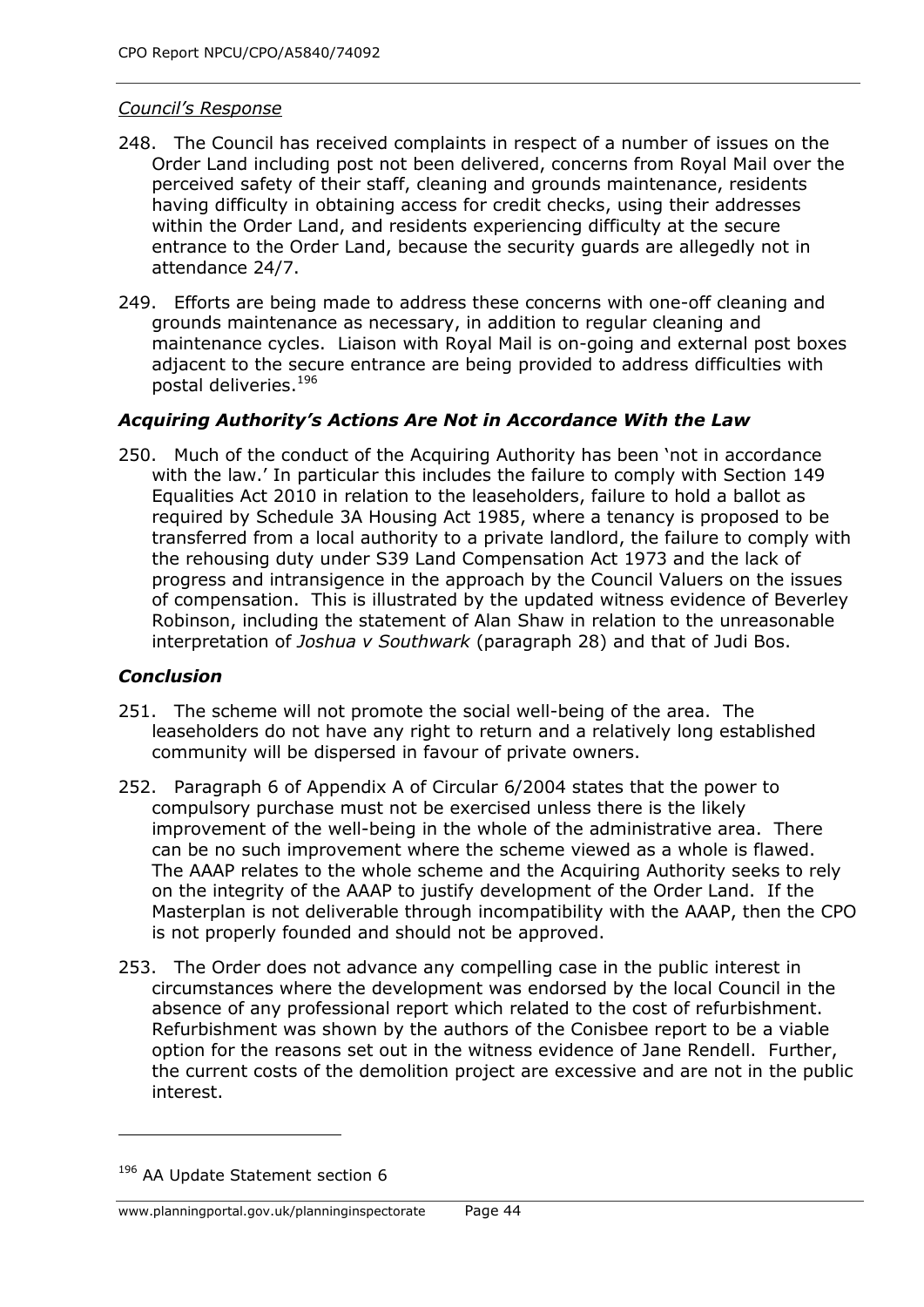- 254. As at April 2015 the Council had spent a total of £46.8m on the scheme (including capital and revenue expenditure). 112 homes on the Aylesbury Estate have been demolished to date. It can be calculated therefore that an average of £417,857 per dwelling has been spent on demolition. Even including the circa 500 homes on the FDS, the figures show that the cost of demolition is circa £75k per dwelling. This does not represent a good use of public funds. Neither does the expenditure present a compelling case in the public interest. The on-going costs of the flawed scheme are disproportionate.
- 255. There is substantial uncertainty that the scheme can be delivered. Therefore the FDS and overall scheme do not constitute sustainable development within the meaning of NPPF paragraph 173. Neither does the CPO meet the requirement of Appendix A of the Circular since the financial viability of the scheme is uncertain.
- 256. The evidence demonstrates a net loss of affordable housing. Notting Hill Trust's February 2015 Affordable Housing statement confirms that 148 new affordable homes have been delivered in the early phases (541 Habitable rooms). Adding these 541 to the 1,395 affordable habitable rooms that Notting Hill must provide on the FDS and 4,790 on the outline development site (6,185 affordable habitable rooms in total) according to schedule 8 of the S106 agreement and subtracting the total (6,726 HR) from Notting Hill's baseline of 7,345, then we have a net loss on the scheme as a whole of 619 affordable habitable rooms. In the circumstances the CPO does not accord with Policy 3.14 of the London Plan.
- 257. It is clear from the evidence before the Inquiry, particularly that of Professor Rendell, that there is an appropriate alternative proposal, which has been present since the residents comprehensively rejected a stock transfer in 2001.
- 258. The situation pertaining at Ellison House amounts to a significant impediment to implementation. It demonstrates that the necessary resources are not deliverable within a reasonable timescale and, in general, that there is little prospect of properly implementing the scheme for a number of years.
- 259. The CPO falls foul of all of the criteria in Paragraph 16 of Appendix A of Circular 06/2004 in that :

• The purpose for which the land is being acquired does not fit in with the Area Action Plan.

 The dispersal of the communities at Aylesbury Estate and the failure to protect social rents do not contribute to the well-being of the area.

 The overall scheme (of which the FDS is an integral part) is not viable and the purpose for which the acquiring authority is proposing to acquire the land is better achieved through refurbishment.

260. The CPO does not meet the requirement under Section 226 TCPA 1990 and breaches the human rights of the leaseholders. It is respectfully submitted that the Order should not be confirmed.

261. Alternatively, the Inspector is requested to recommend:

1) That leaseholders are permitted to return to the estate in circumstances where they are compensated for decanting, and are left in no worse a financial position than prior to the making of the Order.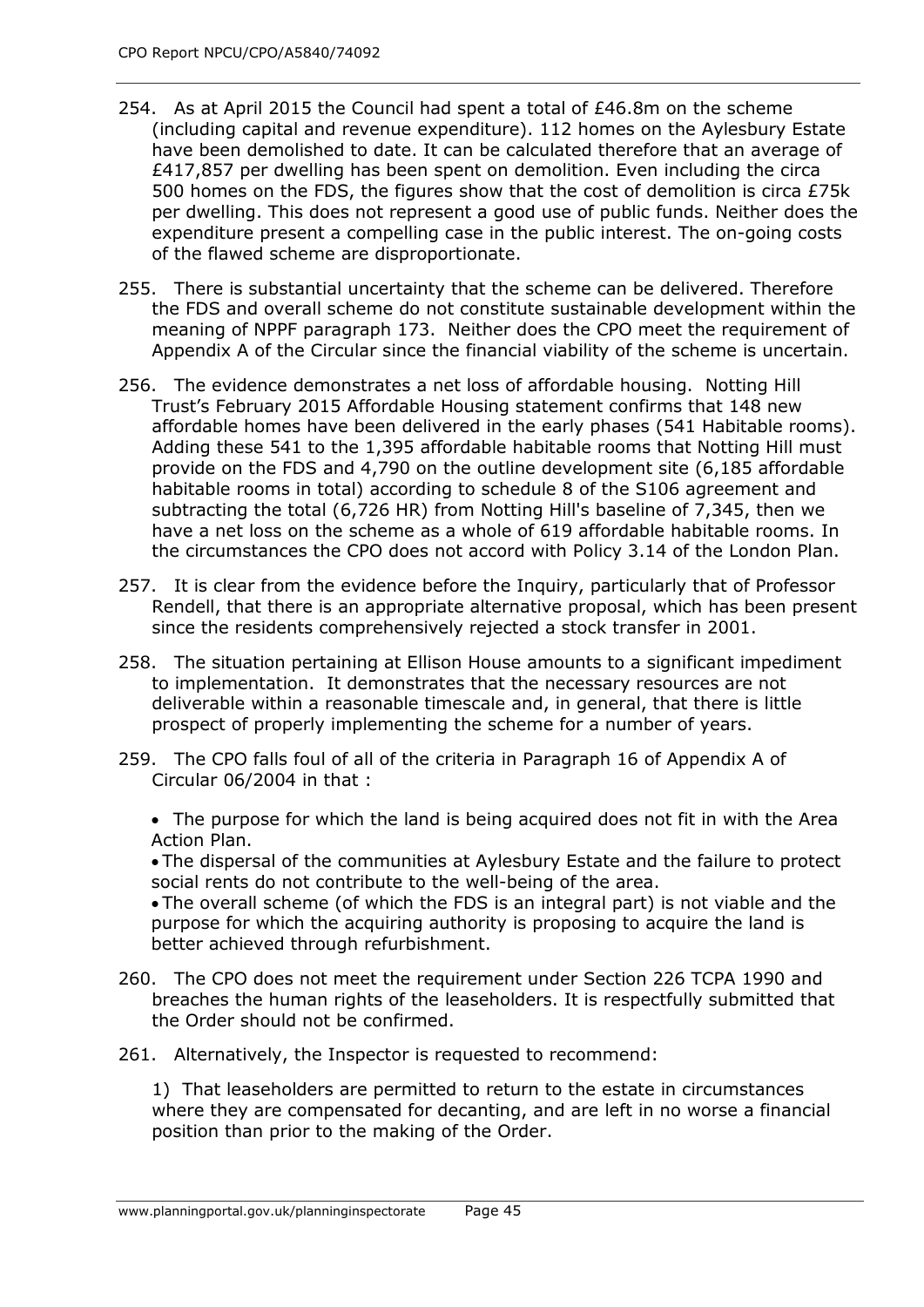2) The social rented housing required by policy BH3 of the AAAP applies to the whole estate, and social rented accommodation is taken to denote social rent as determined by the National Rent Regime, and not as a percentage of market rent.

3) That the refurbishment option is reconsidered for the remaining phases in the development.

### *Council's Response*

262. In the Site 7 CPO Inspector's Report the Inspector stated that there was a more than compelling case for confirmation of the Order.<sup>197</sup> He stated that the planned development of the Order Lands would improve the economic, social and environmental well-being of residents in the borough, would be in accordance with the AAAP and with the development plan and would be in accordance with sustainability principles set out in the NPPF (paragraphs 28 &29). The current Order is based on a scheme which is similarly in line with the AAAP and development plan and offers similar, indeed enhanced benefits, including community facilities to be built on the Order Land and the additional community benefits secured through the DPA and the Business Plan.

#### **The Case for the Statutory Objectors (Additional Matters Raised by Individual Witnesses)**

### **Gillian Mutch Leaseholder (157 Bradenham)<sup>198</sup>**

- 263. I moved to the estate 20 years ago and enjoy the benefits of a larger light flat with amazing views across Central London, Camberwell and Peckham. I have also enjoyed living and working within a diverse community. The Aylesbury Estate provides easy access to museums and galleries within London.
- 264. I believed I was buying a flat with a secure future on what was to be a physically improved estate. Southwark Council's *Homeowners Rehousing Tool Kit* stated that leaseholders would be reimbursed at the market value for the property. The values currently being offered do not reflect that statement, nor do the continuous disagreements over fees between surveyors.
- 265. I was sold a property which was due for refurbishment and shortly afterwards was due for demolition. I have not been able to move to an equivalent property in the area because of high local prices and the low values offered by Southwark Council. My attempts to move away from this location have been thwarted by lack of negotiation and quibbling over fees.

### **Julius Komola Sangbey Leaseholder (122 Chiltern, Portland Street) 199**

266. I have resided in my flat since January 2000 and purchased it under the right to buy in 2005 hoping to have a home for life. Investing in property seemed to be the most effective and safest way to invest my capital and achieve good capital gains. I have invested considerable amounts of money in this property through contributions towards major works which have included decorations,

 $\overline{a}$ 

<sup>197</sup> CD11 para 29

<sup>198</sup> Witness Statement

<sup>&</sup>lt;sup>199</sup> Inquiry Doc 3 & Objectors Update Statement Tab 5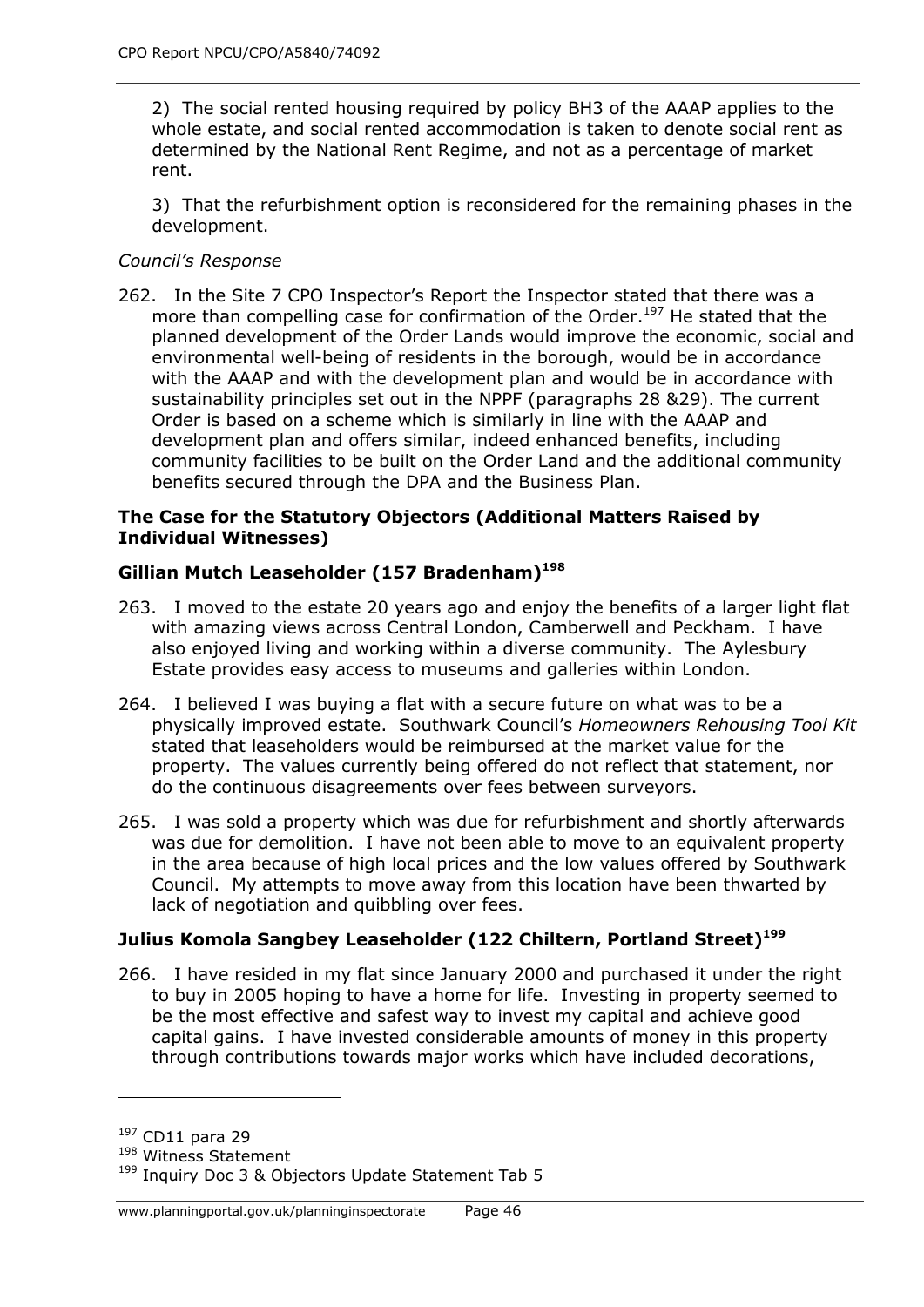security doors and the heating systems. One would expect to see a proportionate increase in the value of the property reflecting this level of investment.

- 267. The Council has run down the block beyond economic repair in order to stop it appreciating in value in line with property prices in the area. This has created a negative equity for leaseholders' investments.
- 268. Due to my current employment situation and age it would be very difficult for me to secure a mortgage. The valuation received from the council surveyor is well below the market value and this leaves leaseholders in a very difficult position. In January 2015 following the Land Tribunal case the Council surveyor revised the Council's offer to £172,500. This represented an increase of 115% from its original offer in May 2012. This demonstrates this brings into disrepute the credibility of the Council's valuations.
- 269. Pledge 6 of the Charter of Principles For Estate Redevelopment, was adopted by the Council's Cabinet on the 18 November 2014. This states that any tenant or leaseholder wanting to stay in an area where redevelopment takes place will be offered the opportunity to do so.
- 270. My two children attend local schools and we are living in a one bedroom flat due to the rehousing options available to us. My children are unable to travel to and from school alone due to the manner in which the flats have been secured with perimeter fencing. They are also unable to invite friends back. Despite the continued demands for service charges the flats are not maintained. As a consequence my son had an accident due to a damaged tile.

# **Jazmine Bos Leaseholder's Daughter<sup>200</sup>**

271. I am the daughter of Judi Bos the property owner of 143 Chartridge. Two years ago I wanted to move into the property with my children. When I came to see the property it was very different from when I lived there. The area felt very unsafe because most of the other flats had been boarded up and the poor lighting. The communal areas had been neglected, the grass and children's play area was not maintained and therefore not safe for my children to use. Due to the state of disrepair I decided that I could not compromise the safety of myself and children by moving into the property.

### **Ms Sanyu Agnes Kabuto Leaseholder (148 Chartridge Westmoreland**   $\text{Rad}$ <sup>201</sup>

272. I have lived on the estate for 25 years and bought my property to give myself and my family a secure future. I am now to be deprived of it. We were promised that we could return to the footprint of the former Aylesbury Estate but we have now been told that this is not the case. I have enjoyed living on the estate and have made long-term friends and enjoyed the good community spirit. My granddaughter attended a local school until recently, but has now moved out due to the difficulties of living here and mixing with friends. My mother who is disabled can easily access the services she requires from my flat. The estate is in a good location and I am able to take my grandchildren to Burgess Park.

<sup>200</sup> Witness Statement

<sup>201</sup> Witness Statement & Objectors Update Statement Tab 3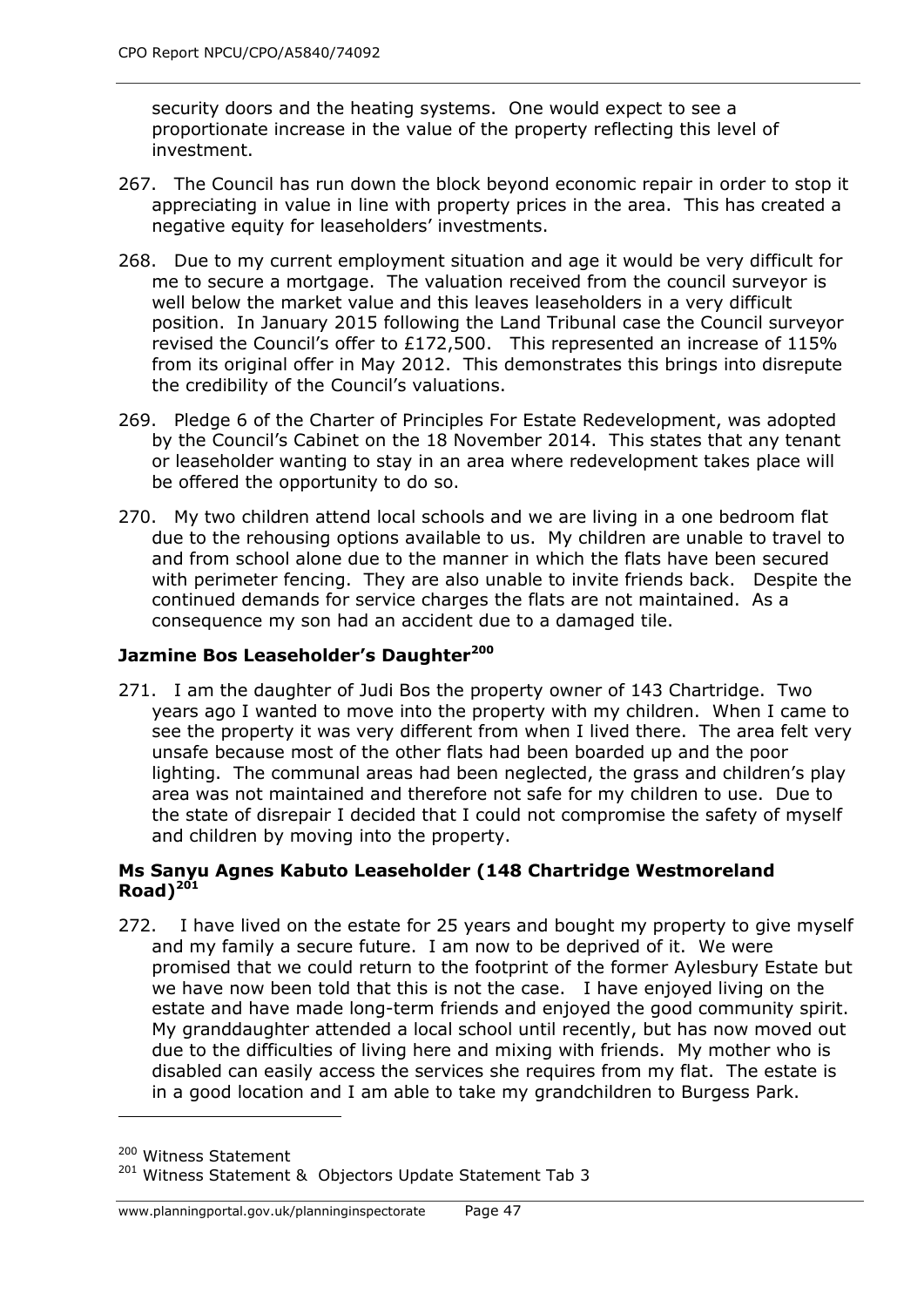- 273. It is not in the public interest to take away the land from the community that have lived here and brought up families on the estate. What is the point of improving existing dwellings when they are going to be demolished? For example the Council replaced the water pipes in the current phase 1B and 1C which are due to be demolished. This cost the Council £32 million.
- 274. Regeneration is good for the area, but priority should be given to those that have lived in the area that is being regenerated. If a fair price was being paid for my dwelling I could afford to remain in the area. This scheme will separate the low earners and the high earners and has made me feel isolated, discriminated against, bullied and dehumanised.
- 275. The financial scrutiny has been intrusive and made me feel like a criminal. With shared ownership I would only have been able to buy a 15% or 20% share of a new property and the rest would have been rented. I am unable to get a mortgage due to my age. I will be deprived of my home and I would need to earn at least £60,000 in order to buy a property under the shared ownership scheme.
- 276. Under shared equity, whilst I would own a percentage of the property, in practice I would not be able to increase that proportion over time. The cost of service charges and other expenses would soon erode the £16,000 worth of savings that I would be allowed to retain. The money used to challenge the Objectors to this CPO would be better used to compensate the leaseholders.

# **Leslie Kerrigan Leaseholder (175 Bradenham House)** *202*

- 277. I have lived on the estate for 27 years and been a leaseholder for 11 years. I am very happy living in my flat and would much rather it be refurbished than demolished. The cost of such works could take the form of a charge on the property and therefore would be affordable.
- 278. I have a lot of friends and family ties in the area, including my mother who lives nearby and is currently unwell. It is therefore absolutely crucial that I stay nearby. The Council has shown no signs of helping me stay in the area, either by paying me enough money to buy another property within the area or by rehousing me. Since the Council has improved security I love living in my flat and cannot imagine living elsewhere.

# **Judi Bos Leaseholder (143 Chartridge) <sup>203</sup>**

279. The location of my flat across the road from Burgess Park was one of the reasons for buying my property. It was a pleasure to sit out on my balcony and look over the park. We used it for many family meals and it became another room to my flat when the weather was nice enough. Bringing up a family on the estate was great. There were many activities for young children in the vicinity and I made use of as many of them as I could. The children played with each other on the walkways or the grass to the front of the houses and were overlooked by their parents. I worked on a project called Young People's Project which gave advice to young people on the estate and help them become part of the community.

 $\overline{a}$ 

<sup>202</sup> Witness Statement

<sup>&</sup>lt;sup>203</sup> Witness Statement(April 2015), Inquiry Docs 42, 51 & 62. Objectors' Updated Statement Tab 4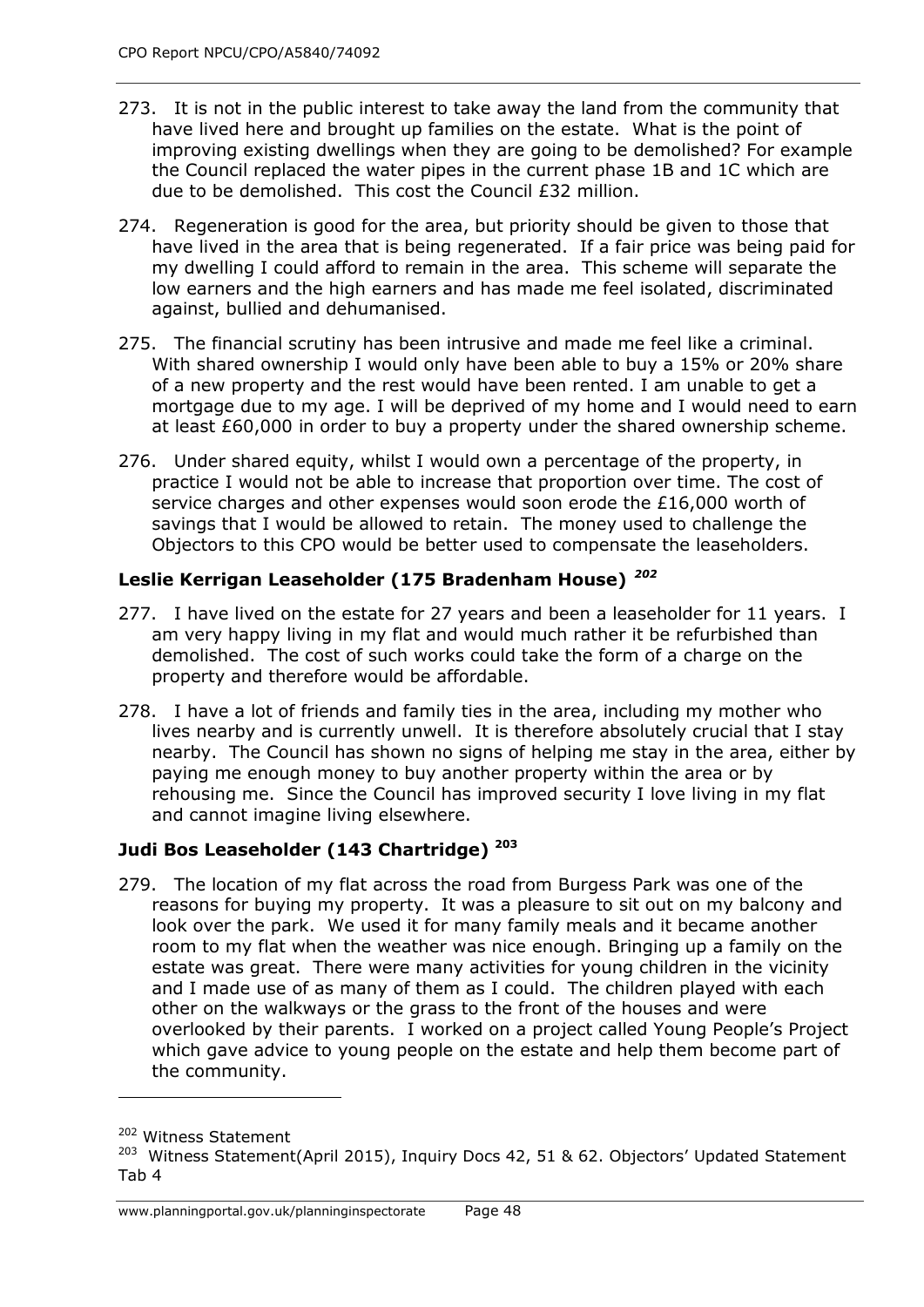- 280. The play areas allowed children to play together under the watchful eye of their parents. It allowed new residents to integrate and stopped them from feeling isolated. The walkways provided a safe place to play away from cars. Had the ramps been removed in accordance with the refurbishment scheme access to the block would have been restricted to residents and their guests and would have created and even safer environment. The estate roads would have been made into streets by converting the garages into new homes.
- 281. The green spaces and sports pitches on the estate were very well used by the local children to the extent that it was sometimes difficult to find a space for children in my project to play sport since these areas were often full.
- 282. The Council has never negotiated with me regarding the value of my property. The offer in January 2011 was £10,000 less than the property's value in 2005. In January 2015 the Council issued new offers. My surveyor wrote to the Council explaining that the offer was again too low and the Council responded that unless we accepted the offer we would have to go to tribunal.
- 283. The properties have been blighted for the past ten years. I am only able to get a reduced rent as opposed to the current market rent for my flat because the majority of my block is derelict. I have been unable to sell over the past few years. The refurbishment scheme included many of the aspects and changes to the physical environment now proposed by the Council.  $^{204}$
- 284. If the Council were to adopt the refurbishment option over the whole estate the CPO would not need to go ahead, nor would any future CPO on the estate. There would be reduced costs in rolling out the refurbishment option since some decanting has already taken place. In addition, major work for a replacement district heating system has already taken place reducing the cost further and making demolition even less viable. I have already had my wiring, kitchen and bathroom replaced as have many leaseholders.
- 285. The Michael Faraday School has been an excellent school as far back as I can remember and the Walworth School was already improving back in 2004. Therefore the AAAP cannot take credit for these schools. This scheme will have a negative impact on children decanted out to different areas. They will either have a long journey to school and may be more tired and therefore less able to achieve their full potential, or they will have their education disrupted by moving to a different school.
- 286. My daughter lives in temporary accommodation in an adjoining borough and has to travel for over an hour each way in order to take her children to school. This goes against the Human Rights Act as my family is being deprived of my possession and therefore not peacefully able to enjoy it.

# **Beverley Robinson Leaseholder (105 Chiltern, Portland Street)<sup>205</sup>**

287. I have lived on the Aylesbury Estate for over 27 years. The community of the estate is largely made up of ethnic minorities and diverse groups. My immediate

<sup>&</sup>lt;sup>204</sup> CD25 Appendix 1

<sup>205</sup> Witness Statement (April 2015) Objectors' Update Statement Tab2 &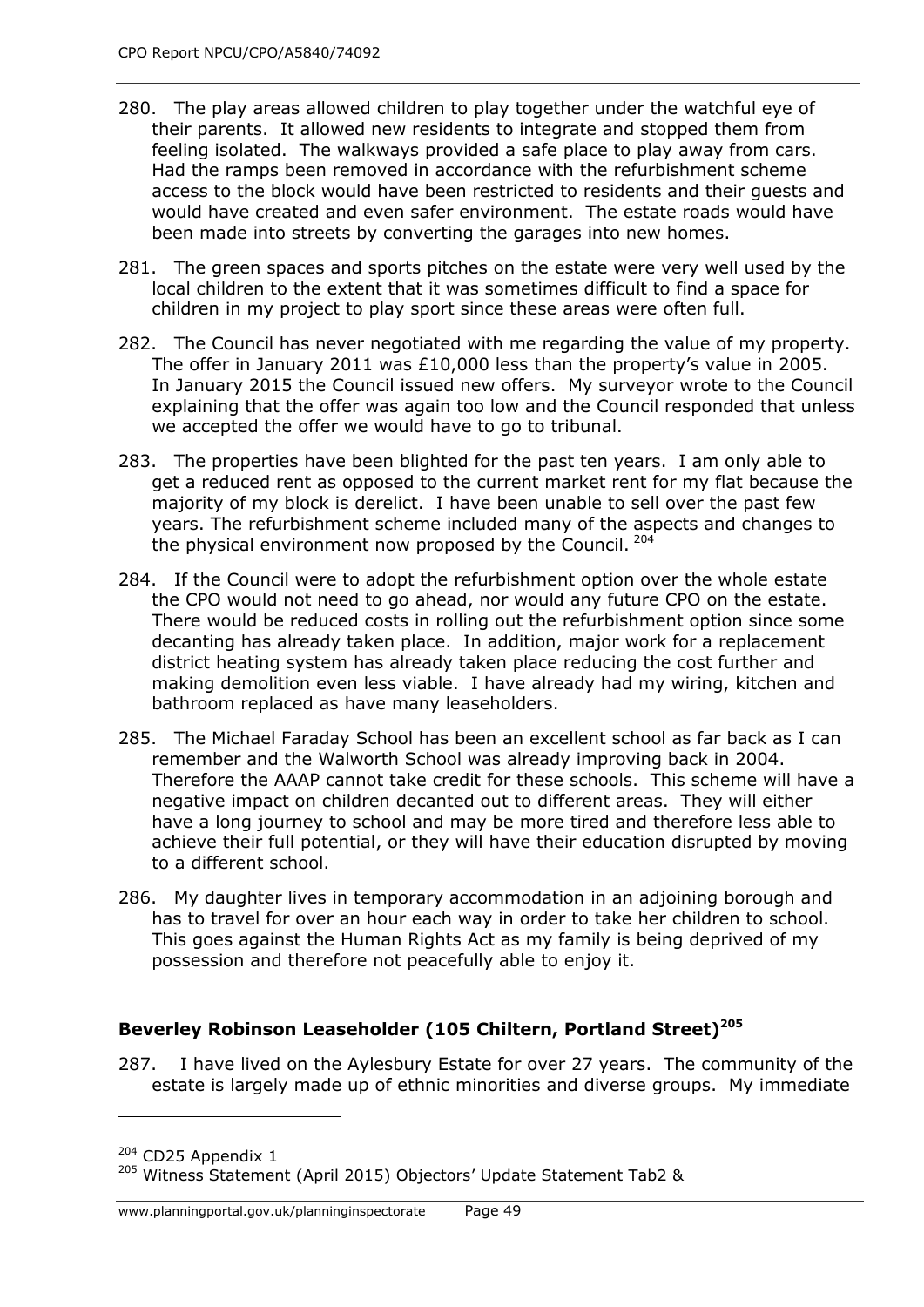support network has been broken up due to people being forced out of the area. Neighbours within my block used to help me when I had medical issues by getting my shopping, or picking up my prescriptions. These neighbours have been forced out of the area and other residents on the estate are fearful that their communities will be broken up in a similar manner.

- 288. My neighbours have moved as far afield as Woolwich and Northampton. I am concerned that the Council is not addressing its rehousing duty in a humane and effective manner. The information sought is intrusive and breaches my rights to a personal and family life. The Council's current policy would force me to redirect virtually all of my savings to property investment, thus depriving me of resources to meet my health needs and support myself in old age.
- 289. I have found the CPO process very traumatic. I now live surrounded by a fence and cannot always get into my flat. There are problems with living here at present in relation to the suspension of postal deliveries, difficulties purchasing goods that need to be delivered since my address has been removed from the relevant data base. It also involves a risk to job applications, credit checks, bank statements and communications to social security. These problems adversely affect the health and well-being of myself and other residents and leaseholders, and should the CPO go ahead will affect other residents on the estate.
- 290. I do not live on benefits, but derive my income from my savings. If I am required to invest my savings in a new property, I will not be able to return to education as I planned to. I would need to move away from my family and friends. I have also spent a lot of money on the interior of my flat, since I understood that the outside would be refurbished by the Council.
- 291. My flat is conveniently located for working in London, and the views across London are valued by myself and my visitors. The local community is very important to me, as is the mix of the community. The local area provides a range of facilities to meet the needs of the ethnically mixed population on the estate. These facilities include supermarkets and hairdressers, which would be hard to replicate if I was forced to move away from the locality.

### **Case for Non Qualifying Objector Paul Palley Leaseholder (74 Wendover)<sup>206</sup>**

### *General/Procedural Matters*

- 292. The Planning Inspectorate is rubber stamping a well-established housing policy without having proper regard to the factual evidence and objections made on behalf of the general public. The CPO is a foolish and wasteful housing proposal that entails the legal expropriation of my and other leaseholders' private properties.
- 293. The CPO in relation to 1 to 59 Wolverton was effectively pre-determined. The CPO in relation to the Heygate Estate heard evidence from a number of objectors and this evidence provided sufficient grounds to refute the allegation that there is compelling or necessary argument for the CPO. These submissions were largely disregarded by the Inspectorate.

<sup>206</sup> Inquiry Doc 8, 39 & 40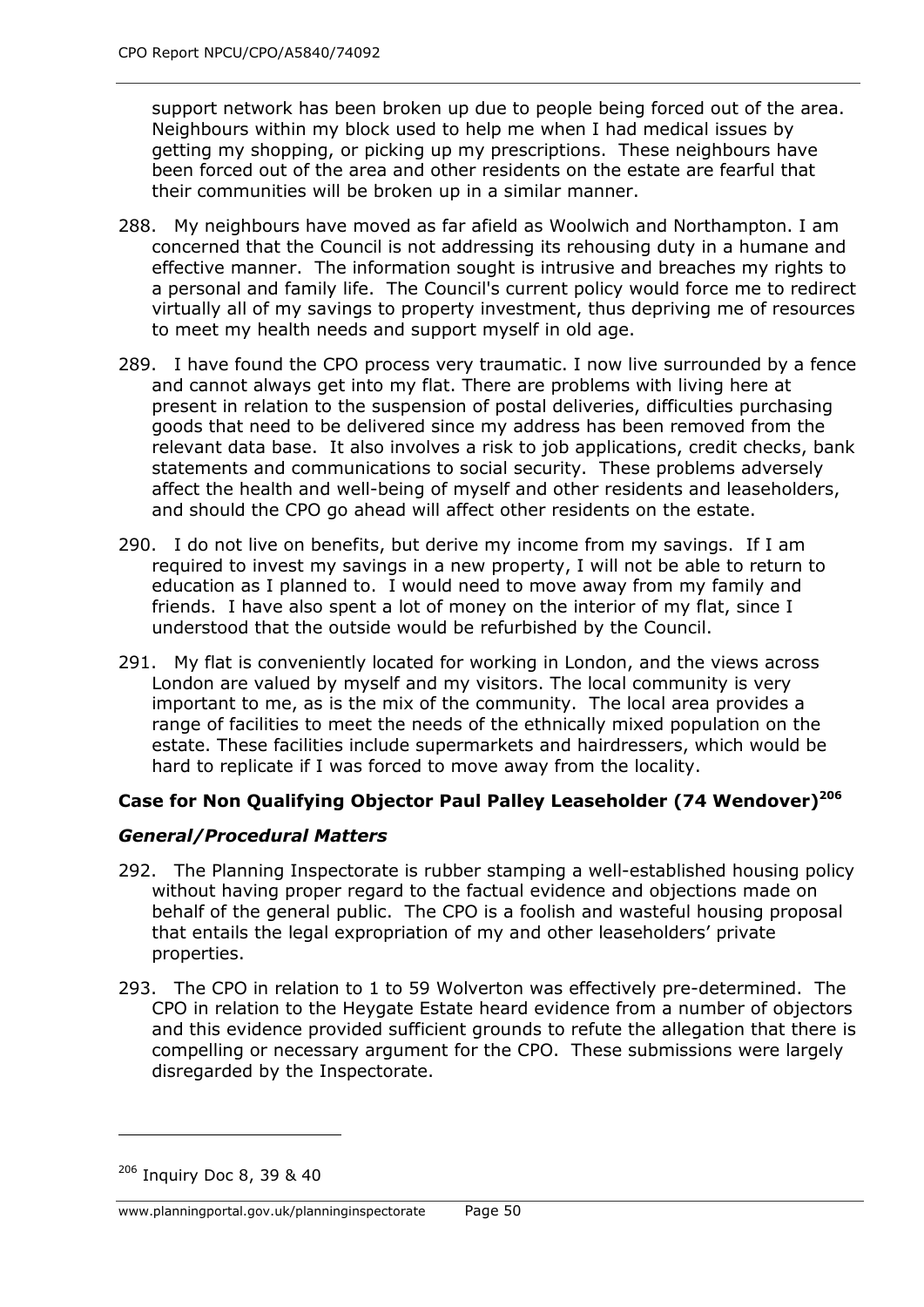294. Planning consent is insufficient to demonstrate a public interest in favour of a Compulsory Purchase Order. The law requires a compelling public interest for the grant of the CPO. One must demonstrate that such compulsory purchase is necessary and there are no other options available to satisfy the public interest. The power is intended to be used sparingly. Development plans are often general or vague. They are consistent with a large variety of development outcomes. They cannot be used to justify a particular choice of development because they are consistent with any reasonable development. Furthermore, unanimity of opinion in planning consultation does not in itself guarantee an objective or compelling test of necessity. Therefore there is no reason to equate planning approval with the right of compulsory purchase.

# *Council's Response*

295. These matters are not a valid objection to the CPO.

# *Public Interest*

- 296. It would be more cost effective to retain the Aylesbury Estate. Any problems on the estate are merely social problems. The socio-economic profile could be improved, if desired, by replacing a few of the troublesome occupants with professionals and other responsible occupants.
- 297. When the administrative costs and management costs associated with the regeneration policy are included, the rate of return on the proposed expenditure is very low and unacceptable. The L&Q development (Site 7) is likely to exceed £250,000 per dwelling and £37 million is to be spent providing 147 residential units.
- 298. The buildings are not beyond economic repair. Lifts, communal heating, block and estate lighting, mains renewal and new fire doors have already been renovated since the Council prepared its refurbishment figures in 2005. Some buildings require minimal work. The true cost of necessary refurbishment is currently about £20,000 to £25,000 per dwelling. On this basis public interest requires the retention of the dwellings.
- 299. The proposal would result in a large loss of public housing when measured in square metres. Under the regeneration plan there will be 1,450 more homes on the estate overall, but 700 fewer homes in total for council tenants to rent and about 250 fewer family homes to rent.
- 300. The term regeneration is properly applied to large metropolitan areas and towns where there has been a long term population loss and long-term economic decline. No such facts apply in the London Borough of Southwark. The Aylesbury Estate is fully occupied and over-subscribed with applicants for housing. The take up of the right to buy exceeds the national average. Property values on the estate exceed the average for large council estates. Education inspectors confirm that the academic performance by children at local schools is good to average. The level of vandalism and graffiti on the estate is average and therefore there are no particular social reasons for singling out the Aylesbury Estate for regeneration.
- 301. It is in the public interest for public housing authorities like the London Borough of Southwark to work jointly with councils in the north of England which could provide accommodation for asylum seekers, pensioners, disabled people,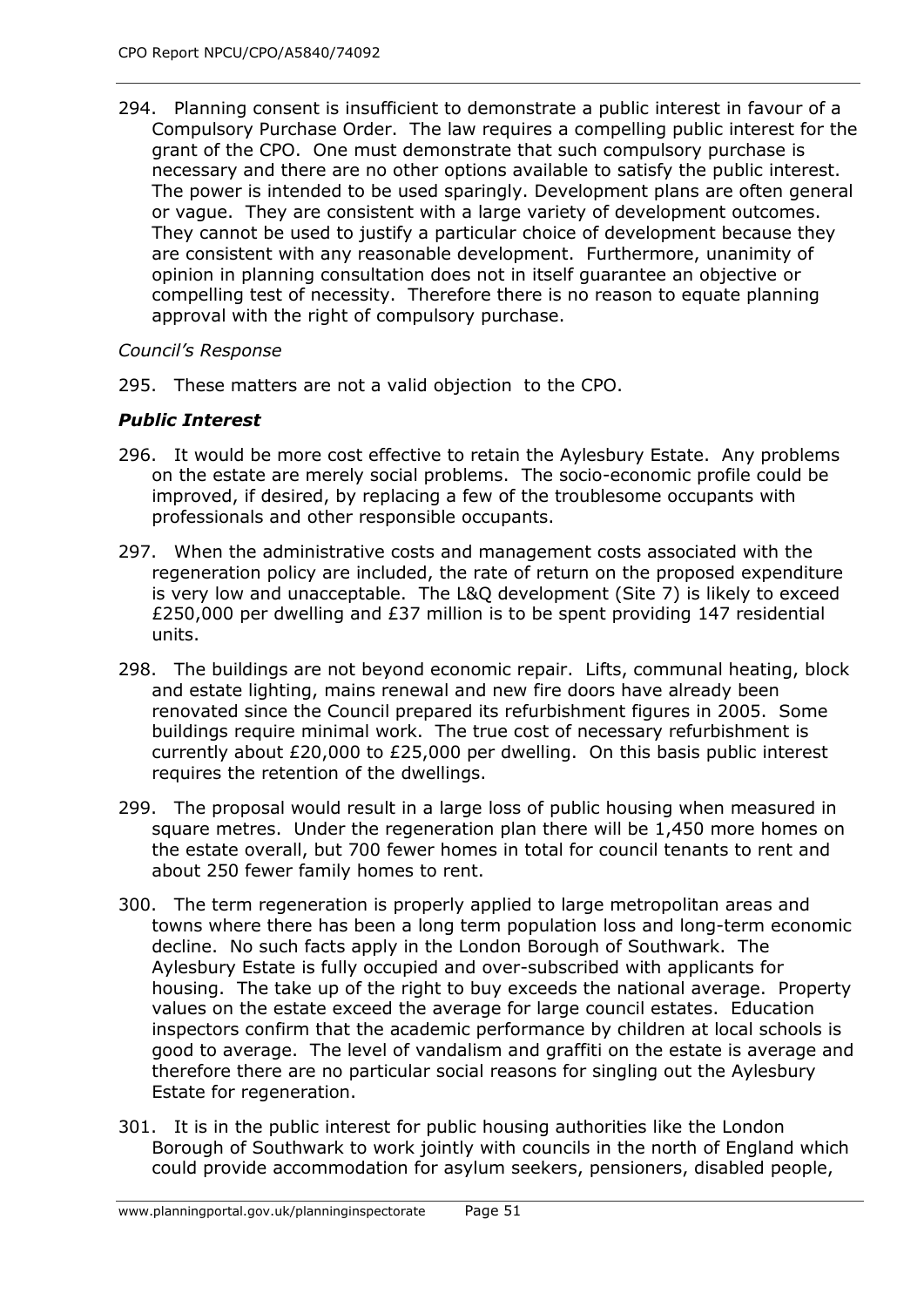the long term workless and others whose capacity to make an economic contribution is negligible.

#### *Council's Response*

- 302. The Council has considered, and rejected on various grounds, alternative options for the estate. Comprehensive redevelopment of the Aylesbury Estate has been Council policy for some considerable time. The Council disputes the figures provided for refurbishment. As explained in the Council's Statement Of Case the regeneration will bring benefits not just to the fabric of the buildings, but to the public realm, transport infrastructure and community and other facilities. The works referred to have been carried out as part of the Council's on-going maintenance programme.
- 303. Taking into account the Order Land there would be a net loss of 108 units between the number of social rented units at February 2008 and the affordable units provided. There would be a loss of 1.6% habitable rooms as many of the affordable homes are larger family homes. There would be a 30% gain in floor area of affordable properties.
- 304. The mixed tenure development envisaged by the Council is intended to provide accommodation for all parts of the community whether they are able to afford to purchase their own home or not. It is not one of the Council's objectives to increase the per metre room rentals but to create a new high quality mixed tenure development to meet the needs of current and future residents. The proposals for the area will result in economic improvements as detailed in the Council's Statement of Case.

### *Other Matters*

- 305. The general public have never expressed an opinion on the question of demolition. Investors and non-resident leaseholders have never been consulted at all. Therefore there is no reliable guide for confirming public opinion. There were numerous objections to the AAAP. A large proportion of council tenants have always opposed the demolition of the estate.
- 306. There is evidence that mixed tenure housing association schemes have the same failings as traditional council estates and do not provide any net reduction in poverty. The private part of the scheme is beneficial to private owners, but is not inherently beneficial to the public.
- 307. There are few precedents for using compulsory purchase powers to carry out large scale private residential redevelopment. Powers under the 1957 Housing Act would permit the creation of new social housing elsewhere on private land. The existing buildings could be adapted to achieve the aims of the AAAP, through the use of ground floor parking areas to provide commercial premises, and the provision of modern environmental heating schemes to other blocks.
- 308. The proposal involves increased densities and may result in a net loss of open spaces. The Aylesbury Estate is being demolished because of its architectural appearance. However other Brutalist buildings have been reprieved. Limited redevelopment of the estate would suffice to deliver the purported advantages of any scheme. There are alternative solutions to the alleged problems on the estate which would avoid the use of compulsory purchase powers. Therefore the scheme does not pass the necessity test for the public use test.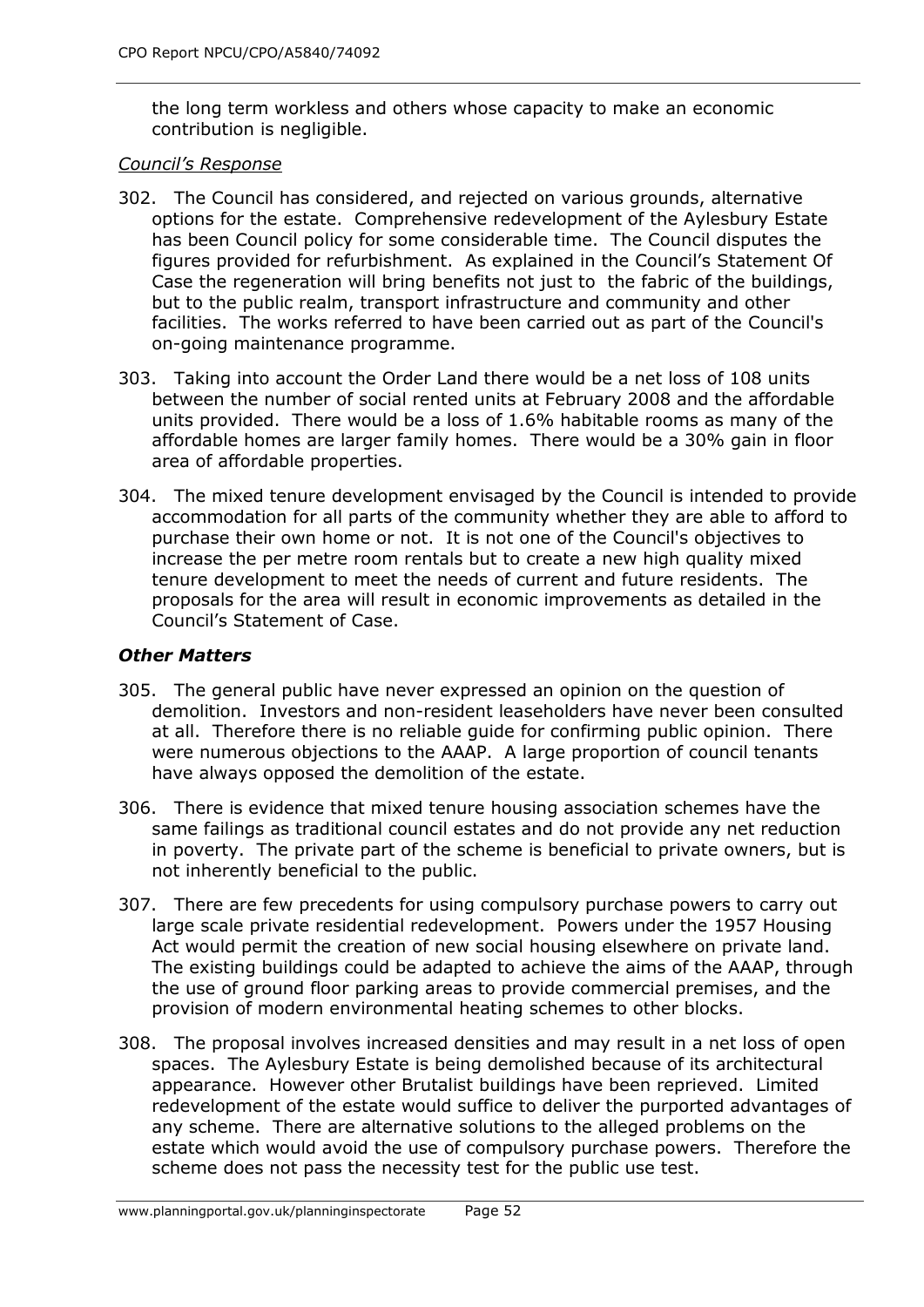### *Council's response*

309. There was extensive consultation and community engagement during the preparation of the AAAP.<sup>207</sup> The benefits of redevelopment were strongly supported. The level of new affordable housing could not be provided without the income from the sale of the number of private dwellings and the intermediate homes proposed. The aggregate area of the new proposed green spaces and pocket parks corresponds to the aggregate area of the green fingers set out in the AAAP. Architectural merit has not been one of the considerations of the Council in deciding to proceed with the regeneration of the estate. The social and economic benefits of the different regeneration options have been assessed in detail. Redevelopment of the estate has been identified as the optimum option for delivering the regeneration of the neighbourhood. The CPO is necessary to enable regeneration to continue as voluntary negotiations have failed.

# **Other Submissions Opposing the Council**

# *Victoria Briden Leaseholder ( Taplow, Thurlow Street)* **<sup>208</sup>**

- 310. I have lived on the estate since 1995 and have taken an active part in the life of the Aylesbury community. In 2001 I voted against demolition along with 73% of the residents. I bought my flat in 2003 with the expectation that I would make this my home for life. Although I am not yet in an active phase I am concerned about the new development and losing my home. Although there were consultation events these were not well attended. I have many reasons for wanting to keep my present home and stay in the area.
- 311. Many of my family had moved to this area and we are able to meet often and help each other with children, baby sitting and socialise together. My flat provides easy access to employment in Central London. The plans to demolish the estate have caused a great deal of stress to me and my neighbours.

### *Mr & Mrs Sisman Leaseholders (Missenden) 209*

- 312. We moved into this flat in 1980, nearly 35 years ago. We are now aged 80 and 76. Our friends and family, including our children and grandchildren, now live in this area as well.
- 313. We have a 4 double bedroom flat with views towards the city on one side and a south facing living room on the other. Some of our grandchildren occasionally stay with us and work in the City. Travelling is easy due to the transport links in the area. We had no idea when we bought our home back in the 1990s that we would be forced out with insufficient means to enable us to buy a similar house or flat within the area. We still love living in the area even though we are both in wheelchairs now. We planned for a relaxing, stress free retirement with no mortgage or financial commitments to worry about. How can we be expected to restart our lives now by moving away from the area in which we have lived for over 40 years? We would be happy to be offered a similar property to that which we own at present. We would be unable to get a mortgage at our age. Over the

 $\overline{a}$ 

<sup>&</sup>lt;sup>207</sup> AAAP section 1.3 & Appendix A

<sup>208</sup> Witness statement

<sup>&</sup>lt;sup>209</sup> Inquiry Doc 2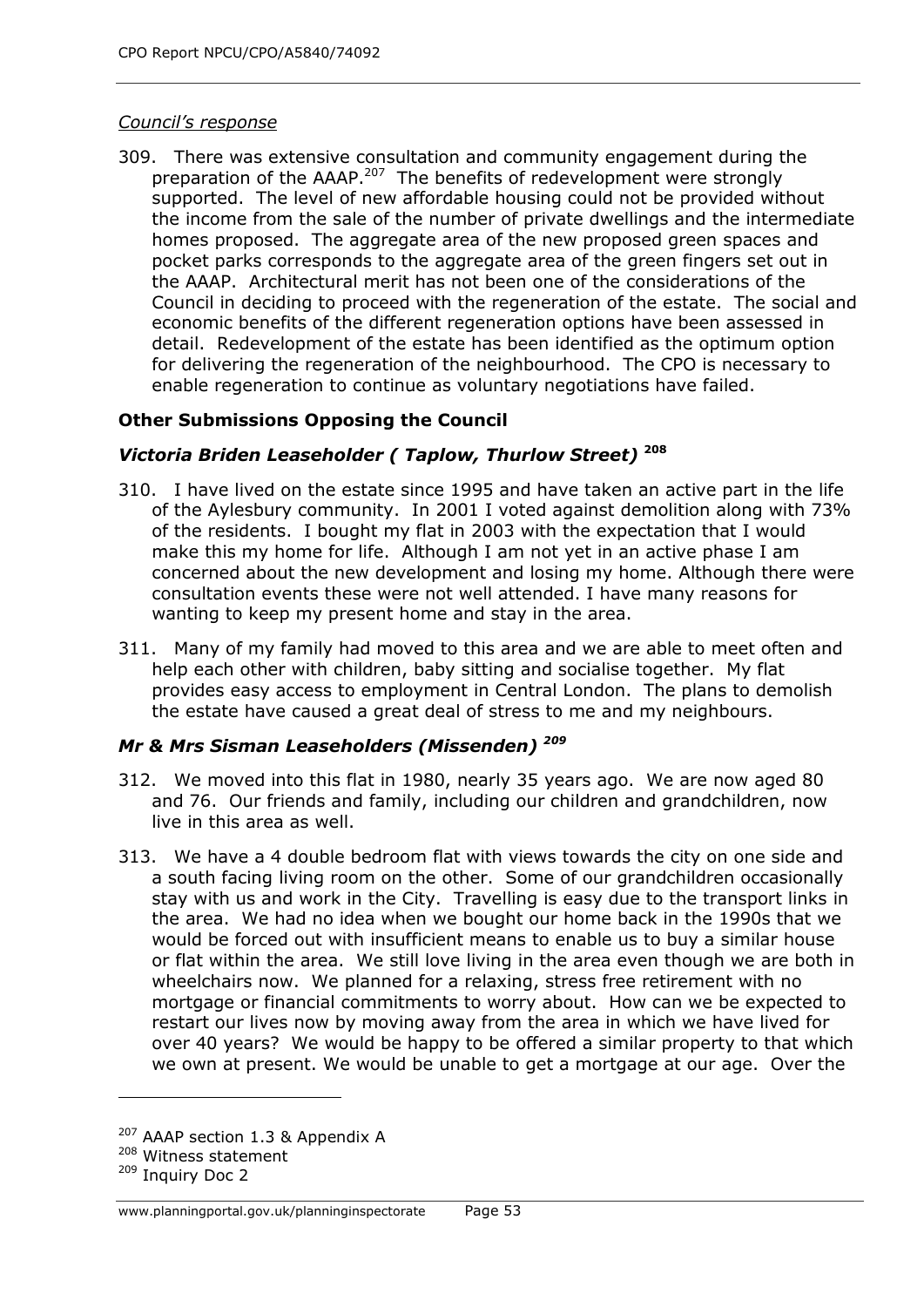years we have spent so much money on the service charge and major works charges to maintain and reinvest in the whole estate, any offer should take this into account and all the money invested into the estate over the years.

# *Joy Nyack-Binns Leaseholder (Wendover, Thurlow Street)<sup>210</sup>*

314. I bought my flat in 2004. At that time I had difficulty getting a mortgage because it was on the  $10<sup>th</sup>$  floor. There were concerns that the building was suffering from subsidence and I requested an independent valuation of the flat. I went ahead with the purchase because there was no evidence of subsidence. I now find myself about to lose my property through no fault of my own. Due to my financial circumstances and age I would not be eligible for a mortgage. On the basis of the present offers I would need to leave the area and all of my friends. I feel that I should be given more options than are currently available to me in terms of alternative housing.

### *David Cross Local Resident<sup>211</sup>*

315. I own a former Council property which is not subject to CPO. However, the changes to the character of the area are such that I may be required to leave. Moving away from the area would involve commuting costs. There is also likely to be an increase in absentee landlords.

### *Karen Connolly Local Resident <sup>212</sup>*

316. My father lived on the Heygate Estate and was required to move as part of that scheme. He was elderly and the found it difficult to fit in at the place he moved to. This had an adverse impact on his health.

### *Piers Corbyn Local Resident<sup>213</sup>*

- 317. In 2001 the ballot on the proposed stock transfer was rejected by tenants with 73% voting against it. This ballot has been ignored and no other comparable expression of opinion has been sought.
- 318. The Aylesbury was a very popular estate in its early years and it remains so despite the propaganda suggesting otherwise. It has a legendary community strength despite the architectural problems. The propaganda claiming the Aylesbury was the estate from hell was very dishonest.
- 319. The policy of planned dilapidation and undermining the community appears to have begun in 2002. The claims of dangerous structural weaknesses of the concrete blocks and serious problems the district heating system were false. The so called justifications for demolition are baseless. There has been no justification whatsoever even attempted for the many red brick blocks on the estate. The estate could be refurbished as is proven by many award winning projects for similar estates.
- 320. The specific rent structures and building plans put forward by NHHT make the new estate totally out of reach of current residents. The overcrowded nature of

<sup>&</sup>lt;sup>210</sup> Inquiry Doc 29

<sup>&</sup>lt;sup>211</sup> Oral Evidence

<sup>212</sup> Oral Evidence

<sup>&</sup>lt;sup>213</sup> Inquiry Doc 36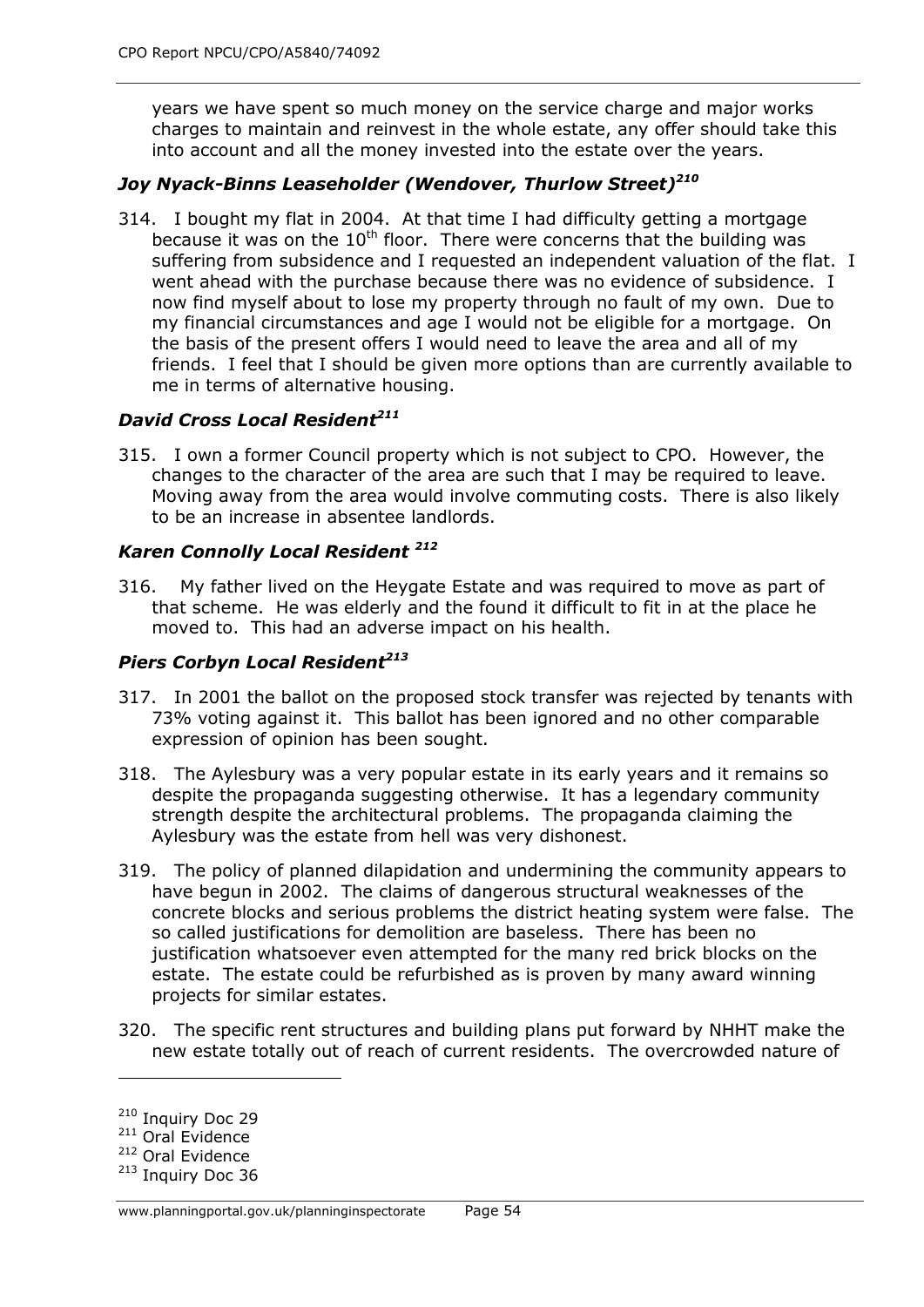the new plans will make it a shadowy, dark and dangerous place apart from the luxury flats and penthouses facing the park. This would contrast with the spacious and green Aylesbury Estate at present. The development is against the interests of, and not supported by, the people it was supposed to help and must be rejected.

# **Laura Fudge Local Resident**

321. My preference would be to remain in my existing flat on the estate. If that is not possible, I would rather be a Council tenant in the area, rather than a NHHT tenant on the estate. The reason for this is the difference in rents. NHHT rents mean that I would be unlikely to earn enough to avoid claiming benefits and I would prefer not to live on benefits.

# **Gerlinde Gniewosz Member of the Public <sup>214</sup>**

- 322. What due diligence did the Council Officers exercise in respect of tender prices and costings? Evidence in Lambeth is that initial estimates and actual costs can be very different due to the lack of due diligence.
- 323. Did the members and officers consider the other costs of demolition? For example if the number of affordable houses on the proposed redevelopment is reduced by 160, this would suggest that the Council would be unable to accommodate 160 high priority households. These high priority households are likely to be in temporary accommodation for which the Council would need to pay market rent. Due to the difference between market and social rent this could amount to a considerable extra cost each year. It is therefore important to take such costs into account.
- 324. Did the members and officers ever review the viability of the refurbishment post 2005? There have been legislative changes as well as changes in costs and technical solutions. It could be that demolition or redevelopment is no longer viable compared to refurbishment.

# **Inspector's Conclusions**

j

# *(Numbers in square brackets refer to relevant paragraphs in this Report)*

- 325. The Order is made under Section 226(1)(a) of the Town and Country Planning Act 1990 (as amended by the Planning and Compulsory Purchase Act 2004). The Council's Statement of Reasons confirms that the CPO is required to continue the regeneration and redevelopment of the Aylesbury Estate where the Order Land is situated. Its purpose is to secure the regeneration of the Aylesbury Estate in accordance with the provisions of the Aylesbury Area Action Plan and in doing so contribute towards significant social, economic and environmental improvements.
- 326. A compulsory purchase order should only be made where there is a compelling case in the public interest. Paragraph 76 of *Guidance on Compulsory Purchase Process and the Crichel Down Rules for the disposal of surplus land acquired by, or under the threat of, compulsion (*the Guidance)

 $214$  Inquiry Doc 37 These comments were made in writing during the course of the inquiry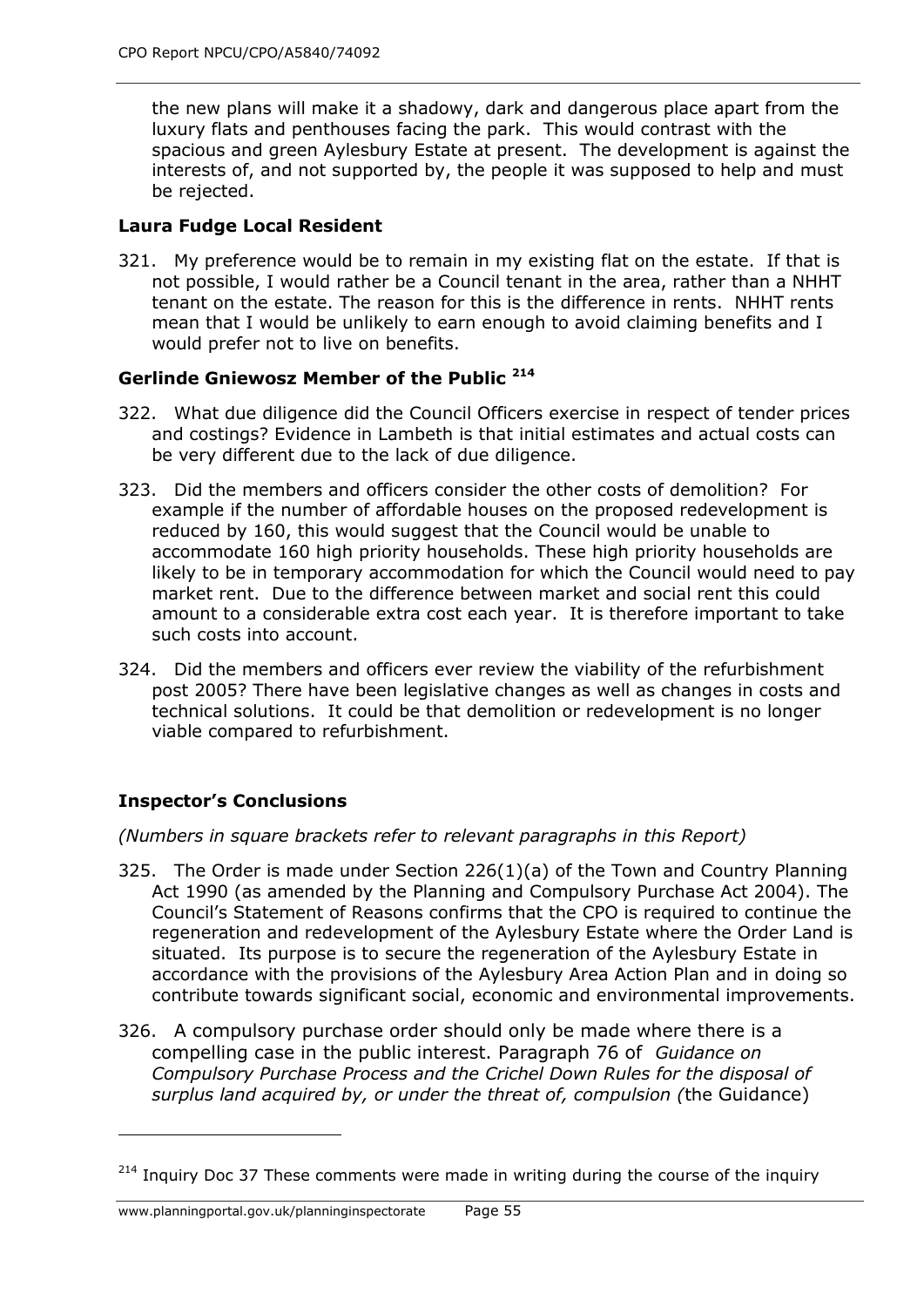explains that any decision about whether to confirm an order made under section 226(1)(a) will be made on its own merits. The factors which the Secretary of State can be expected to consider include:

• Whether the purpose for which the land is being acquired fits in with the adopted Local Plan for the area;

• The extent to which the proposed purpose will contribute to the achievement of the promotion or improvement of the economic, social or environmental wellbeing of the area; and

• Whether the purpose for which the acquiring authority is proposing to acquire the land could be achieved by any other means.

My recommendation flows from the consideration of these matters and other issues raised at the inquiry.

### *Whether the purpose for which the land is being acquired fits in with the adopted Local Plan for the area*

- 327. Paragraph 74 of the Guidance states that any programme of land assembly needs to be set within a clear strategic framework. Such a framework will need to be founded on an appropriate evidence base, and to have been subjected to a consultation process, including with those whose property is directly affected. The planning framework providing the justification for an order should be as detailed as possible in order to demonstrate that there are no planning or other impediments to the implementation of the scheme. In addition, the National Planning Policy Framework is a material consideration and should be taken into account.
- 328. The development plan for the area includes the London Plan with Consolidated Alterations (2015), the Core Strategy (2011), the saved policies of the Southwark Plan 2007 and the Aylesbury Area Action Plan (AAAP). Following the publication of the NPPF in 2012, the London Plan was subject to revised minor alterations to ensure consistency with it. Although the Core Strategy and the AAAP both pre-date the NPPF, the Mayor has confirmed that they are in general conformity with the London Plan.[50] Moreover, the AAAP policies on which the Council relies are broadly consistent with those within the NPPF.
- 329. The delivery of a mixed tenure development is consistent with London Plan policies 3.8 and 3.9 which together support a range of housing types across all types of tenure and the creation of mixed and balanced communities. [48] Core Strategy policies 5 and 6 have similar aims.[49,50] AAAP policies BH3, and BH5 are also consistent with this aim.
- 330. The regeneration of the area is supported by London Plan policy 2.14, the vision for the Aylesbury Action Area within the Core Strategy and the AAAP. [48,49] Walworth and the Aylesbury Estate is identified as a regeneration area. London Plan policy 2.14 provides that the Mayor will work with partners to coordinate the sustained renewal of such areas. $215$  Policy 3.8 indicates that Londoners should have a choice of homes that they can afford which meet their requirements for different sizes and types of dwellings. [48] Policy 3.9 provides

<sup>215</sup> CD22 page 56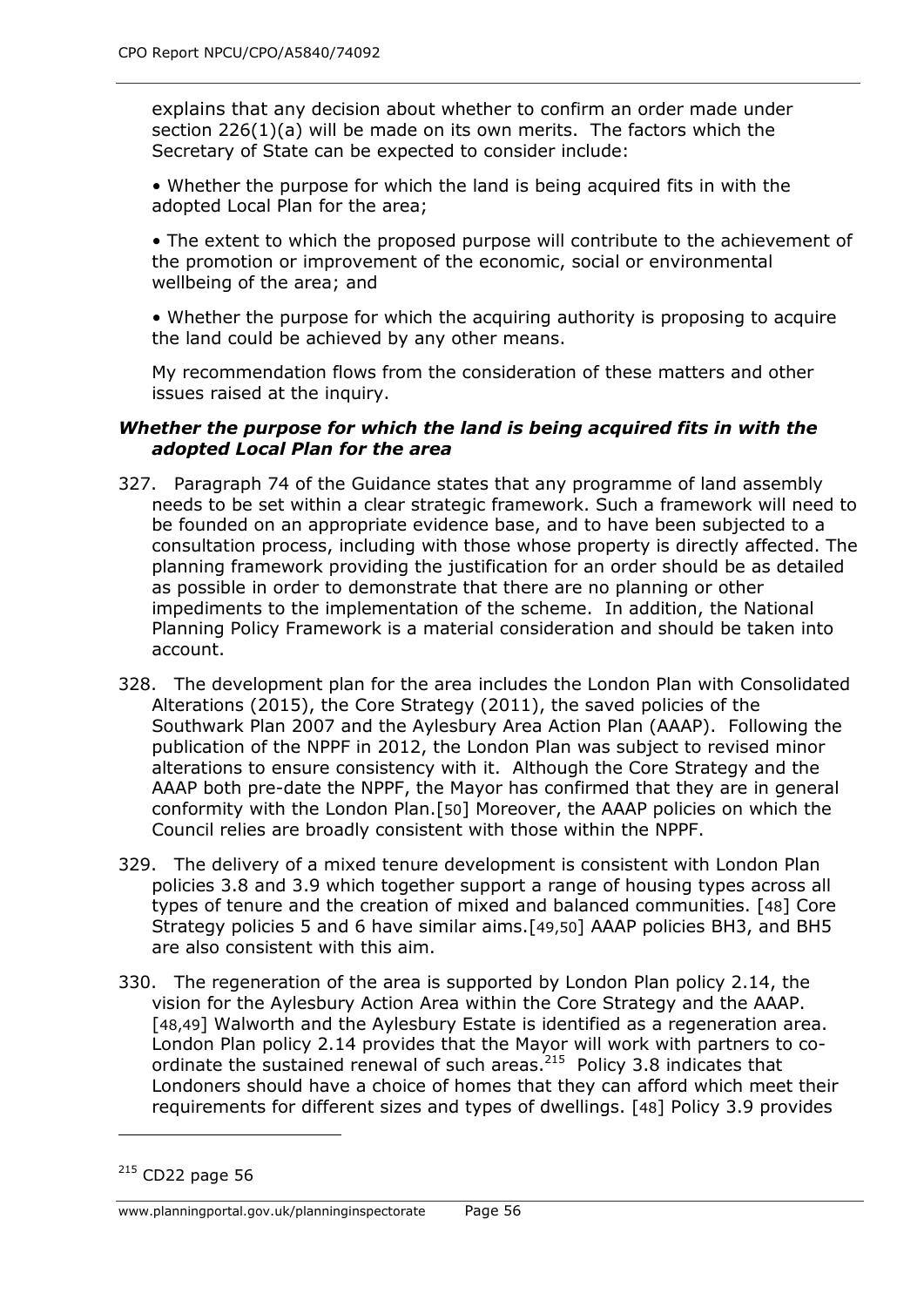support for building mixed and balanced communities which include a range of dwelling types and tenures. [48] Policy 3.14 advises that the loss of housing, including affordable housing, should be resisted unless the housing is replaced at existing or higher densities with at least equivalent floorspace.[48]

- 331. The Core Strategy vision for Aylesbury Estate, together with Core Strategy policy 5, states that the Council will use the guidance in the AAAP to work with stakeholders to achieve a phased redevelopment of the Aylesbury Estate which will deliver around 4,200 new homes over the 15 year lifetime of the Core Strategy.[49] Core Strategy policy 6 requires the provision of as much affordable housing as is financially viable. [49]
- 332. The AAAP was adopted in 2009 and, subject to the recommended modifications, was found to be sound. [53] The Inspector acknowledged that the stock transfer ballot rejected the demolition and stock transfer of the estate to a Registered Social Landlord, but he was clear that there was no conflict between that result and more recent consultations carried out by the Council in relation to the AAAP. [55] He was also satisfied that the consultation in respect of the AAAP complied with the Statement of Community Involvement.
- 333. Objectors submit that the proposal would result in a loss of social housing contrary to London Plan policy 3.14. [145] The purpose of policy 3.14 is not to safeguard social rented housing, however, it states that ' *the loss of housing, including affordable housing should be resisted unless the housing is replaced at existing or higher densities with at least equivalent floorspace'*. There were 566 dwellings on the Order Land, all but 55 of these were social rented. The scheme proposes 830 dwellings, of which 406 would be affordable.<sup>216</sup> Therefore there would be a net loss of 105 affordable dwellings and 207 social rented dwellings.
- 334. When assessed against the Mayor's Housing SPG [147], which advises that calculations as to the loss of affordable housing can be made on the basis of habitable rooms, there would be a loss of 3 habitable rooms of affordable accommodation on the Order Land. In the context of the estate overall there would be 2,012 affordable dwellings as against the 2,249 at present. This would represent an overall loss of 237 affordable dwellings across the estate, but there would be a gain of 457 affordable habitable rooms due to the proportion of larger family dwellings. [148] Accordingly, whilst there would be a loss of social rented housing, the scheme on the Order Land and the outline scheme would both deliver affordable housing in accordance with London Plan policy 3.14.
- 335. The table submitted by the Council shows that 304 of the 830 dwellings to be provided on the Order land would be social rented. [139] Therefore the scheme would comply with AAAP policy BH3 in terms of the proportion of social rented dwellings to be provided on the Order Land.
- 336. Objectors are concerned that the definitions used in the DPA and s106 Agreement may not be robust enough to ensure that social rented housing is delivered rather than affordable rented housing. [135] They were particularly concerned about the interpretation of 'target rent' within the DPA.[131,132] They referred to Bermondsey Spa, where the Council accept that affordable rent was delivered in place of social rent.[136,144] In order to address this concern the

<sup>&</sup>lt;sup>216</sup> Inquiry Doc 17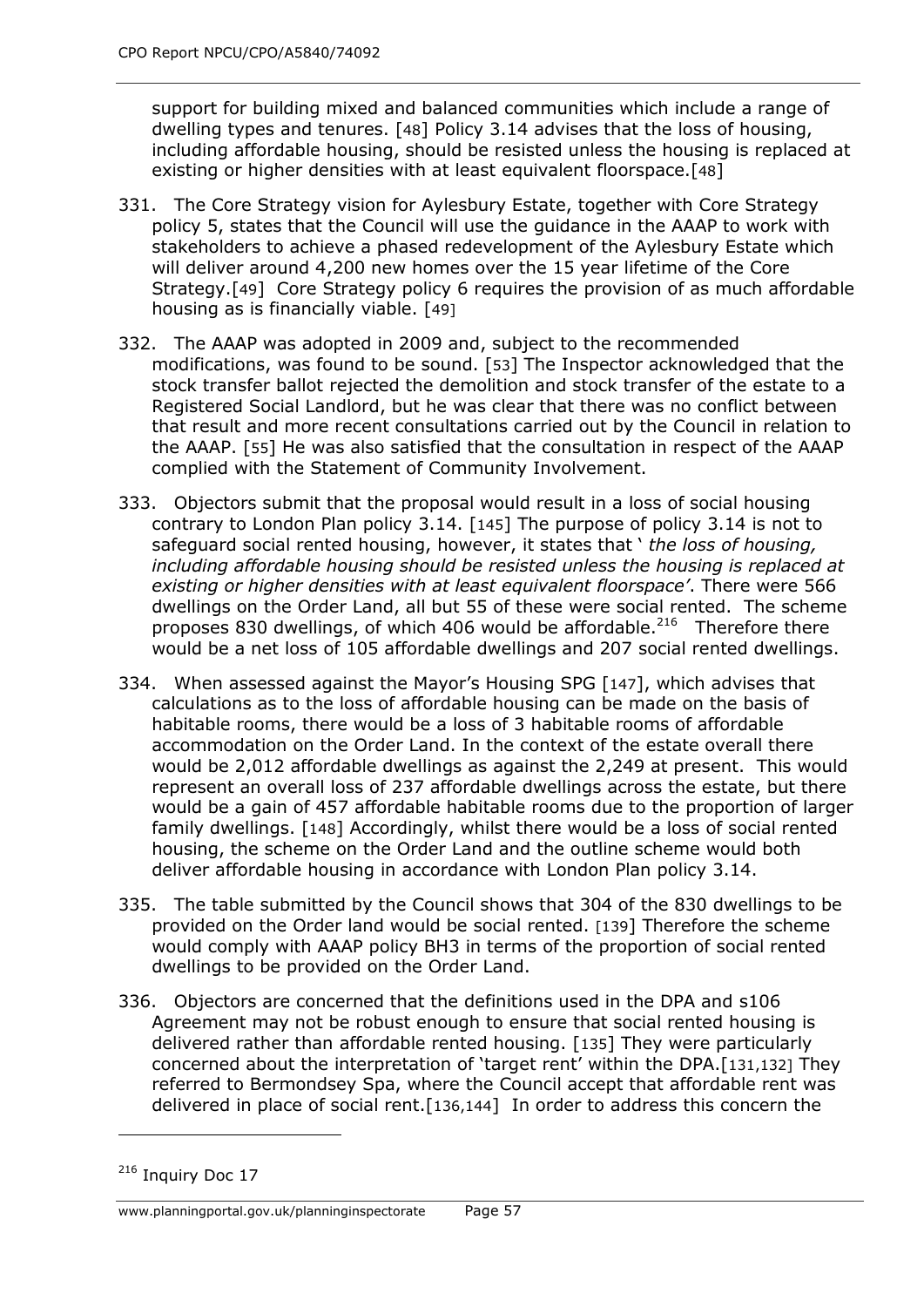definition of affordable rent in the s106 agreement relies on the definition of social housing within the Home and Communities Agency Rent Standard Guidance Appendix 1. [67,142] This definition reflects the request of the 35% Campaign to the Planning Committee at the time at which the applications were considered. [142] The AA also entered into a Deed of Clarification<sup>217</sup> which seeks to ensure that the definition of social rented housing is extended to the outline scheme. It confirms that either 4,790 habitable rooms, or 50% of the habitable rooms delivered, whichever is greater, shall be provided as affordable housing. The DPA sets out minimum requirements for the delivery of target rented accommodation. [68] I am therefore satisfied that the scheme will deliver the proportion of affordable and social rented accommodation required by the AAAP, the Core Strategy and London Plan.

- 337. The Objectors submit that regardless of any requirement within the s106 agreement, there is a possibility that NHHT may not deliver social rented housing as required, particularly given NHHT support for affordable rent tenure. [133,136] They are of the opinion that should NHHT fail to deliver the required social rented housing the Council would be unlikely to enforce the terms of the s106. This view is understandable in the light of the situation at Bermondsey Spa. However, in that case the Council investigated the matter and based on legal advice regarding the interpretation of the s106 agreement decided not to take any further action. [144] In the case of the Order Land, the definition of social housing within the s106 differs from that used in respect of Bermondsey Spa. Consequently, it is more robust than that used for Bermondsey Spa and therefore should not constrain the Council from enforcing the provision of social rented housing on the Order Land.
- 338. The redevelopment of the Aylesbury Estate and the mix of dwellings seek to create a mixed community. On behalf of the Objectors, Professor Lees submitted that such policies give rise to gentrification and the displacement of social rented housing tenants.[210,214] In the case of the Order Land there will be a significant reduction in the number of social housing dwellings available, however, this must be balanced against the increase in dwellings suitable for larger families. In addition, the overall increase in dwellings and the wider range of tenures available will improve housing opportunities overall. The creation of mixed communities is consistent not only with development plan policies within the London Plan, Core Strategy and AAAP, but also with paragraph 50 of the NPPF. [71,74]
- 339. Overall, I conclude that the scheme for the Order Land accords with the planning Framework for the area. The Framework was subject to an appropriate consultation process, which included residents on the estate. Although some events may not have been well attended, the Statement of Community Involvement details a range of consultation initiatives undertaken by the Council. I therefore conclude that the scheme does not conflict with paragraph 74 of the Guidance and accords with the planning framework for the area.

### **Well-Being**

j

340. Section 226(1A) of the TCPA provides that the acquiring authority must not exercise the power of CPO unless it thinks that the proposed development,

<sup>&</sup>lt;sup>217</sup> Inquiry Doc 62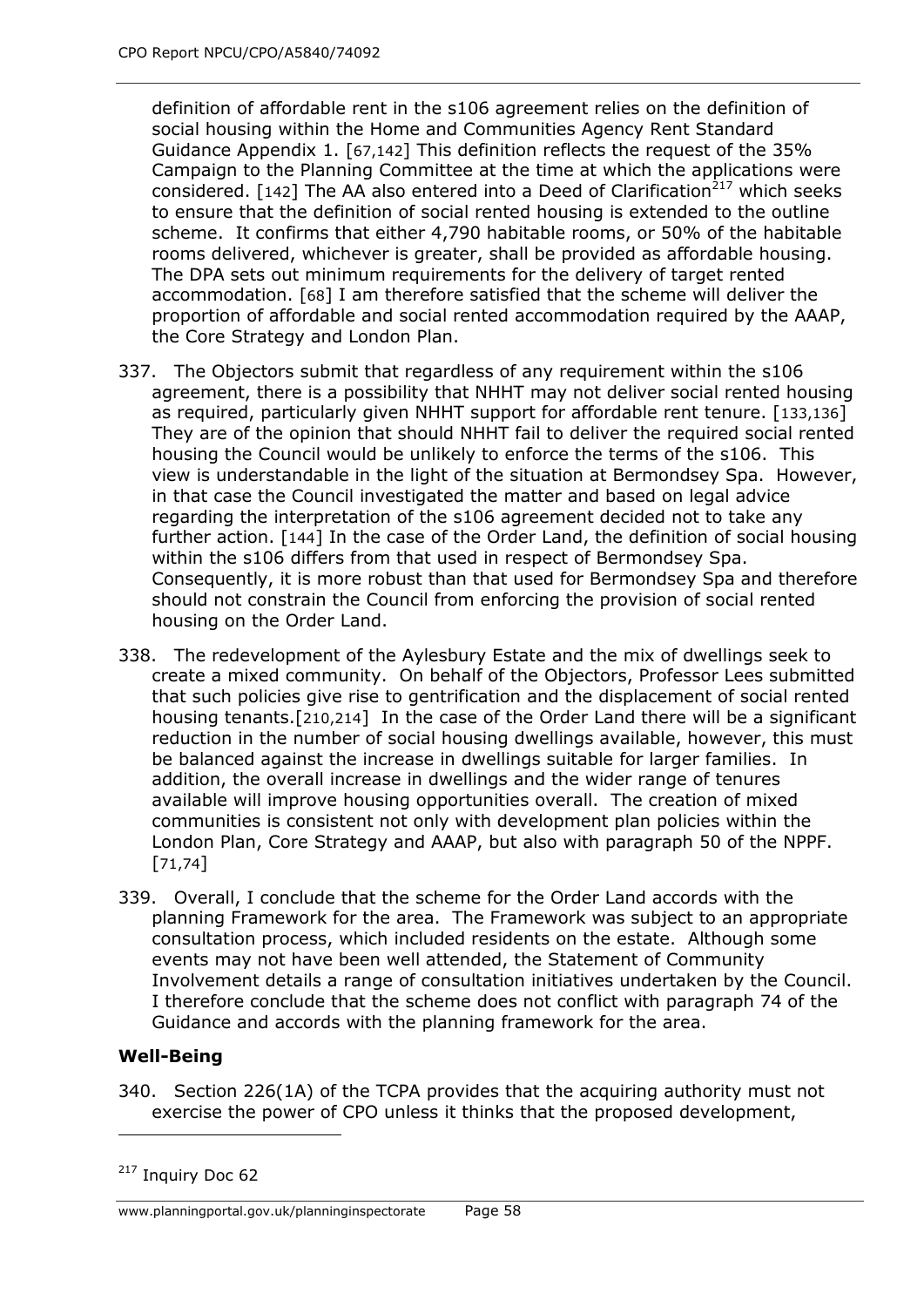redevelopment or improvement is likely to contribute to achieving the promotion or improvement of the economic, social or environmental well-being of the area for which it has administrative responsibility.

#### *Economic*

- 341. The Environmental Statement sets out the economic benefits of the scheme for both the Order Land and the estate. [80] The scheme will create a considerable number of employment opportunities during the construction phase and this would be a significant economic benefit. Whilst there is potential for the provision of additional permanent employment during the post-construction period, there is less certainty as to the number of jobs that are likely to be created. It is unclear whether these would provide an uplift by comparison with previous employment levels on the FDS or existing employment levels on the estate as a whole. Nonetheless, the increase in population will be beneficial to the surrounding area, the borough overall and the wider London area due to additional spending generated by the increase in households.
- 342. Some residents believe that the rents charged by NHHT will be higher than the existing social rents and this could mean that more people would be likely to become dependent on benefits due to the level of income necessary to meet such rents. [127] During the early phases of regeneration, including the FDS, most tenants will be accommodated in properties off the estate. $218$  Whilst residents' concerns regarding future rent levels on the estate are understandable, the Council has confirmed that social rents would be set according to the formula within the s106 agreement. It also stated that no tenant would be required to transfer from a Council rented property to a NHHT property.[205]
- 343. Based on the information submitted to the inquiry it is likely that the scheme would result in a significant reduction in the number of social rented dwellings within the Borough. This could have implications for the number of residents who need to rely on benefits in order to meet their housing costs. It was also suggested that the loss of social housing could add to the Council's overall housing costs if it is unable to provide accommodation for those in housing need. However, no evidence was submitted as to the consequences of the scheme for the Council's borough wide housing costs or responsibilities.
- 344. Whilst the ALG acknowledges that the scheme on the FDS, including the delivery of social rented housing, is not dependant on viability, it is concerned that any shortfall in funding/profitability may need to be made up in later phases and could have implications for the economic well-being of the wider area. It submits that, in the absence of an un-redacted copy of the DPA, it is not possible to assess whether the scheme would benefit the well-being of the entire area.[14] Mr Palley also considers that the scheme is not in the interest of the economic well-being of the area.[297,298] In his view it would be more cost effective to retain the estate and repair the existing buildings.
- 345. The submitted information confirms that the FDS will be delivered regardless of viability. For this reason the CPO will not adversely affect the economic wellbeing of the area. The implications of any subsequent phases for the economic

<sup>218</sup> AAAP para 7.26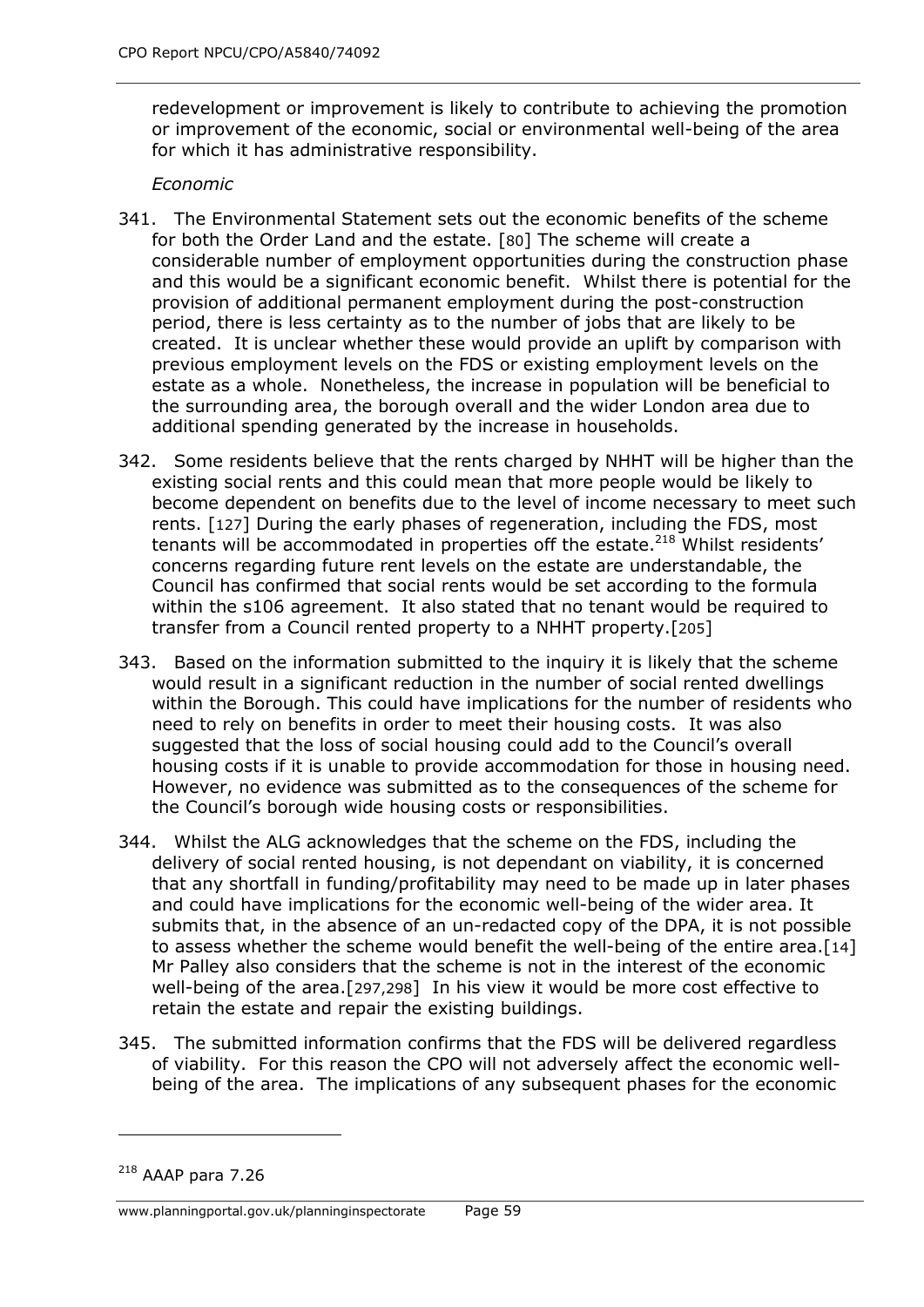well-being of the area will need to be considered if, and when, further CPOs are made.

#### *Social*

- 346. The proposal would deliver 264 additional dwellings on the Order Land. This would contribute to the need for dwellings within the Borough and London overall. The provision of market housing as part of the scheme would result in a more socially and economically mixed community in accordance with the aims of development plan and national planning policies. [48,77,78,147] The scheme for the Order Land would also include an extra care facility for the elderly and bespoke facilities for people with learning difficulties.[138] It would thus address housing needs that are not currently met either within the Order Land or the estate.
- 347. Objectors consider that due to the cost of the market and affordable dwellings, together with the reduced number of social rented dwellings available, existing residents, including many leaseholders, would be unable to afford them. [127,145] They consider that the scheme would give rise to the gentrification of the estate and that existing residents would be displaced.
- 348. Professor Lees submitted displacement maps in support of this view to illustrate where leaseholders and tenants from previous phases on the Aylesbury Estate have moved to.[214] Whilst it is apparent that in some cases tenants and leaseholders have moved a considerable distance away, there is no quantifiable evidence to illustrate the proportion that have remained within the borough or the local area. Neither is there any substantive evidence to indicate whether those who moved out of the area did so due to preference rather than necessity. Moreover, as acknowledged by Professor Lees, the maps only show those who have moved away from the area [73], therefore the weight to be attributed to these maps is limited. Professor Lees also submitted anecdotal evidence to indicate that people were moving out of the area due to necessity rather than choice, and that existing residents had genuine concerns about the effect of the proposal on the break-up of their community. No evidence was submitted to indicate whether these views were representative of the majority of those who have moved.
- 349. Evidence presented to the inquiry confirms that many existing residents, not only those remaining on the Order Land, value the strong sense of community which is evident throughout the estate. [263,272,278,280,287,311,315] They fear that this sense of community will be lost as a result of the regeneration, particularly if they need to move away from the area. Whilst the existing community will be disrupted, particularly during the early phases of regeneration, the AAAP envisages that about 50% of the existing tenants will be re-accommodated within the estate.<sup>219</sup> This will assist with maintaining the existing sense of community.
- 350. Many existing tenants are concerned that even if they are offered the opportunity to return to the estate they will be unable to afford the higher rents charged by NHHT. This concern was recognised by the 2005 Executive Committee Report and relates not only to the cost of higher rents, but also the ability of tenants to avoid the need to rely on housing benefits. However, as

<sup>219</sup> AAAP para 7.2.6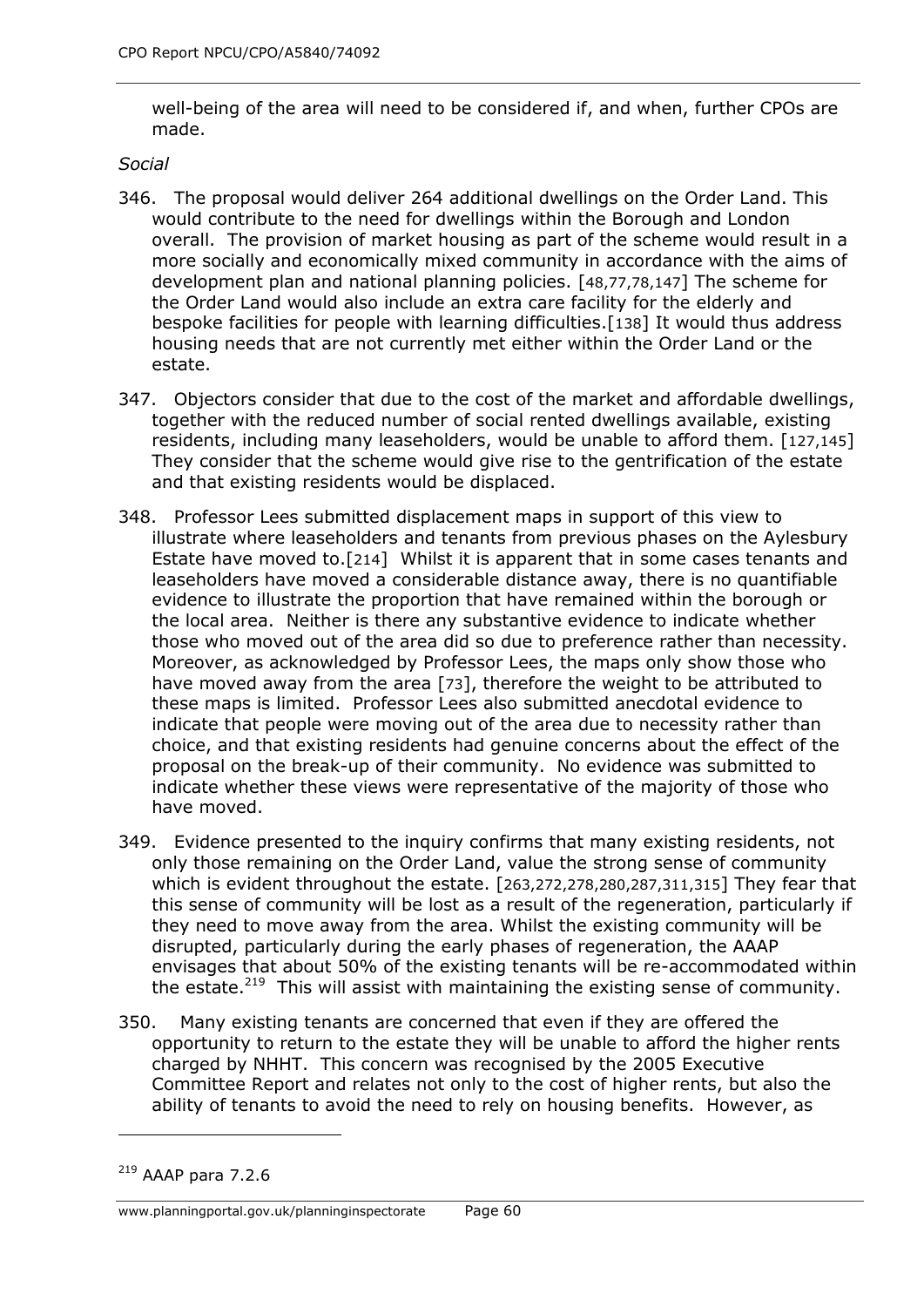explained above, 75% of the affordable housing will be social rented housing with rents set in accordance with the Home and Communities Agency Rent Standard Guidance definition. [67,142]

- 351. There is a high proportion of BME residents within the estate. Evidence submitted to the inquiry indicates that they rely on the services provided in the local area to meet their particular needs which they consider would not be readily available in another area. [291] The majority of residents are Council tenants and would therefore be likely to be rehoused within the borough boundary. Those in later stages of the regeneration will have the opportunity to move within the estate, and all tenants have the right to return to the estate. Therefore taking account of the ethnic mix within the borough overall, I am not convinced that residents relocating from the estate will be unable to find the services on which they rely. [287,291]
- 352. The Objectors suggest that the mixed community policy is unnecessary since the existing community is already socially mixed. [213] The Equalities Impact Assessment in relation to the AAAP noted that the estate was ethnically diverse, 67% of the population belonging to a minority ethnic group. However, it also noted the estate suffered from problems with overcrowding, low income and lower educational attainment compared to the borough as a whole and London overall. [81] The mixed communities policy seeks to address some of these matters.
- 353. Overall the proposal would deliver benefits in terms of additional dwellings and facilities. The provision of the extra care and facilities for people with learning difficulties would help to meet existing needs in the area and would contribute to its well-being. The additional dwellings proposed, including the market dwellings, would help to meet the pressing need for housing, both within Southwark and the wider London area. I appreciate that many existing tenants will not be able to afford the proposed market housing or any dwellings that are not available for social rent. For others, the development will provide a wider choice of housing opportunities with the option of purchasing a dwelling under a shared ownership housing scheme.
- 354. Leaseholders do not have a right to return to the estate. Whilst it is possible for them to bid for some of the new homes within the locality, in practice many are unable to pursue this option for financial reasons. As a consequence those wishing to remain in the area will be reliant on the rehousing options offered by the Council.

### *Environmental*

- 355. The Council submits that the estate suffers from poor quality design and a lack of interest between buildings. In addition, it considers that there is a lack of permeability and perceived unfriendliness on the street. [82] It also points to the technical challenges associated with the maintenance of the blocks and the poor thermal performance of all buildings on the estate.[81,83] These issues were noted by the Inspector for Site 7 and the AAAP Inspector.[85]
- 356. The estate is constructed using the large Jesperson concrete panels which have given rise to concerns regarding the structural robustness of the buildings. Similar panels were used at Ronan Point and there are concerns that the buildings could be at risk of disproportionate collapse. The Conisbee Report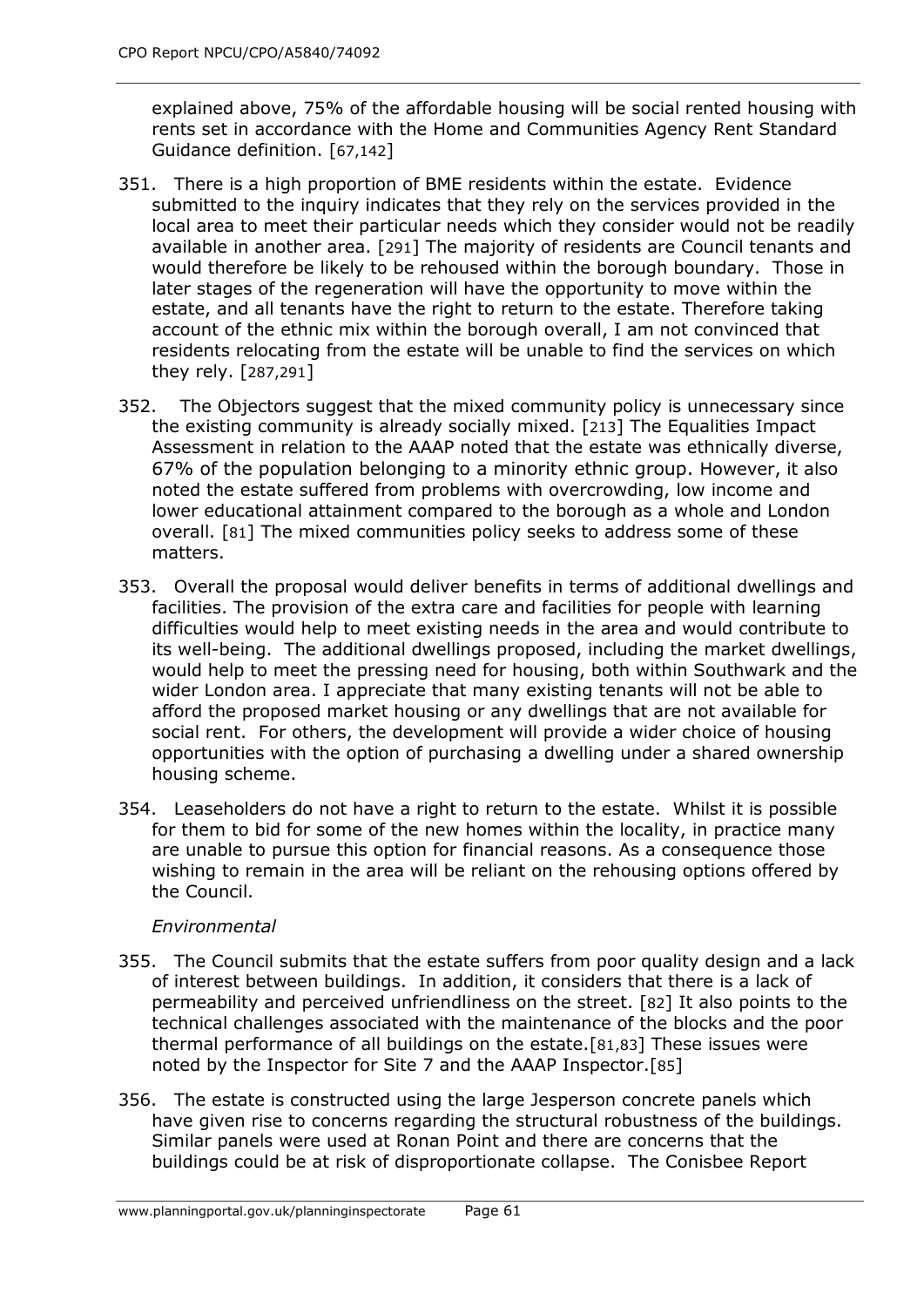(November 2004)<sup>220</sup> identified that the only two viable options for the estate were to remove the gas supplies and strengthen the blocks or to demolish and redevelop the estate. It recommended the removal of gas supplies to manage the risk while a more detailed scheme is prepared. The gas supply has since been removed, however if the 5 and 6 storey blocks are to be retained they will require strengthening. Both the AAAP Inspector and the Site 7 Inspector accepted that the buildings were beyond economic repair.

- 357. On behalf of the Objectors Dr Campkin explained that politically, and in the media, the estate had been perceived as a 'sink estate', but that this reputation was not justified. Crime figures show that crime on the estate is lower than the borough average. Whilst it is acknowledged by residents that the estate does have a number of problems, various policy changes over the years have hindered attempts to resolve the issues.[206]
- 358. The most striking aspect of the estate is the style of architecture, which is derived from the use of large Jesperson concrete panels and the length of the some of the blocks. These features combine to give the estate a brutalist appearance that is at odds with modern day architectural design and aspirations. Some of the access balconies are of a considerable length, but they are largely well maintained, even in larger blocks such as Wendover.
- 359. Currently the Order Land presents a relatively bleak environment, due to the high level of vacancy following the relocation of tenants and the security fencing around this part of the estate. However, overall the estate appears to be wellkept with the public areas well used by residents. The layout of the estate seeks to separate traffic from pedestrians and amenity areas. This contributes to both the strengths and weaknesses of the environment within the estate.
- 360. Throughout the estate there is a range of amenity space including semi-private spaces, such as those within the Order Land, and more public spaces, such as the playgrounds, dog exercise areas and allotments. In addition, many ground floor dwellings benefit from small private gardens, which for the most part are well maintained and evidently a source of pride to the occupants. The semi-private spaces are over-looked by the surrounding dwellings, are safe from vehicular traffic, provide areas of tranquillity for residents. They receive good levels of light with limited over-shadowing. At present, these areas on the Order Land are unkempt, but this is due to a lack of maintenance, rather than a failure of layout.
- 361. For the most part the public spaces on the estate provide high quality amenity areas, with little evidence of vandalism or neglect. The ALG explained the importance of these spaces for young families and the contribution they make to towards a sense of community. [280,281] In addition, they provide an attractive outlook for occupants of the surrounding flats and opportunities for socialisation.
- 362. The separation of the traffic from amenity areas has resulted in ground floor garages or parking courtyards facing the public realm. The parking courtyards appear to be well used. In contrast, the garages appear to be largely vacant and create a harsh and forbidding environment. Together with the length of the various blocks, these areas combine to create a poor quality environment at street level. However, this is not true of the whole estate, in some instances the

<sup>220</sup> CD25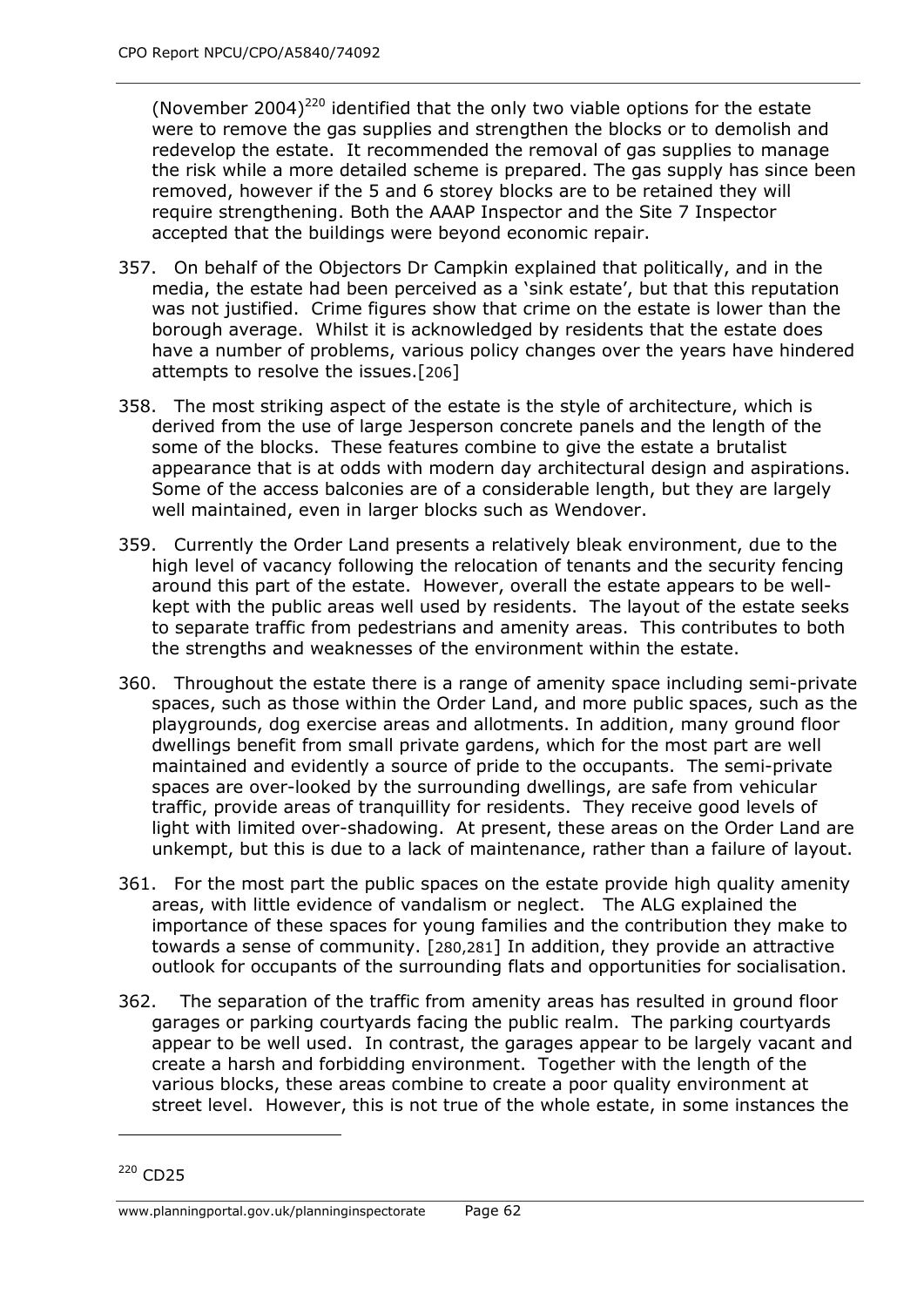flats face towards main roads whilst in other parts of the estate the buildings are low rise red brick with an attractive and pleasing character and appearance.

- 363. As noted by the AAAP inspector, the flats are valued by residents for their spaciousness and the light and airy living conditions they provide. This was evident in all of the flats I visited. In addition, many flats benefit from views towards Burgess Park or across London, and these views are highly valued by residents.[263,279,291,313] The estate remains popular with those on the Council waiting list, and has a relatively higher proportion of leaseholder properties by comparison with other estates. I am aware the Inspector in relation to Site 7 reached a different view in terms of the physical environment of the estate. However, there were no outstanding leaseholder objections in respect of that CPO, and it would seem that there was limited evidence before him other than that submitted by the Council. It is also unclear whether he visited the wider estate. My view above relies on the evidence submitted to the inquiry by all parties and my own observations at the time of my site visit.
- 364. It was suggested by some objectors that the physical problems within the estate have been exaggerated in order to justify the case for demolition.[319] However, it is clear that the heating system has failed in the past, and it is indisputable that a number of the blocks need strengthening. Furthermore, the Council is clear that the case for demolition relies on the layout and poor environment of the estate and not just the condition of the buildings.
- 365. AAAP policy PL1 sets out detailed requirements for the streets and seeks to ensure that they will be designed as attractive public spaces, whilst policy PL4 specifies appropriate building heights and policy PL7 requires the provision of high quality open space.
- 366. The proposed layout provides wide streets with well-defined building blocks. It provides linkages with Burgess Park and the surrounding area. The layout broadly accords with that envisaged by the AAAP. There would be clear, well landscaped pedestrian links with the remainder of the estate thereby integrating the estate with the surrounding area. $221$
- 367. The Albany Road frontage would present a much more built-up frontage by comparison with the existing estate and includes 3 tall buildings ranging from 14 -20 storeys in height. This exceeds the number of tall buildings envisaged by AAAP policy PLl4, although some of the intervening blocks would be lower than suggested by the AAAP. The buildings would use a varied palette of materials and due to the varied nature of the elevations and articulation of the proposed buildings they would provide a greater degree of visual interest by comparison with the existing estate.
- 368. Due to the height and density of the scheme only 81% of the rooms across the FDS will achieve the minimum daylight requirements of the BRE, which form part of the Council's adopted residential design standards.<sup>222</sup> Within Block 1, 88 rooms fail to meet the minimum requirement, within Blocks 5 and 6, 170 rooms and 130 rooms respectively fail to meet the requirement. Although many of these rooms will be bedrooms, the BRE requirements are applicable to all habitable

 $221$  Council's Objection Statement App1 p 34 paras 133-139 <sup>222</sup> CD24 p 16-19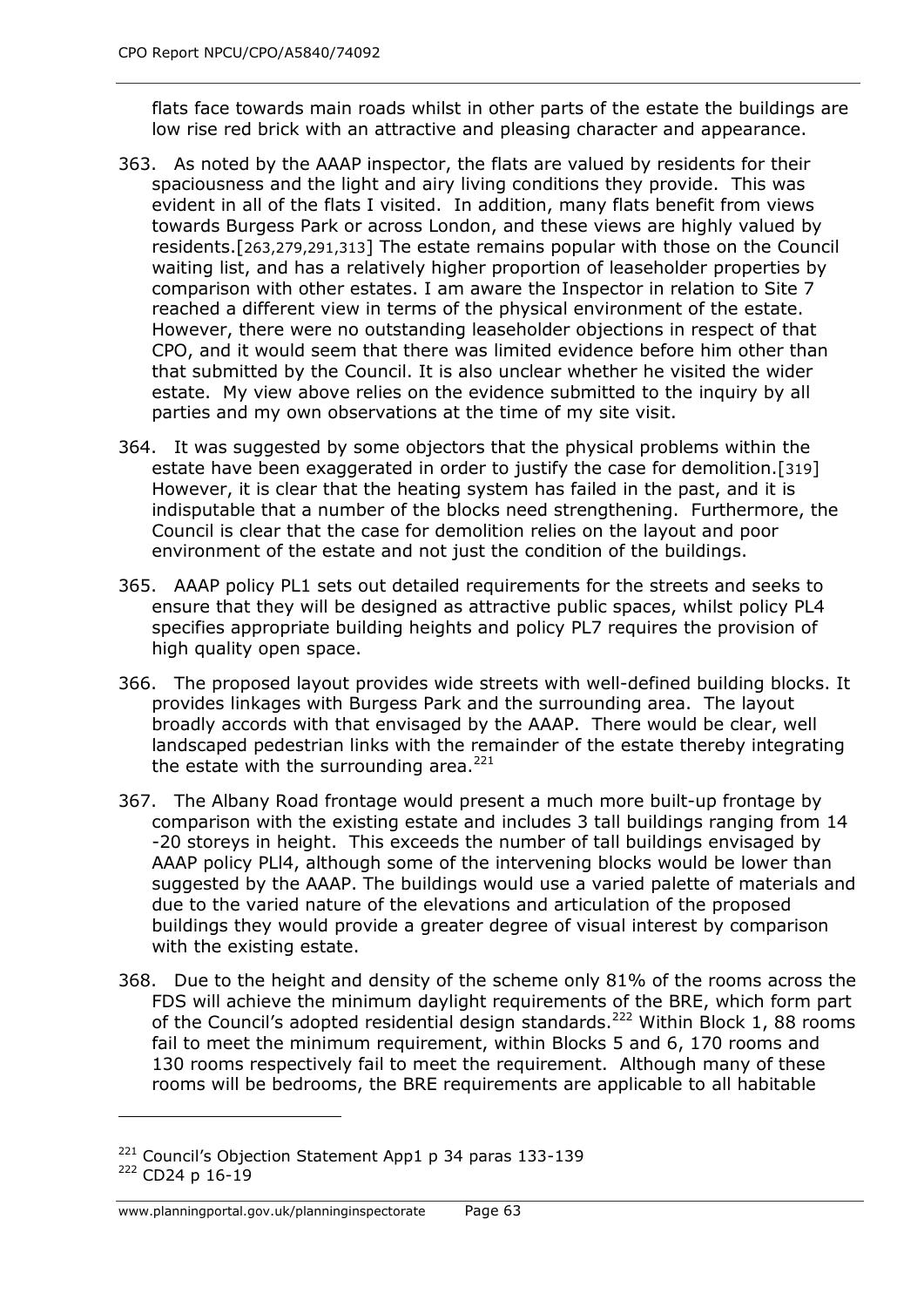rooms. Inadequate daylight in any of these rooms would limit the future occupants' flexibility to occupy the space as they wished.

- 369. BRE guidance recommends that in order for an outdoor amenity area to be adequately sunlit at least half of the area should receive a minimum of 2 hours sunlight on 21 March. The courtyards within blocks 1 and 6 fall below this standard with only 39.6% and 26.7% respectively receiving at least 2 hours of sunlight.<sup>223</sup> This is to a large extent a function of the tall buildings on the Albany Road frontage, which overshadow these amenity areas. Within blocks 2 and 3, which contain predominantly terraced housing, only 3 of the 49 private amenity spaces receive sufficient sunlight to meet the BRE standard. Whilst adopted standards should not be applied inflexibly, the number of rooms and amenity areas that fail to comply with the Council's own adopted standard is considerable, particularly given the number of residents served by these amenity areas and the fact that the scheme is part of a wider redevelopment and as such is not constrained by existing buildings.
- 370. I appreciate that the courtyards could be landscaped in a manner to optimise their use, however, due to the height of the buildings on the Albany Road frontage they would be severely overshadowed relative to the existing amenity areas. It is intended that these courtyards would be multi-purpose areas providing for childrens' play, recreation, vegetable gardens and in the case of Blocks 4 and 5 ventilation for underground parking. Nonetheless, given that it is intended that these dwellings will replace existing housing which benefits from good standards of daylight internally and well lit sunny amenity areas, the scheme for the FDS would not improve the environmental well-being of the Order Land.

### *Individual Impacts*

- 371. In terms of individual leaseholders it is apparent that the scheme will have significant economic and social impacts. Most leaseholders have strong family and community ties to the locality.[263,272,277,278,287] For many this was a factor in their decision to purchase their property. It is not for me to comment on the amount of compensation payable. Notwithstanding this, most leaseholders wishing to remain living close to the estate will need to contemplate either shared ownership or shared equity. Both of these options require a financial assessment, which leaseholders find intrusive. [226,275] In addition, they will be required to put all but £16,000 of their financial assets towards any property purchased under these schemes.
- 372. Many of the leaseholders are of an age where they would be unable to obtain a mortgage to make up any shortfall and their future earning potential is limited. The requirement to use their savings and other investments severely limits their ability to choose how they spend their retirement and the use to which they put their savings and investments.
- 373. I am aware that the leaseholders are not obliged to accept either of these options and can choose to purchase a property on the open market. For many of the leaseholders moving away from the area will have significant adverse consequences in terms of family responsibilities, including the care of older

<sup>&</sup>lt;sup>223</sup> Council's Objection Statement App1 p 38 paras 157-163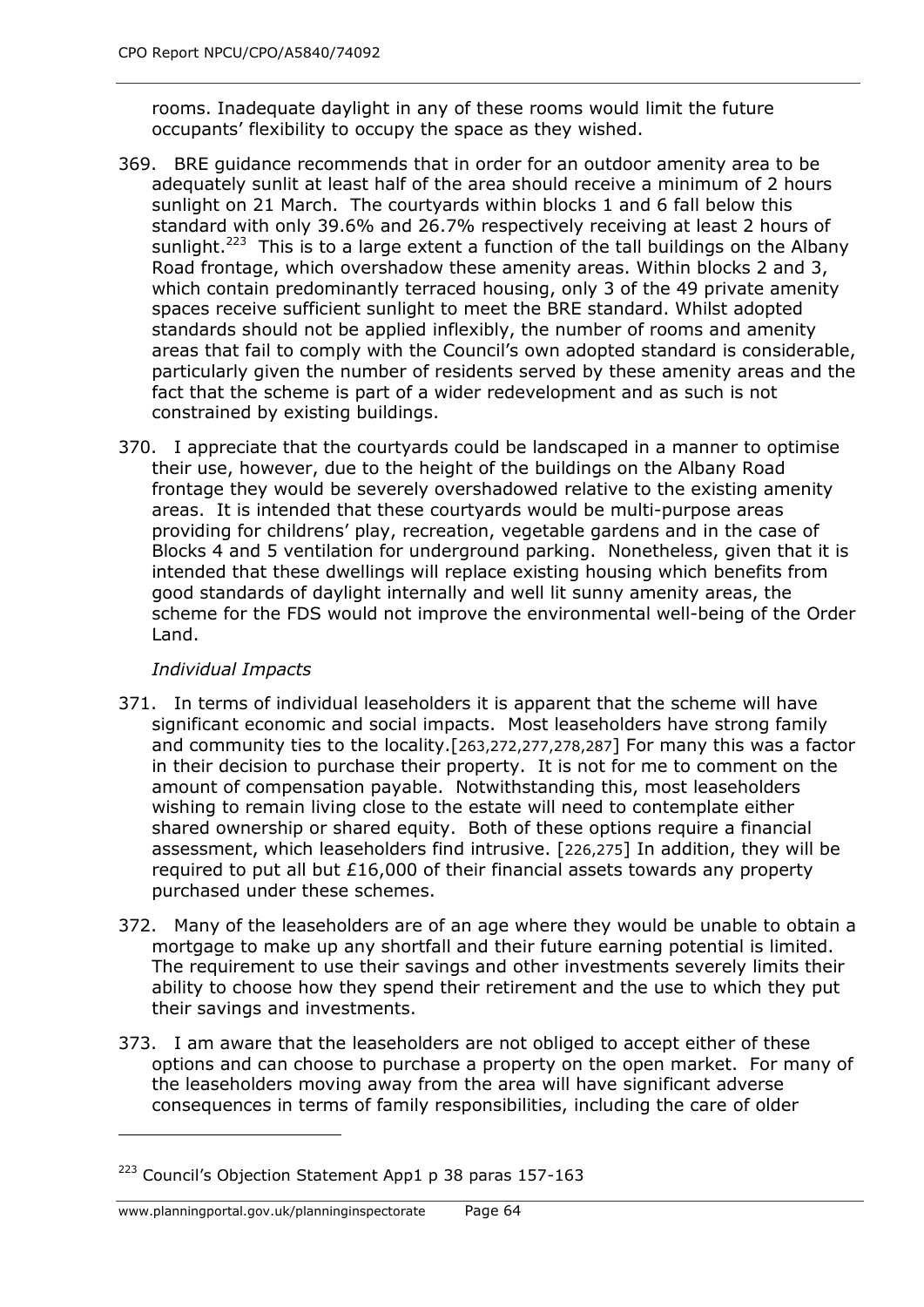relatives and children's education. However, due to the difference between the valuation offered by the Council and the cost of alternative properties in the locality, any leaseholders wishing to remain living in the area are likely to be reliant on these options.

#### *Conclusion*

- 374. Economically the scheme will deliver significant benefits in terms of jobs and spending in the area. Due to the terms of the DPA the scheme for the FDS would be unlikely to have any adverse financial implications for the wider area. The Council disputes Mr Palley's figures, and whilst upgrading the existing flats would be likely to involve less expenditure by comparison with the regeneration scheme, it would not deliver the long term economic benefits associated with the increase in population.
- 375. Due to the need to decant the existing residents the scheme for the FDS would disrupt the existing community. However, in later phases many of the existing residents would be able to remain on the estate and this would assist with maintaining the existing community. At the present time, due to the low number of residents on the Order Land, the impact of the CPO on the community of the estate would be limited. The delivery of a mixed community and 264 additional dwellings would be a benefit of the proposal, as would the greater proportion of larger family dwellings. The scheme would also assist with addressing the needs of minority groups such as the elderly and those with learning difficulties.
- 376. Environmentally, the scheme would deliver benefits in terms of sound and sustainable buildings. It would also provide a more varied townscape. It would also provide a more legible and user friendly environment at street level. However, due to the height and number of the proposed dwellings, the environment in some individual flats, and the communal courtyards would fall considerably short of the Council's usual standards, and the existing standards on the estate. In addition, the scheme would have considerable economic and social dis-benefits in terms of consequences for those leaseholders remaining on the Order Land.
- 377. I conclude that the CPO would not fully achieve the social, economic and environmental well-being sought. In reaching this view I have had regard to the fact that planning permission has been granted for the redevelopment of the Order Lands.

#### *Whether the purpose for which the acquiring authority is proposing to acquire the land could be achieved by any other means*

- 378. Objectors submit that the aim of regenerating the estate and the provision of a mixed tenure community could be achieved by the refurbishment of the estate in a similar manner to that proposed by the Council prior to 2005, or alternatively by way of much more limited work to individual flats.
- 379. Following the ballot in 2001, which included the demolition and redevelopment of the estate, the Council developed a refurbishment scheme for the south-west corner of the estate (Site 1A ). It was intended that this scheme would provide a model for the remainder of the estate. Residents were consulted on this scheme and it had a high level of support.[174] The scheme was prepared by Levitt Bernstein and proposed structural strengthening of the 5 & 6 storey blocks, the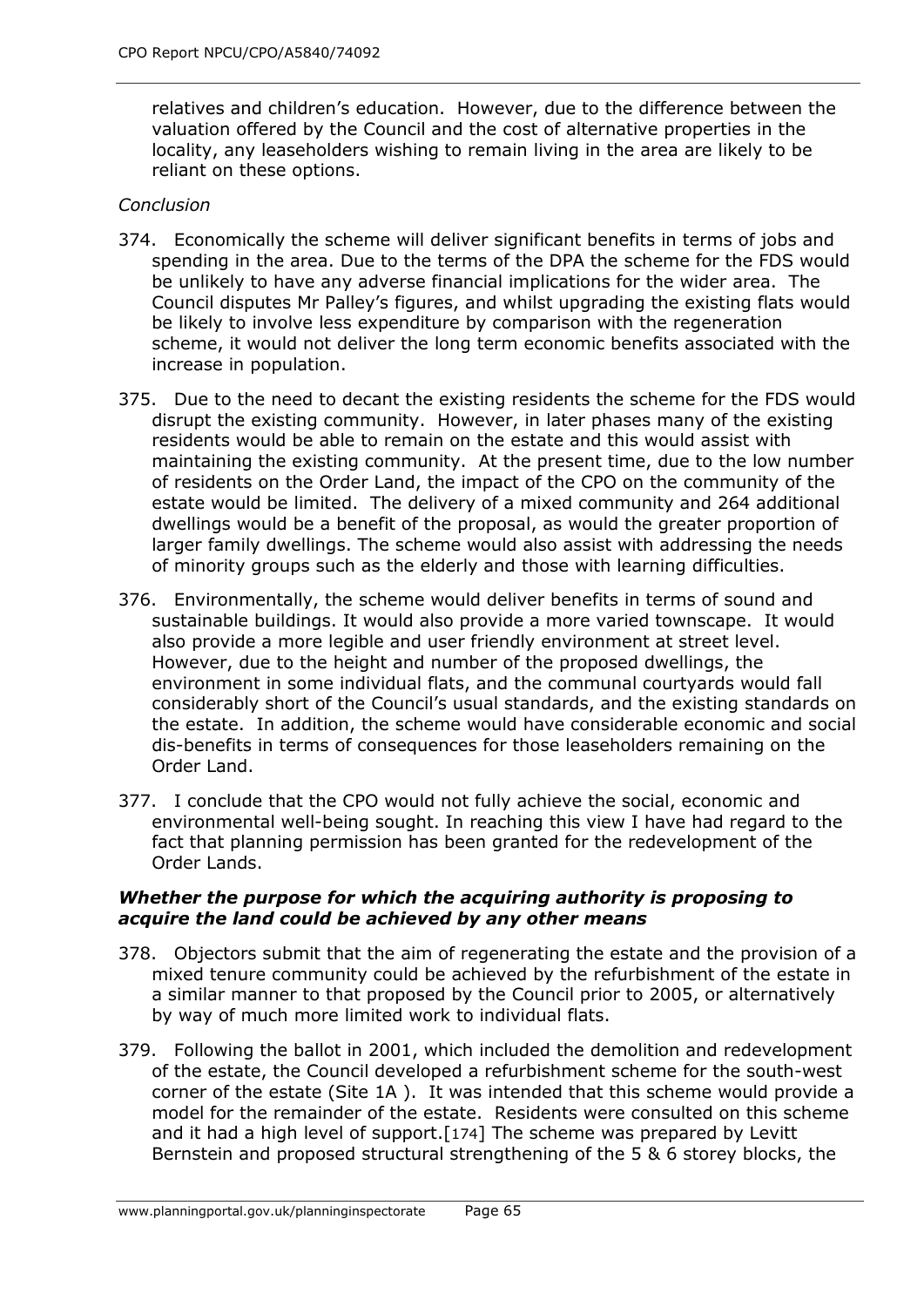removal of the walkways linking the blocks, improvements to the legibility, enjoyment and security of the estate, and bringing the dwellings up to modern day standards.

- 380. The costs of these works were reported to the Executive Committee in September 2005. The report set out the case for redevelopment as an alternative to refurbishment. The reasons for this recommendation included the structural condition of the properties, the quality of the environment, value for money and the costs of refurbishment.[101,102,104] The report also identified a funding gap in terms of the delivery of the refurbishment scheme.
- 381. Some Objectors suggest that the buildings do not suffer from structural weaknesses and that there were no problems with the District Heating System.[319] However, these views are at odds with the various technical reports. The report to the Executive Committee referred to the failure of the heating system the previous year. It has recently been upgraded to extend its life.[203]
- 382. Whilst the refurbishment option would deliver some of the benefits associated with redevelopment, it would not deliver a comparable number of additional homes, transform the appearance of the estate or improve the permeability of the estate to the same extent as redevelopment. Whilst there is no scheme specific to the Order Land before me, the Levitt Bernstein scheme provides a reasonable indication of what could be achieved.
- 383. The Objectors suggest that the figures put to the Committee were misleading and note that no figures in relation to redevelopment were put forward.[176] The purpose of the report was to seek authorisation to the redevelopment of the estate as an alternative to refurbishment. The Council submits that due to the constraints on funding, the refurbishment scheme was not viable or deliverable. The report explained that assuming that other sources, including an Arms Length Management Organisation (ALMO) could provide £44 million, there remained a funding gap of  $\tilde{2}30$  million.<sup>224</sup> It concluded that funding was not available in order to progress the refurbishment scheme. The figures put to the Executive Committee are more than 10 years old and there is no submitted evidence which would allow me to compare them with the costs of the scheme for the Order Land. Moreover, it is not for this inquiry to revisit that decision.
- 384. The Objectors also suggest that the Council should consider an approach similar to that at Six Acres Estate in Islington. In that case, an estate similar in construction and appearance to the Aylesbury Estate was refurbished. They suggest that these works were funded by the provision of additional housing on the estate.[182] The Council state that the scheme was funded by way of an ALMO. This would involve a stock transfer ballot which was previously rejected by residents.[257,317]
- 385. Only limited and largely anecdotal information was submitted to the inquiry in respect of the Six Acres Estate. It is unclear as to the full extent of the works required to the dwellings on this estate or the number of blocks involved.

<sup>224</sup> CD8 para 3.2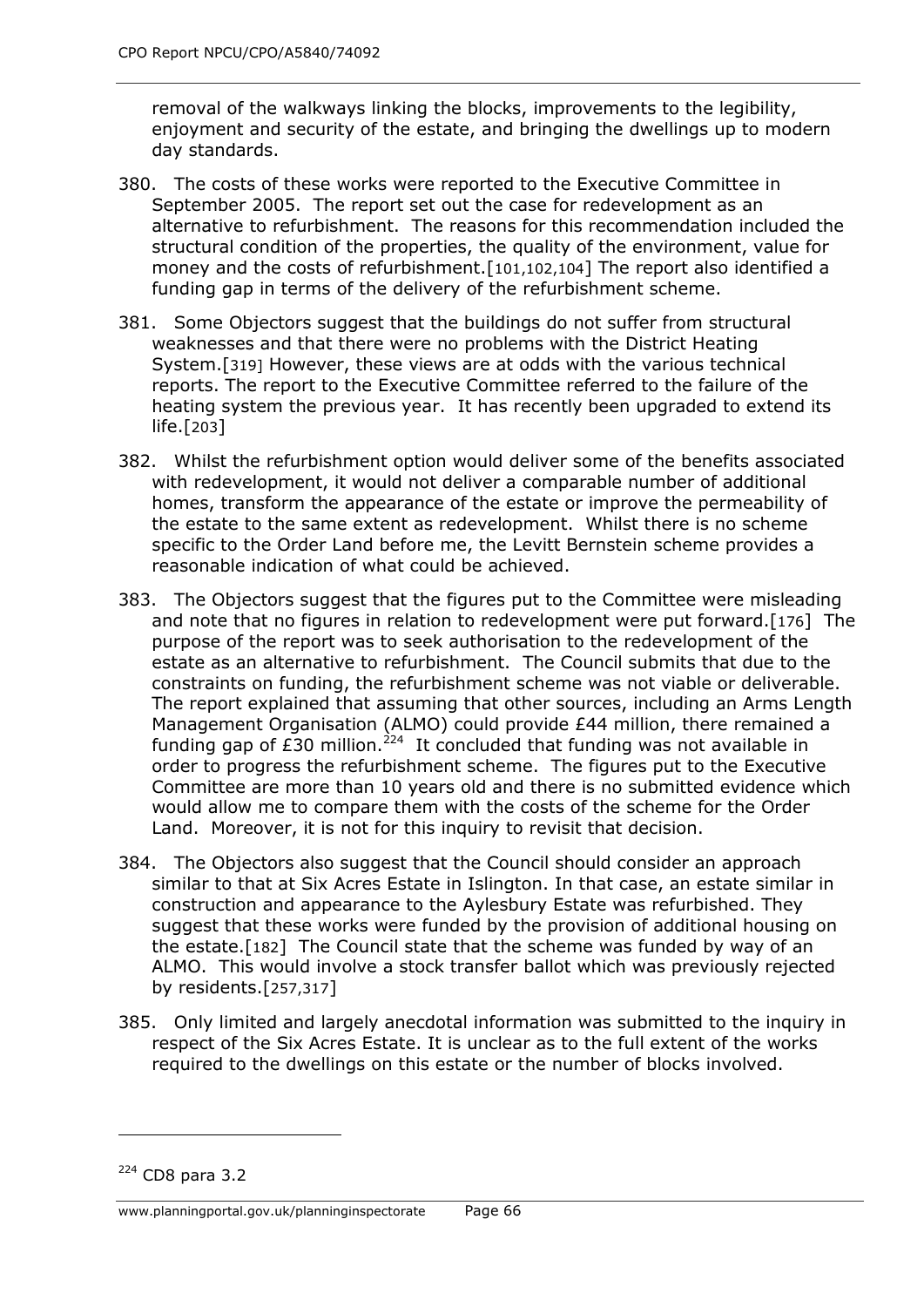Nevertheless it would seem that at least one block was demolished in order to progress the scheme.<sup>225</sup>

386. A refurbishment scheme would deliver many of the benefits of the regeneration scheme and would be less disruptive to the existing residents on the estate. It would however, fail to deliver certain benefits of the current scheme, including the extra care housing, housing for the disabled and the additional homes proposed. On the basis of the information submitted to the inquiry I am unable to conclude that the funding arrangements in relation to the Six Acres Estate would be available to, or appropriate for, the Aylesbury Estate. In these circumstances, at the present time refurbishment does not represent a viable or deliverable alternative to the scheme for the Order Land.

### *Viability and Delivery*

- 387. The guidance provides that in preparing its justification, the acquiring authority should address both sources of funding and the timing of that funding. In the case of the former, the acquiring authority should provide substantive information as to the sources of funding available for both acquiring the land and implementing the scheme for which the land is required.
- 388. The Council submit that under the DPA the Acquiring Authority bears overall responsibility for land assembly and the delivery of vacant possession of the land proposed for redevelopment. It has identified resources in order to meet that obligation.[91,120] The delivery of development at the FDS is not contingent upon any viability assessment. Notwithstanding this, NHHT confirmed at the inquiry that it is satisfied that the development proposed is viable. There is recent Board approval for Notting Hill's detailed five year financial plan, which includes the redevelopment costs of the Order Lands.[92]
- 389. The Objectors point to a lack of GLA funding for the scheme. [149,150] The Council explained that the scheme is not dependant on such funding, but nonetheless grant funding from the GLA has been allocated to the scheme and this will be used towards the capital cost.[159] There is no compelling evidence to support the Objectors' assertion that NHHT's financial situation is 'precarious'. [154] NHHT's Finance Director confirmed that reductions in social rents due to changes in government policy could be absorbed with minimal impact on its existing plans.<sup>226</sup> It was also acknowledged that Government plans to extend the right to buy to housing association tenants may have an impact on NHHT's future income. However, due to the terms of the DPA, this would not undermine the viability of the scheme on the Order Land. Therefore these changes in policy would be unlikely to impact on the delivery of the scheme.
- 390. The overall scheme for the Aylesbury Estate is anticipated to take 15 years to deliver. The fact that funding for the entire scheme has not been identified at this stage does not undermine the case for the CPO in relation to the FDS.
- 391. On the basis of the evidence submitted by the Council in relation to negotiations with the Ministry of Justice it would seem that there is a reasonable prospect that the Council will be able to acquire Ellison House.[95] Nonetheless, I

<sup>&</sup>lt;sup>225</sup> Inquiry Doc 52

<sup>&</sup>lt;sup>226</sup> AA Rebuttal Statement para 2.2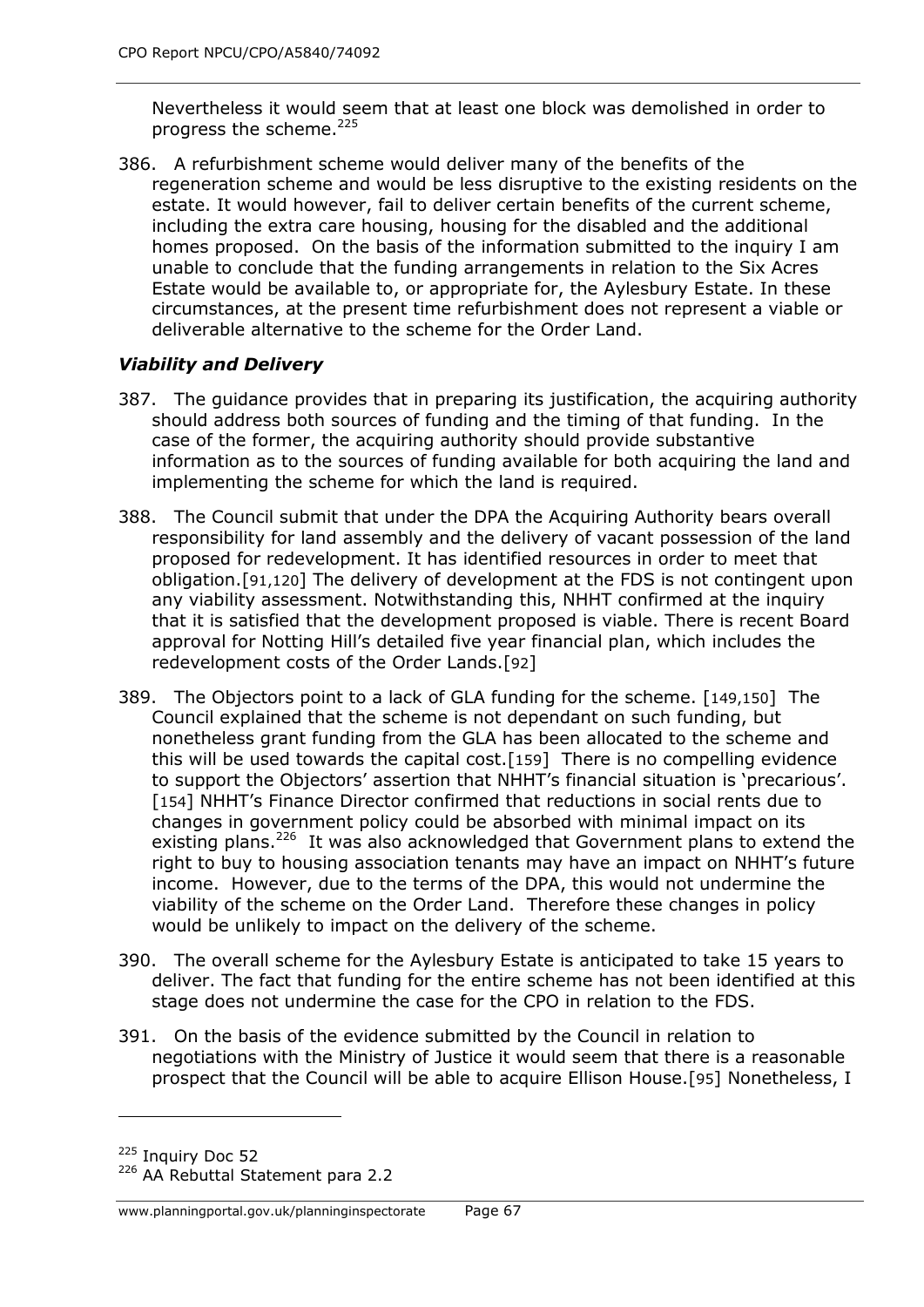accept that this matter may take some time to resolve. There is no certainty that the suggested replacement site will be suitable and acceptable to the public. It may be that the planning process is prolonged. I conclude that the scheme is unlikely to be blocked by any physical or legal impediments to implementation and therefore would comply with paragraph 15 of the Guidance.

# *Equalities Issues*

- 392. An Equalities Impact Assessment was undertaken in January 2009 as part of the AAAP process.[51,106] This recommended introducing a package of measures including compensation for leaseholders to offer the widest possible choice of rehousing opportunities.[107] The ALG submit that the failure of the Acquiring Authority to undertake an Equalities Impact Assessment addressed expressly to the leaseholders represents a failure to comply with the Public Sector Equality Duty (PSED).[232]
- 393. The PSED arising from section 149 of the Equality Act imposes a procedural requirement on the decision-maker to "have due regard" to various specified equality issues when taking their decisions. The Equalities Impact Assessment pre-dated the Equality Act. Nevertheless, subsequent decisions in relation to the estate, such as the planning applications and the CPO, have revisited the community impact of the scheme and taken account of the PSED. Any shortcomings in relation to equalities assessment at the time of the AAAP cannot be considered as a failing in relation to the PSED since it was not in place at that time.
- 394. It is apparent that the implications of the scheme for leaseholders differ from the impact on tenants. Whilst being a leaseholder is not a protected characteristic, many of the remaining leaseholders on the FDS are from BME groups. As acknowledged by the AAAP Equalities Assessment the estate as a whole is ethnically diverse. Limited evidence was submitted to the inquiry as to the ethnicity of the leaseholders either on the FDS or the estate as a whole, but as explained above 67% of the estate's population belong to an ethnic minority group. The leaseholders from these groups provided evidence as to the importance of retaining contact with their own culture. In my view the importance of remaining in the locality for cultural or family reasons is not confined to leaseholders from BME groups, it also applies to others such as Mr Kerrigan.[277,278] I have had due regard to the Public Sector Equality Duty (PSED) contained in the *Equality Act 2010*, however, for the reasons given above, I am not persuaded that the CPO would discriminate against BME leaseholders.

# *Failure To Acquire Homes By Agreement*

- 395. The Acquiring Authority submits that CPO powers have been used as a last resort. Although the majority of homes have already been acquired by agreement, the Acquiring Authority's attempts to acquire all of the homes by agreement have not succeeded. The evidence submitted to the inquiry indicates that the main reason for this is due to the compensation and rehousing options available to leaseholders.
- 396. Leaseholders submitted extensive evidence in relation to their discussions with the Council in respect of the value of their homes, including the perceived failure on the part of the Council to base the market value on two independent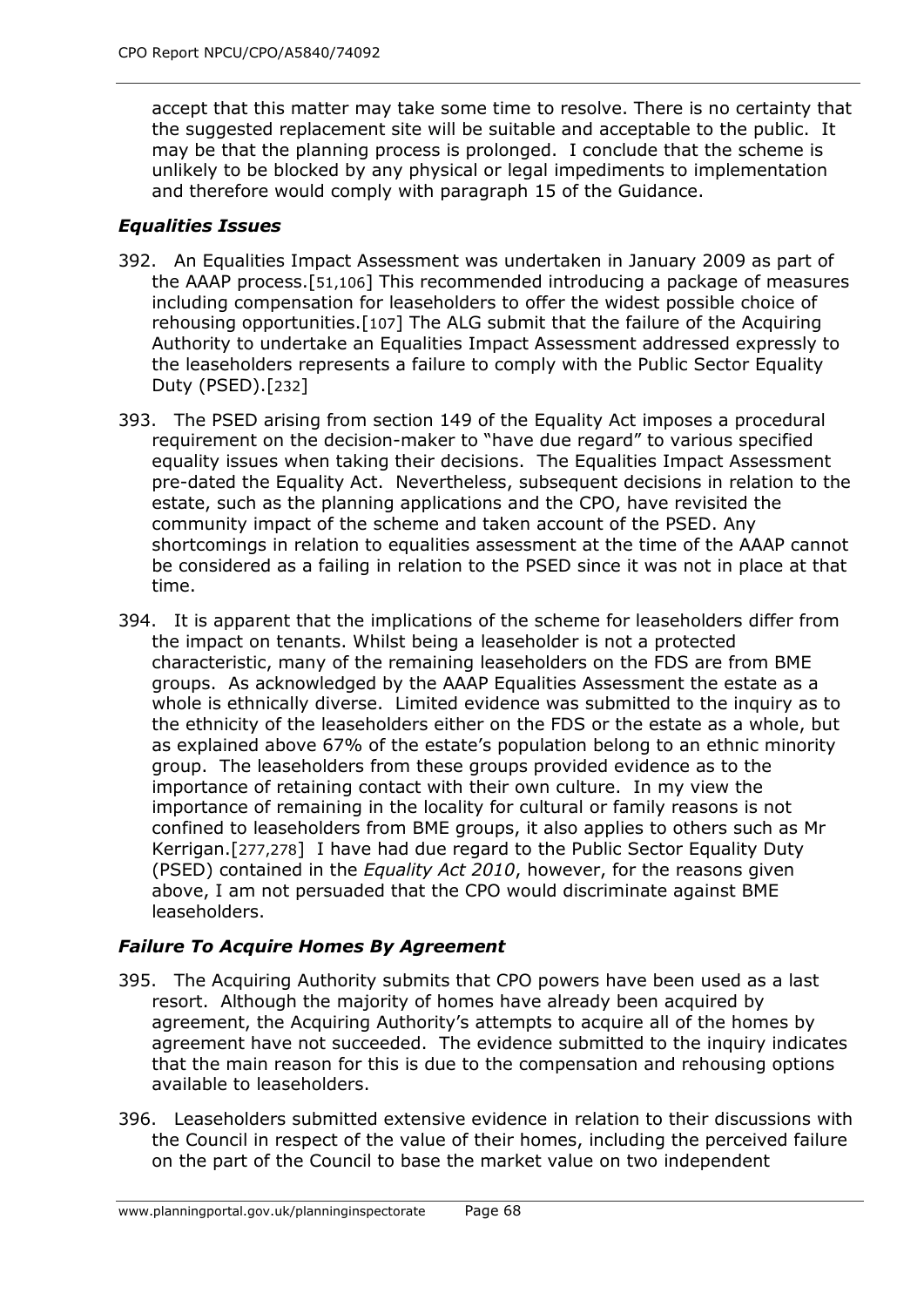valuations.[218,219,268] They also suggest that the Council did not allocate sufficient funds to purchase their properties at market value.[220] The Council does not dispute that the values offered were based on on-estate values. It justifies this approach on the basis of two Upper Tribunal (Lands Chamber) decisions in the cases of John and Joshua.[39]

- 397. Paragraph 2 of the Guidance states that the confirming authority will expect the acquiring authority to demonstrate that they have taken reasonable steps to acquire all of the land and rights included in the Order by agreement. Paragraph 3 of the Guidance states that in order to reach early settlements they are expected to make reasonable initial offers, and be prepared to engage constructively with claimants about relocation issues and mitigation and accommodation works where relevant. It provides a greater degree of flexibility by comparison with the previous regime.
- 398. For the reasons explained above, the Acquiring Authority submits that its offers should not be assessed against this new guidance since it is not intended that the guidance should apply retrospectively.[34,37] In the light of the considerable period of time between the submission of the CPO to the Secreatry of State and the publication of the Guidance, I agree that that in this regard the Guidance should not apply retrospectively, Moreover, it is not for me or the Secretary of State to form a view on the amount of compensation payable if the CPO is confirmed.
- 399. Compensation is not a matter before the inquiry. Nonetheless it is evident that the values offered by the Council are unlikely to enable the leaseholders to purchase a property on the open market in the locality. Accordingly, most leaseholders will either need to move away from the area, or seek rehousing assistance from the Council in the form of shared ownership, shared equity, or as a Council tenant. All of these rehousing options will necessitate leaseholders undergoing a financial assessment as part of the process.
- 400. Shared equity would enable leaseholders to remain in the locality and own part of their new dwelling. They would not be required to pay rent. Major works service charges would be apportioned to their share of the property. Nonetheless, eligible leaseholders are required to invest any capital in excess of  $£16,000$  in any shared equity or shared ownership property. At the inquiry the Council explained that this aspect of the rehousing/compensation package is currently being reviewed. Nevertheless, at the present time it represents the reality for most leaseholders.
- 401. Evidence presented to the inquiry demonstrates that the assessment and the requirement to invest other capital/savings in the property place a considerable emotional and financial burden on leaseholders. A number of leaseholders no longer have outstanding mortgages and rely on their savings as a source of income and security for the future. It not only impacts on their future security, but also upon their future plans, including plans to return to education or travel, as well as maintain independence in old age. Due to their age, many of the remaining leaseholders would struggle to re-establish the savings they have accrued.
- 402. I acknowledge that suitable alternative properties are available. However, in practice the options for most leaseholders are either to leave the area, or to invest the majority of their savings in a new property. Having regard to the age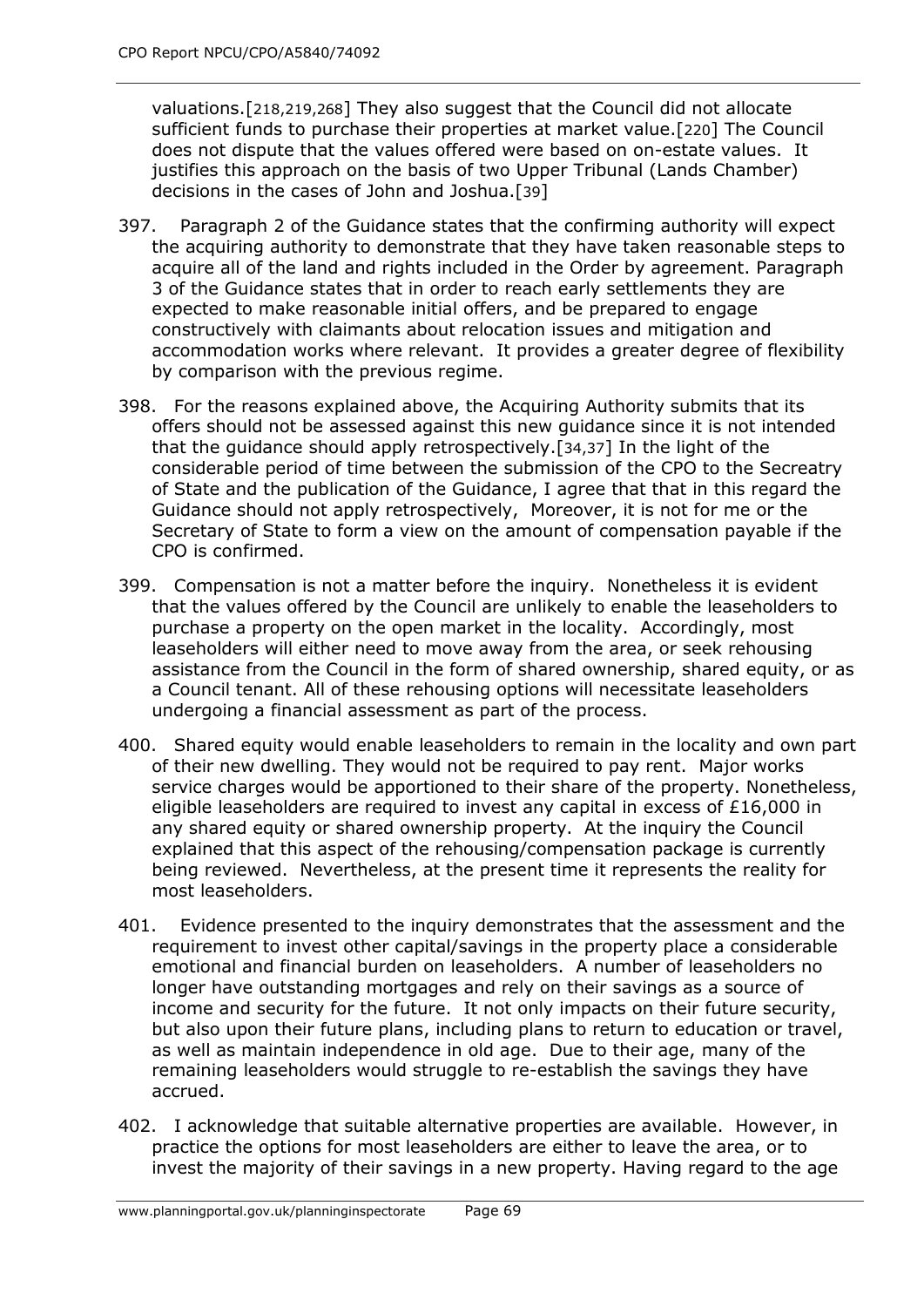and financial circumstances of many of the leaseholders both options would have significant social and economic implications for their well-being. I do not consider that the Council has taken reasonable steps to acquire leaseholder properties by agreement.

### *Condition of properties*

- 403. The Objectors consider that due to the cost of previous works to maintain and upgrade the dwellings on the estate, which in many cases have included significant works [195,196,298], the redevelopment of the estate, including the FDS, does not represent good value for money. The regeneration of the wider estate is likely to take many years. The Acquiring Authority explained that it is necessary to keep all dwellings to a basic standard, currently the 'Warm Dry Safe' programme, in order to prolong the life of the buildings and ensure that they can remain in residential use until they are required for the scheme. It is evident that in reaching its decision in 2005 the Executive Committee was aware of the need for on-going works of maintenance and refurbishment in order to ensure that the dwellings remain in satisfactory condition and took these into account in reaching its decision.
- 404. There can be little doubt that circumstances for the remaining residents on the Order Land are extremely difficult in terms of the environment in which they currently reside. There have also been a number of issues regarding the maintenance of these dwellings and services.[116,270,272,289] The environmental issues within the Order Land are largely due to the very low number of residents remaining within the Order Land. The Council is aware of the various issues raised by residents and is taking measures to address these concerns.[117]

### *Stock Transfer Ballot & 2005 decision*

- 405. The stock transfer ballot in 2001 related to the transfer of the housing stock to a housing association. Following this ballot the Council developed a refurbishment scheme for the estate. At the Executive Committee in September 2005 the Council resolved 'in principle' to pursue redevelopment as an alternative.
- 406. Objectors maintain that the Executive Committee decision was taken on the basis of inadequate and misleading information in that the committee voted in favour of demolition with no evidence in respect of comparative costs before it. Moreover, they suggest that the matter should not have been progressed without a further ballot and that various 'milestones' set out in the report have not been complied with. For this reason they suggest that there is no legitimate policy justification for the demolition.
- 407. The 2005 report drew on the findings of specific research papers commissioned by the Council. Whilst the actual papers were not specifically referenced or attached, the content is summarised in the body of the report. The report sets out the funding position for the refurbishment of the estate, and the recommendation to demolish was based on the funding constraints and perceived value for money. Many of the milestones were addressed within the subsequent 2006 report (CD13).[192]
- 408. Regardless of the legitimacy of the 2005 decision, there can be little doubt that the principle and viability of the regeneration scheme has been fully considered by the Council, not least in the context of the AAAP, the Core Strategy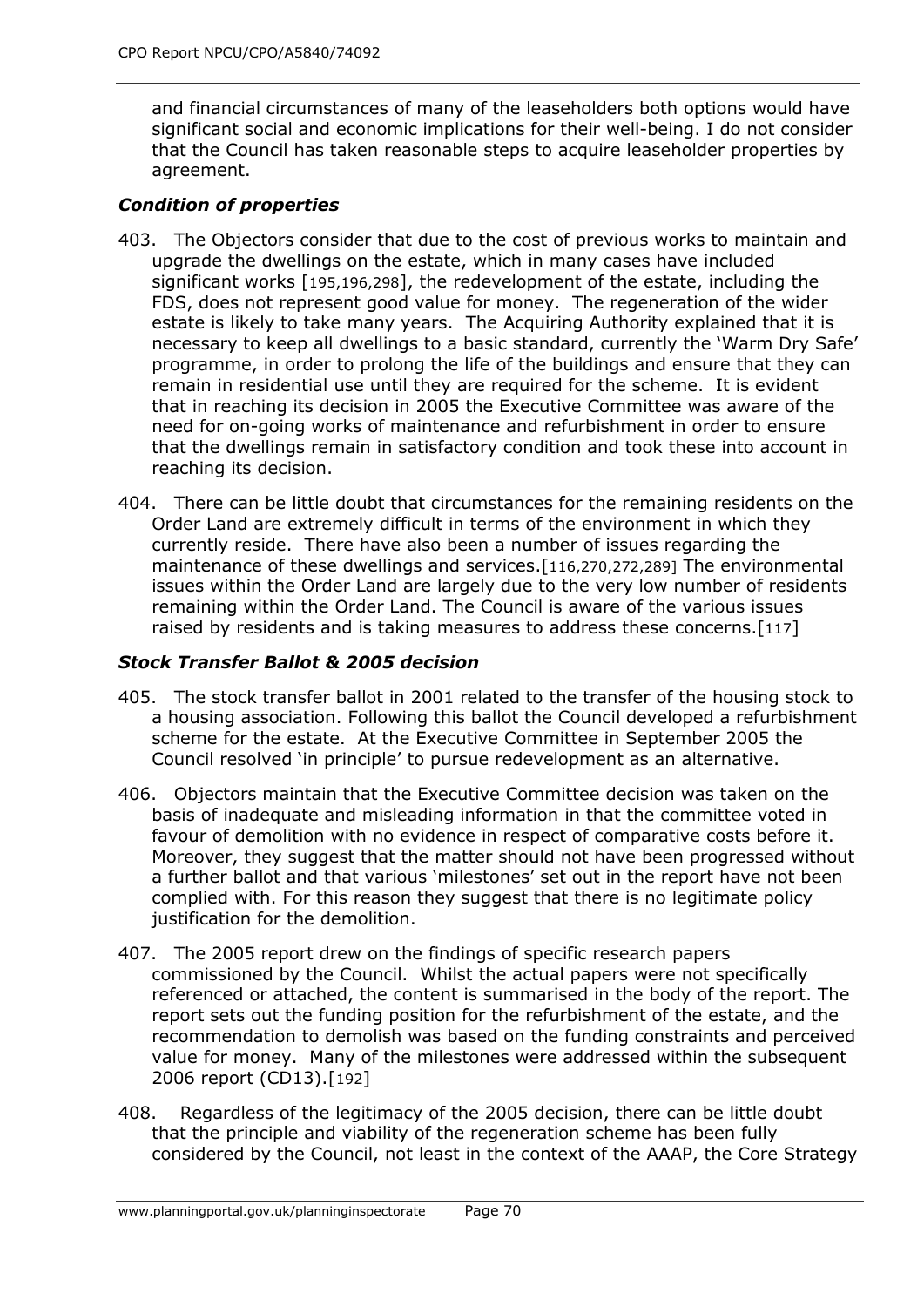and London Plan. It forms an integral part of all of these statutory development plans. Accordingly, it would have been open to the Council to review the decision to demolish the estate during the intervening 10 years. It is therefore incorrect to claim that the public have not had an opportunity to comment on the decision to demolish the estate. At each stage of consultation in respect of these plans, as well as at the time of the planning applications, residents of the estate and members of the public would have had the opportunity to comment on the scheme.

### *Whether the CPO Would Be in Accordance With the Law*

- 409. The Objectors submit that much of the conduct of the Acquiring Authority has been 'not in accordance with the law.'[250]
- 410. I have found above that there was not a failure on the part of the Council to comply with Section 149 of the Equality Act 2010 in relation to the leaseholders. They also suggest that the approach of the Council Valuers relies on an unreasonable interpretation of *Joshua v Southwark* (paragraph 28) and that of Judi Bos.
- 411. The Objectors refer to a recent judgement in respect of *Bokrosova* where it was found that a local planning authority which had decided to redevelop a housing estate was held to have acted unlawfully when it stopped consulting with the residents about the alternative of refurbishment. The Objectors submit that this judgement is relevant to the application of paragraphs 109 and 113 of the new Guidance. Paragraph 113 comes within Section 5 of the Guidance which concerns CPO powers in relation to the Housing Act 1985. Paragraph 109 of the same section explains that where land is assembled under planning powers for housing development the Secretary of State will have regard to the policies within Section 5.
- 412. Paragraph 113 of the new Guidance states that before a local authority can dispose of housing occupied by secure tenants to a private landlord it must consult the tenants in accordance with section 106A of the Housing Act 1985. In the case of the FDS the Acquiring Authority is not proposing to transfer any tenancies to a private landlord. It is providing tenants with the option of transferring to either an alternative Council property or a NHHT property. At the present time there is one secure tenant remaining on the Order Land and they have accepted the offer of an alternative property.[111]
- 413. In the case of the Aylesbury Estate the decision to depart from the previous aim of refurbishment was taken more than 10 years ago. The principle of demolition was considered as part of the AAAP strategy and the Core Strategy. It has also been subject to consultation in respect of the recent planning applications. Whilst I am not a lawyer, and it will be for the Secretary of State to consider this point himself, in my view this case is not comparable with Bokrosova. The tenants have been relocated and it is not intended to dispose of any tenanted properties. Moreover, the tenanted properties were within the Council's ownership and were not acquired by way of CPO. I therefore do not consider that there is any conflict between the CPO and paragraph 113 of the Guidance.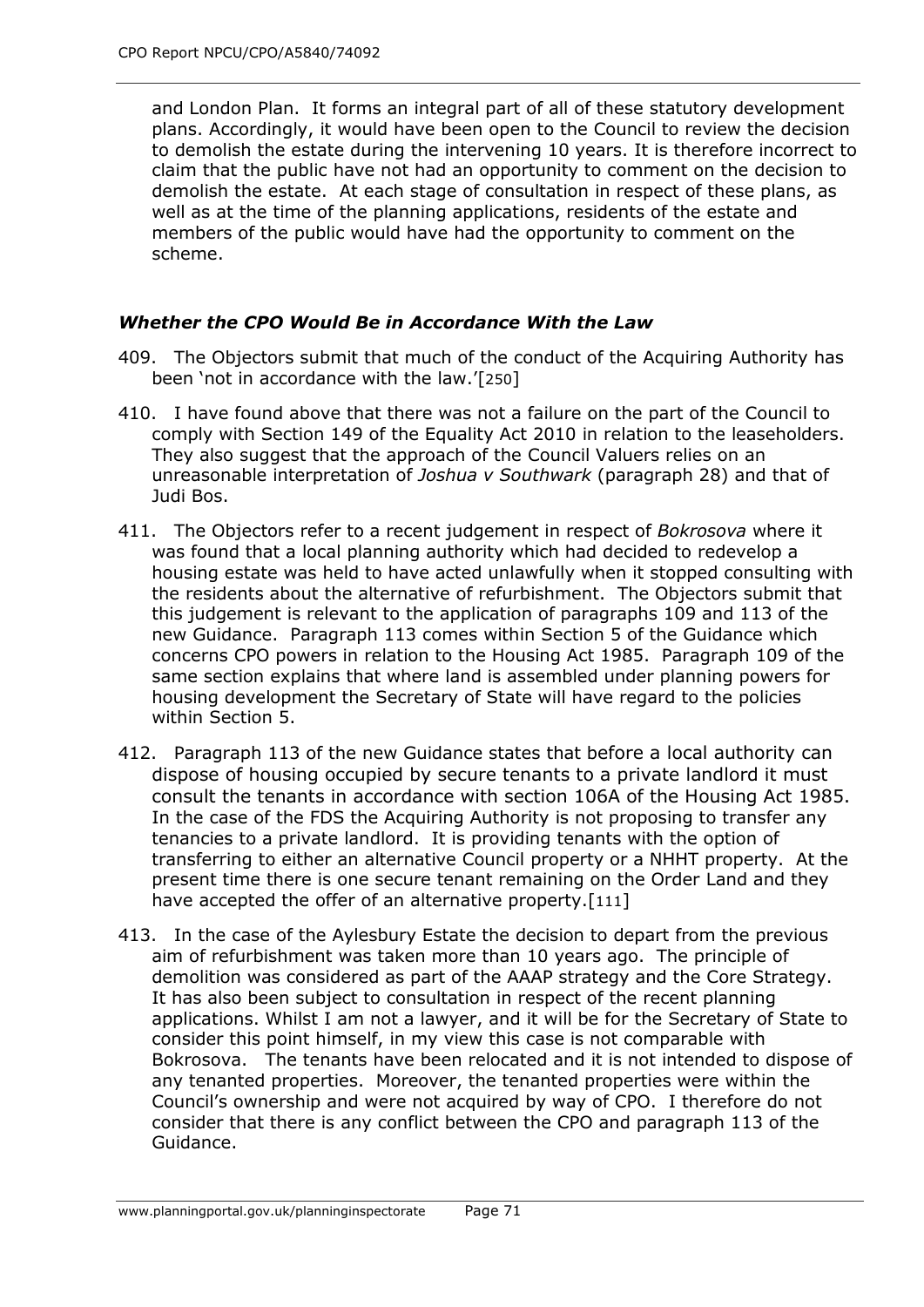414. It is suggested that the failure to hold a ballot in accordance with Schedule 3A Housing Act 1985 in relation to the demolition is unlawful. It would seem that this requirement relates to a transfer of tenancy which, for the reasons given above is not proposed.

### **Whether there is a compelling case in the public interest**

- 415. The principle of the scheme which includes the demolition of the estate is in accordance with the adopted planning framework. Whilst there would be a reduction in the proportion of social rented housing, the overall scheme would deliver a mixed community in accordance with the adopted planning framework which includes not only the AAAP but also the Core Strategy and the London Plan. I am satisfied that the scheme is deliverable and that Ellison House is unlikely to prevent its implementation.
- 416. The proposal would contribute to the economic and social well-being of the estate and the wider area insofar as it would deliver additional housing and increase spending in the locality. It would also provide housing for the elderly and people with learning difficulties. However, the scheme would involve about 50% of the existing residents being rehoused away from the existing estate, albeit within social housing owned by either the London Borough of Southwark or a registered social landlord. Environmentally the scheme would deliver benefits in terms of an improved street level environment, and sustainably built dwellings with a considerably longer life expectancy than the existing dwellings on the estate.
- 417. These benefits need to be balanced against the deficiencies of the scheme in terms of the number of dwellings that fail to meet the Council's adopted standards for sunlight and daylight, and the extent of overshadowing to the proposed amenity areas. These shortcomings are to a large extent the function of the height of the development proposed on the Albany Road frontage which conflict with the Masterplan, the principles set out in the AAAP and the Council's adopted standards. In this regard the scheme conflicts not only with the Council's adopted standards, but also with Section 7 of the NPPF which states that sustainable development is indivisible from good planning, and should contribute positively to making places better for people.
- 418. Whilst refurbishment would deliver some of the benefits of the scheme, on the basis of the evidence submitted to the inquiry, I am not convinced that such a scheme is viable and deliverable. Furthermore it would be unlikely to deliver a comparable increase in the number of dwellings. Therefore the current scheme is the only option before the Secretary of State at the present time that has the potential to regenerate the estate.
- 419. Paragraph 12 of the Guidance states that an acquiring authority should be sure that the purposes for which the compulsory purchase order is made justify interfering with the human rights of those with an interest in the land affected. It requires particular consideration to be given to the provisions of Article 1 of the First Protocol to the European Convention on Human Rights (ECHR)and, in the case of a dwelling, Article 8 of the Convention.
- 420. Confirmation of the Order would interfere with the rights of the Objectors under ECHR in respect of Article 8 and Article 1 of the First Protocol. Article 8 sets out the right to respect for private and family life, home and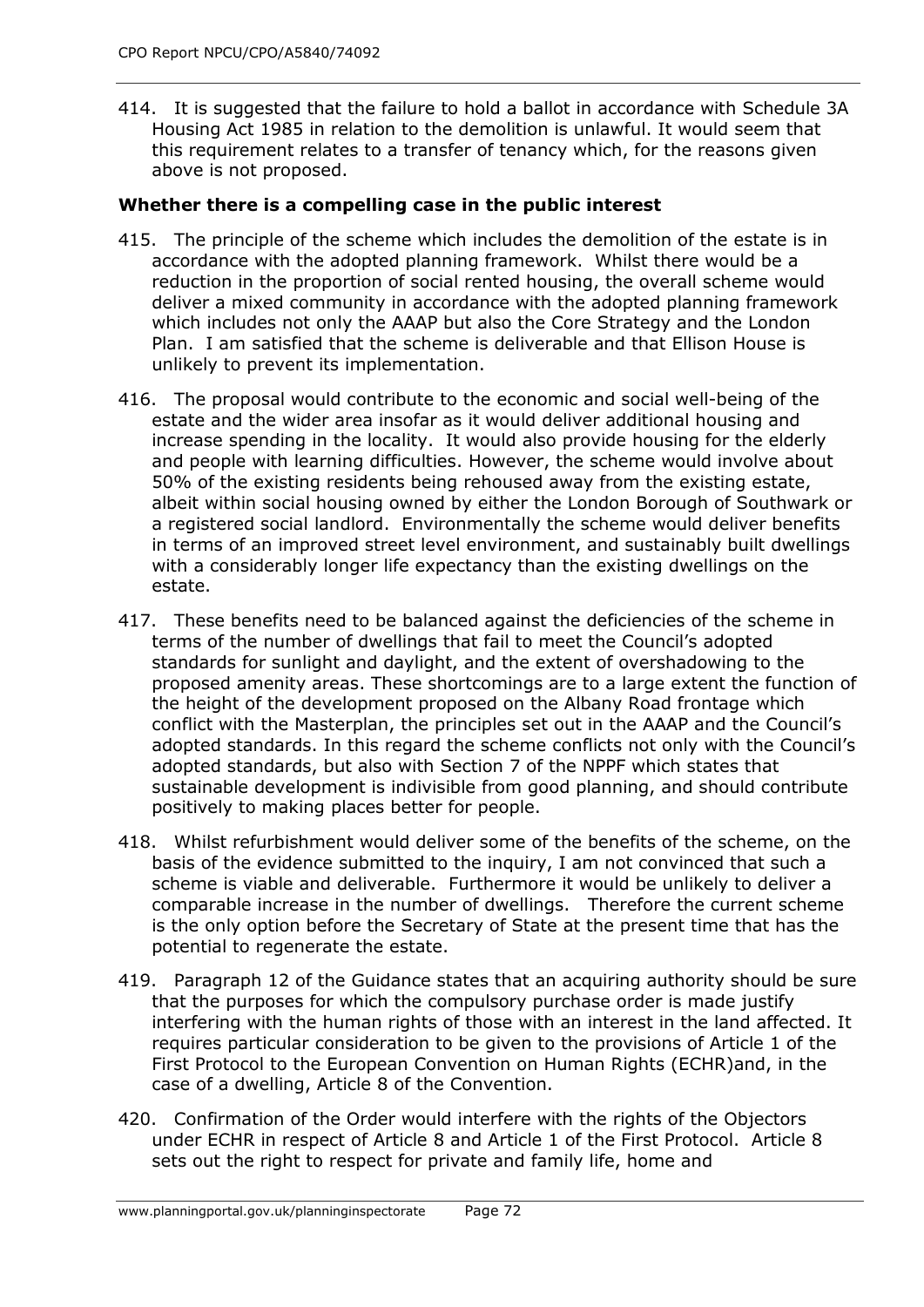correspondence. Article 1 states that every natural or legal person is entitled to the peaceful enjoyment of his possessions. These are proportionate rights and any interference must be balanced against the public interest.

- 421. The Objectors would be compensated for their properties. In addition, the range of housing opportunities put forward by the Acquiring Authority would enable them to stay within the area. However, in order to exercise this option they would need to invest considerable personal resources in addition to any compensation they would receive for their properties. In this regard the CPO would not only deprive them of their dwelling but also their financial security. If they chose not to pursue this option, they would inevitably need to leave the area and this would have implications for their family life, including the lives of those dependant on them.
- 422. These considerations, together with the failure of the scheme to fully achieve the social, economic and environmental well-being sought, I consider that the interference with human rights would not be proportionate having regard to the level of interference and the public benefits that the scheme would bring.
- 423. I therefore conclude that a compelling case in the public interest has not been proved.

# **RECOMMENDATION**

424. I recommend that the Order be not confirmed.

*Lesley Coffey* 

**INSPECTOR**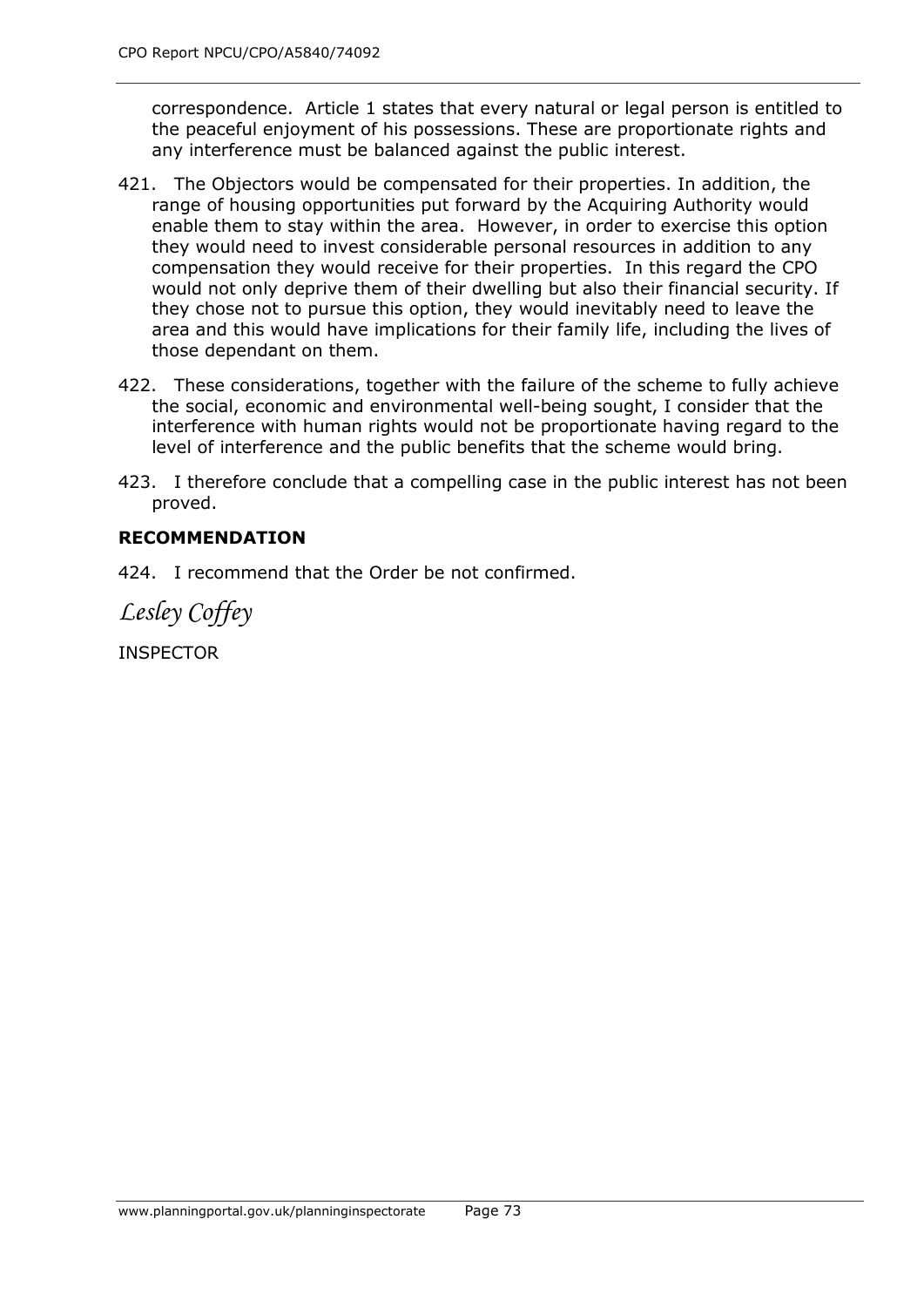## **APPEARANCES**

### FOR THE ACQUIRING AUTHORITY:

Melissa Murphy **Of Counsel** 

Instructed by Doreen Forrester-Brown, Director of Legal **Services** 

She called

| Neil Kirby             | Head of Regeneration South                    |
|------------------------|-----------------------------------------------|
| Mark Maginn            | Social Homebuy Manager                        |
| Jacqueline Fearon      | Aylesbury & Walworth Manager                  |
| <b>Catherine Bates</b> | Principal Design and Technical Officer        |
| <b>Alison Squires</b>  | Planning Team Leader                          |
| Rosemary Houseman      | Director of Regeneration Notting Hill Housing |
|                        | Trust                                         |

## FOR THE STATUTORY OBJECTORS TO THE ORDER

Christopher Jacobs Of Counsel (13-15 October Only)

Rastko Novakovic 35% Campaign Judi Bos S Agnes Kabuto Leslie Kerrigan Gillian Mutch Beverley Robinson Julius Sangbey Dr Ben Campkin Dr Catherine Crawford Professor Jane Rendell Toby Eckersley Professor Loretta Lees

# NON QUALIFYING OBJECTORS TO THE ORDER

### Paul Palley

### OTHER OBJECTORS

Victoria Briden Joy Nyack-Binns Karen Conelly Piers Corbyn Mr & Mrs Sisman David Cross Laura Fudge Gerlinde Gniewosz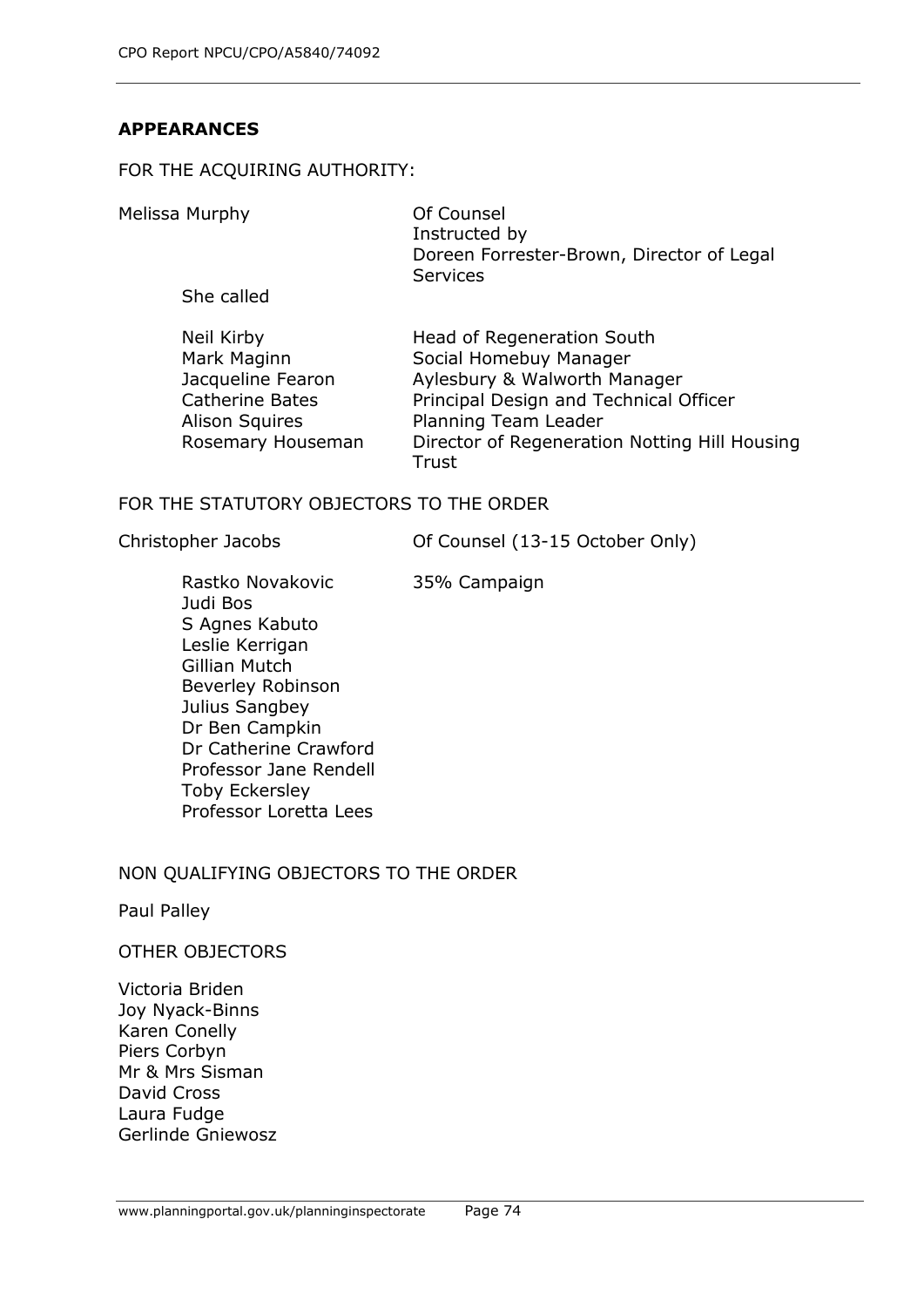# **CORE DOCUMENTS**

| CD1                 | Cabinet Report & Minutes (agenda item 17) 18 March 2014 (re-making<br>of CPO)                        |
|---------------------|------------------------------------------------------------------------------------------------------|
| CD <sub>2</sub>     | <b>AAAP</b>                                                                                          |
| CD <sub>3</sub>     | AAAP Inspector's Report 2009                                                                         |
| CD <sub>4</sub>     | Redacted Development Partnership Agreement                                                           |
| CD <sub>5</sub>     | <b>Location Plan</b>                                                                                 |
| CD <sub>5</sub> A   | Land Registry plan showing open space land                                                           |
|                     | Advert or placed in OJEU                                                                             |
| CD <sub>7</sub>     | Cabinet Report & Minutes (agenda item 9) 28 January 2014 (selection<br>of development partner)       |
| CD <sub>8</sub>     | Executive Report & Minutes (agenda item 7) 27 September 2005<br>(Aylesbury Estate Revised Strategy)  |
| CD <sub>9</sub>     | <b>GLA Press Release</b>                                                                             |
| CD10                | Executive Report & Minutes (agenda item 15) 9 February 2010                                          |
|                     | Aylesbury Estate Phase 1 CPO                                                                         |
| CD11                | Site 7 Order, CPO Inspector's Report And Decision Letter                                             |
| CD12                | The Statement Of Community Involvement                                                               |
| CD13                | Executive Report & Minutes (agenda item 14) 26 September 2006                                        |
|                     | (Rehousing Tenants and Homeowners Aylesbury Estate)                                                  |
| CD14                | Cabinet Report & Minutes (agenda item 9) 14 December                                                 |
|                     | 2010(Amending Rehousing policy for Aylesbury Estate Homeowners)                                      |
| CD15                | Cabinet Report & Minutes (agenda item 16) 18 March 2014 (Shared                                      |
|                     | Equity for homeowners affected by regeneration)                                                      |
| CD16                | Homeowners guide to choosing new home                                                                |
| CD17                | Map showing location of NHHT Edmund Street dwellings                                                 |
| CD18                | Your Move - A Guide To Help You Choose A New Home                                                    |
| CD19                | Design & Access Addendum                                                                             |
| <b>CD20</b>         | AAAP Phasing Plan                                                                                    |
| CD21                | Core Strategy April 2011                                                                             |
| CD22                | The London Plan July 2011                                                                            |
| CD23                | Southwark Plan Saved Policies (April 2013)                                                           |
| CD24                | Residential Design Standards SPD (October 2011)                                                      |
| CD25                | Aylesbury Estate Regeneration - Structural Robustness of 5&6 storey                                  |
|                     | Blocks (November 2004)                                                                               |
| CD26                | Paul Palley Objection to CPO                                                                         |
| CD27                | <b>Council Statement of Reasons</b>                                                                  |
| CD <sub>28</sub>    | <b>Council Statement Of Case</b>                                                                     |
| CD <sub>29</sub>    | Proofs of evidence from the inquiry into Site 7 CPO                                                  |
| CD30                | Circular 06/2004 Compulsory Purchase and the Crichel Down Rules                                      |
| CD31<br><b>CD32</b> | Development Partnership Agreement Business Plan (extracts)                                           |
|                     | Cabinet Report & Minutes (agenda item 12) 17 March 2015 (Aylesbury<br>Regeneration Programme Update) |
| CD33                | National Planning Policy Framework 2012                                                              |
| CD34                | National Planning Practice Guidance (extracts)                                                       |
| CD35                | Draft Affordable Housing SPD 2011                                                                    |
| CD36                | Mayoral Community Infrastructure Levy SPG 2012                                                       |
| CD37                | Mayoral Housing SPG 2012 (extracts)                                                                  |
| CD <sub>38</sub>    | London Plan Spatial Development Strategy for London Plan                                             |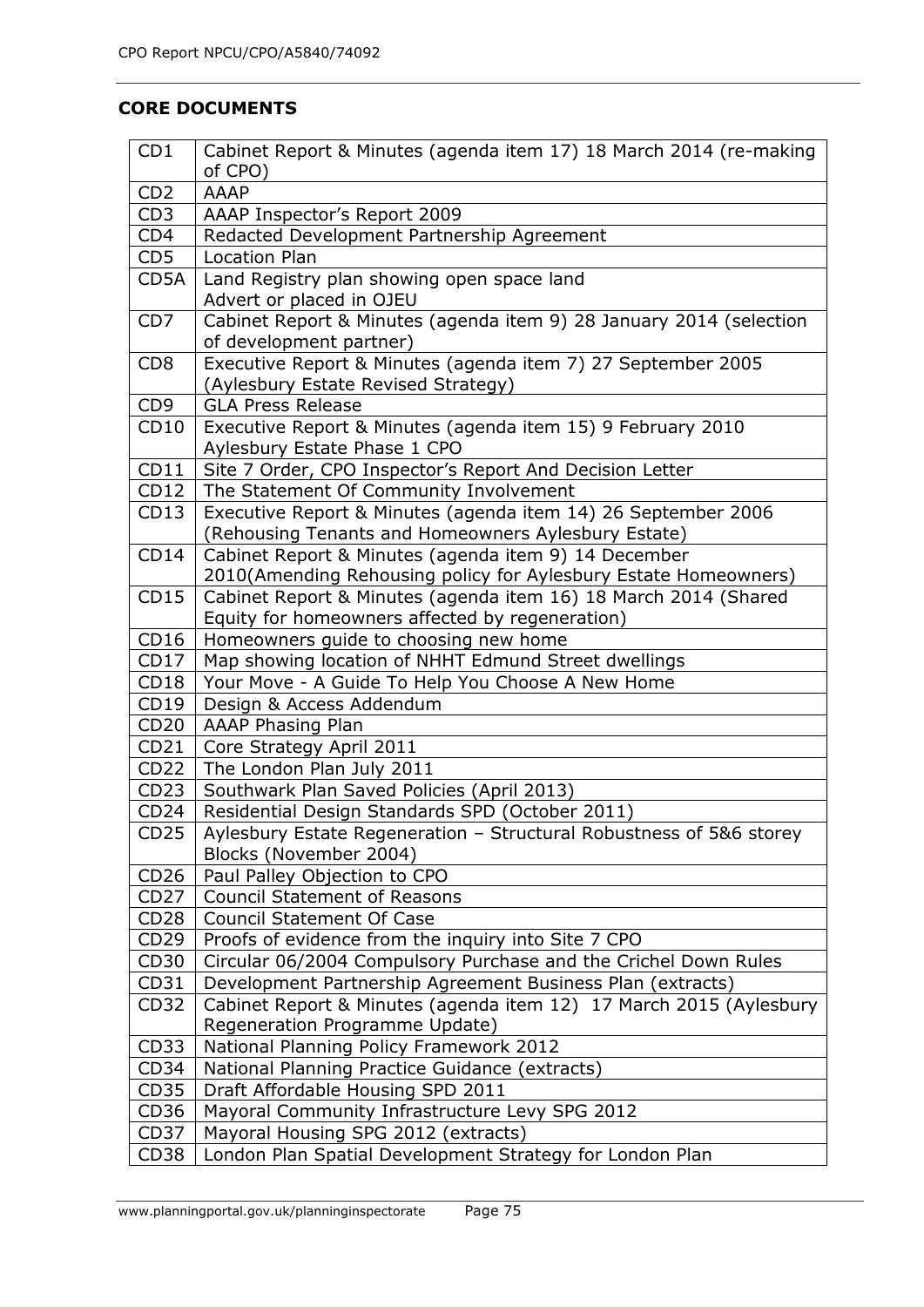|      | consolidated with alterations since 2011 (March 2015)               |
|------|---------------------------------------------------------------------|
| CD39 | Southwark section 106 obligations/community infrastructure Levy SPD |
|      | 2015                                                                |
| CD40 | Planning application drawings revised                               |
| CD41 | Planning application Environmental Statement plus addendum          |
| CD42 | Planning application Landscape Statement plus addendum              |
| CD43 | Planning application Outline Scheme Design And Access Statement     |
|      | plus addendum                                                       |
| CD44 | Planning application outline Scheme Landscape Statement plus        |
|      | addendum                                                            |
| CD45 | Planning application Revised Affordable Housing Statement           |
| CD46 | Planning application Planning Statement                             |
| CD47 | Southwark Statement Of Community Involvement                        |
| CD48 | Southwark Community Infrastructure Levy                             |
| CD49 | <b>Energy Statement</b>                                             |

# *Council's Proofs Of Evidence Update Statement & Rebuttal Statement*

| Neil Kirby             | Summary & Proof |
|------------------------|-----------------|
| Mark Maginn            | Summary & Proof |
| Jacqueline Fearon      | Summary & Proof |
| <b>Catherine Bates</b> | Summary & Proof |
| <b>Alison Squires</b>  | Summary & Proof |
| Rosemary Houseman      | Summary & Proof |

Council's Update Statement with Appendices:

| US1             | DPA table of redactions                                 |
|-----------------|---------------------------------------------------------|
| US <sub>2</sub> | DPA with redactions                                     |
| US3             | DPA Deed of Variation                                   |
| US4             | Chronology and Summary of Decisions                     |
| US5             | Table from Conisbee Report                              |
| US <sub>6</sub> | <b>Comparative Table of Reports</b>                     |
| US7             | S106 Agreement                                          |
| US8             | Letter to Ministry of Justice dated 17 August 2015      |
| US9             | Letter from Ministry of Justice dated 17 September 2015 |

Council's Rebuttal Statement with Appendices:

| RS1   Record Surplus will help create new homes NHHT |
|------------------------------------------------------|
| RS2   Sustainability Appraisal Appendix              |
| RS3   AAAP Equalities Impact Assessment              |

Addendum Statement in relation to new CPO Guidance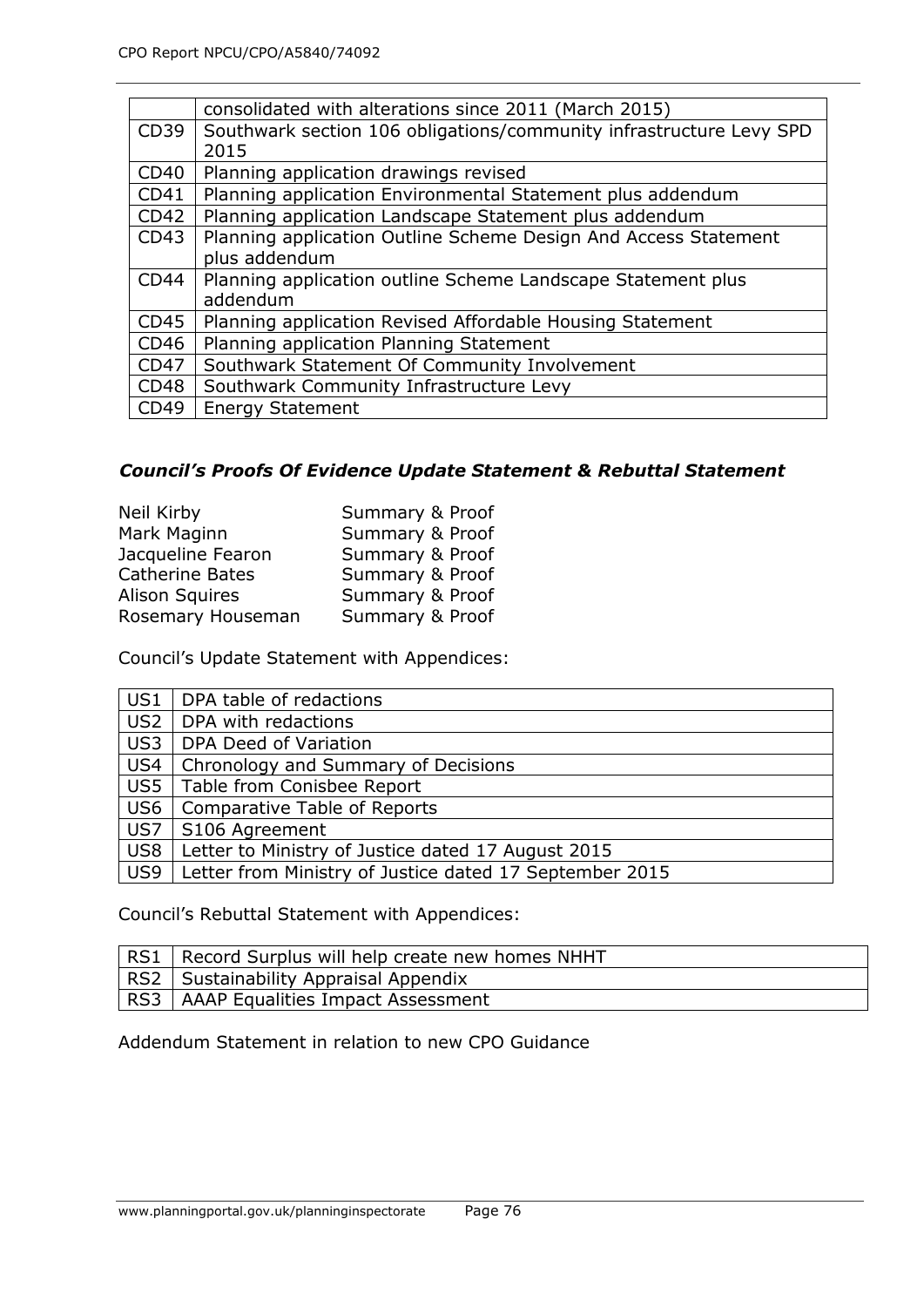# *Objectors' Submissions, Witness Statements & Updated Statement of Case*

Aylesbury Leaseholders Group Statement of Case Witness Statement Judi Bos Witness Statement Jazmine Bos Witness Statement Gillian Mutch Witness Statement Julius Sangbey (Inquiry Doc3) Witness Statement Agnes Kabuto Witness Statement Beverley Robinson Witness Statement Leslie Kerrigan Witness Statement Catherine Crawford Witness Statement Prof. Jane Rendell Witness Statement Dr Ben Campkin (Inquiry Doc15) Witness Statement Prof. Loretta Lees (Inquiry Doc21) Witness Statement Victoria Briden

## *Aylesbury Leaseholders Updated Statement of Case with Appendices*:

| ALG1             | Updated case statement                                                                                                                         |
|------------------|------------------------------------------------------------------------------------------------------------------------------------------------|
| ALG <sub>2</sub> | Witness statement of Beverley Robinson 22 Sept 2015                                                                                            |
| ALG3             | Witness statement of Agnes Kabuto 22 Sept 2015                                                                                                 |
| ALG4             | Witness statement of Judi Bos 22 Sept 2015                                                                                                     |
| ALG5             | Witness statement of Julius Sangbey 22 Sept 2015                                                                                               |
| ALG6             | Guardian Article "Affordable Housing Does Not Mean What You<br>Think it Means" (Colin Wiles, Feb 2014)                                         |
| ALG7             | Full Section 106 Agreement for the Aylesbury Redevelopment<br>(annotated)                                                                      |
| ALG8             | 35% Campaign letter to Cllr Williams re: S106 agreement                                                                                        |
| ALG9             | 35% Campaign letter to Notting Hill re: request for info on rent<br>levels                                                                     |
| ALG10            | Section 20 invoice setting out costs of major works charges for<br>Decent Homes Standards works (WDS) to 611 homes on phase<br>4 of the scheme |
| ALG11            | July 2015 Affordable Rent Study showing social & market rents<br>for SE17                                                                      |
| ALG12            | FT Article "Councils slash housebuilding as Osborne rent cut<br>bites" - 15 Sep 2015                                                           |
| ALG13            | Southwark Cabinet report "Early activation of 57-76                                                                                            |
|                  | Northchurch" Feb 2015 (Notting Hill's consultation response to<br>the governments Social Housing Reform proposals Sep 2011                     |
| ALG14            | Guardian Article referenced in 35% letter "Tenants Hit by £50m<br>rent rise" - 29 March 2015                                                   |
| ALG15            | Foreword to CSJ report by Notting Hill CEO Kate Davies - Nov<br>2008                                                                           |
| ALG16            | Report "Refurbishment/Demolition of Social Housing" - UCL<br>Engineering Exchange Oct 2014                                                     |
| ALG17            | GLA report "Knock it down, do it up?" Feb 2015                                                                                                 |
| ALG18            | Sustainability Appraisal of Aylesbury Area Action Plan May 2009                                                                                |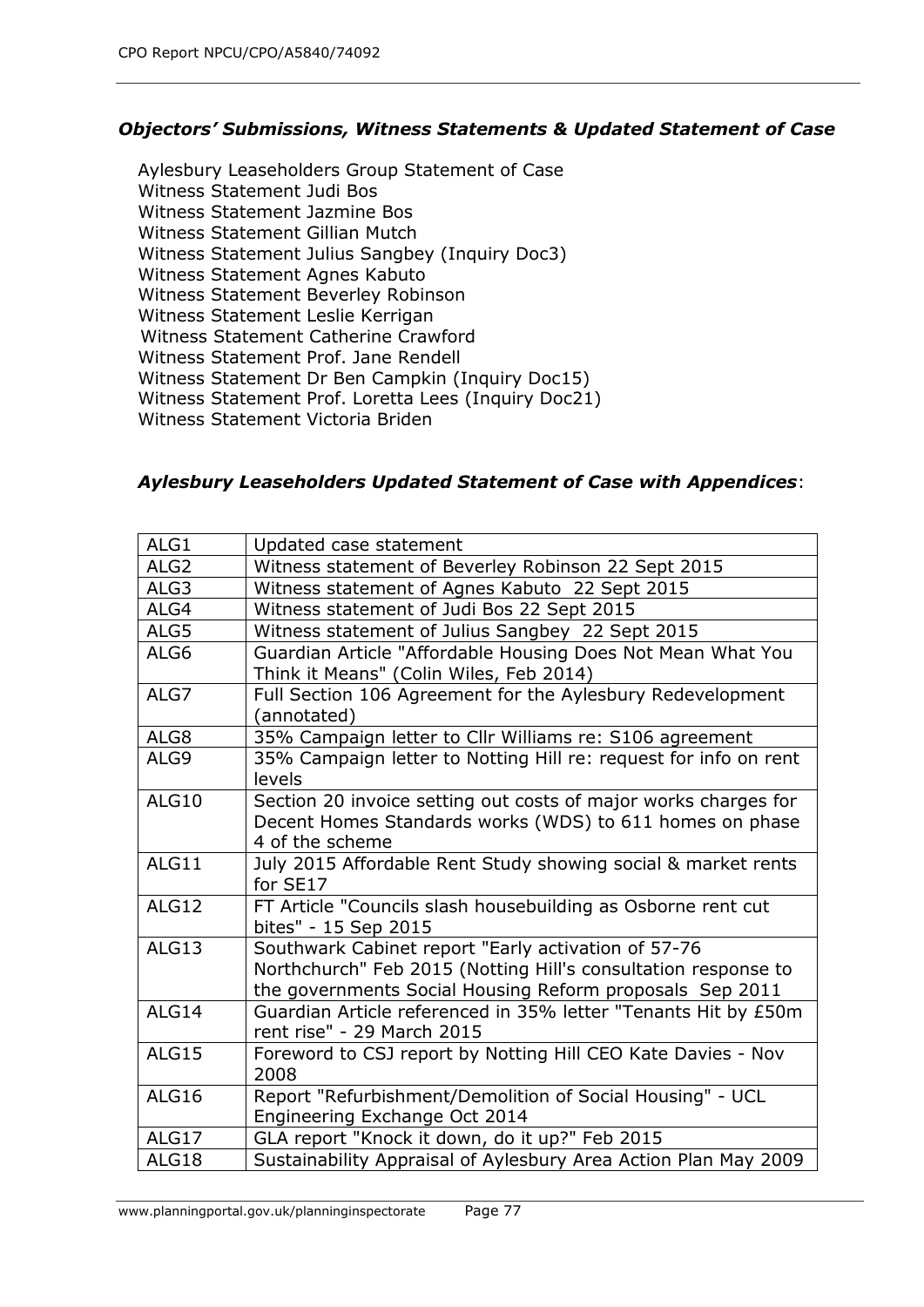| ALG19             | FT Article "Housing Associations may carry the can for Tories" |
|-------------------|----------------------------------------------------------------|
|                   | Right to Buy plan" 13 May 2015                                 |
| ALG20             | Aylesbury Tenants and Leaseholders First, Southwark Council -  |
|                   | Stop Demolishing the Aylesbury Estate                          |
| ALG21             | Income/Expenditure Forms Guidance Notes                        |
| ALG22             | Letter to Beverley Robinson 11 Sept 2015                       |
| ALG <sub>23</sub> | Funding Prospectus, The Mayor's Housing Covenant 2015-2018     |
|                   | Programme                                                      |
| ALG24             | Updated witness statement of Jane Rendell                      |
| ALG25             | Response to the Council's Statement from Judi Bos              |

# *Aylesbury Leaseholders Core Documents*

| OCD1              | Extract LBS Affordable Rent Study December 2014                                   |
|-------------------|-----------------------------------------------------------------------------------|
| OCD <sub>2</sub>  | S106 Agreement Aylesbury Phase 2 Site 7                                           |
| OCD <sub>3</sub>  | Inside Housing Article March 2015                                                 |
| OCD4              | Dash Housing News Article 25 November 2010                                        |
| OCD <sub>5</sub>  | LBS Representations regarding early minor alteration to the<br>London Plan        |
| OCD <sub>6</sub>  | S106 Agreement Bermondsey Spa                                                     |
| OCD7              | Bermondsey Spa Committee Report December 2010                                     |
| OCD <sub>8</sub>  | Aylesbury Estate Housing Tenure Table                                             |
| OCD <sub>9</sub>  | Elmington Estate Phase 3 Equality Analysis                                        |
| OCD10             | HCA Regulatory Framework for Social Housing in England from<br>April 2012 Annex A |
| OCD11             | Heygate Estate s106 Agreement                                                     |
| OCD12             | Creation Trust Survey on AAP Consultation                                         |
| OCD13             | Heygate Estate Decant Arrangements                                                |
| OCD14             | Heygate Estate Shared ownership price list March 2015                             |
| OCD15             | Aylesbury NDC Draft Equalities and Strategy Plan 2003                             |
| OCD16             | Aylesbury NDC Draft Equalities and Strategy Plan                                  |
| OCD17             | Letter from Aylesbury NDC to Harriet Haman MP October 2003                        |
| OCD18             | Government Office for London Scoping Study on Aylesbury NDC                       |
|                   | December 2003                                                                     |
| OCD19             | Executive Committee Report Annex A in relation to cost of<br>refurbishment        |
| OCD <sub>20</sub> | Executive Committee Report Annex B                                                |
| OCD21             | Executive Committee Report Annex C                                                |
| OCD <sub>22</sub> | Executive Committee Report Annex D                                                |
| OCD <sub>23</sub> | Cabinet report - Selection of Preferred Development Partner                       |
|                   | January 2014                                                                      |
| OCD <sub>24</sub> | Creation Trust Board Minutes September 2011                                       |
| OCD <sub>25</sub> | Aylesbury Estate -Warm, Dry & Safe Newsletter November 2014                       |
| OCD <sub>26</sub> | Mayor's comment on Independent Valuation South London Press                       |
|                   | January 2015                                                                      |
| OCD <sub>27</sub> | Handbook for Assessment of Large Panel Blocks for Accidental                      |
|                   | Loading                                                                           |
| OCD <sub>28</sub> | Six Acres Estate Refurbishment Illustrations                                      |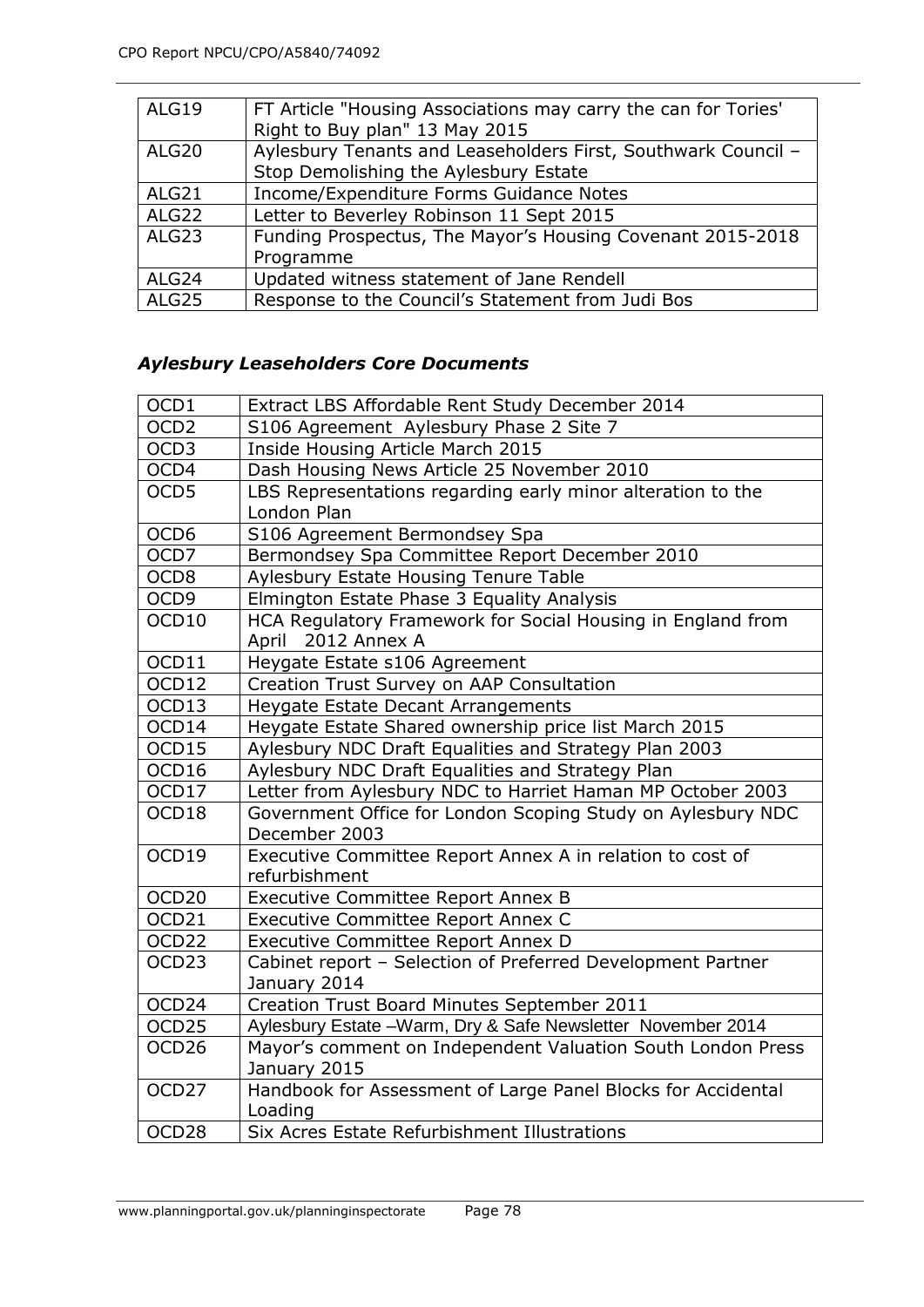| OCD <sub>29</sub> | Summary Overview of the Development Partnership Agreement<br>at the Aylesbury Estate Southwark               |
|-------------------|--------------------------------------------------------------------------------------------------------------|
| OCD30             | Risk Assessment of the Development Partnership Agreement at the<br><b>Aylesbury Estate Southwark</b>         |
| OCD31             | Risk Assessment of the Development Partnership Agreement at the<br>Location of Red Brick Dwellings on Estate |
| OCD <sub>32</sub> | Inside Housing Article in relation to Housing Association Margins March<br>2015                              |

Further Submissions in relation to CPO Guidance

# **DOCUMENTS TABLED AT THE INQUIRY**

(Documents 45 – 64 submitted 13- 15 October 2015)

| $\mathbf{1}$   | List of Acquiring Authority Witnesses                                                              |
|----------------|----------------------------------------------------------------------------------------------------|
| 2              | Witness statement from Mr & Mrs Sisman                                                             |
| 3              | Witness statement submitted by Julius Sangbey                                                      |
| $\overline{4}$ | Aylesbury Leaseholders Group Deputation to Cabinet (Nov 2014)<br>submitted by Qualifying Objectors |
| 5              | Corrections and Updates Submitted by the Council                                                   |
| 6              | Appendices to Objectors' statement                                                                 |
| $\overline{7}$ | Local Planning Authority Opening Submissions                                                       |
| 8              | Mr Palley's Statement (most recent version)                                                        |
| 9              | Background Documents to Aylesbury Area Action Plan submitted by the<br>Council (a bundle)          |
| 10             | List of Rosemary Houseman's Appendices submitted by the Council                                    |
| 11             | Email dated 25 April 2015 from Beverley Robinson                                                   |
| 12             | DPA Business Plan sections (a bundle)                                                              |
| 13             | Formalities bundle submitted by the Council                                                        |
| 14             | Opening submissions on behalf of Objectors submitted by Rastko<br>Novakovic                        |
| 15             | Dr Ben Campkin Proof of Evidence                                                                   |
| 16             | Draft Minutes Planning Committee 23 April 2015 submitted by the<br>Council                         |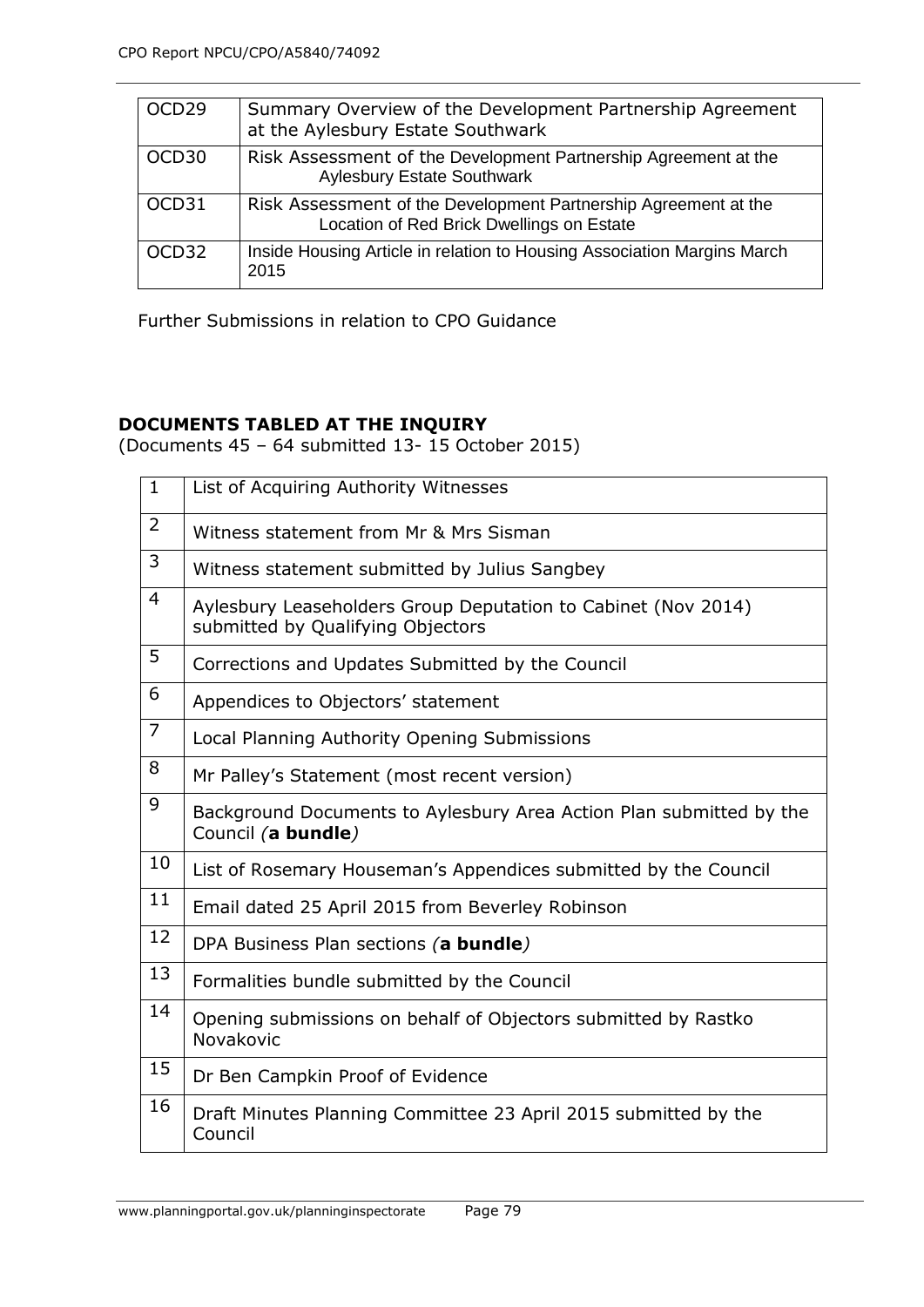| 17 | Existing and proposed housing numbers submitted by the Council                                             |
|----|------------------------------------------------------------------------------------------------------------|
| 18 | Extract from Design and Access Statement in respect of Plot 7<br>submitted by the Council                  |
| 19 | Extract from Consultation Report for the Aylesbury Area Action Plan<br>submitted by the Council            |
| 20 | Email dated 28 April 2015 from Patrick McGreal submitted by the<br>Council                                 |
| 21 | Witness statement Professor Loretta Lees                                                                   |
| 22 | Levitt Bernstein Report (2005) Executive summary submitted by the<br>Council                               |
| 23 | Robustness considerations to inform Risk Assessments (2005)<br>submitted by the Council                    |
| 24 | Extract from London Plan submitted by the Council                                                          |
| 25 | Letter dated 15 July 2014 in response to inquiries from Gillian Mutch<br>submitted by the Council          |
| 26 | Table comparing floorspace standards with DCLG space standards<br>submitted by the Council                 |
| 27 | Letter dated 13 February 2015 to Richard John Clarke Chartered<br>Surveyors submitted by Judi Bos          |
| 28 | Deputation request from Aylesbury Decant Sub-Group Committee report<br>(Sept 2006) submitted by Judi Bos   |
| 29 | Statement from Joy Nyack-Binns                                                                             |
| 30 | Note on Affordable Rent submitted by the Council                                                           |
| 31 | Skeletal Submission on behalf of Aylesbury Leaseholders Group<br>submitted by Toby Eckersley               |
| 32 | Section 106 procedure note submitted by the Council                                                        |
| 33 | Objectors' reply to Southwark Note: Affordable Rent submitted by<br>Objectors                              |
| 34 | Letter dated 1 May 2015 and draft memorandum of understanding re<br>Ellison House submitted by the Council |
| 35 | Deed of release of restrictive covenant between Southwark and Bromley<br>submitted by the Council          |
| 36 | Written submissions by Piers Corbyn                                                                        |
| 37 | Gerlinde Gniewosz Submissions                                                                              |
| 38 | Table 10 Conisbee Report submitted by the Council                                                          |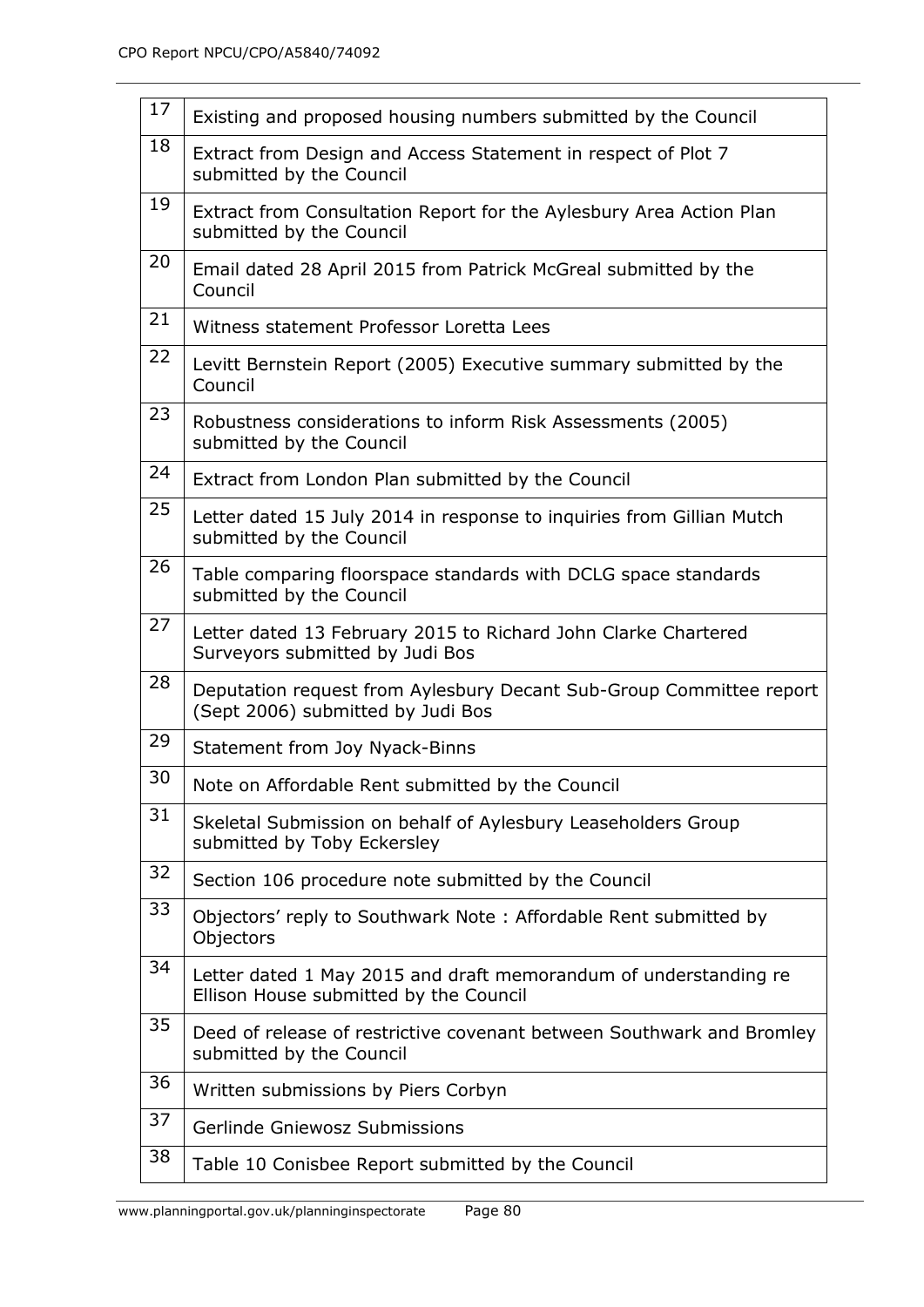| 39 | Email dated 11 May from Paul Palley                                                                                                 |
|----|-------------------------------------------------------------------------------------------------------------------------------------|
| 40 | Email dated 14 September from Paul Palley                                                                                           |
| 41 | Legal Authorities Bundle (a bundle)                                                                                                 |
| 42 | Further statement dated 11 May 2015 plus homebuyers feedback<br>questionnaire submitted by Judi Bos                                 |
| 43 | Points for inclusion in the Objectors' written submissions for public<br>inquiry plus correspondence submitted by Beverley Robinson |
| 44 | Plan showing outline and FDS areas submitted by the Council                                                                         |
| 45 | Missing page (9 of 49) from the July Affordable Rent Study submitted<br>by Objectors                                                |
| 46 | Notting Hill Housing Trust - Revised Affordable Housing Statement<br>February 2015 submitted by Objectors                           |
| 47 | Notting Hill Housing Trust table of anticipated rents submitted by<br>Objectors                                                     |
| 48 | Levitt Bernstein report submitted by Objectors                                                                                      |
| 49 | Frost Associates report submitted by Objectors                                                                                      |
| 50 | Notting Hill Housing Trust Financial statements 2014-2015 submitted by<br>Objectors                                                 |
| 51 | Judi Bos Reponse to the Council's Rebuttal submitted by Objectors                                                                   |
| 52 | Islington LBC Report on Churnfield House/Six Acres Estate submitted by<br>Objectors                                                 |
| 53 | R (oao Baker) v First Secretary of State [2003] EWHC 2511 (Admin)<br>submitted by Objectors                                         |
| 54 | Eckersley v Secretary of State for the Environment and another (1977)<br>34 P&CR 12 submitted by Objectors                          |
| 55 | Index of appendices to Council's update statement submitted by the<br>Council                                                       |
| 56 | Index of appendices to Council's rebuttal statement submitted by the<br>Council                                                     |
| 57 | Objectors' closing statement submitted by the Objectors                                                                             |
| 58 | R v Mendip District Council, ex parte Fabre (2000) 80 P&CR 500<br>submitted by the Council                                          |
| 59 | Pascoe v Secretary of State for Communities and Local Government<br>[2009] EWHC 881 submitted by the Council                        |
| 60 | (on the application of East Hertfordshire) (1991) 23 HLR 26 submitted<br>R                                                          |